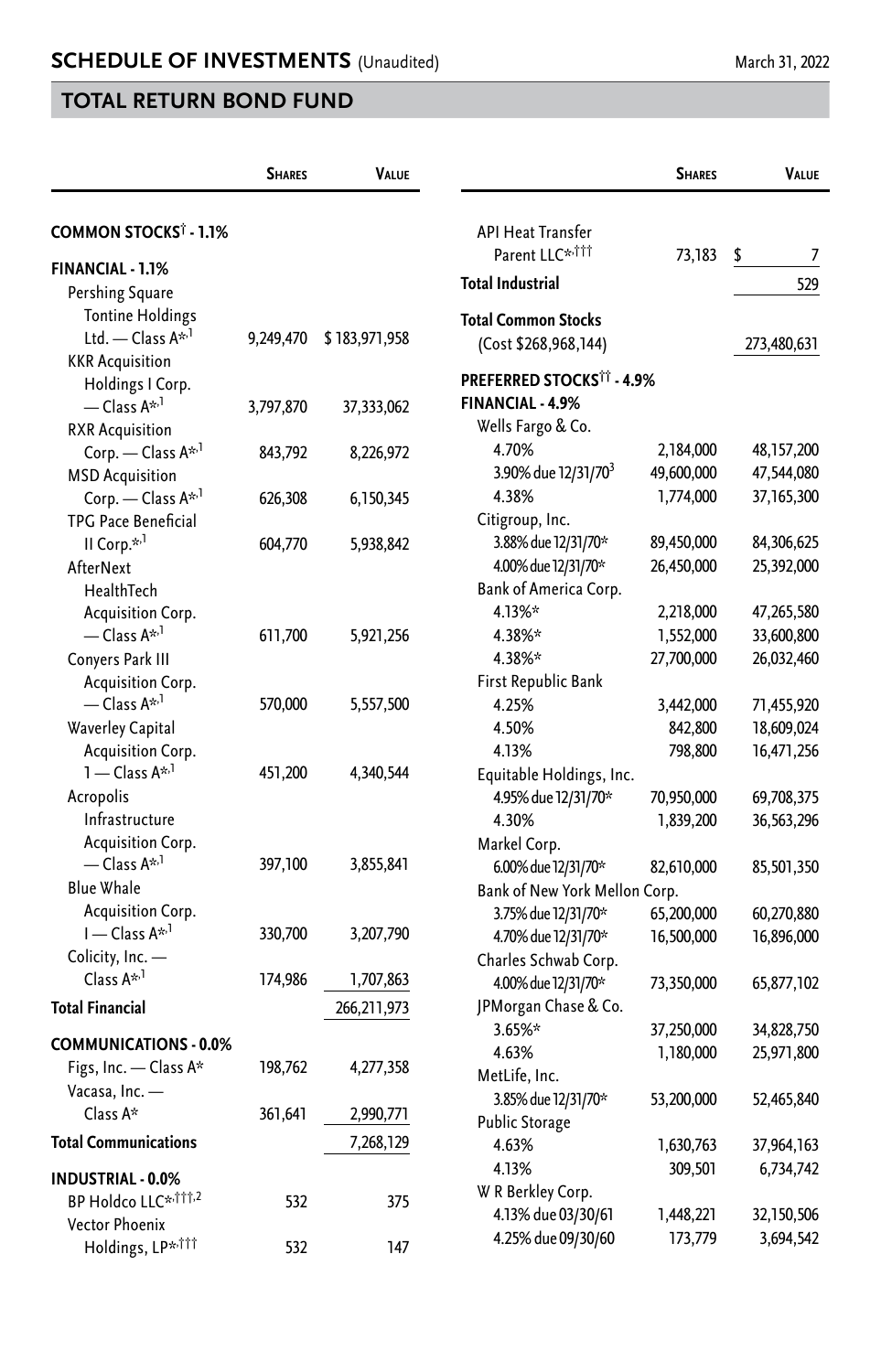|                                             | <b>SHARES</b> | <b>VALUE</b>  |                                            | <b>SHARES</b> | VALUE        |
|---------------------------------------------|---------------|---------------|--------------------------------------------|---------------|--------------|
|                                             |               |               |                                            |               |              |
| Arch Capital Group Ltd.                     |               |               | Ginkgo Bioworks<br>Holdings, Inc.          |               |              |
| 4.55%                                       | 1,616,000     | \$ 34,113,760 |                                            |               | 88,863<br>\$ |
| RenaissanceRe Holdings Ltd.                 |               |               | Expiring 12/31/27*<br>AfterNext HealthTech | 100,946       |              |
| 4.20%                                       | 1,304,000     | 27,527,440    |                                            |               |              |
| American Financial Group, Inc.              |               |               | Acquisition Corp.                          |               |              |
| 4.50% due 09/15/60                          | 1,161,045     | 26,425,384    | Expiring 07/09/23*                         | 203,900       | 85,638       |
| Goldman Sachs Group, Inc.                   |               |               | RXR Acquisition Corp.                      |               |              |
| 3.80%*                                      | 25,830,000    | 23,941,181    | Expiring 03/08/26*                         | 168,756       | 75,940       |
| Kuvare US Holdings, Inc.                    |               |               | Acropolis                                  |               |              |
| 7.00% due                                   |               |               | Infrastructure                             |               |              |
| $02/17/51**^4$                              | 15,650,000    | 16,276,000    | Acquisition Corp.                          |               |              |
| CNO Financial Group, Inc.                   |               |               | Expiring 03/31/26*'                        | 132,366       | 62,913       |
| 5.13% due 11/25/60                          | 712,000       | 15,806,400    | <b>Waverley Capital</b>                    |               |              |
| Assurant, Inc.                              |               |               | <b>Acquisition Corp. 1</b>                 |               |              |
| 5.25% due 01/15/61                          | 558,400       | 12,966,048    | Expiring 04/30/27*'                        | 150,400       | 57,152       |
| Selective Insurance Group, Inc.             |               |               | <b>Blue Whale</b>                          |               |              |
| 4.60%                                       | 538,000       | 11,271,100    | Acquisition Corp.                          |               |              |
| Globe Life, Inc.                            |               |               | Expiring 07/30/26* <sup>1</sup>            | 82,674        | 41,420       |
| 4.25% due 06/15/61                          | 338,000       | 7,496,840     | Colicity, Inc.                             |               |              |
| Depository Trust & Clearing Corp.           |               |               | Expiring 12/31/27* <sup>1</sup>            | 34,995        | 13,648       |
| $3.38\%**^{4}$                              | 4,750,000     | 4,370,000     | <b>Total Warrants</b>                      |               |              |
| <b>Total Financial</b>                      |               | 1,164,821,744 | (Cost \$8,332,121)                         |               | 2,213,071    |
| <b>GOVERNMENT - 0.0%</b>                    |               |               | MUTUAL FUNDS <sup>†</sup> - 0.3%           |               |              |
| CoBank ACB                                  |               |               | Guggenheim                                 |               |              |
|                                             |               |               | Strategy Fund II <sup>2</sup>              | 1,097,033     | 26,932,154   |
| 4.25% due 12/31/70 <sup>*3</sup>            | 3,300,000     | 3,102,000     |                                            |               |              |
| <b>INDUSTRIAL - 0.0%</b>                    |               |               | Guggenheim<br>Ultra Short                  |               |              |
| API Heat Transfer                           |               |               | <b>Duration Fund</b>                       |               |              |
| Intermediate* <sup>111</sup>                | 9             |               |                                            |               |              |
| <b>Total Preferred Stocks</b>               |               |               | - Institutional<br>Class <sup>2</sup>      |               |              |
|                                             |               |               |                                            | 2,699,217     | 26,425,331   |
| (Cost \$1,282,186,075)                      |               | 1,167,923,744 | Guggenheim                                 |               |              |
| <b>WARRANTS<sup>†</sup> - 0.0%</b>          |               |               | Strategy Fund III <sup>2</sup>             | 590,858       | 14,558,753   |
| Pershing Square                             |               |               | <b>Total Mutual Funds</b>                  |               |              |
| Tontine                                     |               |               | (Cost \$68,985,847)                        |               | 67,916,238   |
| Holdings Ltd.                               |               |               | CLOSED-END FUNDS <sup>†</sup> - 0.1%       |               |              |
| Expiring 07/24/25 <sup>**,1</sup>           | 1,027,719     | 966,056       | <b>BlackRock</b>                           |               |              |
| <b>KKR Acquisition</b>                      |               |               |                                            |               |              |
| Holdings I Corp.                            |               |               | MuniHoldings                               |               |              |
| Expiring 12/31/27 <sup>*</sup> <sup>1</sup> | 949,467       | 626,648       | California Quality                         |               |              |
| <b>MSD Acquisition Corp.</b>                |               |               | Fund, Inc.                                 | 630,470       | 8,246,548    |
| Expiring 05/13/23*                          | 125,260       | 97,703        | BlackRock MuniYield                        |               |              |
| Conyers Park III                            |               |               | California Quality                         |               |              |
|                                             |               |               | Fund, Inc.                                 | 450,161       | 5,915,115    |
| Acquisition Corp.                           |               |               | <b>Total Closed-End Funds</b>              |               |              |
| Expiring 08/12/28*                          | 190,000       | 97,090        | (Cost \$15,984,039)                        |               | 14, 161, 663 |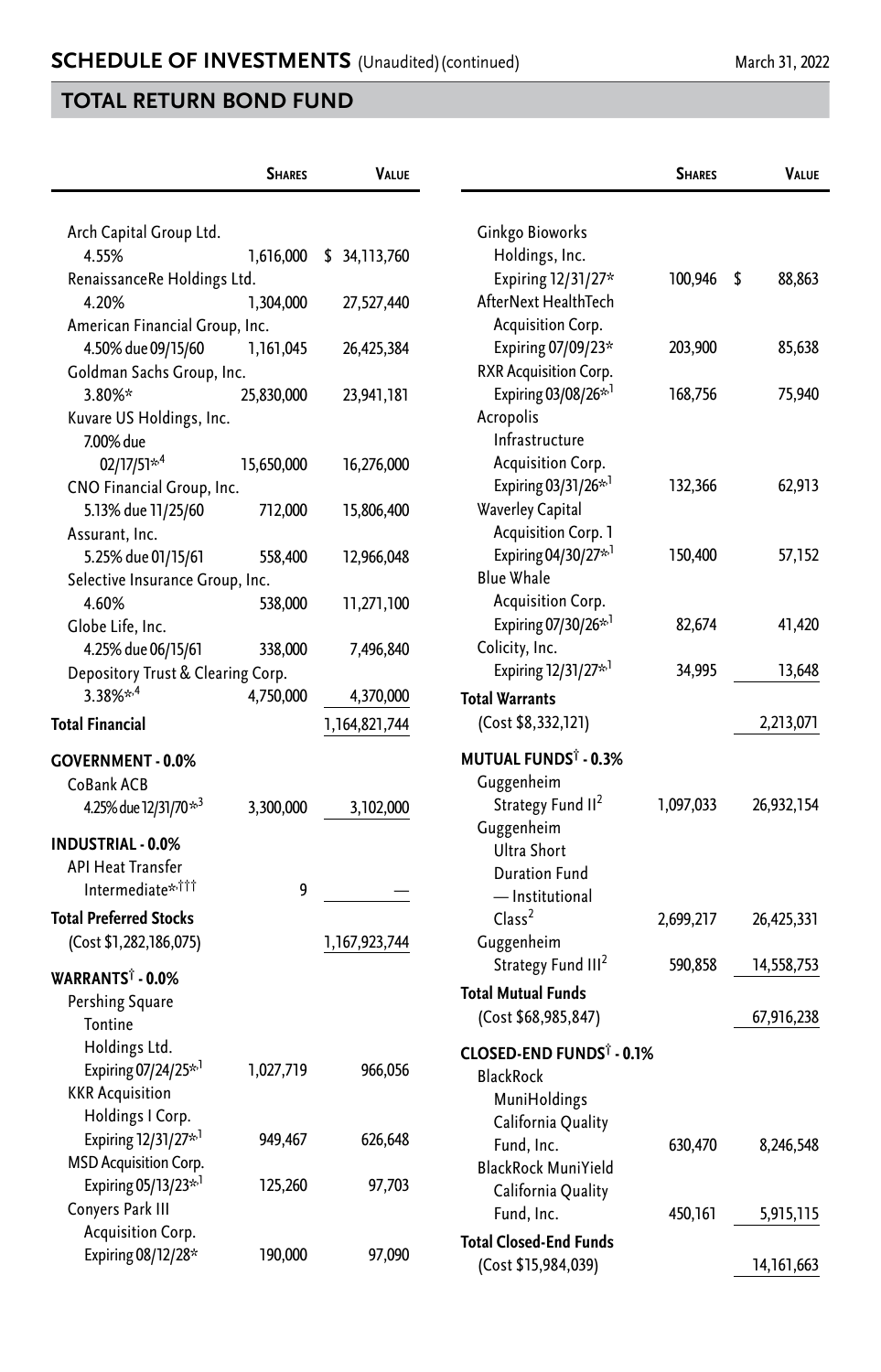|                                              |               |              |                                                        | FACE                |               |
|----------------------------------------------|---------------|--------------|--------------------------------------------------------|---------------------|---------------|
|                                              | <b>SHARES</b> | <b>VALUE</b> |                                                        | AMOUNT <sup>~</sup> | <b>VALUE</b>  |
|                                              |               |              |                                                        |                     |               |
| <b>MONEY MARKET FUNDS<sup>®</sup> - 0.5%</b> |               |              | Wells Fargo & Co.                                      |                     |               |
| Dreyfus Treasury                             |               |              | 3.07% due 04/30/41 <sup>3</sup>                        | 126,490,000         | \$113,711,364 |
| <b>Obligations Cash</b>                      |               |              | Liberty Mutual                                         |                     |               |
| Management                                   |               |              | Group, Inc.                                            |                     |               |
| $Fund -$                                     |               |              | 4.30% due 02/01/61 <sup>4</sup>                        | 94,150,000          | 74,830,420    |
| Institutional<br>Shares, 0.15% <sup>5</sup>  |               |              | 3.95% due 05/15/60 <sup>4</sup>                        | 33,870,000          | 30,816,578    |
|                                              | 78,088,953    | \$78,088,953 | 4.13% due                                              |                     |               |
| Dreyfus Treasury<br>Securities Cash          |               |              | $12/15/51^{3,4}$                                       | 3,600,000           | 3,393,000     |
| Management                                   |               |              | Macquarie Bank Ltd.<br>3.62% due 06/03/30 <sup>4</sup> |                     | 88,438,497    |
| $Fund -$                                     |               |              | 3.05% due                                              | 93,835,000          |               |
| Institutional                                |               |              | $03/03/36^{3,4}$                                       | 16,600,000          | 14,619,719    |
| Shares, 0.12% <sup>5</sup>                   | 28,623,365    | 28,623,365   | Reliance Standard Life                                 |                     |               |
| Federated                                    |               |              | Global Funding II                                      |                     |               |
| Hermes U.S.                                  |               |              | 2.75% due 05/07/25 <sup>4</sup>                        | 96,010,000          | 94,143,645    |
| <b>Treasury Cash</b>                         |               |              | Wilton RE Ltd.                                         |                     |               |
| Reserves Fund                                |               |              | 6.00% 111,3,4,6                                        | 93,150,000          | 89,684,820    |
| - Institutional                              |               |              | <b>GLP Capital Limited</b>                             |                     |               |
| Shares, 0.10% <sup>5</sup>                   | 3,316,965     | 3,316,965    | Partnership / GLP                                      |                     |               |
| <b>Total Money Market Funds</b>              |               |              | Financing II, Inc.                                     |                     |               |
| (Cost \$110,029,283)                         |               | 110,029,283  | 4.00% due 01/15/31                                     | 53,354,000          | 51,746,978    |
|                                              |               |              | 5.30% due 01/15/29                                     | 28,165,000          | 29,589,304    |
|                                              |               |              | 3.25% due 01/15/32                                     | 4,150,000           | 3,765,295     |
|                                              | FACE          |              | 4.00% due 01/15/30                                     | 475,000             | 461,040       |
|                                              | Amount~       |              | Reinsurance Group                                      |                     |               |
|                                              |               |              | of America, Inc.                                       |                     |               |
| <b>CORPORATE BONDS<sup>TT</sup> - 40.4%</b>  |               |              | 3.15% due 06/15/30                                     | 84,319,000          | 81,216,283    |
| FINANCIAL - 16.7%                            |               |              | American International                                 |                     |               |
| Pershing Square                              |               |              | Group, Inc.                                            |                     |               |
| Holdings Ltd.                                |               |              | 4.38% due 06/30/50                                     | 65,480,000          | 71,767,340    |
| 3.25% due 10/01/31                           | 104,800,000   | 94,529,600   | 2.50% due 06/30/25                                     | 2,370,000           | 2,317,180     |
| 3.25% due 11/15/30 <sup>4</sup>              | 68,200,000    | 62,578,956   | Citigroup, Inc.                                        |                     |               |
| 5.50% due 07/15/22 <sup>4</sup>              | 21,300,000    | 21,430,484   | 2.57% due 06/03/31 <sup>3</sup>                        | 62,390,000          | 57,155,924    |
| Bank of America Corp.                        |               |              | 2.52% due 11/03/32 <sup>3</sup>                        | 16,900,000          | 15,161,919    |
| 2.59% due 04/29/313                          | 85,240,000    | 78,639,567   | 3.29% due 03/17/26 <sup>3</sup>                        | 1,580,000           | 1,574,669     |
| 2.68% due 06/19/41 <sup>3</sup>              | 43,300,000    | 36,560,712   | National Australia                                     |                     |               |
| 0.78% (SOFR +                                |               |              | Bank Ltd.                                              |                     |               |
| 0.73%, Rate                                  |               |              | 2.99% due 05/21/31 <sup>4</sup>                        | 38,150,000          | 34,617,998    |
| Floor: 0.00%)                                |               |              | 2.33% due 08/21/30 <sup>4</sup>                        | 22,400,000          | 19,485,467    |
| due 10/24/24 <sup>6</sup>                    | 1,660,000     | 1,660,780    | 3.35% due                                              |                     |               |
| 1.73% due 07/22/27 <sup>3</sup>              | 1,650,000     | 1,532,330    | $01/12/37^{3,4}$                                       | 19,550,000          | 18,044,850    |
| Nationwide Mutual                            |               |              | Maple Grove                                            |                     |               |
| Insurance Co.                                |               |              | <b>Funding Trust I</b>                                 |                     |               |
| 4.35% due 04/30/50 <sup>4</sup>              | 116,750,000   | 116,155,999  | 4.16% due 08/15/51 <sup>4</sup>                        | 77,700,000          | 70,054,535    |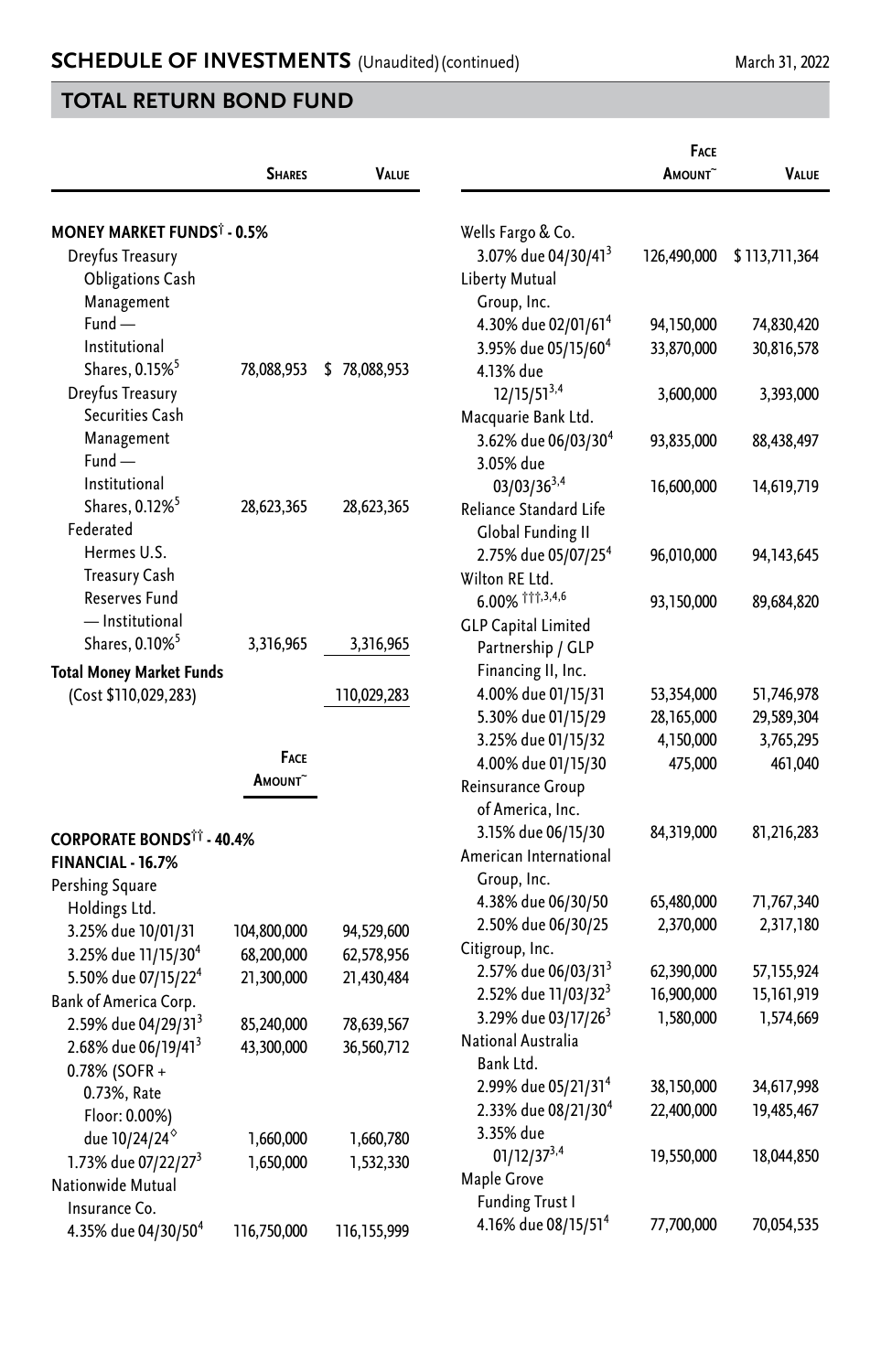|                                 | FACE                |               |                                 | FACE                |              |
|---------------------------------|---------------------|---------------|---------------------------------|---------------------|--------------|
|                                 | AMOUNT <sup>~</sup> | <b>VALUE</b>  |                                 | AMOUNT <sup>~</sup> | <b>VALUE</b> |
|                                 |                     |               |                                 |                     |              |
| Host Hotels &                   |                     |               | Standard Chartered plc          |                     |              |
| Resorts, LP                     |                     |               | 4.64% due                       |                     |              |
| 3.50% due 09/15/30              | 54,158,000          | \$ 51,637,501 | 04/01/313,4                     | 51,325,000          | \$52,921,483 |
| 2.90% due 12/15/31              | 20,200,000          | 18,055,858    | 1.32% due                       |                     |              |
| JPMorgan Chase & Co.            |                     |               | $10/14/23^{3,4}$                | 1,080,000           | 1,069,824    |
| 2.96% due 05/13/31 <sup>3</sup> | 29,530,000          | 27,631,123    | Iron Mountain, Inc.             |                     |              |
| 2.52% due 04/22/313             | 24,520,000          | 22,730,504    | 5.25% due 07/15/30 <sup>4</sup> | 22,638,000          | 22,185,240   |
| 4.49% due 03/24/313             | 15,750,000          | 16,694,025    | 5.63% due 07/15/32 <sup>4</sup> | 13,350,000          | 13,153,488   |
| <b>Fidelity National</b>        |                     |               | 4.50% due 02/15/31 <sup>4</sup> | 13,012,000          | 12,016,712   |
| Financial, Inc.                 |                     |               | 5.00% due 07/15/28 <sup>4</sup> | 3,915,000           | 3,816,616    |
| 3.40% due 06/15/30              | 52,430,000          | 50,489,996    | 4.88% due 09/15/27 <sup>4</sup> | 1,938,000           | 1,916,197    |
| 2.45% due 03/15/31              | 17,490,000          | 15,490,470    | Ares Finance                    |                     |              |
| Fairfax Financial               |                     |               | Company II LLC                  |                     |              |
| Holdings Ltd.                   |                     |               | 3.25% due 06/15/30 <sup>4</sup> | 54,785,000          | 52,534,340   |
| 3.38% due 03/03/31              | 68,010,000          | 63,429,900    | OneAmerica Financial            |                     |              |
| Global Atlantic                 |                     |               | Partners, Inc.                  |                     |              |
| Finance Co.                     |                     |               | 4.25% due 10/15/50 <sup>4</sup> | 54,430,000          | 52,397,002   |
| 4.70% due                       |                     |               | LPL Holdings, Inc.              |                     |              |
| $10/15/51^{3,4}$                | 38,300,000          | 36,097,750    | 4.00% due 03/15/29 <sup>4</sup> | 44,950,000          | 42,656,588   |
| 3.13% due 06/15/31 <sup>4</sup> | 28,750,000          | 25,724,637    | 4.38% due 05/15/31 <sup>4</sup> | 9,350,000           | 9,040,936    |
| Safehold Operating              |                     |               | Crown Castle                    |                     |              |
| Partnership, LP                 |                     |               | International Corp.             |                     |              |
| 2.85% due 01/15/32              | 39,904,000          | 35, 157, 193  | 2.90% due 04/01/41              | 41,150,000          | 34,062,369   |
| 2.80% due 06/15/31              | 30,138,000          | 26,465,065    | 3.30% due 07/01/30              | 17,657,000          | 16,885,884   |
| FS KKR Capital Corp.            |                     |               | Intercontinental                |                     |              |
| 2.63% due 01/15/27              | 34,850,000          | 31,914,848    | Exchange, Inc.                  |                     |              |
| 3.25% due 07/15/27              | 30,100,000          | 27,784,614    | 2.65% due 09/15/40              | 34,550,000          | 29,480,478   |
| Massachusetts Mutual            |                     |               | 3.00% due 06/15/50              | 22,190,000          | 19,435,156   |
| Life Insurance Co.              |                     |               | United Wholesale                |                     |              |
| 3.38% due 04/15/50 <sup>4</sup> | 37,950,000          | 34,090,494    | Mortgage LLC                    |                     |              |
| 3.20% due 12/01/61 <sup>4</sup> | 30,450,000          | 24,860,151    | 5.50% due 04/15/29 <sup>4</sup> | 32,550,000          | 29,002,701   |
| First American                  |                     |               | 5.50% due 11/15/25 <sup>4</sup> | 20,100,000          | 19,497,000   |
| Financial Corp.                 |                     |               | Deloitte LLP                    |                     |              |
| 4.00% due 05/15/30              | 45,560,000          | 45,630,166    | 3.56% due                       |                     |              |
|                                 |                     |               |                                 |                     |              |
| 2.40% due 08/15/31              | 14,175,000          | 12,410,072    | 05/07/30 <sup>†††</sup>         | 30,700,000          | 29,371,357   |
| Nippon Life                     |                     |               | 3.76% due                       |                     |              |
| Insurance Co.                   |                     |               | 05/07/35 11                     | 10,200,000          | 9,700,349    |
| 2.75% due                       |                     |               | 3.66% due                       |                     |              |
| $01/21/51^{3,4}$                | 50,350,000          | 45,189,125    | 05/07/32 <sup>†††</sup>         | 9,450,000           | 9,068,844    |
| 2.90% due                       |                     |               | <b>Five Corners</b>             |                     |              |
| 09/16/513,4                     | 10,380,000          | 9,396,670     | <b>Funding Trust II</b>         |                     |              |
|                                 |                     |               | 2.85% due 05/15/30 <sup>4</sup> | 49,598,000          | 47,002,770   |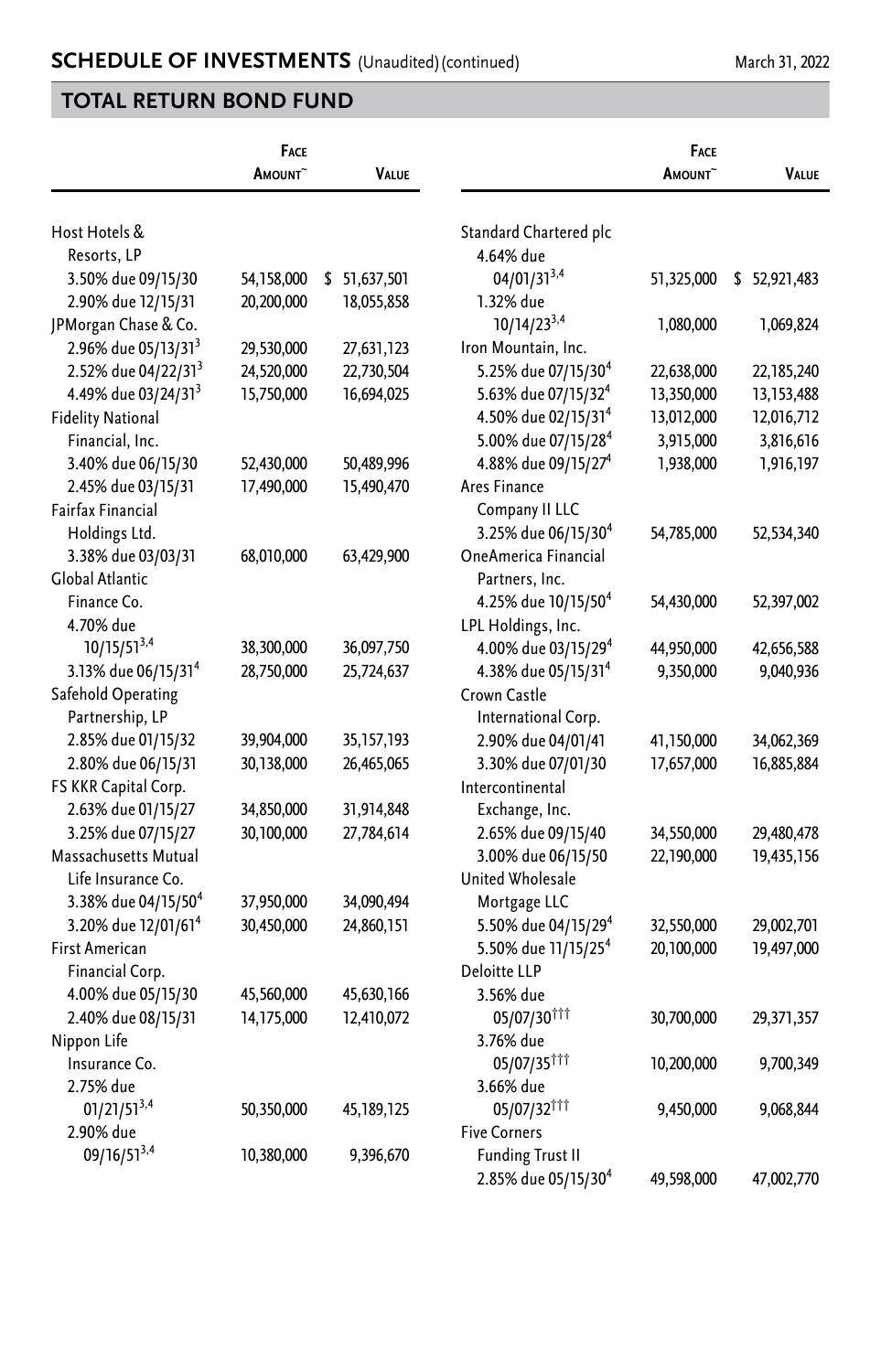|                                 | FACE                |               |                                 | FACE                |               |
|---------------------------------|---------------------|---------------|---------------------------------|---------------------|---------------|
|                                 | AMOUNT <sup>~</sup> | <b>VALUE</b>  |                                 | AMOUNT <sup>~</sup> | <b>VALUE</b>  |
|                                 |                     |               |                                 |                     |               |
| Macquarie Group Ltd.            |                     |               | Assurant, Inc.                  |                     |               |
| 2.69% due                       |                     |               | 2.65% due 01/15/32              | 36,760,000          | \$ 32,089,761 |
| 06/23/32 <sup>3,4</sup>         | 31,550,000          | \$ 27,768,924 | 4.90% due 03/27/28              | 1,750,000           | 1,824,815     |
| 2.87% due                       |                     |               | 6.75% due 02/15/34              | 1,450,000           | 1,700,942     |
| $01/14/33^{3,4}$                | 17,350,000          | 15,399,286    | Stewart Information             |                     |               |
| 5.03% due                       |                     |               | Services Corp.                  |                     |               |
| $01/15/30^{3,4}$                | 800,000             | 838,572       | 3.60% due 11/15/31              | 38,800,000          | 35,312,477    |
| 1.63% due                       |                     |               | <b>Assured Guaranty US</b>      |                     |               |
| 09/23/27 <sup>3,4</sup>         | 720,000             | 649,795       | Holdings, Inc.                  |                     |               |
| 1.34% due                       |                     |               | 3.15% due 06/15/31              | 22,770,000          | 21,477,438    |
| $01/12/27^{3,4}$                | 570,000             | 519,315       | 3.60% due 09/15/51              | 13,780,000          | 11,888,613    |
| Teachers Insurance &            |                     |               | Westpac Banking Corp.           |                     |               |
| <b>Annuity Association</b>      |                     |               | 3.02% due 11/18/36 <sup>3</sup> | 20,650,000          | 18,348,514    |
| of America                      |                     |               | 2.96% due 11/16/40              | 16,600,000          | 13,949,451    |
| 3.30% due 05/15/50 <sup>4</sup> | 50,500,000          | 44,709,262    | <b>KKR Group Finance</b>        |                     |               |
| Brookfield Finance, Inc.        |                     |               | Company VIII LLC                |                     |               |
| 3.50% due 03/30/51              | 37,420,000          | 33,274,963    | 3.50% due 08/25/50 <sup>4</sup> | 36,610,000          | 31,934,479    |
| 4.70% due 09/20/47              | 9,750,000           | 10,333,994    | Bain Capital, LP                |                     |               |
| Rocket Mortgage LLC             |                     |               | 3.41% due                       |                     |               |
| / Rocket Mortgage               |                     |               | 04/15/41 111                    | 36,000,000          | 31,748,116    |
| Company-Issuer, Inc.            |                     |               | Manulife Financial              |                     |               |
| 3.88% due 03/01/31 <sup>4</sup> | 46,650,000          | 42,218,250    | Corp.                           |                     |               |
| ABN AMRO Bank N.V.              |                     |               | 2.48% due 05/19/27              | 27,800,000          | 26,741,139    |
| 2.47% due                       |                     |               | 4.06% due 02/24/32 <sup>3</sup> | 4,815,000           | 4,807,006     |
| $12/13/29^{3,4}$                | 41,800,000          | 38,205,055    | Arch Capital Group Ltd.         |                     |               |
| Sumitomo Life                   |                     |               | 3.64% due 06/30/50              | 34,100,000          | 31,237,034    |
| Insurance Co.                   |                     |               | PricewaterhouseCoopers          |                     |               |
| 3.38% due                       |                     |               | <b>LLP</b>                      |                     |               |
| 04/15/813,4                     | 39,700,000          | 38,159,640    | 3.43% due                       |                     |               |
| Jefferies Finance LLC           |                     |               | 09/13/30 111                    | 31,500,000          | 30,045,055    |
| / JFIN Company-                 |                     |               | <b>SBA Communications</b>       |                     |               |
| Issuer Corp.                    |                     |               | Corp.                           |                     |               |
| 5.00% due 08/15/28 <sup>4</sup> | 39,450,000          | 37,772,586    | 3.13% due 02/01/29              | 26,600,000          | 24,195,892    |
| Societe Generale S.A.           |                     |               | 3.88% due 02/15/27              | 5,425,000           | 5,291,681     |
| 2.89% due                       |                     |               | <b>UBS Group AG</b>             |                     |               |
| 06/09/32 <sup>3,4</sup>         | 39,950,000          | 35,797,649    | 2.10% due                       |                     |               |
| 1.79% due                       |                     |               | 02/11/32 <sup>3,4</sup>         | 33,400,000          | 29,202,880    |
| 06/09/27 <sup>3,4</sup>         | 1,630,000           | 1,468,744     | Americo Life, Inc.              |                     |               |
| Jefferies Group LLC             |                     |               | 3.45% due 04/15/31 <sup>4</sup> | 32,210,000          | 29,037,859    |
| 2.75% due 10/15/32              | 40,440,000          | 36, 188, 747  | Kennedy-Wilson, Inc.            |                     |               |
| 6.50% due 01/20/43              | 720,000             | 862,585       | 4.75% due 03/01/29              | 21,400,000          | 20,632,382    |
| <b>Belrose Funding Trust</b>    |                     |               | 4.75% due 02/01/30              | 8,600,000           | 8,177,826     |
| 2.33% due 08/15/30 <sup>4</sup> | 41,850,000          | 36,654,605    | Trustage Financial              |                     |               |
|                                 |                     |               | Group, Inc.                     |                     |               |
|                                 |                     |               | 4.63% due 04/15/32 <sup>4</sup> | 28,250,000          | 28,345,696    |
|                                 |                     |               |                                 |                     |               |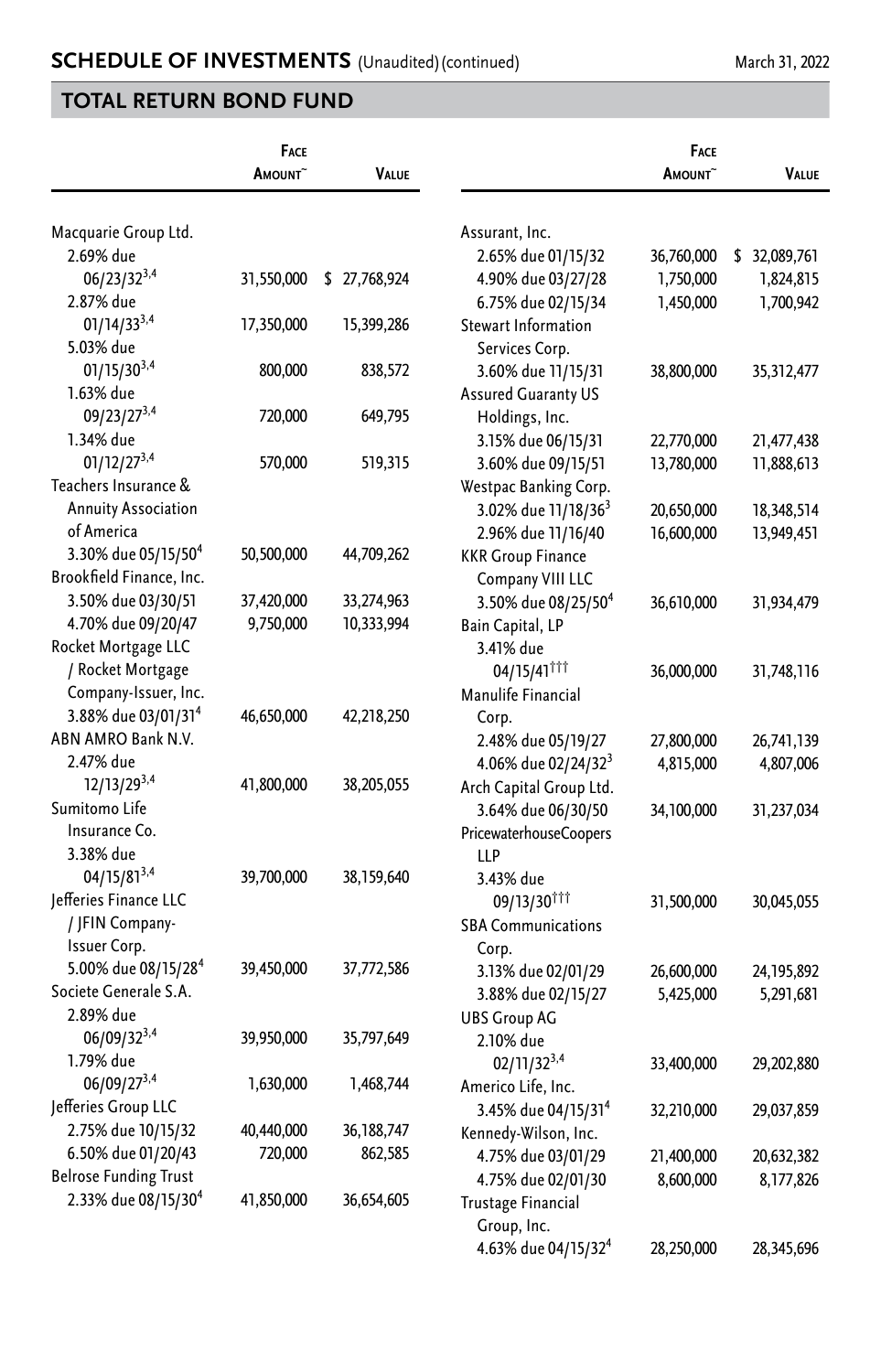|                                 | FACE            |              |                                 | FACE                |              |
|---------------------------------|-----------------|--------------|---------------------------------|---------------------|--------------|
|                                 | <b>A</b> mount~ | VALUE        |                                 | AMOUNT <sup>~</sup> | <b>VALUE</b> |
| Goldman Sachs                   |                 |              | QBE Insurance                   |                     |              |
| Group, Inc.                     |                 |              | Group Ltd.                      |                     |              |
| 3.50% due 04/01/25              | 22,500,000      | \$22,667,805 | 5.88% 3,4,6                     | 15,700,000          | \$16,072,875 |
| $3.65\%$ <sup>3,6</sup>         | 2,450,000       | 2,241,750    | Prudential                      |                     |              |
| 0.59% (SOFR +                   |                 |              | Financial, Inc.                 |                     |              |
| 0.54%, Rate                     |                 |              | 3.70% due 10/01/50 <sup>3</sup> | 17,050,000          | 15,624,620   |
| Floor: 0.00%)                   |                 |              | Corebridge                      |                     |              |
| due 11/17/23 <sup>6</sup>       | 1,660,000       | 1,651,639    | Financial, Inc.                 |                     |              |
| 1.22% due 12/06/23              | 1,650,000       | 1,610,116    | 3.90% due 04/05/32 <sup>4</sup> | 10,200,000          | 10,184,904   |
| Primerica, Inc.                 |                 |              | 4.35% due 04/05/42 <sup>4</sup> | 4,850,000           | 4,848,691    |
| 2.80% due 11/19/31              | 28,625,000      | 26,407,464   | Sumitomo Mitsui                 |                     |              |
| Fifth Third Bancorp             |                 |              | Financial Group, Inc.           |                     |              |
| 2.55% due 05/05/27              | 27,190,000      | 26,269,969   | 2.22% due 09/17/31              | 16,900,000          | 14,951,322   |
| AmFam Holdings, Inc.            |                 |              | PartnerRe Finance               |                     |              |
| 2.81% due 03/11/31 <sup>4</sup> | 27,550,000      | 25,435,506   | <b>BLLC</b>                     |                     |              |
| Dyal Capital                    |                 |              | 4.50% due 10/01/50 <sup>3</sup> | 13,970,000          | 13,481,050   |
| Partners III                    |                 |              | Apollo Management               |                     |              |
| 4.40% due                       |                 |              | Holdings, LP                    |                     |              |
| 06/15/40 <sup>111</sup>         | 26,750,000      | 24,919,058   | 2.65% due 06/05/30 <sup>4</sup> | 14,407,000          | 13,444,417   |
| <b>Everest Reinsurance</b>      |                 |              | Penn Mutual Life                |                     |              |
| Holdings, Inc.                  |                 |              | Insurance Co.                   |                     |              |
| 3.50% due 10/15/50              | 27,760,000      | 24,752,028   | 3.80% due 04/29/61 <sup>4</sup> | 14,970,000          | 13,297,628   |
| Jefferies Group LLC             |                 |              | <b>CNO Global Funding</b>       |                     |              |
| / Jefferies Group               |                 |              | 1.75% due 10/07/26 <sup>4</sup> | 12,400,000          | 11,432,099   |
| Capital Finance, Inc.           |                 |              | 2.65% due 01/06/29 <sup>4</sup> | 1,650,000           | 1,525,563    |
| 2.63% due 10/15/31              | 27,400,000      | 24,702,196   | W R Berkley Corp.               |                     |              |
| <b>GA Global Funding</b>        |                 |              | 4.00% due 05/12/50              | 13,105,000          | 12,713,813   |
| Trust                           |                 |              | <b>KKR Group Finance</b>        |                     |              |
| 2.90% due 01/06/32 <sup>4</sup> | 24,480,000      | 22,260,746   | Company X LLC                   |                     |              |
| 1.25% due 12/08/23 <sup>4</sup> | 1,650,000       | 1,592,918    | 3.25% due 12/15/51 <sup>4</sup> | 15,150,000          | 12,626,453   |
| Hunt Companies, Inc.            |                 |              | Western & Southern              |                     |              |
| 5.25% due 04/15/29 <sup>4</sup> | 25,000,000      | 23,816,250   | Life Insurance Co.              |                     |              |
| NFP Corp.                       |                 |              | 3.75% due 04/28/61 <sup>4</sup> | 13,360,000          | 12,065,285   |
| 6.88% due 08/15/28 <sup>4</sup> | 20,775,000      | 19,840,125   | Weyerhaeuser Co.                |                     |              |
| Raymond James                   |                 |              | 4.00% due 04/15/30              | 11,433,000          | 11,773,354   |
| Financial, Inc.                 |                 |              | <b>CNO</b> Financial            |                     |              |
| 3.75% due 04/01/51              | 20,300,000      | 19,838,388   | Group, Inc.                     |                     |              |
| Kemper Corp.                    |                 |              | 5.25% due 05/30/29              | 11,125,000          | 11,703,445   |
| 2.40% due 09/30/30              | 22,380,000      | 19,506,087   | Nasdaq, Inc.                    |                     |              |
| Lincoln National Corp.          |                 |              | 3.25% due 04/28/50              | 13,150,000          | 11,350,680   |
| 4.38% due 06/15/50 <sup>7</sup> | 18,680,000      | 19,229,338   | Protective Life Corp.           |                     |              |
| Central Storage Safety          |                 |              | 3.40% due 01/15/30 <sup>4</sup> | 11,440,000          | 11,306,088   |
| <b>Project Trust</b>            |                 |              |                                 |                     |              |
| 4.82% due 02/01/388             | 19,292,960      | 17,306,789   |                                 |                     |              |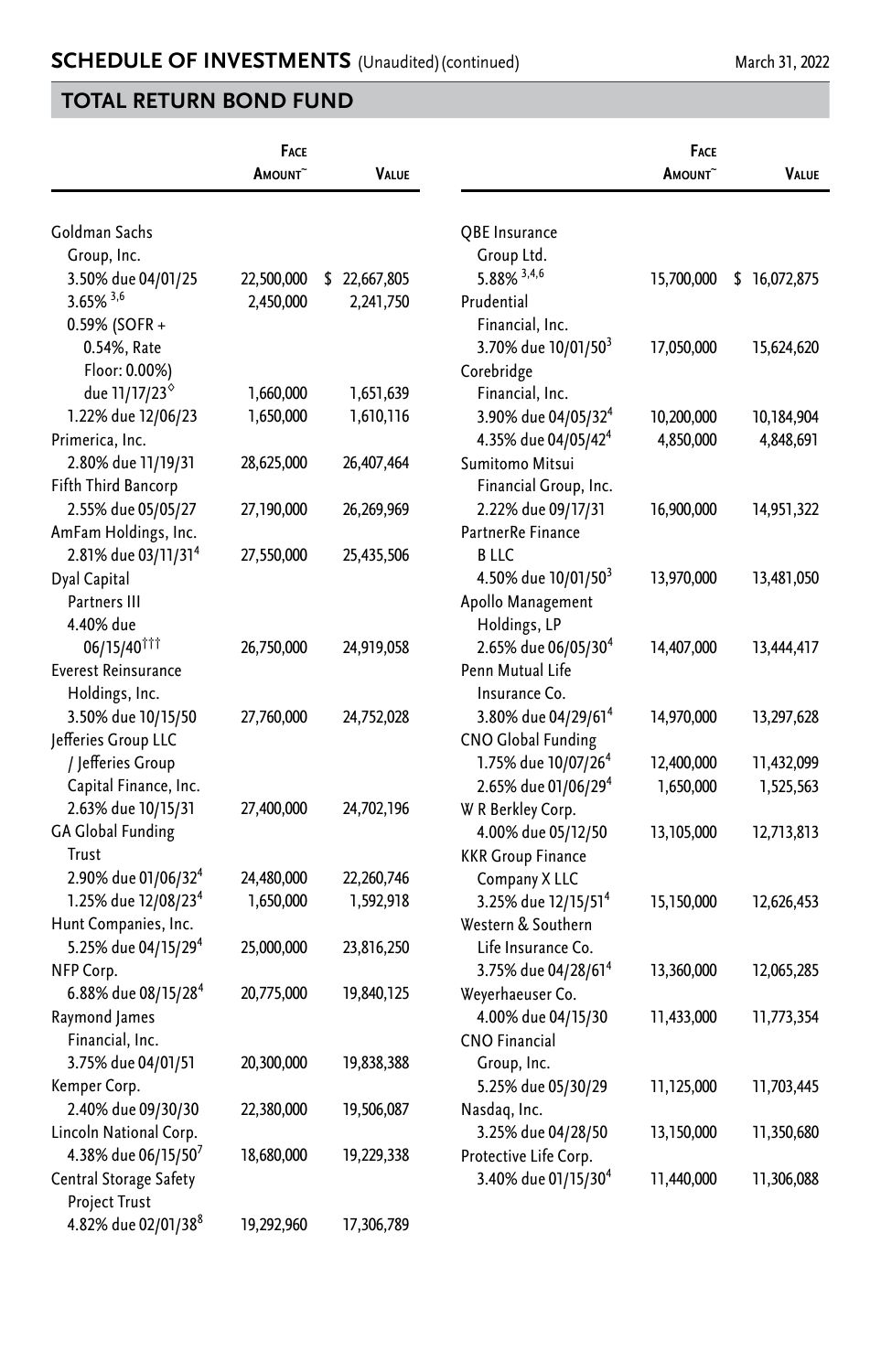| Blackstone<br>Commonwealth Bank<br><b>Holdings Finance</b><br>of Australia<br>Company LLC<br>3.61% due<br>09/12/34 <sup>3,4</sup><br>3.20% due 01/30/52 <sup>4</sup><br>12,150,000<br>\$10,515,462<br>3,550,000<br>\$<br>3,407,957<br>Brown & Brown, Inc.<br>Murphy's Bowl LLC<br>2.38% due 03/15/31<br>3.20% due<br>11,960,000<br>10,507,151<br>06/30/56111<br>3,500,000<br>3,186,020<br>American Equity<br><b>Investment Life</b><br>Fort Knox Military<br>Holding Co.<br>Housing<br>5.00% due 06/15/27<br>9,502,000<br>9,913,660<br>Privatization Project<br>5.82% due 02/15/52 <sup>4</sup><br>New York Life<br>1,869,043<br>1,999,255<br>Insurance Co.<br>0.74% (1 Month USD<br>3.75% due 05/15/50 <sup>4</sup><br>9,300,000<br>9,015,012<br>$LIBOR + 0.34%$ ,<br>Rate Floor 0.00%)<br>Fidelity & Guaranty<br>due 02/15/52 <sup>6,4</sup><br>Life Holdings, Inc.<br>1,677,867<br>1,048,315<br><b>KKR Group Finance</b><br>5.50% due 05/01/25 <sup>4</sup><br>8,050,000<br>8,428,018<br>Company III LLC<br><b>NFL Trust XI SPV</b><br>5.13% due 06/01/44 <sup>4</sup><br>2,710,000<br>3,024,403<br>3.53% due<br>10/05/35 111<br>Enstar Group Ltd.<br>7,000,000<br>6,927,768<br>3.10% due 09/01/31<br>Hanover Insurance<br>1,670,000<br>1,493,633<br>4.95% due 06/01/29<br>Group, Inc.<br>1,250,000<br>1,297,577<br>2.50% due 09/01/30<br>Iron Mountain<br>7,070,000<br>6,426,211<br>Information<br><b>Brookfield Finance LLC</b><br>Management<br>3.45% due 04/15/50<br>6,820,000<br>5,988,566<br>Services, Inc.<br>Deloitte & Touche LLP<br>5.00% due 07/15/32 <sup>4</sup><br>2,750,000<br>2,578,125<br>7.33% due<br>11/20/26 111<br>Ares Finance<br>4,800,000<br>5,355,672<br>Cushman & Wakefield<br>Company IV LLC<br>3.65% due 02/01/52 <sup>4</sup><br>2,450,000<br>2,080,781<br><b>US Borrower LLC</b><br>New York Life<br>6.75% due 05/15/28 <sup>4</sup><br>4,682,000<br>4,892,690<br>Global Funding<br>Atlas Mara Ltd.<br>due 12/31/21 <sup>†††,8,9</sup><br>0.39% (SOFR +<br>6,600,000<br>4,719,000<br>0.22%, Rate<br>Horace Mann<br>Floor: 0.00%)<br><b>Educators Corp.</b><br>due 02/02/23 <sup>6,4</sup><br>2,070,000<br>2,067,725<br>4.50% due 12/01/25<br>4,689,206<br>4,560,000<br>Western Group<br>Home Point<br>Housing, LP<br>Capital, Inc.<br>6.75% due 03/15/57 <sup>4</sup><br>1,474,680<br>1,911,126<br>5.00% due 02/01/26 <sup>4</sup><br>4,555,364<br>5,560,000<br>Transatlantic<br><b>HS Wildcat LLC</b><br>Holdings, Inc.<br>3.83% due<br>8.00% due 11/30/39<br>1,135,000<br>1,635,602<br>12/31/50 <sup>†††</sup><br>4,535,117<br>5,000,000<br><b>Bank of Nova Scotia</b><br>Old Republic<br>2.44% due 03/11/24<br>1,600,000<br>1,592,780<br>International Corp.<br>Jackson National Life<br>3.85% due 06/11/51<br>4,100,000<br>3,804,690<br>Global Funding<br>1.75% due 01/12/25 <sup>4</sup><br>1,650,000<br>1,580,060 | <b>FACE</b><br><b>A</b> mount~ | <b>VALUE</b> | <b>FACE</b><br><b>A</b> MOUNT~ | <b>VALUE</b> |
|----------------------------------------------------------------------------------------------------------------------------------------------------------------------------------------------------------------------------------------------------------------------------------------------------------------------------------------------------------------------------------------------------------------------------------------------------------------------------------------------------------------------------------------------------------------------------------------------------------------------------------------------------------------------------------------------------------------------------------------------------------------------------------------------------------------------------------------------------------------------------------------------------------------------------------------------------------------------------------------------------------------------------------------------------------------------------------------------------------------------------------------------------------------------------------------------------------------------------------------------------------------------------------------------------------------------------------------------------------------------------------------------------------------------------------------------------------------------------------------------------------------------------------------------------------------------------------------------------------------------------------------------------------------------------------------------------------------------------------------------------------------------------------------------------------------------------------------------------------------------------------------------------------------------------------------------------------------------------------------------------------------------------------------------------------------------------------------------------------------------------------------------------------------------------------------------------------------------------------------------------------------------------------------------------------------------------------------------------------------------------------------------------------------------------------------------------------------------------------------------------------------------------------------------------------------------------------------------------------------------------------------------------------------------------------------------------------------------------------------------------------------------------------------------------------------------------------------------------------|--------------------------------|--------------|--------------------------------|--------------|
|                                                                                                                                                                                                                                                                                                                                                                                                                                                                                                                                                                                                                                                                                                                                                                                                                                                                                                                                                                                                                                                                                                                                                                                                                                                                                                                                                                                                                                                                                                                                                                                                                                                                                                                                                                                                                                                                                                                                                                                                                                                                                                                                                                                                                                                                                                                                                                                                                                                                                                                                                                                                                                                                                                                                                                                                                                                          |                                |              |                                |              |
|                                                                                                                                                                                                                                                                                                                                                                                                                                                                                                                                                                                                                                                                                                                                                                                                                                                                                                                                                                                                                                                                                                                                                                                                                                                                                                                                                                                                                                                                                                                                                                                                                                                                                                                                                                                                                                                                                                                                                                                                                                                                                                                                                                                                                                                                                                                                                                                                                                                                                                                                                                                                                                                                                                                                                                                                                                                          |                                |              |                                |              |
|                                                                                                                                                                                                                                                                                                                                                                                                                                                                                                                                                                                                                                                                                                                                                                                                                                                                                                                                                                                                                                                                                                                                                                                                                                                                                                                                                                                                                                                                                                                                                                                                                                                                                                                                                                                                                                                                                                                                                                                                                                                                                                                                                                                                                                                                                                                                                                                                                                                                                                                                                                                                                                                                                                                                                                                                                                                          |                                |              |                                |              |
|                                                                                                                                                                                                                                                                                                                                                                                                                                                                                                                                                                                                                                                                                                                                                                                                                                                                                                                                                                                                                                                                                                                                                                                                                                                                                                                                                                                                                                                                                                                                                                                                                                                                                                                                                                                                                                                                                                                                                                                                                                                                                                                                                                                                                                                                                                                                                                                                                                                                                                                                                                                                                                                                                                                                                                                                                                                          |                                |              |                                |              |
|                                                                                                                                                                                                                                                                                                                                                                                                                                                                                                                                                                                                                                                                                                                                                                                                                                                                                                                                                                                                                                                                                                                                                                                                                                                                                                                                                                                                                                                                                                                                                                                                                                                                                                                                                                                                                                                                                                                                                                                                                                                                                                                                                                                                                                                                                                                                                                                                                                                                                                                                                                                                                                                                                                                                                                                                                                                          |                                |              |                                |              |
|                                                                                                                                                                                                                                                                                                                                                                                                                                                                                                                                                                                                                                                                                                                                                                                                                                                                                                                                                                                                                                                                                                                                                                                                                                                                                                                                                                                                                                                                                                                                                                                                                                                                                                                                                                                                                                                                                                                                                                                                                                                                                                                                                                                                                                                                                                                                                                                                                                                                                                                                                                                                                                                                                                                                                                                                                                                          |                                |              |                                |              |
|                                                                                                                                                                                                                                                                                                                                                                                                                                                                                                                                                                                                                                                                                                                                                                                                                                                                                                                                                                                                                                                                                                                                                                                                                                                                                                                                                                                                                                                                                                                                                                                                                                                                                                                                                                                                                                                                                                                                                                                                                                                                                                                                                                                                                                                                                                                                                                                                                                                                                                                                                                                                                                                                                                                                                                                                                                                          |                                |              |                                |              |
|                                                                                                                                                                                                                                                                                                                                                                                                                                                                                                                                                                                                                                                                                                                                                                                                                                                                                                                                                                                                                                                                                                                                                                                                                                                                                                                                                                                                                                                                                                                                                                                                                                                                                                                                                                                                                                                                                                                                                                                                                                                                                                                                                                                                                                                                                                                                                                                                                                                                                                                                                                                                                                                                                                                                                                                                                                                          |                                |              |                                |              |
|                                                                                                                                                                                                                                                                                                                                                                                                                                                                                                                                                                                                                                                                                                                                                                                                                                                                                                                                                                                                                                                                                                                                                                                                                                                                                                                                                                                                                                                                                                                                                                                                                                                                                                                                                                                                                                                                                                                                                                                                                                                                                                                                                                                                                                                                                                                                                                                                                                                                                                                                                                                                                                                                                                                                                                                                                                                          |                                |              |                                |              |
|                                                                                                                                                                                                                                                                                                                                                                                                                                                                                                                                                                                                                                                                                                                                                                                                                                                                                                                                                                                                                                                                                                                                                                                                                                                                                                                                                                                                                                                                                                                                                                                                                                                                                                                                                                                                                                                                                                                                                                                                                                                                                                                                                                                                                                                                                                                                                                                                                                                                                                                                                                                                                                                                                                                                                                                                                                                          |                                |              |                                |              |
|                                                                                                                                                                                                                                                                                                                                                                                                                                                                                                                                                                                                                                                                                                                                                                                                                                                                                                                                                                                                                                                                                                                                                                                                                                                                                                                                                                                                                                                                                                                                                                                                                                                                                                                                                                                                                                                                                                                                                                                                                                                                                                                                                                                                                                                                                                                                                                                                                                                                                                                                                                                                                                                                                                                                                                                                                                                          |                                |              |                                |              |
|                                                                                                                                                                                                                                                                                                                                                                                                                                                                                                                                                                                                                                                                                                                                                                                                                                                                                                                                                                                                                                                                                                                                                                                                                                                                                                                                                                                                                                                                                                                                                                                                                                                                                                                                                                                                                                                                                                                                                                                                                                                                                                                                                                                                                                                                                                                                                                                                                                                                                                                                                                                                                                                                                                                                                                                                                                                          |                                |              |                                |              |
|                                                                                                                                                                                                                                                                                                                                                                                                                                                                                                                                                                                                                                                                                                                                                                                                                                                                                                                                                                                                                                                                                                                                                                                                                                                                                                                                                                                                                                                                                                                                                                                                                                                                                                                                                                                                                                                                                                                                                                                                                                                                                                                                                                                                                                                                                                                                                                                                                                                                                                                                                                                                                                                                                                                                                                                                                                                          |                                |              |                                |              |
|                                                                                                                                                                                                                                                                                                                                                                                                                                                                                                                                                                                                                                                                                                                                                                                                                                                                                                                                                                                                                                                                                                                                                                                                                                                                                                                                                                                                                                                                                                                                                                                                                                                                                                                                                                                                                                                                                                                                                                                                                                                                                                                                                                                                                                                                                                                                                                                                                                                                                                                                                                                                                                                                                                                                                                                                                                                          |                                |              |                                |              |
|                                                                                                                                                                                                                                                                                                                                                                                                                                                                                                                                                                                                                                                                                                                                                                                                                                                                                                                                                                                                                                                                                                                                                                                                                                                                                                                                                                                                                                                                                                                                                                                                                                                                                                                                                                                                                                                                                                                                                                                                                                                                                                                                                                                                                                                                                                                                                                                                                                                                                                                                                                                                                                                                                                                                                                                                                                                          |                                |              |                                |              |
|                                                                                                                                                                                                                                                                                                                                                                                                                                                                                                                                                                                                                                                                                                                                                                                                                                                                                                                                                                                                                                                                                                                                                                                                                                                                                                                                                                                                                                                                                                                                                                                                                                                                                                                                                                                                                                                                                                                                                                                                                                                                                                                                                                                                                                                                                                                                                                                                                                                                                                                                                                                                                                                                                                                                                                                                                                                          |                                |              |                                |              |
|                                                                                                                                                                                                                                                                                                                                                                                                                                                                                                                                                                                                                                                                                                                                                                                                                                                                                                                                                                                                                                                                                                                                                                                                                                                                                                                                                                                                                                                                                                                                                                                                                                                                                                                                                                                                                                                                                                                                                                                                                                                                                                                                                                                                                                                                                                                                                                                                                                                                                                                                                                                                                                                                                                                                                                                                                                                          |                                |              |                                |              |
|                                                                                                                                                                                                                                                                                                                                                                                                                                                                                                                                                                                                                                                                                                                                                                                                                                                                                                                                                                                                                                                                                                                                                                                                                                                                                                                                                                                                                                                                                                                                                                                                                                                                                                                                                                                                                                                                                                                                                                                                                                                                                                                                                                                                                                                                                                                                                                                                                                                                                                                                                                                                                                                                                                                                                                                                                                                          |                                |              |                                |              |
|                                                                                                                                                                                                                                                                                                                                                                                                                                                                                                                                                                                                                                                                                                                                                                                                                                                                                                                                                                                                                                                                                                                                                                                                                                                                                                                                                                                                                                                                                                                                                                                                                                                                                                                                                                                                                                                                                                                                                                                                                                                                                                                                                                                                                                                                                                                                                                                                                                                                                                                                                                                                                                                                                                                                                                                                                                                          |                                |              |                                |              |
|                                                                                                                                                                                                                                                                                                                                                                                                                                                                                                                                                                                                                                                                                                                                                                                                                                                                                                                                                                                                                                                                                                                                                                                                                                                                                                                                                                                                                                                                                                                                                                                                                                                                                                                                                                                                                                                                                                                                                                                                                                                                                                                                                                                                                                                                                                                                                                                                                                                                                                                                                                                                                                                                                                                                                                                                                                                          |                                |              |                                |              |
|                                                                                                                                                                                                                                                                                                                                                                                                                                                                                                                                                                                                                                                                                                                                                                                                                                                                                                                                                                                                                                                                                                                                                                                                                                                                                                                                                                                                                                                                                                                                                                                                                                                                                                                                                                                                                                                                                                                                                                                                                                                                                                                                                                                                                                                                                                                                                                                                                                                                                                                                                                                                                                                                                                                                                                                                                                                          |                                |              |                                |              |
|                                                                                                                                                                                                                                                                                                                                                                                                                                                                                                                                                                                                                                                                                                                                                                                                                                                                                                                                                                                                                                                                                                                                                                                                                                                                                                                                                                                                                                                                                                                                                                                                                                                                                                                                                                                                                                                                                                                                                                                                                                                                                                                                                                                                                                                                                                                                                                                                                                                                                                                                                                                                                                                                                                                                                                                                                                                          |                                |              |                                |              |
|                                                                                                                                                                                                                                                                                                                                                                                                                                                                                                                                                                                                                                                                                                                                                                                                                                                                                                                                                                                                                                                                                                                                                                                                                                                                                                                                                                                                                                                                                                                                                                                                                                                                                                                                                                                                                                                                                                                                                                                                                                                                                                                                                                                                                                                                                                                                                                                                                                                                                                                                                                                                                                                                                                                                                                                                                                                          |                                |              |                                |              |
|                                                                                                                                                                                                                                                                                                                                                                                                                                                                                                                                                                                                                                                                                                                                                                                                                                                                                                                                                                                                                                                                                                                                                                                                                                                                                                                                                                                                                                                                                                                                                                                                                                                                                                                                                                                                                                                                                                                                                                                                                                                                                                                                                                                                                                                                                                                                                                                                                                                                                                                                                                                                                                                                                                                                                                                                                                                          |                                |              |                                |              |
|                                                                                                                                                                                                                                                                                                                                                                                                                                                                                                                                                                                                                                                                                                                                                                                                                                                                                                                                                                                                                                                                                                                                                                                                                                                                                                                                                                                                                                                                                                                                                                                                                                                                                                                                                                                                                                                                                                                                                                                                                                                                                                                                                                                                                                                                                                                                                                                                                                                                                                                                                                                                                                                                                                                                                                                                                                                          |                                |              |                                |              |
|                                                                                                                                                                                                                                                                                                                                                                                                                                                                                                                                                                                                                                                                                                                                                                                                                                                                                                                                                                                                                                                                                                                                                                                                                                                                                                                                                                                                                                                                                                                                                                                                                                                                                                                                                                                                                                                                                                                                                                                                                                                                                                                                                                                                                                                                                                                                                                                                                                                                                                                                                                                                                                                                                                                                                                                                                                                          |                                |              |                                |              |
|                                                                                                                                                                                                                                                                                                                                                                                                                                                                                                                                                                                                                                                                                                                                                                                                                                                                                                                                                                                                                                                                                                                                                                                                                                                                                                                                                                                                                                                                                                                                                                                                                                                                                                                                                                                                                                                                                                                                                                                                                                                                                                                                                                                                                                                                                                                                                                                                                                                                                                                                                                                                                                                                                                                                                                                                                                                          |                                |              |                                |              |
|                                                                                                                                                                                                                                                                                                                                                                                                                                                                                                                                                                                                                                                                                                                                                                                                                                                                                                                                                                                                                                                                                                                                                                                                                                                                                                                                                                                                                                                                                                                                                                                                                                                                                                                                                                                                                                                                                                                                                                                                                                                                                                                                                                                                                                                                                                                                                                                                                                                                                                                                                                                                                                                                                                                                                                                                                                                          |                                |              |                                |              |
|                                                                                                                                                                                                                                                                                                                                                                                                                                                                                                                                                                                                                                                                                                                                                                                                                                                                                                                                                                                                                                                                                                                                                                                                                                                                                                                                                                                                                                                                                                                                                                                                                                                                                                                                                                                                                                                                                                                                                                                                                                                                                                                                                                                                                                                                                                                                                                                                                                                                                                                                                                                                                                                                                                                                                                                                                                                          |                                |              |                                |              |
|                                                                                                                                                                                                                                                                                                                                                                                                                                                                                                                                                                                                                                                                                                                                                                                                                                                                                                                                                                                                                                                                                                                                                                                                                                                                                                                                                                                                                                                                                                                                                                                                                                                                                                                                                                                                                                                                                                                                                                                                                                                                                                                                                                                                                                                                                                                                                                                                                                                                                                                                                                                                                                                                                                                                                                                                                                                          |                                |              |                                |              |
|                                                                                                                                                                                                                                                                                                                                                                                                                                                                                                                                                                                                                                                                                                                                                                                                                                                                                                                                                                                                                                                                                                                                                                                                                                                                                                                                                                                                                                                                                                                                                                                                                                                                                                                                                                                                                                                                                                                                                                                                                                                                                                                                                                                                                                                                                                                                                                                                                                                                                                                                                                                                                                                                                                                                                                                                                                                          |                                |              |                                |              |
|                                                                                                                                                                                                                                                                                                                                                                                                                                                                                                                                                                                                                                                                                                                                                                                                                                                                                                                                                                                                                                                                                                                                                                                                                                                                                                                                                                                                                                                                                                                                                                                                                                                                                                                                                                                                                                                                                                                                                                                                                                                                                                                                                                                                                                                                                                                                                                                                                                                                                                                                                                                                                                                                                                                                                                                                                                                          |                                |              |                                |              |
|                                                                                                                                                                                                                                                                                                                                                                                                                                                                                                                                                                                                                                                                                                                                                                                                                                                                                                                                                                                                                                                                                                                                                                                                                                                                                                                                                                                                                                                                                                                                                                                                                                                                                                                                                                                                                                                                                                                                                                                                                                                                                                                                                                                                                                                                                                                                                                                                                                                                                                                                                                                                                                                                                                                                                                                                                                                          |                                |              |                                |              |
|                                                                                                                                                                                                                                                                                                                                                                                                                                                                                                                                                                                                                                                                                                                                                                                                                                                                                                                                                                                                                                                                                                                                                                                                                                                                                                                                                                                                                                                                                                                                                                                                                                                                                                                                                                                                                                                                                                                                                                                                                                                                                                                                                                                                                                                                                                                                                                                                                                                                                                                                                                                                                                                                                                                                                                                                                                                          |                                |              |                                |              |
|                                                                                                                                                                                                                                                                                                                                                                                                                                                                                                                                                                                                                                                                                                                                                                                                                                                                                                                                                                                                                                                                                                                                                                                                                                                                                                                                                                                                                                                                                                                                                                                                                                                                                                                                                                                                                                                                                                                                                                                                                                                                                                                                                                                                                                                                                                                                                                                                                                                                                                                                                                                                                                                                                                                                                                                                                                                          |                                |              |                                |              |
|                                                                                                                                                                                                                                                                                                                                                                                                                                                                                                                                                                                                                                                                                                                                                                                                                                                                                                                                                                                                                                                                                                                                                                                                                                                                                                                                                                                                                                                                                                                                                                                                                                                                                                                                                                                                                                                                                                                                                                                                                                                                                                                                                                                                                                                                                                                                                                                                                                                                                                                                                                                                                                                                                                                                                                                                                                                          |                                |              |                                |              |
|                                                                                                                                                                                                                                                                                                                                                                                                                                                                                                                                                                                                                                                                                                                                                                                                                                                                                                                                                                                                                                                                                                                                                                                                                                                                                                                                                                                                                                                                                                                                                                                                                                                                                                                                                                                                                                                                                                                                                                                                                                                                                                                                                                                                                                                                                                                                                                                                                                                                                                                                                                                                                                                                                                                                                                                                                                                          |                                |              |                                |              |
|                                                                                                                                                                                                                                                                                                                                                                                                                                                                                                                                                                                                                                                                                                                                                                                                                                                                                                                                                                                                                                                                                                                                                                                                                                                                                                                                                                                                                                                                                                                                                                                                                                                                                                                                                                                                                                                                                                                                                                                                                                                                                                                                                                                                                                                                                                                                                                                                                                                                                                                                                                                                                                                                                                                                                                                                                                                          |                                |              |                                |              |
|                                                                                                                                                                                                                                                                                                                                                                                                                                                                                                                                                                                                                                                                                                                                                                                                                                                                                                                                                                                                                                                                                                                                                                                                                                                                                                                                                                                                                                                                                                                                                                                                                                                                                                                                                                                                                                                                                                                                                                                                                                                                                                                                                                                                                                                                                                                                                                                                                                                                                                                                                                                                                                                                                                                                                                                                                                                          |                                |              |                                |              |
|                                                                                                                                                                                                                                                                                                                                                                                                                                                                                                                                                                                                                                                                                                                                                                                                                                                                                                                                                                                                                                                                                                                                                                                                                                                                                                                                                                                                                                                                                                                                                                                                                                                                                                                                                                                                                                                                                                                                                                                                                                                                                                                                                                                                                                                                                                                                                                                                                                                                                                                                                                                                                                                                                                                                                                                                                                                          |                                |              |                                |              |
|                                                                                                                                                                                                                                                                                                                                                                                                                                                                                                                                                                                                                                                                                                                                                                                                                                                                                                                                                                                                                                                                                                                                                                                                                                                                                                                                                                                                                                                                                                                                                                                                                                                                                                                                                                                                                                                                                                                                                                                                                                                                                                                                                                                                                                                                                                                                                                                                                                                                                                                                                                                                                                                                                                                                                                                                                                                          |                                |              |                                |              |
|                                                                                                                                                                                                                                                                                                                                                                                                                                                                                                                                                                                                                                                                                                                                                                                                                                                                                                                                                                                                                                                                                                                                                                                                                                                                                                                                                                                                                                                                                                                                                                                                                                                                                                                                                                                                                                                                                                                                                                                                                                                                                                                                                                                                                                                                                                                                                                                                                                                                                                                                                                                                                                                                                                                                                                                                                                                          |                                |              |                                |              |
|                                                                                                                                                                                                                                                                                                                                                                                                                                                                                                                                                                                                                                                                                                                                                                                                                                                                                                                                                                                                                                                                                                                                                                                                                                                                                                                                                                                                                                                                                                                                                                                                                                                                                                                                                                                                                                                                                                                                                                                                                                                                                                                                                                                                                                                                                                                                                                                                                                                                                                                                                                                                                                                                                                                                                                                                                                                          |                                |              |                                |              |
|                                                                                                                                                                                                                                                                                                                                                                                                                                                                                                                                                                                                                                                                                                                                                                                                                                                                                                                                                                                                                                                                                                                                                                                                                                                                                                                                                                                                                                                                                                                                                                                                                                                                                                                                                                                                                                                                                                                                                                                                                                                                                                                                                                                                                                                                                                                                                                                                                                                                                                                                                                                                                                                                                                                                                                                                                                                          |                                |              |                                |              |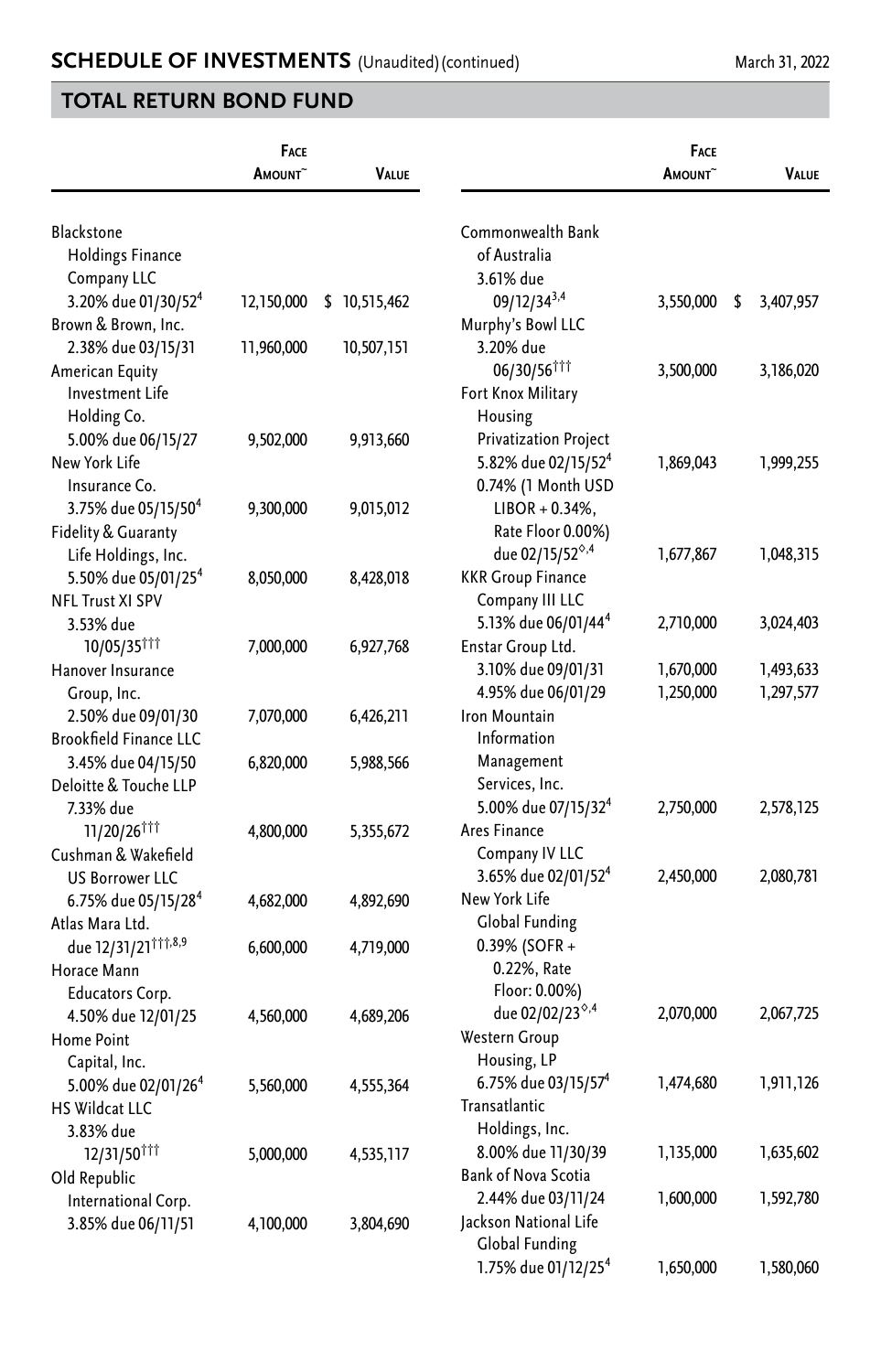|                                                       | <b>FACE</b>         |    |               | <b>FACE</b>                              |                     |              |  |
|-------------------------------------------------------|---------------------|----|---------------|------------------------------------------|---------------------|--------------|--|
|                                                       | AMOUNT <sup>~</sup> |    | VALUE         |                                          | AMOUNT <sup>~</sup> | Value        |  |
| Lloyds Banking                                        |                     |    |               | <b>CONSUMER, NON-CYCLICAL - 5.3%</b>     |                     |              |  |
| Group plc                                             |                     |    |               | Altria Group, Inc.                       |                     |              |  |
| 3.51% due 03/18/26 <sup>3</sup>                       | 1,580,000           | \$ | 1,572,257     | 3.70% due 02/04/51                       | 67,650,000          | \$54,643,025 |  |
| Danske Bank A/S                                       |                     |    |               | 3.40% due 05/06/30                       | 47,320,000          | 45,509,441   |  |
| 0.98% due                                             |                     |    |               | 2.35% due 05/06/25                       | 18,290,000          | 17,764,268   |  |
| 09/10/25 <sup>3,4</sup>                               | 1,660,000           |    | 1,555,647     | 4.45% due 05/06/50                       | 6,120,000           | 5,553,594    |  |
| Brighthouse Financial                                 |                     |    |               | 5.95% due 02/14/49                       | 1,300,000           | 1,407,320    |  |
| Global Funding                                        |                     |    |               | CoStar Group, Inc.                       |                     |              |  |
| 1.00% due 04/12/24 <sup>4</sup>                       | 1,620,000           |    | 1,551,474     | 2.80% due 07/15/30 <sup>4</sup>          | 89,110,000          | 81,443,902   |  |
| <b>BNP Paribas S.A.</b>                               |                     |    |               | Mozart Debt Merger                       |                     |              |  |
| 1.32% due                                             |                     |    |               | Sub, Inc.                                |                     |              |  |
| $01/13/27^{3,4}$                                      | 1,640,000           |    | 1,493,331     | 3.88% due 04/01/29 <sup>4</sup>          | 69,350,000          | 64,148,750   |  |
| Athene Global Funding                                 |                     |    |               | <b>BAT Capital Corp.</b>                 |                     |              |  |
| 2.67% due 06/07/31 <sup>4</sup>                       | 1,550,000           |    | 1,391,332     | 3.98% due 09/25/50                       | 41,450,000          | 33,590,590   |  |
| ING Groep N.V.                                        |                     |    |               | 4.70% due 04/02/27                       | 22,390,000          | 22,964,240   |  |
| 1.73% due 04/01/27 <sup>3</sup>                       | 1,360,000           |    | 1,254,388     | Royalty Pharma plc                       |                     |              |  |
| Mid-Atlantic                                          |                     |    |               | 3.55% due 09/02/50                       | 39,710,000          | 32,986,349   |  |
| <b>Military Family</b>                                |                     |    |               | 2.20% due 09/02/30                       | 20,800,000          | 18, 185, 296 |  |
| Communities LLC                                       |                     |    |               | Global Payments, Inc.                    |                     |              |  |
| 5.24% due 08/01/50 <sup>4</sup>                       | 1,092,964           |    | 1,202,434     | 2.90% due 11/15/31                       | 30,265,000          | 27,573,441   |  |
| Janus Henderson US                                    |                     |    |               | 2.90% due 05/15/30                       | 24,810,000          | 22,898,209   |  |
| Holdings, Inc.                                        |                     |    |               | Quanta Services, Inc.                    |                     |              |  |
| 4.88% due 08/01/25                                    | 780,000             |    | 816,094       | 2.90% due 10/01/30                       | 51,954,000          | 48,068,634   |  |
| <b>Atlantic Marine</b>                                |                     |    |               | 0.95% due 10/01/24                       | 1,660,000           | 1,573,820    |  |
| Corporations                                          |                     |    |               | Smithfield Foods, Inc.                   |                     |              |  |
| Communities LLC                                       |                     |    |               | 2.63% due 09/13/31 <sup>4</sup>          | 39,050,000          | 34,288,083   |  |
| 5.37% due 12/01/50 <sup>8</sup>                       | 760,268             |    | 792,863       | 3.00% due 10/15/30 <sup>4</sup>          | 15,760,000          | 14,303,173   |  |
| F&G Global Funding<br>2.30% due 04/11/27 <sup>4</sup> | 790,000             |    |               | 5.20% due 04/01/29 <sup>4</sup>          | 850,000             | 891,728      |  |
| Pacific Beacon LLC                                    |                     |    | 738,451       | Kraft Heinz Foods Co.                    |                     |              |  |
| 5.51% due 07/15/36 <sup>4</sup>                       | 500,000             |    | 536,307       | 4.88% due 10/01/49                       | 14,525,000          | 15,303,976   |  |
| Swiss Re Finance                                      |                     |    |               | 4.38% due 06/01/46                       | 13,090,000          | 12,928,208   |  |
| Luxembourg S.A.                                       |                     |    |               | 5.50% due 06/01/50<br>5.00% due 06/04/42 | 9,250,000           | 10,503,652   |  |
| 5.00% due                                             |                     |    |               | 5.20% due 07/15/45                       | 7,850,000           | 8,384,585    |  |
| 04/02/493,4                                           | 300,000             |    | 310,500       | DaVita, Inc.                             | 1,930,000           | 2,089,225    |  |
| Pine Street Trust I                                   |                     |    |               | 3.75% due 02/15/31 <sup>4</sup>          | 38,095,000          | 33,333,125   |  |
| 4.57% due 02/15/29 <sup>4</sup>                       | 250,000             |    | 260,071       | 4.63% due 06/01/30 <sup>4</sup>          | 14,190,000          | 13,250,622   |  |
| Peachtree Corners                                     |                     |    |               | Becle, SAB de CV                         |                     |              |  |
| <b>Funding Trust</b>                                  |                     |    |               | 2.50% due 10/14/31 <sup>4</sup>          | 44,100,000          | 39,121,110   |  |
| 3.98% due 02/15/25 <sup>4</sup>                       | 215,000             |    | 217,730       | US Foods, Inc.                           |                     |              |  |
| Sompo International                                   |                     |    |               | 6.25% due 04/15/25 <sup>4</sup>          | 24,050,000          | 24,651,250   |  |
| Holdings Ltd.                                         |                     |    |               | 4.75% due 02/15/29 <sup>4</sup>          | 8,107,000           | 7,732,051    |  |
| 4.70% due 10/15/22                                    | 140,000             |    | 141,105       | 4.63% due 06/01/30 <sup>4</sup>          | 4,850,000           | 4,486,808    |  |
| <b>Total Financial</b>                                |                     |    | 4,012,053,166 |                                          |                     |              |  |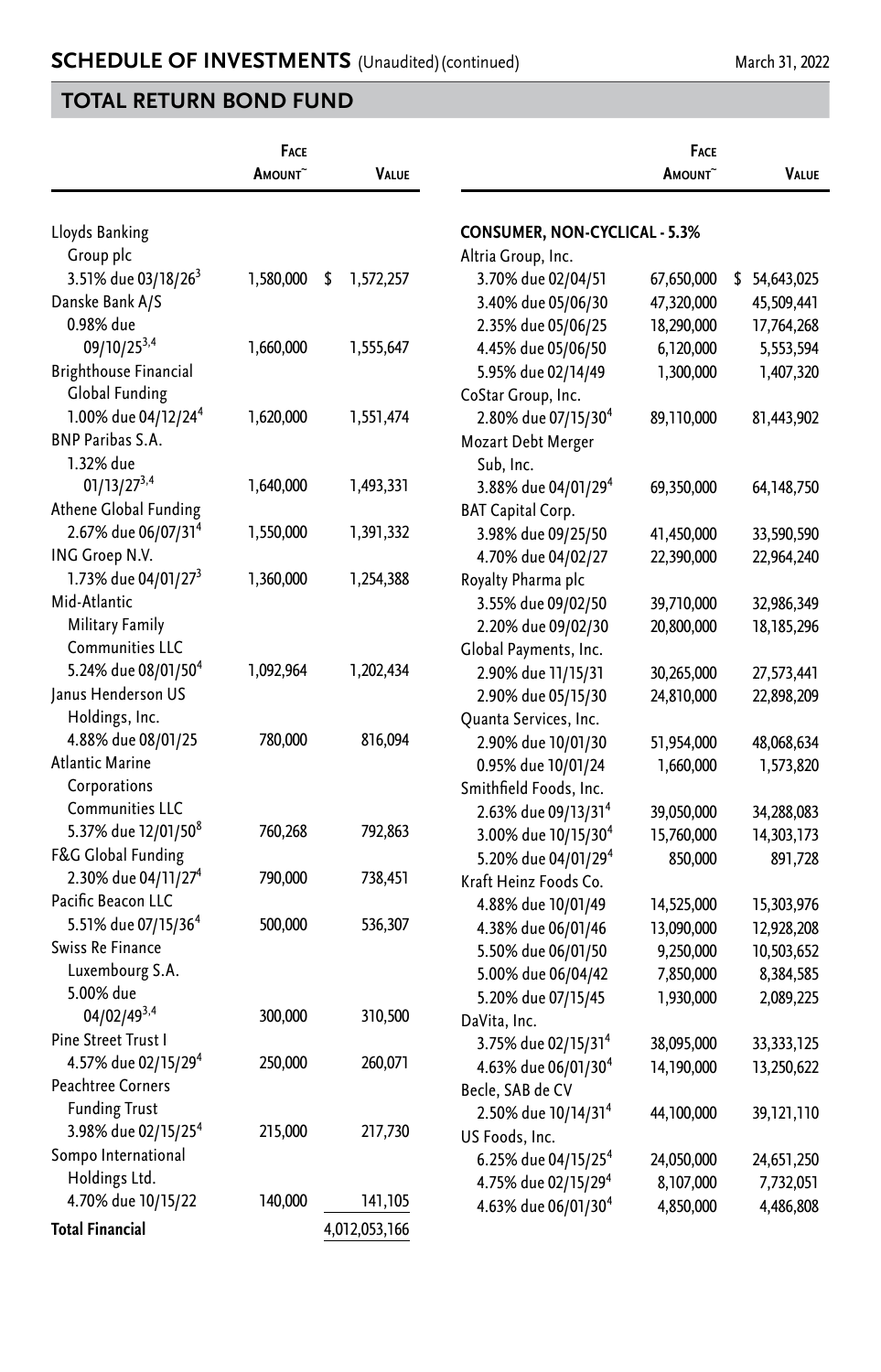|                                 | <b>FACE</b><br>AMOUNT~ | <b>VALUE</b>  |                                 | <b>FACE</b><br>AMOUNT~ | <b>VALUE</b>    |
|---------------------------------|------------------------|---------------|---------------------------------|------------------------|-----------------|
|                                 |                        |               |                                 |                        |                 |
| JBS USA LUX S.A.                |                        |               | Catalent Pharma                 |                        |                 |
| / JBS USA Food                  |                        |               | Solutions, Inc.                 |                        |                 |
| Company / JBS                   |                        |               | 3.50% due 04/01/30 <sup>4</sup> | 9,500,000              | \$<br>8,668,750 |
| USA Finance, Inc.               |                        |               | 3.13% due 02/15/29 <sup>4</sup> | 8,075,000              | 7,339,489       |
| 3.00% due 05/15/32 <sup>4</sup> | 29,125,000             | \$ 26,212,791 | Cheplapharm                     |                        |                 |
| 4.38% due 02/02/52 <sup>4</sup> | 10,200,000             | 8,872,811     | Arzneimittel GmbH               |                        |                 |
| <b>Triton Container</b>         |                        |               | 4.38% due 01/15/28              | EUR 13,750,000         | 15,025,645      |
| International Ltd.              |                        |               | Sabre GLBL, Inc.                |                        |                 |
| 3.15% due 06/15/31 <sup>4</sup> | 33,500,000             | 30,628,559    | 7.38% due 09/01/25 <sup>4</sup> | 12,825,000             | 13,392,250      |
| California Institute            |                        |               | Spectrum Brands, Inc.           |                        |                 |
| of Technology                   |                        |               | 3.88% due 03/15/31 <sup>4</sup> | 13,475,000             | 11,887,645      |
| 3.65% due 09/01/19              | 31,896,000             | 27,355,468    | 5.50% due 07/15/30 <sup>4</sup> | 850,000                | 816,000         |
| <b>Emory University</b>         |                        |               | <b>Prime Security Services</b>  |                        |                 |
| 2.97% due 09/01/50              | 30,000,000             | 26,612,920    | Borrower LLC /                  |                        |                 |
| Yale-New Haven Health           |                        |               | Prime Finance, Inc.             |                        |                 |
| Services Corp.                  |                        |               | 3.38% due 08/31/27 <sup>4</sup> | 13,450,000             | 12,305,270      |
| 2.50% due 07/01/50              | 32,350,000             | 25,307,694    | <b>Bimbo Bakeries</b>           |                        |                 |
| TriNet Group, Inc.              |                        |               | USA, Inc.                       |                        |                 |
| 3.50% due 03/01/29 <sup>4</sup> | 26,450,000             | 24,300,938    | 4.00% due 05/17/51 <sup>4</sup> | 12,775,000             | 11,920,650      |
| Post Holdings, Inc.             |                        |               | GXO Logistics, Inc.             |                        |                 |
| 4.50% due 09/15/31 <sup>4</sup> | 23,850,000             | 21,130,862    | 2.65% due 07/15/31 <sup>4</sup> | 13,725,000             | 11,900,947      |
| 4.63% due 04/15/30 <sup>4</sup> | 1,325,000              | 1,193,096     | HCA, Inc.                       |                        |                 |
| Kimberly-Clark de               |                        |               | 3.63% due 03/15/32 <sup>4</sup> | 10,050,000             | 9,848,546       |
| Mexico SAB de CV                |                        |               | 3.50% due 09/01/30              | 1,600,000              | 1,545,702       |
| 2.43% due 07/01/31 <sup>4</sup> | 22,650,000             | 20,510,481    | Avantor Funding, Inc.           |                        |                 |
| <b>Health Care Service</b>      |                        |               | 4.63% due 07/15/28 <sup>4</sup> | 11,500,000             | 11,373,500      |
| Corporation A                   |                        |               | WW International, Inc.          |                        |                 |
| Mutual Legal                    |                        |               | 4.50% due 04/15/29 <sup>4</sup> | 12,900,000             | 10,445,517      |
| Reserve Co.                     |                        |               | CPI CG, Inc.                    |                        |                 |
| 3.20% due 06/01/50 <sup>4</sup> | 23,030,000             | 20,140,775    | 8.63% due 03/15/26 <sup>4</sup> | 10,524,000             | 10,242,799      |
| Olympus Corp.                   |                        |               | Hologic, Inc.                   |                        |                 |
| 2.14% due 12/08/26 <sup>4</sup> | 19,550,000             | 18,408,185    | 3.25% due 02/15/29 <sup>4</sup> | 10,750,000             | 10,038,028      |
| Universal Health                |                        |               | Moody's Corp.                   |                        |                 |
| Services, Inc.                  |                        |               | 3.25% due 05/20/50              | 11,180,000             | 9,995,571       |
| 2.65% due 10/15/30 <sup>4</sup> | 19,660,000             | 17,847,595    | Block, Inc.                     |                        |                 |
| Transurban Finance              |                        |               | 2.75% due 06/01/26 <sup>4</sup> | 10,125,000             | 9,570,352       |
| Company Pty Ltd.                |                        |               | Nielsen Finance LLC /           |                        |                 |
| 2.45% due 03/16/31 <sup>4</sup> | 19,400,000             | 17,201,650    | Nielsen Finance Co.             |                        |                 |
| Service Corporation             |                        |               | 4.50% due 07/15/29 <sup>4</sup> | 8,690,000              | 8,668,275       |
| International                   |                        |               | OhioHealth Corp.                |                        |                 |
| 3.38% due 08/15/30              | 11,225,000             | 10,112,378    | 3.04% due 11/15/50              | 9,100,000              | 8,106,427       |
| 4.00% due 05/15/31              | 7,000,000              | 6,512,310     | Johns Hopkins                   |                        |                 |
| Central Garden                  |                        |               | University                      |                        |                 |
| & Pet Co.                       |                        |               | 2.81% due 01/01/60              | 8,750,000              | 7,292,949       |
| 4.13% due 04/30/31 <sup>4</sup> | 9,275,000              | 8,347,500     | Duke University                 |                        |                 |
| 4.13% due 10/15/30              | 8,975,000              | 8,099,937     | 2.83% due 10/01/55              | 7,894,000              | 6,928,529       |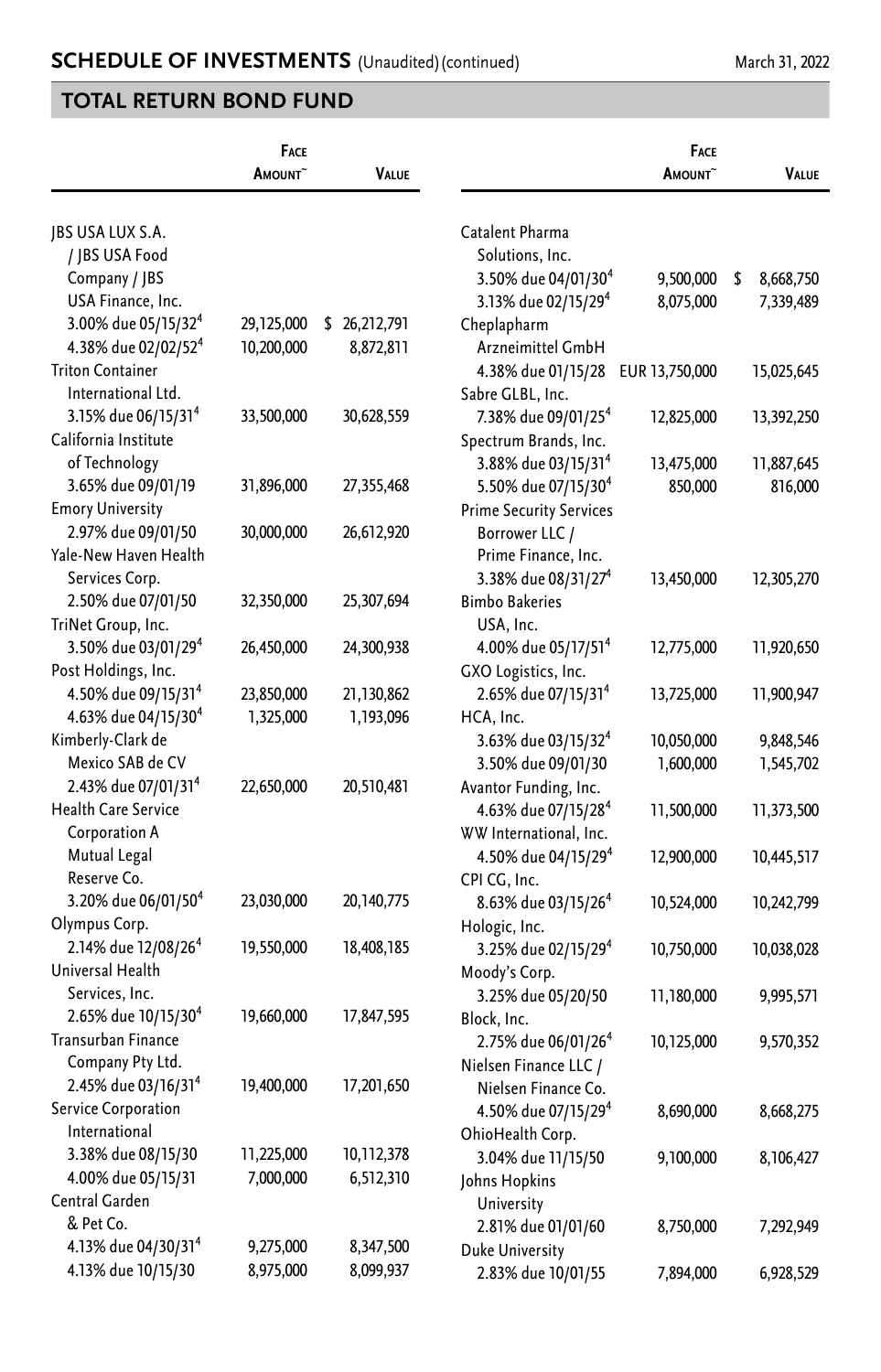| Endo Luxembourg<br>Gartner, Inc.<br>Finance Company I<br>3.75% due 10/01/30 <sup>4</sup><br>2,330,000<br>\$<br>2,187,287<br>SARL / Endo US, Inc.<br>Tenet Healthcare Corp.<br>6.13% due 04/01/29 <sup>4</sup><br>7,150,000<br>4.63% due 06/15/28 <sup>4</sup><br>\$<br>6,524,375<br>2,056,000<br>2,017,450<br>Syneos Health, Inc.<br>Anheuser-Busch InBev<br>3.63% due 01/15/29 <sup>4</sup><br>7,000,000<br>6,466,250<br>Worldwide, Inc.<br>Kronos Acquisition<br>8.00% due 11/15/39<br>1,030,000<br>1,501,423<br>Holdings, Inc.<br>Aetna, Inc.<br>/ KIK Custom<br>6.75% due 12/15/37<br>1,150,000<br>1,469,231<br>Products, Inc.<br>Reynolds American,<br>5.00% due 12/31/26 <sup>4</sup><br>6,325,000<br>5,834,813<br>Inc.<br>Children's Hospital<br>6.15% due 09/15/43<br>1,340,000<br>1,416,672<br>Corp.<br>Molina Healthcare, Inc.<br>2.59% due 02/01/50<br>7,100,000<br>5,679,874<br>4.38% due 06/15/28 <sup>4</sup><br>1,290,000<br>1,276,610<br><b>Triton Container</b><br>Humana, Inc.<br>International Limited<br>0.65% due 08/03/23<br>1,000,000<br>975,589<br>/ TAL International<br>AmerisourceBergen<br>Container Corp.<br>Corp.<br>3.25% due 03/15/32<br>6,050,000<br>5,572,837<br>0.74% due 03/15/23<br>810,000<br>798,070<br>Children's Health<br>Verisk Analytics, Inc.<br>System of Texas<br>4.13% due 09/12/22<br>696,000<br>702,709<br>2.51% due 08/15/50<br>6,500,000<br>5,093,957<br>Bio-Rad Laboratories,<br>APi Group DE, Inc.<br>Inc.<br>4.13% due 07/15/29 <sup>4</sup><br>4,150,000<br>3,824,640<br>3.30% due 03/15/27<br>180,000<br>177,102<br>Sotheby's/Bidfair<br><b>Total Consumer, Non-cyclical</b><br>1,287,054,248<br>Holdings, Inc.<br><b>INDUSTRIAL - 4.4%</b><br>5.88% due 06/01/29 <sup>4</sup><br>3,900,000<br>3,773,250<br><b>BCP V Modular</b><br>Boeing Co.<br>5.15% due 05/01/30<br>125,140,000<br>133,456,532<br><b>Services</b><br>5.71% due 05/01/40<br>68,110,000<br>76,109,553<br>Finance II plc<br>5.81% due 05/01/50<br>4.75% due 11/30/28<br>EUR 3,500,000<br>53,550,000<br>61,836,167<br>3,706,212<br>5.04% due 05/01/27<br>Wisconsin Alumni<br>33,850,000<br>35,644,482<br>Research Foundation<br>3.63% due 02/01/31<br>21,400,000<br>20,829,593<br>3.56% due 10/01/49<br>1.17% due 02/04/23<br>3,775,000<br>3,666,484<br>1,650,000<br>1,636,886<br><b>FLNG</b> Liquefaction<br>Providence St.<br>Joseph Health<br>3 LLC<br><b>Obligated Group</b><br>3.08% due<br>06/30/39111<br>2.70% due 10/01/51<br>4,250,000<br>3,356,832<br>68,244,915<br>62,072,245<br>Memorial Sloan-<br>Textron, Inc.<br>Kettering Cancer<br>2.45% due 03/15/31<br>40,750,000<br>36,893,416<br>Center<br>3.00% due 06/01/30<br>23,395,000<br>22,326,021<br>2.96% due 01/01/50<br>3,500,000<br>3,016,141<br>TD SYNNEX Corp.<br>Beth Israel Lahey<br>2.65% due 08/09/31 <sup>4</sup><br>40,600,000<br>34,864,968<br>Health, Inc.<br>2.38% due 08/09/28 <sup>4</sup><br>22,951,778<br>25,500,000 |                    | FACE<br>AMOUNT <sup>~</sup> | <b>VALUE</b> | FACE<br>AMOUNT <sup>~</sup> | VALUE |
|-------------------------------------------------------------------------------------------------------------------------------------------------------------------------------------------------------------------------------------------------------------------------------------------------------------------------------------------------------------------------------------------------------------------------------------------------------------------------------------------------------------------------------------------------------------------------------------------------------------------------------------------------------------------------------------------------------------------------------------------------------------------------------------------------------------------------------------------------------------------------------------------------------------------------------------------------------------------------------------------------------------------------------------------------------------------------------------------------------------------------------------------------------------------------------------------------------------------------------------------------------------------------------------------------------------------------------------------------------------------------------------------------------------------------------------------------------------------------------------------------------------------------------------------------------------------------------------------------------------------------------------------------------------------------------------------------------------------------------------------------------------------------------------------------------------------------------------------------------------------------------------------------------------------------------------------------------------------------------------------------------------------------------------------------------------------------------------------------------------------------------------------------------------------------------------------------------------------------------------------------------------------------------------------------------------------------------------------------------------------------------------------------------------------------------------------------------------------------------------------------------------------------------------------------------------------------------------------------------------------------------------------------------------------------------------------------------------------------------------------------------------------------------------------------------------------------------------------------------------------------------------------------------------------------------|--------------------|-----------------------------|--------------|-----------------------------|-------|
|                                                                                                                                                                                                                                                                                                                                                                                                                                                                                                                                                                                                                                                                                                                                                                                                                                                                                                                                                                                                                                                                                                                                                                                                                                                                                                                                                                                                                                                                                                                                                                                                                                                                                                                                                                                                                                                                                                                                                                                                                                                                                                                                                                                                                                                                                                                                                                                                                                                                                                                                                                                                                                                                                                                                                                                                                                                                                                                               |                    |                             |              |                             |       |
|                                                                                                                                                                                                                                                                                                                                                                                                                                                                                                                                                                                                                                                                                                                                                                                                                                                                                                                                                                                                                                                                                                                                                                                                                                                                                                                                                                                                                                                                                                                                                                                                                                                                                                                                                                                                                                                                                                                                                                                                                                                                                                                                                                                                                                                                                                                                                                                                                                                                                                                                                                                                                                                                                                                                                                                                                                                                                                                               |                    |                             |              |                             |       |
|                                                                                                                                                                                                                                                                                                                                                                                                                                                                                                                                                                                                                                                                                                                                                                                                                                                                                                                                                                                                                                                                                                                                                                                                                                                                                                                                                                                                                                                                                                                                                                                                                                                                                                                                                                                                                                                                                                                                                                                                                                                                                                                                                                                                                                                                                                                                                                                                                                                                                                                                                                                                                                                                                                                                                                                                                                                                                                                               |                    |                             |              |                             |       |
|                                                                                                                                                                                                                                                                                                                                                                                                                                                                                                                                                                                                                                                                                                                                                                                                                                                                                                                                                                                                                                                                                                                                                                                                                                                                                                                                                                                                                                                                                                                                                                                                                                                                                                                                                                                                                                                                                                                                                                                                                                                                                                                                                                                                                                                                                                                                                                                                                                                                                                                                                                                                                                                                                                                                                                                                                                                                                                                               |                    |                             |              |                             |       |
|                                                                                                                                                                                                                                                                                                                                                                                                                                                                                                                                                                                                                                                                                                                                                                                                                                                                                                                                                                                                                                                                                                                                                                                                                                                                                                                                                                                                                                                                                                                                                                                                                                                                                                                                                                                                                                                                                                                                                                                                                                                                                                                                                                                                                                                                                                                                                                                                                                                                                                                                                                                                                                                                                                                                                                                                                                                                                                                               |                    |                             |              |                             |       |
|                                                                                                                                                                                                                                                                                                                                                                                                                                                                                                                                                                                                                                                                                                                                                                                                                                                                                                                                                                                                                                                                                                                                                                                                                                                                                                                                                                                                                                                                                                                                                                                                                                                                                                                                                                                                                                                                                                                                                                                                                                                                                                                                                                                                                                                                                                                                                                                                                                                                                                                                                                                                                                                                                                                                                                                                                                                                                                                               |                    |                             |              |                             |       |
|                                                                                                                                                                                                                                                                                                                                                                                                                                                                                                                                                                                                                                                                                                                                                                                                                                                                                                                                                                                                                                                                                                                                                                                                                                                                                                                                                                                                                                                                                                                                                                                                                                                                                                                                                                                                                                                                                                                                                                                                                                                                                                                                                                                                                                                                                                                                                                                                                                                                                                                                                                                                                                                                                                                                                                                                                                                                                                                               |                    |                             |              |                             |       |
|                                                                                                                                                                                                                                                                                                                                                                                                                                                                                                                                                                                                                                                                                                                                                                                                                                                                                                                                                                                                                                                                                                                                                                                                                                                                                                                                                                                                                                                                                                                                                                                                                                                                                                                                                                                                                                                                                                                                                                                                                                                                                                                                                                                                                                                                                                                                                                                                                                                                                                                                                                                                                                                                                                                                                                                                                                                                                                                               |                    |                             |              |                             |       |
|                                                                                                                                                                                                                                                                                                                                                                                                                                                                                                                                                                                                                                                                                                                                                                                                                                                                                                                                                                                                                                                                                                                                                                                                                                                                                                                                                                                                                                                                                                                                                                                                                                                                                                                                                                                                                                                                                                                                                                                                                                                                                                                                                                                                                                                                                                                                                                                                                                                                                                                                                                                                                                                                                                                                                                                                                                                                                                                               |                    |                             |              |                             |       |
|                                                                                                                                                                                                                                                                                                                                                                                                                                                                                                                                                                                                                                                                                                                                                                                                                                                                                                                                                                                                                                                                                                                                                                                                                                                                                                                                                                                                                                                                                                                                                                                                                                                                                                                                                                                                                                                                                                                                                                                                                                                                                                                                                                                                                                                                                                                                                                                                                                                                                                                                                                                                                                                                                                                                                                                                                                                                                                                               |                    |                             |              |                             |       |
|                                                                                                                                                                                                                                                                                                                                                                                                                                                                                                                                                                                                                                                                                                                                                                                                                                                                                                                                                                                                                                                                                                                                                                                                                                                                                                                                                                                                                                                                                                                                                                                                                                                                                                                                                                                                                                                                                                                                                                                                                                                                                                                                                                                                                                                                                                                                                                                                                                                                                                                                                                                                                                                                                                                                                                                                                                                                                                                               |                    |                             |              |                             |       |
|                                                                                                                                                                                                                                                                                                                                                                                                                                                                                                                                                                                                                                                                                                                                                                                                                                                                                                                                                                                                                                                                                                                                                                                                                                                                                                                                                                                                                                                                                                                                                                                                                                                                                                                                                                                                                                                                                                                                                                                                                                                                                                                                                                                                                                                                                                                                                                                                                                                                                                                                                                                                                                                                                                                                                                                                                                                                                                                               |                    |                             |              |                             |       |
|                                                                                                                                                                                                                                                                                                                                                                                                                                                                                                                                                                                                                                                                                                                                                                                                                                                                                                                                                                                                                                                                                                                                                                                                                                                                                                                                                                                                                                                                                                                                                                                                                                                                                                                                                                                                                                                                                                                                                                                                                                                                                                                                                                                                                                                                                                                                                                                                                                                                                                                                                                                                                                                                                                                                                                                                                                                                                                                               |                    |                             |              |                             |       |
|                                                                                                                                                                                                                                                                                                                                                                                                                                                                                                                                                                                                                                                                                                                                                                                                                                                                                                                                                                                                                                                                                                                                                                                                                                                                                                                                                                                                                                                                                                                                                                                                                                                                                                                                                                                                                                                                                                                                                                                                                                                                                                                                                                                                                                                                                                                                                                                                                                                                                                                                                                                                                                                                                                                                                                                                                                                                                                                               |                    |                             |              |                             |       |
|                                                                                                                                                                                                                                                                                                                                                                                                                                                                                                                                                                                                                                                                                                                                                                                                                                                                                                                                                                                                                                                                                                                                                                                                                                                                                                                                                                                                                                                                                                                                                                                                                                                                                                                                                                                                                                                                                                                                                                                                                                                                                                                                                                                                                                                                                                                                                                                                                                                                                                                                                                                                                                                                                                                                                                                                                                                                                                                               |                    |                             |              |                             |       |
|                                                                                                                                                                                                                                                                                                                                                                                                                                                                                                                                                                                                                                                                                                                                                                                                                                                                                                                                                                                                                                                                                                                                                                                                                                                                                                                                                                                                                                                                                                                                                                                                                                                                                                                                                                                                                                                                                                                                                                                                                                                                                                                                                                                                                                                                                                                                                                                                                                                                                                                                                                                                                                                                                                                                                                                                                                                                                                                               |                    |                             |              |                             |       |
|                                                                                                                                                                                                                                                                                                                                                                                                                                                                                                                                                                                                                                                                                                                                                                                                                                                                                                                                                                                                                                                                                                                                                                                                                                                                                                                                                                                                                                                                                                                                                                                                                                                                                                                                                                                                                                                                                                                                                                                                                                                                                                                                                                                                                                                                                                                                                                                                                                                                                                                                                                                                                                                                                                                                                                                                                                                                                                                               |                    |                             |              |                             |       |
|                                                                                                                                                                                                                                                                                                                                                                                                                                                                                                                                                                                                                                                                                                                                                                                                                                                                                                                                                                                                                                                                                                                                                                                                                                                                                                                                                                                                                                                                                                                                                                                                                                                                                                                                                                                                                                                                                                                                                                                                                                                                                                                                                                                                                                                                                                                                                                                                                                                                                                                                                                                                                                                                                                                                                                                                                                                                                                                               |                    |                             |              |                             |       |
|                                                                                                                                                                                                                                                                                                                                                                                                                                                                                                                                                                                                                                                                                                                                                                                                                                                                                                                                                                                                                                                                                                                                                                                                                                                                                                                                                                                                                                                                                                                                                                                                                                                                                                                                                                                                                                                                                                                                                                                                                                                                                                                                                                                                                                                                                                                                                                                                                                                                                                                                                                                                                                                                                                                                                                                                                                                                                                                               |                    |                             |              |                             |       |
|                                                                                                                                                                                                                                                                                                                                                                                                                                                                                                                                                                                                                                                                                                                                                                                                                                                                                                                                                                                                                                                                                                                                                                                                                                                                                                                                                                                                                                                                                                                                                                                                                                                                                                                                                                                                                                                                                                                                                                                                                                                                                                                                                                                                                                                                                                                                                                                                                                                                                                                                                                                                                                                                                                                                                                                                                                                                                                                               |                    |                             |              |                             |       |
|                                                                                                                                                                                                                                                                                                                                                                                                                                                                                                                                                                                                                                                                                                                                                                                                                                                                                                                                                                                                                                                                                                                                                                                                                                                                                                                                                                                                                                                                                                                                                                                                                                                                                                                                                                                                                                                                                                                                                                                                                                                                                                                                                                                                                                                                                                                                                                                                                                                                                                                                                                                                                                                                                                                                                                                                                                                                                                                               |                    |                             |              |                             |       |
|                                                                                                                                                                                                                                                                                                                                                                                                                                                                                                                                                                                                                                                                                                                                                                                                                                                                                                                                                                                                                                                                                                                                                                                                                                                                                                                                                                                                                                                                                                                                                                                                                                                                                                                                                                                                                                                                                                                                                                                                                                                                                                                                                                                                                                                                                                                                                                                                                                                                                                                                                                                                                                                                                                                                                                                                                                                                                                                               |                    |                             |              |                             |       |
|                                                                                                                                                                                                                                                                                                                                                                                                                                                                                                                                                                                                                                                                                                                                                                                                                                                                                                                                                                                                                                                                                                                                                                                                                                                                                                                                                                                                                                                                                                                                                                                                                                                                                                                                                                                                                                                                                                                                                                                                                                                                                                                                                                                                                                                                                                                                                                                                                                                                                                                                                                                                                                                                                                                                                                                                                                                                                                                               |                    |                             |              |                             |       |
|                                                                                                                                                                                                                                                                                                                                                                                                                                                                                                                                                                                                                                                                                                                                                                                                                                                                                                                                                                                                                                                                                                                                                                                                                                                                                                                                                                                                                                                                                                                                                                                                                                                                                                                                                                                                                                                                                                                                                                                                                                                                                                                                                                                                                                                                                                                                                                                                                                                                                                                                                                                                                                                                                                                                                                                                                                                                                                                               |                    |                             |              |                             |       |
|                                                                                                                                                                                                                                                                                                                                                                                                                                                                                                                                                                                                                                                                                                                                                                                                                                                                                                                                                                                                                                                                                                                                                                                                                                                                                                                                                                                                                                                                                                                                                                                                                                                                                                                                                                                                                                                                                                                                                                                                                                                                                                                                                                                                                                                                                                                                                                                                                                                                                                                                                                                                                                                                                                                                                                                                                                                                                                                               |                    |                             |              |                             |       |
|                                                                                                                                                                                                                                                                                                                                                                                                                                                                                                                                                                                                                                                                                                                                                                                                                                                                                                                                                                                                                                                                                                                                                                                                                                                                                                                                                                                                                                                                                                                                                                                                                                                                                                                                                                                                                                                                                                                                                                                                                                                                                                                                                                                                                                                                                                                                                                                                                                                                                                                                                                                                                                                                                                                                                                                                                                                                                                                               |                    |                             |              |                             |       |
|                                                                                                                                                                                                                                                                                                                                                                                                                                                                                                                                                                                                                                                                                                                                                                                                                                                                                                                                                                                                                                                                                                                                                                                                                                                                                                                                                                                                                                                                                                                                                                                                                                                                                                                                                                                                                                                                                                                                                                                                                                                                                                                                                                                                                                                                                                                                                                                                                                                                                                                                                                                                                                                                                                                                                                                                                                                                                                                               |                    |                             |              |                             |       |
|                                                                                                                                                                                                                                                                                                                                                                                                                                                                                                                                                                                                                                                                                                                                                                                                                                                                                                                                                                                                                                                                                                                                                                                                                                                                                                                                                                                                                                                                                                                                                                                                                                                                                                                                                                                                                                                                                                                                                                                                                                                                                                                                                                                                                                                                                                                                                                                                                                                                                                                                                                                                                                                                                                                                                                                                                                                                                                                               |                    |                             |              |                             |       |
|                                                                                                                                                                                                                                                                                                                                                                                                                                                                                                                                                                                                                                                                                                                                                                                                                                                                                                                                                                                                                                                                                                                                                                                                                                                                                                                                                                                                                                                                                                                                                                                                                                                                                                                                                                                                                                                                                                                                                                                                                                                                                                                                                                                                                                                                                                                                                                                                                                                                                                                                                                                                                                                                                                                                                                                                                                                                                                                               |                    |                             |              |                             |       |
|                                                                                                                                                                                                                                                                                                                                                                                                                                                                                                                                                                                                                                                                                                                                                                                                                                                                                                                                                                                                                                                                                                                                                                                                                                                                                                                                                                                                                                                                                                                                                                                                                                                                                                                                                                                                                                                                                                                                                                                                                                                                                                                                                                                                                                                                                                                                                                                                                                                                                                                                                                                                                                                                                                                                                                                                                                                                                                                               |                    |                             |              |                             |       |
|                                                                                                                                                                                                                                                                                                                                                                                                                                                                                                                                                                                                                                                                                                                                                                                                                                                                                                                                                                                                                                                                                                                                                                                                                                                                                                                                                                                                                                                                                                                                                                                                                                                                                                                                                                                                                                                                                                                                                                                                                                                                                                                                                                                                                                                                                                                                                                                                                                                                                                                                                                                                                                                                                                                                                                                                                                                                                                                               |                    |                             |              |                             |       |
|                                                                                                                                                                                                                                                                                                                                                                                                                                                                                                                                                                                                                                                                                                                                                                                                                                                                                                                                                                                                                                                                                                                                                                                                                                                                                                                                                                                                                                                                                                                                                                                                                                                                                                                                                                                                                                                                                                                                                                                                                                                                                                                                                                                                                                                                                                                                                                                                                                                                                                                                                                                                                                                                                                                                                                                                                                                                                                                               |                    |                             |              |                             |       |
|                                                                                                                                                                                                                                                                                                                                                                                                                                                                                                                                                                                                                                                                                                                                                                                                                                                                                                                                                                                                                                                                                                                                                                                                                                                                                                                                                                                                                                                                                                                                                                                                                                                                                                                                                                                                                                                                                                                                                                                                                                                                                                                                                                                                                                                                                                                                                                                                                                                                                                                                                                                                                                                                                                                                                                                                                                                                                                                               |                    |                             |              |                             |       |
|                                                                                                                                                                                                                                                                                                                                                                                                                                                                                                                                                                                                                                                                                                                                                                                                                                                                                                                                                                                                                                                                                                                                                                                                                                                                                                                                                                                                                                                                                                                                                                                                                                                                                                                                                                                                                                                                                                                                                                                                                                                                                                                                                                                                                                                                                                                                                                                                                                                                                                                                                                                                                                                                                                                                                                                                                                                                                                                               |                    |                             |              |                             |       |
|                                                                                                                                                                                                                                                                                                                                                                                                                                                                                                                                                                                                                                                                                                                                                                                                                                                                                                                                                                                                                                                                                                                                                                                                                                                                                                                                                                                                                                                                                                                                                                                                                                                                                                                                                                                                                                                                                                                                                                                                                                                                                                                                                                                                                                                                                                                                                                                                                                                                                                                                                                                                                                                                                                                                                                                                                                                                                                                               |                    |                             |              |                             |       |
|                                                                                                                                                                                                                                                                                                                                                                                                                                                                                                                                                                                                                                                                                                                                                                                                                                                                                                                                                                                                                                                                                                                                                                                                                                                                                                                                                                                                                                                                                                                                                                                                                                                                                                                                                                                                                                                                                                                                                                                                                                                                                                                                                                                                                                                                                                                                                                                                                                                                                                                                                                                                                                                                                                                                                                                                                                                                                                                               |                    |                             |              |                             |       |
|                                                                                                                                                                                                                                                                                                                                                                                                                                                                                                                                                                                                                                                                                                                                                                                                                                                                                                                                                                                                                                                                                                                                                                                                                                                                                                                                                                                                                                                                                                                                                                                                                                                                                                                                                                                                                                                                                                                                                                                                                                                                                                                                                                                                                                                                                                                                                                                                                                                                                                                                                                                                                                                                                                                                                                                                                                                                                                                               |                    |                             |              |                             |       |
|                                                                                                                                                                                                                                                                                                                                                                                                                                                                                                                                                                                                                                                                                                                                                                                                                                                                                                                                                                                                                                                                                                                                                                                                                                                                                                                                                                                                                                                                                                                                                                                                                                                                                                                                                                                                                                                                                                                                                                                                                                                                                                                                                                                                                                                                                                                                                                                                                                                                                                                                                                                                                                                                                                                                                                                                                                                                                                                               |                    |                             |              |                             |       |
|                                                                                                                                                                                                                                                                                                                                                                                                                                                                                                                                                                                                                                                                                                                                                                                                                                                                                                                                                                                                                                                                                                                                                                                                                                                                                                                                                                                                                                                                                                                                                                                                                                                                                                                                                                                                                                                                                                                                                                                                                                                                                                                                                                                                                                                                                                                                                                                                                                                                                                                                                                                                                                                                                                                                                                                                                                                                                                                               |                    |                             |              |                             |       |
|                                                                                                                                                                                                                                                                                                                                                                                                                                                                                                                                                                                                                                                                                                                                                                                                                                                                                                                                                                                                                                                                                                                                                                                                                                                                                                                                                                                                                                                                                                                                                                                                                                                                                                                                                                                                                                                                                                                                                                                                                                                                                                                                                                                                                                                                                                                                                                                                                                                                                                                                                                                                                                                                                                                                                                                                                                                                                                                               |                    |                             |              |                             |       |
|                                                                                                                                                                                                                                                                                                                                                                                                                                                                                                                                                                                                                                                                                                                                                                                                                                                                                                                                                                                                                                                                                                                                                                                                                                                                                                                                                                                                                                                                                                                                                                                                                                                                                                                                                                                                                                                                                                                                                                                                                                                                                                                                                                                                                                                                                                                                                                                                                                                                                                                                                                                                                                                                                                                                                                                                                                                                                                                               |                    |                             |              |                             |       |
|                                                                                                                                                                                                                                                                                                                                                                                                                                                                                                                                                                                                                                                                                                                                                                                                                                                                                                                                                                                                                                                                                                                                                                                                                                                                                                                                                                                                                                                                                                                                                                                                                                                                                                                                                                                                                                                                                                                                                                                                                                                                                                                                                                                                                                                                                                                                                                                                                                                                                                                                                                                                                                                                                                                                                                                                                                                                                                                               |                    |                             |              |                             |       |
|                                                                                                                                                                                                                                                                                                                                                                                                                                                                                                                                                                                                                                                                                                                                                                                                                                                                                                                                                                                                                                                                                                                                                                                                                                                                                                                                                                                                                                                                                                                                                                                                                                                                                                                                                                                                                                                                                                                                                                                                                                                                                                                                                                                                                                                                                                                                                                                                                                                                                                                                                                                                                                                                                                                                                                                                                                                                                                                               |                    |                             |              |                             |       |
|                                                                                                                                                                                                                                                                                                                                                                                                                                                                                                                                                                                                                                                                                                                                                                                                                                                                                                                                                                                                                                                                                                                                                                                                                                                                                                                                                                                                                                                                                                                                                                                                                                                                                                                                                                                                                                                                                                                                                                                                                                                                                                                                                                                                                                                                                                                                                                                                                                                                                                                                                                                                                                                                                                                                                                                                                                                                                                                               | 3.08% due 07/01/51 | 2,700,000                   | 2,329,174    |                             |       |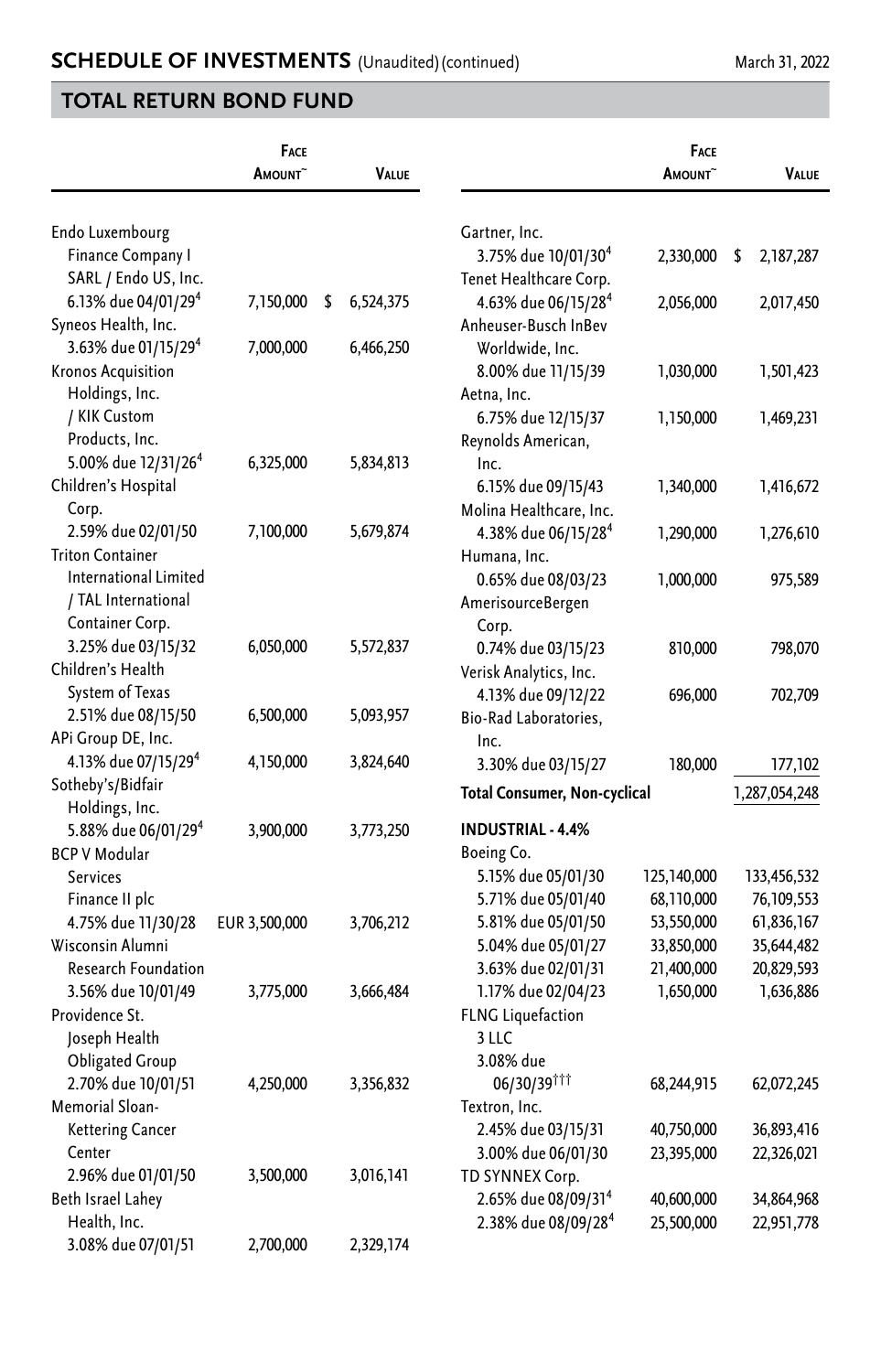|                                   | FACE<br>Amount~ | VALUE        |                                 | FACE<br>Amount~ | <b>VALUE</b> |
|-----------------------------------|-----------------|--------------|---------------------------------|-----------------|--------------|
|                                   |                 |              |                                 |                 |              |
| Cellnex Finance                   |                 |              | TFI International, Inc.         |                 |              |
| Company S.A.                      |                 |              | 3.35% due                       |                 |              |
| 3.88% due 07/07/41 <sup>4</sup>   | 68,935,000      | \$55,997,279 | $01/05/33$ <sup>†††</sup>       | 14,000,000      | \$13,047,846 |
| Vontier Corp.                     |                 |              | <b>CNH</b> Industrial           |                 |              |
| 2.95% due 04/01/31                | 34,250,000      | 30,415,712   | Capital LLC                     |                 |              |
| 2.40% due 04/01/28                | 20,100,000      | 17,671,920   | 1.88% due 01/15/26              | 12,960,000      | 12,269,434   |
| Flowserve Corp.                   |                 |              | Weir Group plc                  |                 |              |
| 3.50% due 10/01/30                | 27,340,000      | 25,892,513   | 2.20% due 05/13/26 <sup>4</sup> | 12,815,000      | 11,968,247   |
| 2.80% due 01/15/32                | 19,800,000      | 17,512,270   | Hardwood Funding LLC            |                 |              |
| Dyal Capital                      |                 |              | 3.19% due                       |                 |              |
| Partners IV                       |                 |              | 06/07/30 <sup>111</sup>         | 8,000,000       | 7,780,066    |
| 3.65% due                         |                 |              | 2.83% due                       |                 |              |
| 02/22/41111                       | 41,800,000      | 36,850,635   | 06/07/31111                     | 2,000,000       | 1,887,461    |
| <b>Acuity Brands</b>              |                 |              | 3.13% due                       |                 |              |
| Lighting, Inc.                    |                 |              | 06/07/36                        | 1,000,000       | 947,334      |
| 2.15% due 12/15/30                | 39,050,000      | 34,286,270   | National Basketball             |                 |              |
| Standard Industries,              |                 |              | Association                     |                 |              |
| Inc.                              |                 |              | 2.51% due                       |                 |              |
| 3.38% due 01/15/31 <sup>4</sup>   | 14,475,000      | 12,665,625   | 12/16/24 111                    | 10,500,000      | 10,219,684   |
| 4.38% due 07/15/30 <sup>4</sup>   | 13,600,000      | 12,456,988   | Huntington Ingalls              |                 |              |
| 5.00% due 02/15/27 <sup>4</sup>   | 6,250,000       | 6,195,500    | Industries, Inc.                |                 |              |
| Ardagh Packaging                  |                 |              | 2.04% due 08/16/28 <sup>4</sup> | 10,150,000      | 9,175,424    |
| Finance plc / Ardagh              |                 |              | Airbus SE                       |                 |              |
| Holdings USA, Inc.                |                 |              | 3.95% due 04/10/47 <sup>4</sup> | 9,000,000       | 8,953,368    |
| 4.13% due 08/15/26 <sup>4</sup>   | 31,850,000      | 30,685,086   | Artera Services LLC             |                 |              |
| Stadco LA, LLC                    |                 |              | 9.03% due 12/04/25 <sup>4</sup> | 8,490,000       | 8,483,760    |
| 3.75% due                         |                 |              | Norfolk Southern Corp.          |                 |              |
| 05/15/56†††                       | 31,000,000      | 27,609,013   | 4.10% due 05/15/21              | 9,100,000       | 8,468,828    |
| <b>Owens Corning</b>              |                 |              | Hillenbrand, Inc.               |                 |              |
| 3.88% due 06/01/30                | 26,890,000      | 27, 153, 878 | 3.75% due 03/01/31              | 7,650,000       | 6,999,750    |
| GATX Corp.                        |                 |              | Virgin Media                    |                 |              |
| 4.00% due 06/30/30                | 23,835,000      | 24, 162, 425 | Vendor Financing                |                 |              |
| 4.70% due 04/01/29                | 400,000         | 423,924      | Notes III DAC                   |                 |              |
| Ryder System, Inc.                |                 |              | 4.88% due 07/15/28              | GBP 5,000,000   | 6, 182, 347  |
| 3.35% due 09/01/25                | 22,380,000      | 22,382,932   | Mueller Water                   |                 |              |
| NFL Ventures, LP                  |                 |              | Products, Inc.                  |                 |              |
| 3.02% due                         |                 |              | 4.00% due 06/15/29 <sup>4</sup> | 5,750,000       | 5,446,572    |
| 04/15/35 111                      | 20,000,000      | 19,262,138   | Ardagh Metal                    |                 |              |
| Amcor Flexibles North             |                 |              | Packaging Finance               |                 |              |
| America, Inc.                     |                 |              | USA LLC / Ardagh                |                 |              |
| 2.63% due 06/19/30                | 18,580,000      | 17,122,478   | Metal Packaging                 |                 |              |
| <b>Boxer Parent</b>               |                 |              | Finance plc                     |                 |              |
| Company, Inc.                     |                 |              | 4.00% due 09/01/29 <sup>4</sup> | 3,750,000       | 3,379,313    |
| 6.50% due 10/02/25 EUR 13,500,000 |                 | 15,061,829   | Berry Global, Inc.              |                 |              |
|                                   |                 |              | 1.57% due 01/15/26              | 2,750,000       | 2,561,840    |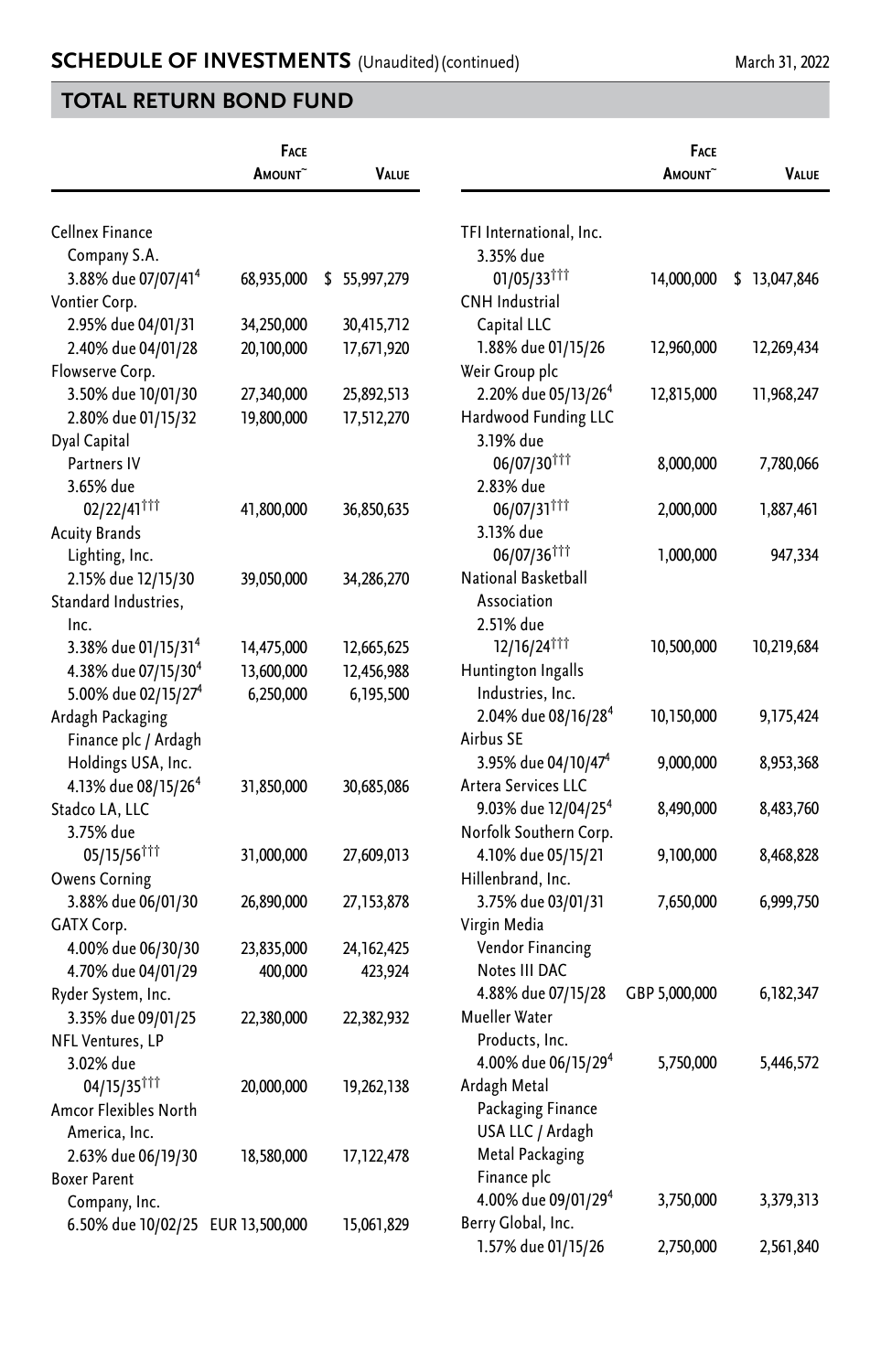|                                 | <b>FACE</b> |                 |                                  | <b>FACE</b>         |              |
|---------------------------------|-------------|-----------------|----------------------------------|---------------------|--------------|
|                                 | Amount~     | <b>VALUE</b>    |                                  | AMOUNT <sup>~</sup> | VALUE        |
| Graphic Packaging               |             |                 | <b>CONSUMER, CYCLICAL - 4.1%</b> |                     |              |
| <b>International LLC</b>        |             |                 | Marriott International,          |                     |              |
| 3.50% due 03/01/29 <sup>4</sup> | 1,658,000   | \$<br>1,525,360 | Inc.                             |                     |              |
| Penske Truck Leasing            |             |                 | 4.63% due 06/15/30               | 43,685,000          | \$45,244,151 |
| Company, LP / PTL               |             |                 | 3.50% due 10/15/32               | 45,690,000          | 43,490,887   |
| Finance Corp.                   |             |                 | 2.85% due 04/15/31               | 43,490,000          | 39,693,016   |
| 1.70% due 06/15/26 <sup>4</sup> | 1,620,000   | 1,503,167       | 5.75% due 05/01/25               | 29,691,000          | 31,523,974   |
| <b>Burlington Northern</b>      |             |                 | 2.75% due 10/15/33               | 25,150,000          | 22,195,460   |
| Santa Fe LLC                    |             |                 | Delta Air Lines, Inc.            |                     |              |
| 5.40% due 06/01/41              | 1,180,000   | 1,424,400       | 7.00% due 05/01/25 <sup>4</sup>  | 136,400,000         | 146,100,093  |
| Princess Juliana                |             |                 | Magallanes, Inc.                 |                     |              |
| International                   |             |                 | 4.28% due 03/15/32 <sup>4</sup>  | 55,700,000          | 55,947,791   |
| <b>Airport Operating</b>        |             |                 | 5.14% due 03/15/52 <sup>4</sup>  | 27,350,000          | 27,981,637   |
| Company N.V.                    |             |                 | Hyatt Hotels Corp.               |                     |              |
| 5.50% due 12/20/27 <sup>8</sup> | 1,566,329   | 1,391,433       | 5.38% due 04/23/25               | 26,900,000          | 28,237,099   |
| Trimble, Inc.                   |             |                 | 5.75% due 04/23/30               | 23,885,000          | 26,391,437   |
| 4.15% due 06/15/23              | 1,155,000   | 1,171,031       | 1.30% due 10/01/23               | 1,660,000           | 1,617,652    |
| Crown Americas                  |             |                 | Alt-2 Structured Trust           |                     |              |
| LLC / Crown                     |             |                 | 2.95% due                        |                     |              |
| Americas Capital                |             |                 | 05/14/31 <sup>6,†††</sup>        | 57,488,134          | 53,462,970   |
| <b>Corporation VI</b>           |             |                 | <b>Hilton Domestic</b>           |                     |              |
| 4.75% due 02/01/26              | 1,150,000   | 1,162,282       | Operating                        |                     |              |
| TransDigm, Inc.                 |             |                 | Company, Inc.                    |                     |              |
| 6.25% due 03/15/26 <sup>4</sup> | 1,075,000   | 1,103,638       | 3.75% due 05/01/29 <sup>4</sup>  | 44,400,000          | 41,676,726   |
| Howmet Aerospace,               |             |                 | 4.00% due 05/01/31 <sup>4</sup>  | 5,900,000           | 5,568,125    |
| Inc.                            |             |                 | 3.63% due 02/15/32 <sup>4</sup>  | 1,900,000           | 1,724,250    |
| 5.95% due 02/01/37              | 525,000     | 559,592         | Delta Air Lines Inc. /           |                     |              |
| 6.88% due 05/01/25              | 129,000     | 140,081         | SkyMiles IP Ltd.                 |                     |              |
| Adevinta ASA                    |             |                 | 4.50% due 10/20/25 <sup>4</sup>  | 45,200,000          | 45,462,590   |
| 3.00% due 11/15/27              | EUR 417,000 | 446,135         | Choice Hotels                    |                     |              |
| Martin Marietta                 |             |                 | International, Inc.              |                     |              |
| Materials, Inc.                 |             |                 | 3.70% due 01/15/31               | 45,900,000          | 44,631,322   |
| 0.65% due 07/15/23              | 360,000     | 351,449         | 1011778 BC ULC / New             |                     |              |
| JELD-WEN, Inc.                  |             |                 | Red Finance, Inc.                |                     |              |
| 6.25% due 05/15/25 <sup>4</sup> | 300,000     | 309,111         | 4.00% due 10/15/30 <sup>4</sup>  | 42,150,000          | 38,020,775   |
| Carlisle Companies,             |             |                 | 3.88% due 01/15/28 <sup>4</sup>  | 6,940,000           | 6,575,893    |
| Inc.                            |             |                 | Mileage Plus Holdings            |                     |              |
| 0.55% due 09/01/23              | 220,000     | 213,139         | LLC / Mileage                    |                     |              |
| Hexcel Corp.                    |             |                 | Plus Intellectual                |                     |              |
| 4.20% due 02/15/27              | 180,000     | 181,034         | Property Assets Ltd.             |                     |              |
| Canadian National               |             |                 | 6.50% due 06/20/27 <sup>4</sup>  | 38,950,000          | 40,605,375   |
| Railway Co.                     |             |                 | <b>WMG Acquisition Corp.</b>     |                     |              |
| 6.71% due 07/15/36              | 110,000     | 142,669         | 3.00% due 02/15/31 <sup>4</sup>  | 18,650,000          | 16,691,750   |
| <b>Total Industrial</b>         |             | 1,071,825,851   | 3.75% due 12/01/29 <sup>4</sup>  | 10,750,000          | 10,105,000   |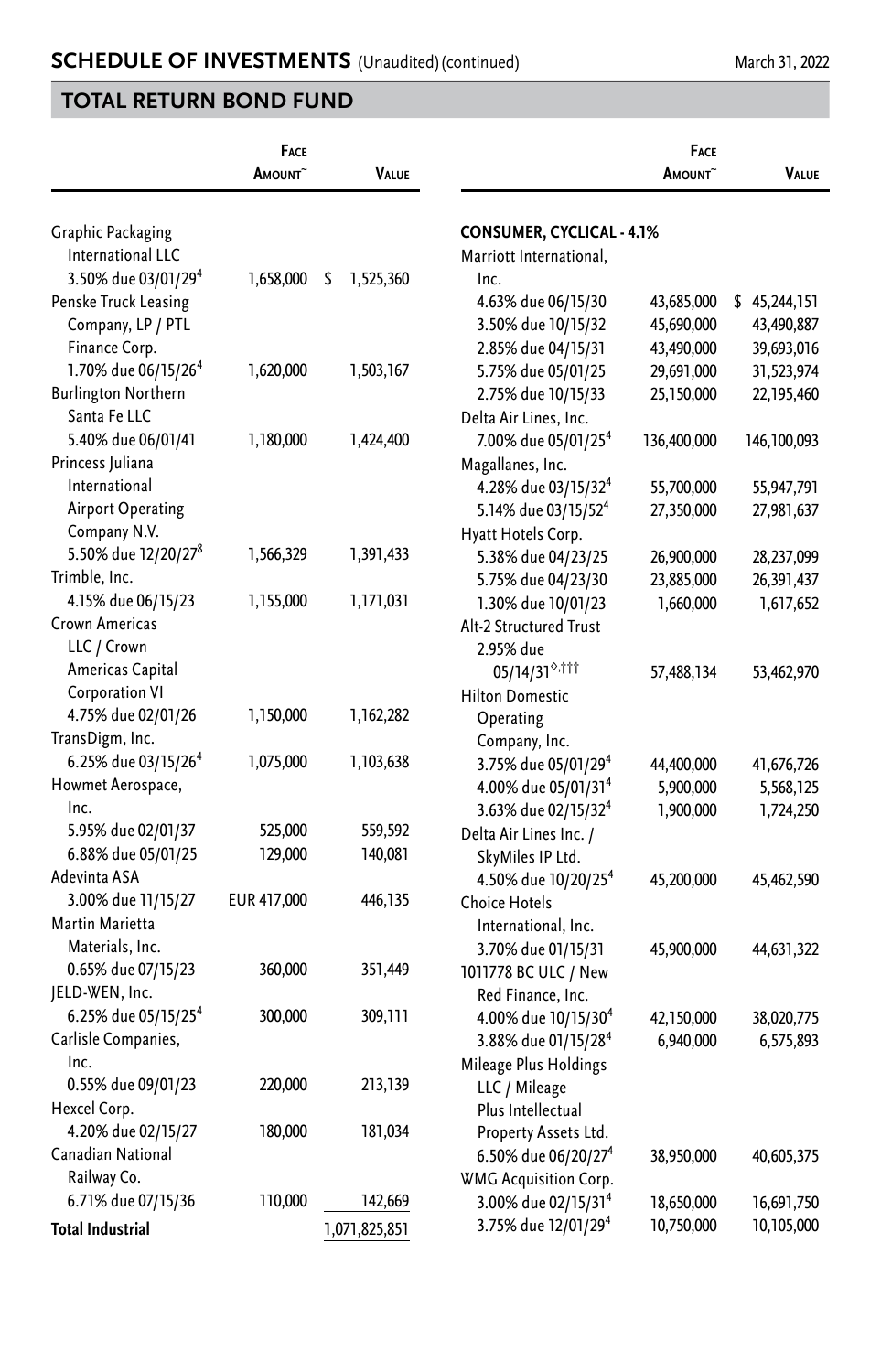|                                 | <b>FACE</b><br>AMOUNT~ | VALUE        |                                                                    | FACE<br>AMOUNT~ | VALUE           |
|---------------------------------|------------------------|--------------|--------------------------------------------------------------------|-----------------|-----------------|
|                                 |                        |              |                                                                    |                 |                 |
| Walgreens Boots                 |                        |              | JB Poindexter &                                                    |                 |                 |
| Alliance, Inc.                  |                        |              | Company, Inc.                                                      |                 |                 |
| 4.10% due 04/15/50              | 24,778,000             | \$24,135,837 | 7.13% due 04/15/26 <sup>4</sup>                                    | 2,850,000       | \$<br>2,896,313 |
| Whirlpool Corp.                 |                        |              | United Airlines, Inc.                                              |                 |                 |
| 4.60% due 05/15/50              | 21,920,000             | 23,001,256   | 4.38% due 04/15/26 <sup>4</sup>                                    | 1,750,000       | 1,721,431       |
| <b>British Airways Class A</b>  |                        |              | <b>HP Communities LLC</b>                                          |                 |                 |
| Pass Through Trust              |                        |              | 5.86% due                                                          |                 |                 |
| 2.90% due 03/15/35 <sup>4</sup> | 15,389,739             | 14,140,054   | 09/15/53 111,4                                                     | 1,420,000       | 1,712,737       |
| 4.25% due 11/15/32 <sup>4</sup> | 5,479,372              | 5,473,802    | PetSmart, Inc.                                                     |                 |                 |
| BorgWarner, Inc.                |                        |              | / PetSmart                                                         |                 |                 |
| 2.65% due 07/01/27              | 19,970,000             | 19,283,647   | Finance Corp.                                                      |                 |                 |
| Steelcase, Inc.                 |                        |              | 4.75% due 02/15/28 <sup>4</sup>                                    | 1,750,000       | 1,691,209       |
| 5.13% due 01/18/29              | 17,427,000             | 18,258,046   | Aramark Services, Inc.                                             |                 |                 |
| <b>American Airlines</b>        |                        |              | 5.00% due 02/01/28 <sup>4</sup>                                    | 1,525,000       | 1,479,250       |
| Class AA Pass                   |                        |              | Lear Corp.                                                         |                 |                 |
| <b>Through Trust</b>            |                        |              | 5.25% due 05/15/49                                                 | 1,360,000       | 1,459,608       |
| 3.35% due 10/15/29              | 9,106,778              | 8,727,522    | JetBlue Class A Pass                                               |                 |                 |
| 3.20% due 06/15/28              | 5,657,300              | 5,368,688    | <b>Through Trust</b>                                               |                 |                 |
| 3.00% due 10/15/28              | 4,117,716              | 3,826,150    | 4.00% due 11/15/32                                                 | 140,184         | 140,081         |
| 3.15% due 02/15/32              | 164,941                | 154,936      | <b>Total Consumer, Cyclical</b>                                    |                 | 996,225,537     |
| Ferguson Finance plc            |                        |              |                                                                    |                 |                 |
| 3.25% due 06/02/30 <sup>4</sup> | 17,904,000             | 17,039,755   | <b>COMMUNICATIONS - 3.3%</b>                                       |                 |                 |
| Scotts Miracle-Gro Co.          |                        |              | Paramount Global                                                   |                 |                 |
| 4.00% due 04/01/31              | 18,750,000             | 16,349,719   | 4.95% due 01/15/31                                                 | 59,401,000      | 63,142,099      |
| Allison Transmission,           |                        |              | 4.95% due 05/19/50                                                 | 39,600,000      | 41,387,898      |
| Inc.                            |                        |              | 4.75% due 05/15/25                                                 | 36,350,000      | 37,764,394      |
| 3.75% due 01/30/31 <sup>4</sup> | 12,500,000             | 11,339,375   | Charter                                                            |                 |                 |
| Levi Strauss & Co.              |                        |              | Communications                                                     |                 |                 |
| 3.50% due 03/01/31 <sup>4</sup> | 11,100,000             | 10,164,936   | Operating                                                          |                 |                 |
| Fertitta Entertainment          |                        |              | LLC / Charter<br>Communications                                    |                 |                 |
| LLC / Fertitta                  |                        |              |                                                                    |                 |                 |
| Entertainment                   |                        |              | <b>Operating Capital</b><br>2.80% due 04/01/31                     | 71,850,000      | 64,757,975      |
| Finance                         |                        |              | 3.90% due 06/01/52                                                 | 21,650,000      | 18,257,666      |
| Company, Inc.                   |                        |              | 2.25% due 01/15/29                                                 | 12,500,000      | 11,248,353      |
| 4.63% due 01/15/29 <sup>4</sup> | 10,500,000             | 9,948,750    | 3.85% due 04/01/61                                                 | 1,000,000       | 803,960         |
| Air Canada                      |                        |              |                                                                    | 650,000         | 565,808         |
| 3.88% due 08/15/26 <sup>4</sup> | 8,650,000              | 8,163,438    | 4.40% due 12/01/61<br>Level 3 Financing, Inc.                      |                 |                 |
| Lowe's Companies, Inc.          |                        |              |                                                                    | 34,430,000      |                 |
| 1.70% due 09/15/28              | 7,425,000              | 6,719,866    | 4.25% due 07/01/28 <sup>4</sup><br>3.63% due 01/15/29 <sup>4</sup> | 34,600,000      | 31,606,998      |
| Six Flags Theme                 |                        |              | 3.88% due 11/15/29 <sup>4</sup>                                    |                 | 30,275,000      |
| Parks, Inc.                     |                        |              | 3.75% due 07/15/29 <sup>4</sup>                                    | 20,300,000      | 18,676,000      |
| 7.00% due 07/01/25 <sup>4</sup> | 5,990,000              | 6,252,063    |                                                                    | 13,950,000      | 12,362,908      |
| Delta Air Lines, Inc.           |                        |              |                                                                    |                 |                 |
| / SkyMiles IP Ltd.              |                        |              |                                                                    |                 |                 |
| 4.75% due 10/20/28 <sup>4</sup> | 3,800,000              | 3,829,095    |                                                                    |                 |                 |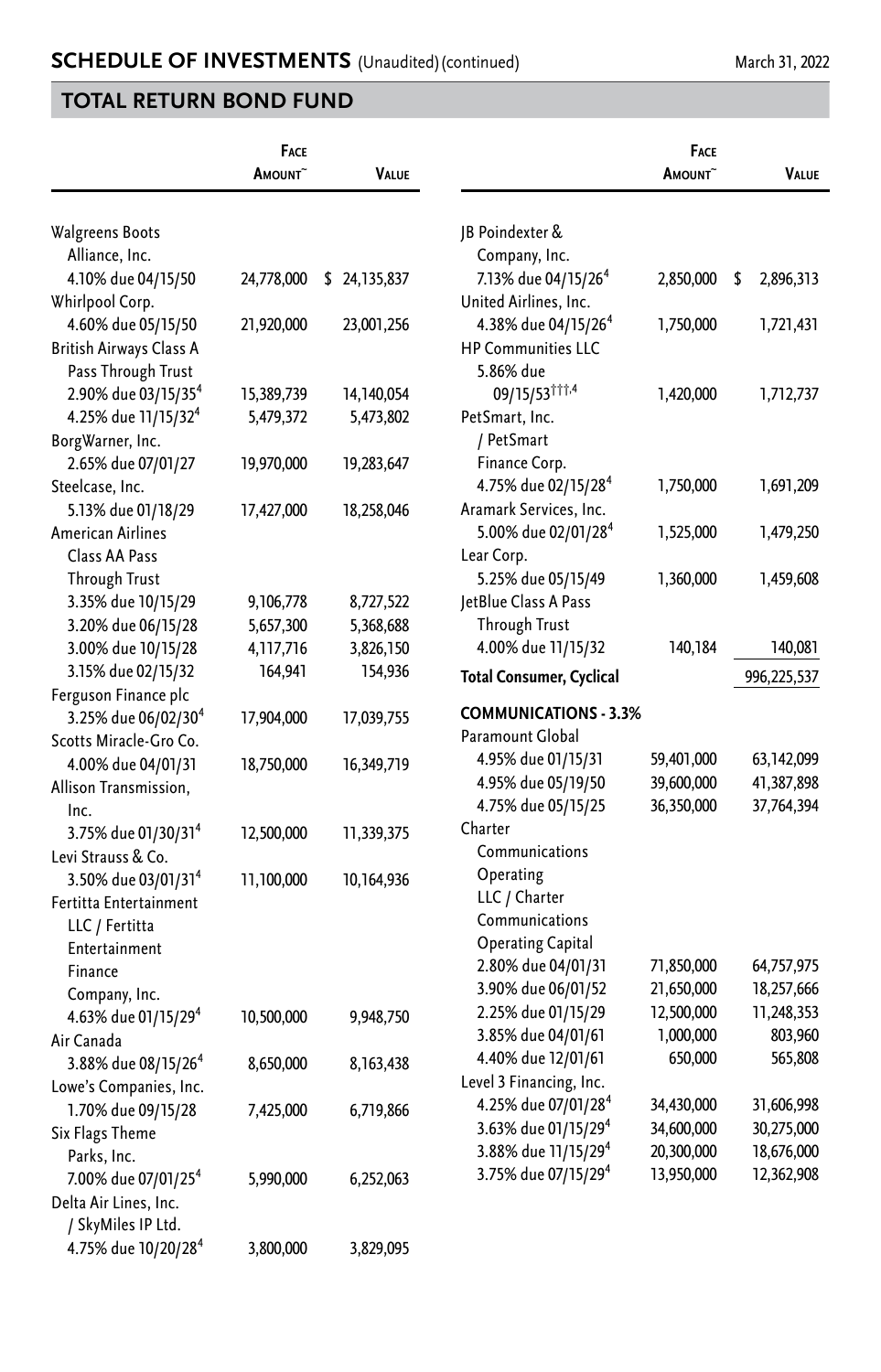|                                 | <b>FACE</b><br>AMOUNT <sup>~</sup> | VALUE            |                                                 | <b>FACE</b><br><b>A</b> MOUNT~ | <b>VALUE</b> |
|---------------------------------|------------------------------------|------------------|-------------------------------------------------|--------------------------------|--------------|
|                                 |                                    |                  |                                                 |                                |              |
| <b>British</b>                  |                                    |                  | <b>CSC Holdings LLC</b>                         |                                |              |
| Telecommunications              |                                    |                  | 3.38% due 02/15/31 <sup>4</sup>                 | 14,175,000                     | \$11,942,438 |
| plc                             |                                    |                  | 4.13% due 12/01/30 <sup>4</sup>                 | 5,741,000                      | 5,034,082    |
| 4.88% due                       |                                    |                  | Sirius XM Radio, Inc.                           |                                |              |
| $11/23/81^{3,4}$                | 47,450,000                         | \$<br>45,077,500 | 4.13% due 07/01/30 <sup>4</sup>                 | 17,010,000                     | 15,924,252   |
| 4.25% due                       |                                    |                  | Radiate Holdco LLC /                            |                                |              |
| 11/23/81 <sup>3,4</sup>         | 8,250,000                          | 7,875,202        | Radiate Finance, Inc.                           |                                |              |
| 9.63% due 12/15/30              | 2,310,000                          | 3,151,679        | 4.50% due 09/15/26 <sup>4</sup>                 | 15,050,000                     | 14,523,250   |
| AT&T, Inc.                      |                                    |                  | Lamar Media Corp.                               |                                |              |
| 2.75% due 06/01/31              | 33,660,000                         | 31,562,271       | 3.63% due 01/15/31                              | 10,600,000                     | 9,732,178    |
| 2.30% due 06/01/27              | 6,000,000                          | 5,716,634        | 4.00% due 02/15/30                              | 1,575,000                      | 1,498,219    |
| Vodafone Group plc              |                                    |                  | Virgin Media                                    |                                |              |
| 4.13% due 06/04/81 <sup>3</sup> | 40,375,000                         | 36,658,078       | Vendor Financing                                |                                |              |
| <b>UPC Broadband</b>            |                                    |                  | Notes IV DAC                                    |                                |              |
| Finco BV                        |                                    |                  | 5.00% due 07/15/28 <sup>4</sup>                 | 10,100,000                     | 9,696,000    |
| 4.88% due 07/15/31 <sup>4</sup> | 36,900,000                         | 34,644,303       | Ziggo BV                                        |                                |              |
| Virgin Media Secured            |                                    |                  | 4.88% due 01/15/30 <sup>4</sup>                 | 10,125,000                     | 9,535,016    |
| Finance plc                     |                                    |                  | Amazon.com, Inc.                                |                                |              |
| 4.50% due 08/15/30 <sup>4</sup> | 27,600,000                         | 25,737,000       | 2.70% due 06/03/60                              | 10,180,000                     | 8,407,264    |
| McGraw-Hill                     |                                    |                  | Fox Corp.                                       |                                |              |
| Education, Inc.                 |                                    |                  | 3.05% due 04/07/25                              | 7,100,000                      | 7,096,305    |
| 5.75% due 08/01/28 <sup>4</sup> | 24,975,000                         | 23,820,406       | Switch Ltd.                                     |                                |              |
| <b>LCPR Senior Secured</b>      |                                    |                  | 3.75% due 09/15/28 <sup>4</sup>                 | 4,200,000                      | 4,072,929    |
| <b>Financing DAC</b>            |                                    |                  | Corning, Inc.                                   |                                |              |
| 5.13% due 07/15/29 <sup>4</sup> | 17,900,000                         | 17,089,041       | 4.38% due 11/15/57                              | 2,500,000                      | 2,526,531    |
| 6.75% due 10/15/27 <sup>4</sup> | 5,071,000                          | 5,209,438        | Koninklijke KPN N.V.                            |                                |              |
| Walt Disney Co.                 |                                    |                  | 8.38% due 10/01/30                              | 1,140,000                      | 1,465,028    |
| 3.80% due 05/13/60              | 21,990,000                         | 22,127,546       | Match Group                                     |                                |              |
| Go Daddy Operating              |                                    |                  | Holdings II LLC                                 |                                |              |
| Company LLC / GD                |                                    |                  | 4.13% due 08/01/30 <sup>4</sup>                 | 1,250,000                      | 1,171,337    |
| Finance Co., Inc.               |                                    |                  | Virgin Media                                    |                                |              |
| 3.50% due 03/01/29 <sup>4</sup> | 22,100,000                         | 20,320,287       | Finance plc                                     |                                |              |
| T-Mobile USA, Inc.              |                                    |                  | 5.00% due 07/15/30 <sup>4</sup>                 | 850,000                        | 802,821      |
| 2.63% due 04/15/26              | 13,850,000                         | 13,229,797       | Motorola Solutions,                             |                                |              |
| 2.88% due 02/15/31              | 7,250,000                          | 6,531,743        | Inc.                                            |                                |              |
| <b>CCO Holdings LLC</b>         |                                    |                  | 5.50% due 09/01/44                              | 360,000                        | 395,853      |
| / CCO Holdings                  |                                    |                  | <b>Total Communications</b>                     |                                | 787,043,268  |
| Capital Corp.                   |                                    |                  |                                                 |                                |              |
| 4.50% due 05/01/32              | 18,275,000                         | 16,716,143       | <b>ENERGY - 2.5%</b>                            |                                |              |
| 4.25% due 02/01/31 <sup>4</sup> | 2,125,000                          | 1,928,437        | <b>Galaxy Pipeline</b>                          |                                |              |
| Altice France S.A.              |                                    |                  | Assets Bidco Ltd.                               |                                |              |
| 5.13% due 07/15/29 <sup>4</sup> | 17,600,000                         | 15,774,000       | 3.25% due 09/30/40 <sup>4</sup>                 | 91,750,000                     | 82,826,871   |
| 5.13% due 01/15/29 <sup>4</sup> | 2,290,000                          | 2,051,451        | 2.94% due 09/30/40 <sup>4</sup>                 | 58,850,000                     | 53,063,442   |
| VeriSign, Inc.                  |                                    |                  | 1.75% due 09/30/27 <sup>4</sup>                 | 2,006,233                      | 1,923,162    |
| 2.70% due 06/15/31              | 18,950,000                         | 17,149,750       | <b>BP Capital Markets plc</b><br>$4.88\%^{3,6}$ | 114,865,000                    | 115,152,162  |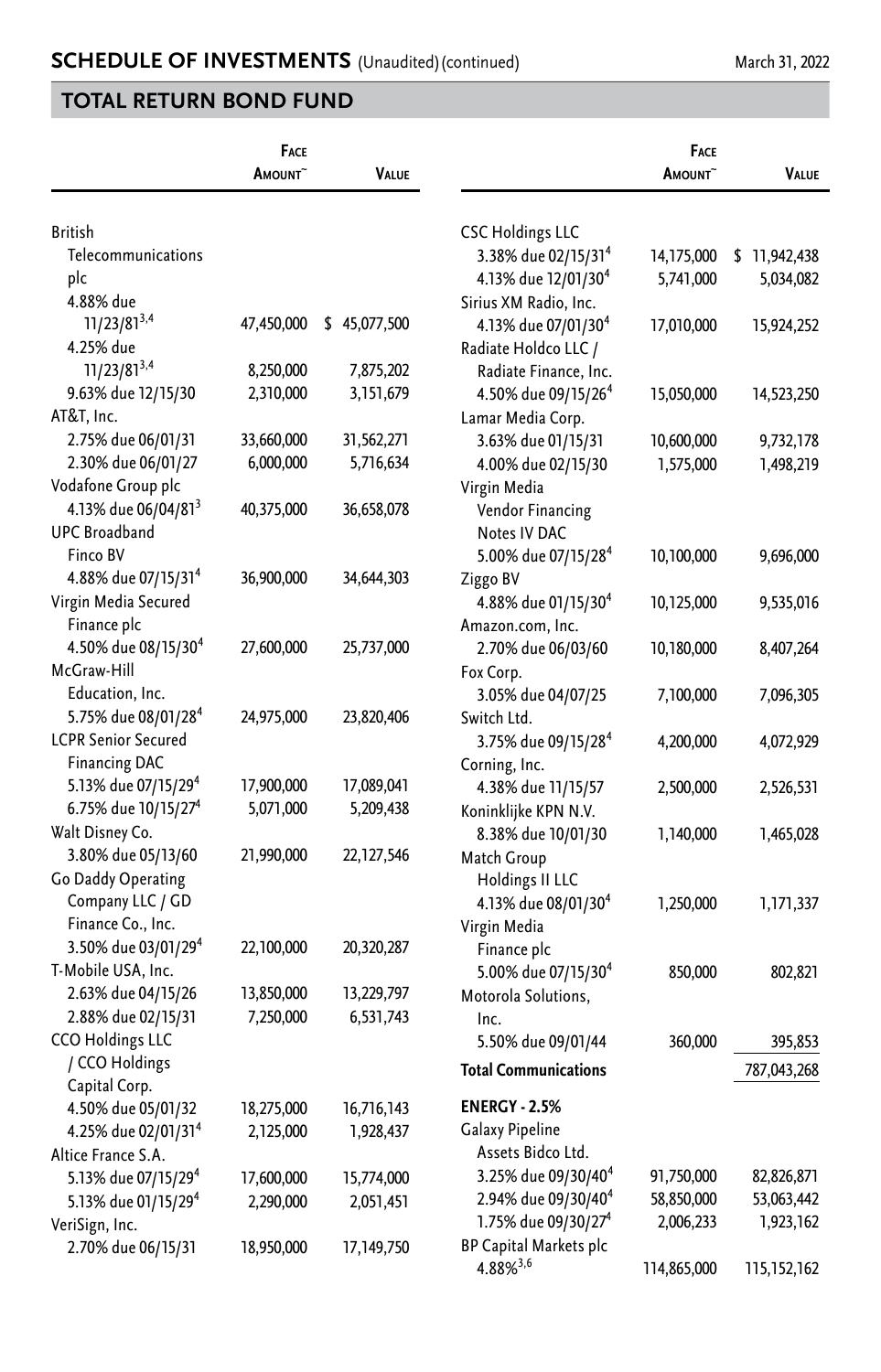|                                 | <b>FACE</b><br>AMOUNT~ | VALUE        |                                              | <b>FACE</b><br>AMOUNT~ | VALUE           |
|---------------------------------|------------------------|--------------|----------------------------------------------|------------------------|-----------------|
|                                 |                        |              |                                              |                        |                 |
| Qatar Energy                    |                        |              | DT Midstream, Inc.                           |                        |                 |
| 3.13% due 07/12/41 <sup>4</sup> | 37,875,000             | \$34,460,645 | 4.30% due 04/15/32 <sup>4</sup>              | 3,250,000              | \$<br>3,258,482 |
| 3.30% due 07/12/51 <sup>4</sup> | 37,450,000             | 34,372,434   | 4.13% due 06/15/29 <sup>4</sup>              | 550,000                | 527,343         |
| Sabine Pass                     |                        |              | Phillips 66                                  |                        |                 |
| Liquefaction LLC                |                        |              | 3.70% due 04/06/23                           | 2,250,000              | 2,281,284       |
| 4.50% due 05/15/30              | 63,355,000             | 66,254,601   | Halliburton Co.                              |                        |                 |
| Valero Energy Corp.             |                        |              | 7.45% due 09/15/39                           | 1,100,000              | 1,472,398       |
| 2.80% due 12/01/31              | 20,650,000             | 19,058,939   | <b>ONEOK Partners, LP</b>                    |                        |                 |
| 2.15% due 09/15/27              | 13,920,000             | 13,017,626   | 6.20% due 09/15/43                           | 680,000                | 746,354         |
| 4.00% due 04/01/29              | 7,450,000              | 7,598,747    | 3.38% due 10/01/22                           | 720,000                | 722,220         |
| 7.50% due 04/15/32              | 2,530,000              | 3,193,337    | <b>Enterprise Products</b>                   |                        |                 |
| 2.85% due 04/15/25              | 2,936,000              | 2,900,868    | <b>Operating LLC</b>                         |                        |                 |
| 4.00% due 06/01/52              | 290,000                | 272,543      | 5.10% due 02/15/45                           | 1,340,000              | 1,461,024       |
| <b>ITT Holdings LLC</b>         |                        |              | <b>Enbridge Energy</b>                       |                        |                 |
| 6.50% due 08/01/29 <sup>4</sup> | 38,600,000             | 35,655,592   | Partners, LP                                 |                        |                 |
| Occidental                      |                        |              | 7.38% due 10/15/45                           | 1,040,000              | 1,442,117       |
| Petroleum Corp.                 |                        |              | <b>Total Energy</b>                          |                        | 602,290,596     |
| 3.00% due 02/15/27              | 7,480,000              | 7,311,700    | <b>TECHNOLOGY - 1.7%</b>                     |                        |                 |
| 5.55% due 03/15/26              | 5,940,000              | 6,296,400    | Broadcom, Inc.                               |                        |                 |
| 4.30% due 08/15/39              | 6,600,000              | 6,237,000    | 4.15% due 11/15/30                           | 57,725,000             | 58,503,645      |
| 3.40% due 04/15/26              | 6,250,000              | 6,210,937    | 2.45% due 02/15/31 <sup>4</sup>              | 42,120,000             | 37,574,329      |
| 4.40% due 08/15/49              | 2,500,000              | 2,350,000    | 3.19% due 11/15/36 <sup>4</sup>              | 3,135,000              | 2,721,459       |
| 3.20% due 08/15/26              | 2,375,000              | 2,333,438    | 2.60% due 02/15/33 <sup>4</sup>              | 1,660,000              | 1,441,151       |
| 4.40% due 04/15/46              | 1,400,000              | 1,330,000    | Leidos, Inc.                                 |                        |                 |
| 4.63% due 06/15/45              | 800,000                | 776,000      | 2.30% due 02/15/31                           | 34,450,000             | 29,862,983      |
| Magellan Midstream              |                        |              | 3.63% due 05/15/25                           | 9,200,000              | 9,197,700       |
| Partners, LP                    |                        |              | 4.38% due 05/15/30                           | 2,650,000              | 2,679,561       |
| 3.25% due 06/01/30              | 23,260,000             | 22,640,507   | NetApp, Inc.                                 |                        |                 |
| 3.95% due 03/01/50              | 1,600,000              | 1,513,510    |                                              | 43,505,000             |                 |
| <b>Cheniere Corpus</b>          |                        |              | 2.70% due 06/22/30<br>CDW LLC / CDW          |                        | 40,141,838      |
| Christi Holdings LLC            |                        |              | Finance Corp.                                |                        |                 |
| 2.74% due 12/31/39 <sup>4</sup> | 19,150,000             | 16,662,640   | 3.57% due 12/01/31                           | 43,190,000             | 40,013,375      |
| Midwest Connector               |                        |              | Citrix Systems, Inc.                         |                        |                 |
| Capital Company                 |                        |              | 1.25% due 03/01/26                           | 36,622,000             | 35,604,548      |
| LLC                             |                        |              | 3.30% due 03/01/30                           | 1,500,000              | 1,483,676       |
| 4.63% due 04/01/29 <sup>4</sup> | 15,975,000             | 16,143,634   |                                              |                        |                 |
| NuStar Logistics, LP            |                        |              | Oracle Corp.                                 |                        |                 |
| 6.38% due 10/01/30              | 13,850,000             | 14,037,529   | 3.95% due 03/25/51                           | 38,750,000             | 33,875,839      |
| 5.63% due 04/28/27              | 1,799,000              | 1,760,097    | 6.13% due 07/08/39                           | 1,190,000              | 1,357,839       |
| Parkland Corp.                  |                        |              | Qorvo, Inc.<br>4.38% due 10/15/29            |                        |                 |
| 4.63% due 05/01/30 <sup>4</sup> | 8,000,000              | 7,440,000    |                                              | 21,000,000             | 21,007,035      |
| 5.88% due 07/15/27 <sup>4</sup> | 395,000                | 394,013      | 3.38% due 04/01/31 <sup>4</sup>              | 8,675,000              | 7,888,611       |
| <b>DCP Midstream</b>            |                        |              | Apple, Inc.                                  |                        |                 |
| Operating, LP                   |                        |              | 2.55% due 08/20/60                           | 22,850,000             | 18,726,070      |
| 3.25% due 02/15/32              | 7,990,000              | 7,191,000    | CGI, Inc.<br>2.30% due 09/14/31 <sup>4</sup> |                        |                 |
|                                 |                        |              |                                              | 21,050,000             | 18,359,750      |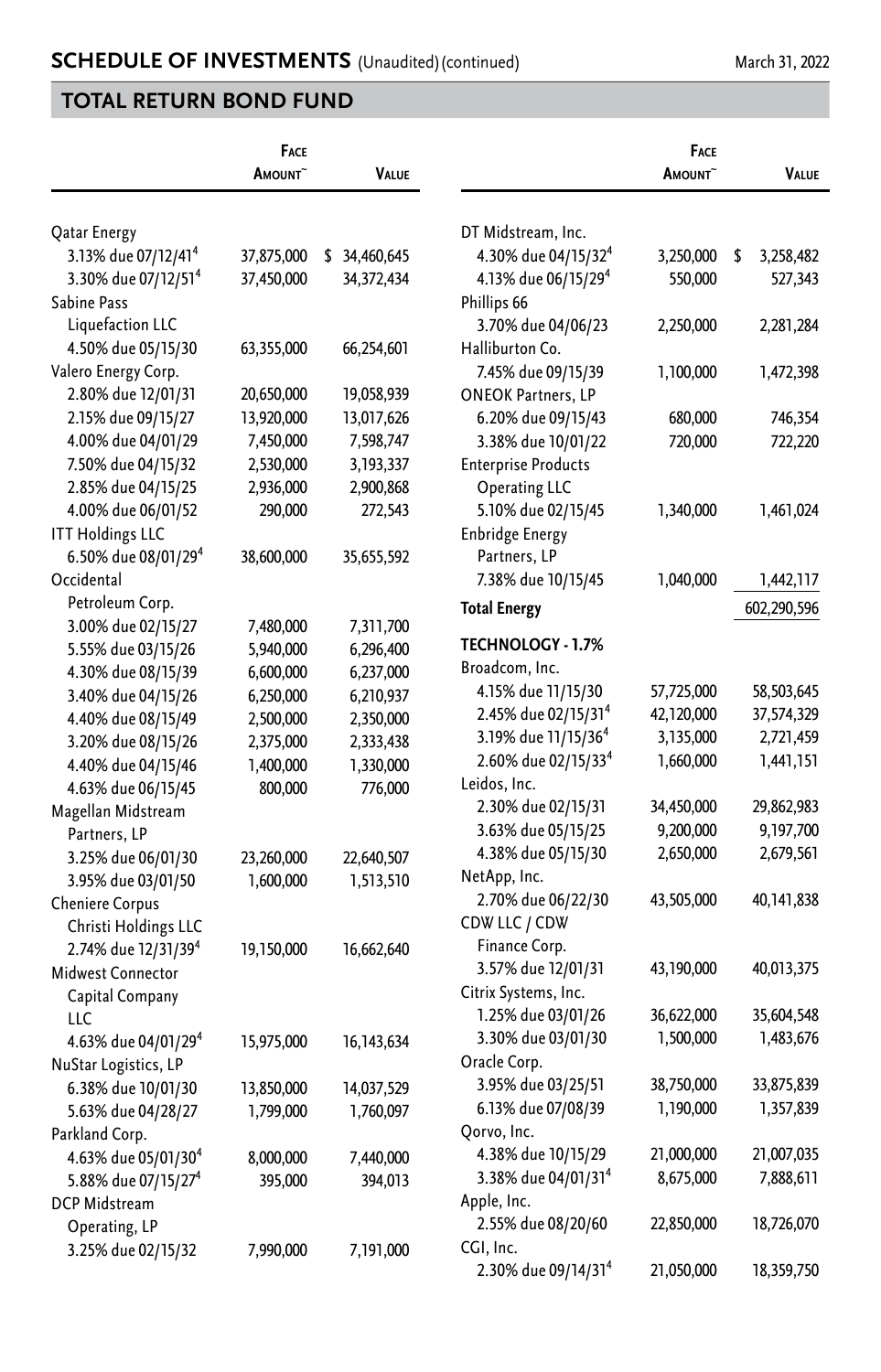|                                 | FACE          |              |                                 | FACE                |              |
|---------------------------------|---------------|--------------|---------------------------------|---------------------|--------------|
|                                 | AMOUNT~       | VALUE        |                                 | AMOUNT <sup>~</sup> | VALUE        |
| MSCI, Inc.                      |               |              | Valvoline, Inc.                 |                     |              |
| 3.63% due 09/01/30 <sup>4</sup> | 17,718,000    | \$16,608,588 | 3.63% due 06/15/31 <sup>4</sup> | 18,300,000          | \$15,809,004 |
| 3.88% due 02/15/31 <sup>4</sup> | 1,769,000     | 1,677,286    | Newmont Corp.                   |                     |              |
| Workday, Inc.                   |               |              | 2.60% due 07/15/32              | 13,000,000          | 11,959,071   |
| 3.80% due 04/01/32              | 12,500,000    | 12,476,213   | Reliance Steel &                |                     |              |
| TeamSystem SpA                  |               |              | Aluminum Co.                    |                     |              |
| 3.50% due 02/15/28              | EUR 5,000,000 | 5,207,757    | 2.15% due 08/15/30              | 12,040,000          | 10,792,611   |
| Booz Allen                      |               |              | Corporation Nacional            |                     |              |
| Hamilton, Inc.                  |               |              | del Cobre de Chile              |                     |              |
| 3.88% due 09/01/28 <sup>4</sup> | 4,550,000     | 4,392,069    | 3.75% due 01/15/31 <sup>4</sup> | 10,430,000          | 10,438,614   |
| Presidio Holdings, Inc.         |               |              | <b>INEOS Quattro</b>            |                     |              |
| 4.88% due 02/01/27 <sup>4</sup> | 2,300,000     | 2,265,500    | Finance 2 plc                   |                     |              |
| Microchip                       |               |              | 2.50% due 01/15/26              | EUR 8,500,000       | 8,869,647    |
| Technology, Inc.                |               |              | Steel Dynamics, Inc.            |                     |              |
| 0.97% due 02/15/24              | 1,650,000     | 1,581,361    | 2.40% due 06/15/25              | 5,950,000           | 5,751,688    |
| Skyworks Solutions,             |               |              | Nucor Corp.                     |                     |              |
| Inc.                            |               |              | 2.00% due 06/01/25              | 5,000,000           | 4,839,921    |
| 0.90% due 06/01/23              | 500,000       | 488,839      | Carpenter Technology            |                     |              |
| Open Text                       |               |              | Corp.                           |                     |              |
| Holdings, Inc.                  |               |              | 6.38% due 07/15/28              | 2,125,000           | 2,133,606    |
| 4.13% due 02/15/30 <sup>4</sup> | 210,000       | 199,121      | Southern Copper Corp.           |                     |              |
| <b>Total Technology</b>         |               | 405,336,143  | 7.50% due 07/27/35              | 1,150,000           | 1,480,786    |
|                                 |               |              | <b>WR Grace</b>                 |                     |              |
| <b>BASIC MATERIALS - 1.2%</b>   |               |              | <b>Holdings LLC</b>             |                     |              |
| Newcrest Finance                |               |              | 4.88% due 06/15/27 <sup>4</sup> | 925,000             | 905,067      |
| Pty Ltd.                        |               |              | Sherwin-Williams Co.            |                     |              |
| 3.25% due 05/13/30 <sup>4</sup> | 55,600,000    | 53,170,900   | 2.75% due 06/01/22              | 220,000             | 220,290      |
| 4.20% due 05/13/50 <sup>4</sup> | 26,390,000    | 25,665,593   | <b>Total Basic Materials</b>    |                     | 282,359,127  |
| Anglo American                  |               |              |                                 |                     |              |
| Capital plc                     |               |              | UTILITIES - 1.0%                |                     |              |
| 5.63% due 04/01/30 <sup>4</sup> | 39,500,000    | 43,536,588   | <b>Cheniere Corpus</b>          |                     |              |
| 2.63% due 09/10/30 <sup>4</sup> | 18,000,000    | 16,320,783   | Christi Holdings LLC            |                     |              |
| 3.95% due 09/10/50 <sup>4</sup> | 14,140,000    | 13,240,902   | 3.52% due                       |                     |              |
| 2.25% due 03/17/28 <sup>4</sup> | 1,010,000     | 922,404      | 12/31/39TTT                     | 97,100,000          | 89,030,307   |
| 2.88% due 03/17/31 <sup>4</sup> | 70,000        | 64,512       | AES Corp.                       |                     |              |
| Yamana Gold, Inc.               |               |              | 3.95% due 07/15/30 <sup>4</sup> | 27,890,000          | 27,629,413   |
| 2.63% due 08/15/31              | 19,350,000    | 17,332,537   | 3.30% due 07/15/25 <sup>4</sup> | 3,750,000           | 3,679,125    |
| 4.63% due 12/15/27              | 3,000,000     | 3,045,233    | NRG Energy, Inc.                |                     |              |
| Alcoa Nederland                 |               |              | 2.45% due 12/02/27 <sup>4</sup> | 26,000,000          | 23,979,894   |
| <b>Holding BV</b>               |               |              | Arizona Public                  |                     |              |
| 4.13% due 03/31/29 <sup>4</sup> | 8,600,000     | 8,427,398    | Service Co.                     |                     |              |
| 5.50% due 12/15/27 <sup>4</sup> | 6,525,000     | 6,753,897    | 3.35% due 05/15/50              | 23,140,000          | 20,130,636   |
| 6.13% due 05/15/28 <sup>4</sup> | 2,800,000     | 2,933,000    | Enel Finance                    |                     |              |
| Minerals Technologies,          |               |              | International N.V.              |                     |              |
| Inc.                            |               |              | 2.88% due 07/12/41 <sup>4</sup> | 19,800,000          | 16,316,828   |
| 5.00% due 07/01/28 <sup>4</sup> | 18,630,000    | 17,745,075   |                                 |                     |              |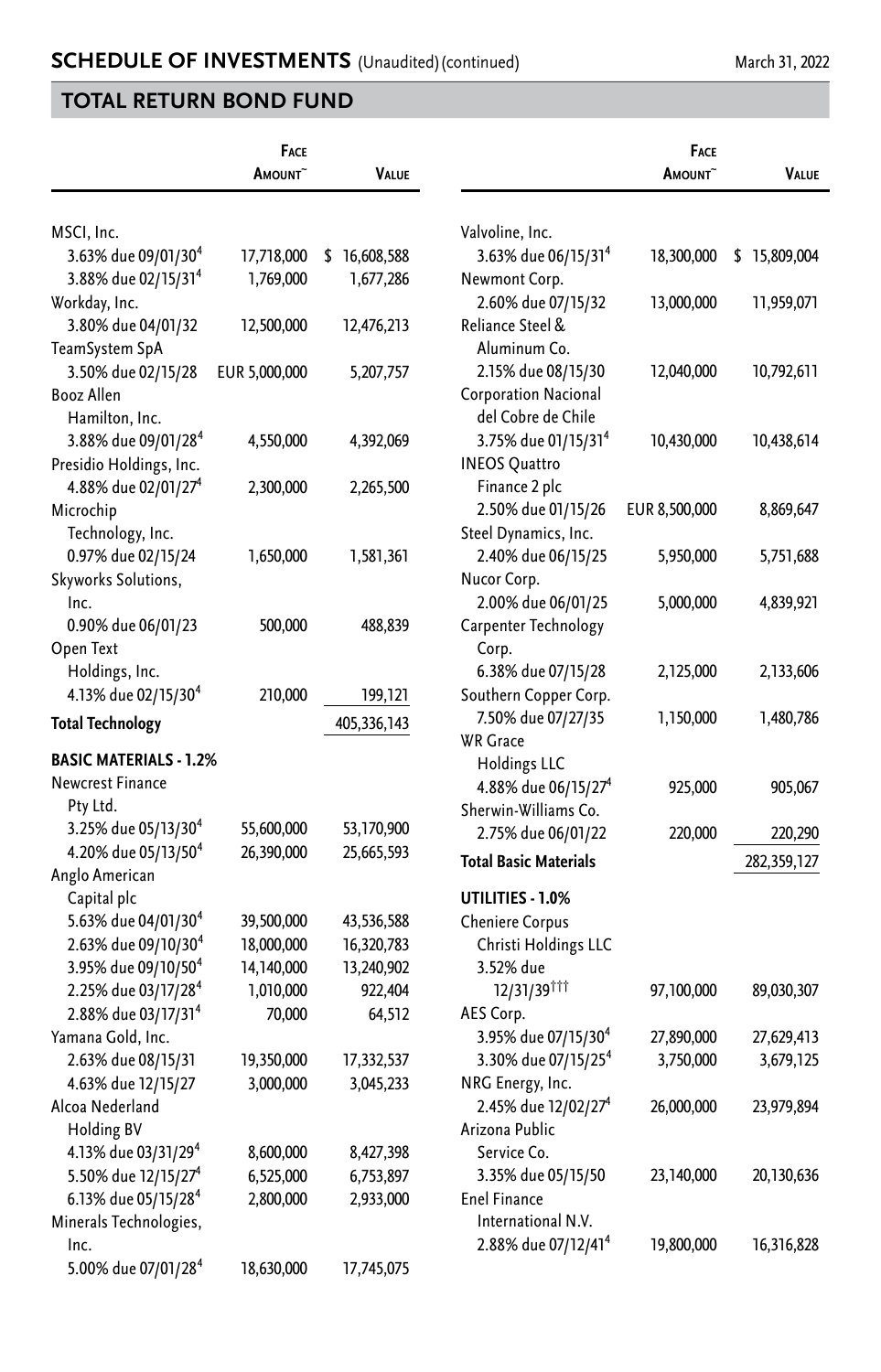| Alexander Funding<br>Bain Capital, LP<br>Trust<br>3.72% due<br>04/15/42 <sup>†††</sup><br>1.84% due 11/15/23 <sup>4</sup><br>14,400,000<br>\$13,957,641<br>20,300,000<br>\$ 18,406,135<br><b>Total Financial Institutions</b><br>52,573,170<br>2.35% due 11/15/31<br>11,610,000<br>10,555,214<br><b>Total Corporate Bonds</b><br>Clearway Energy<br>(Cost \$10,394,906,117)<br>9,726,068,456<br>Operating LLC<br>3.75% due 02/15/31 <sup>4</sup><br>11,150,000<br>10,426,309<br><b>ASSET-BACKED SECURITIES<sup>TT</sup> - 22.3%</b><br><b>COLLATERALIZED LOAN OBLIGATIONS - 14.3%</b><br>0.85% due 03/11/23<br>1,620,000<br>1,597,897<br><b>LCCM Trust</b><br>NiSource, Inc.<br>2021-FL3, 1.85%<br>5.65% due 02/01/45<br>1,370,000<br>1,552,757<br>(1 Month USD<br>Progress Energy, Inc.<br>$LIBOR + 1.45%$ ,<br>6.00% due 12/01/39<br>1,290,000<br>1,536,749<br>Rate Floor: 1.45%)<br>Entergy Texas, Inc.<br>due 11/15/38 <sup>6,4</sup><br>98,500,000<br>97,450,039<br>1.50% due 09/01/26<br>1,650,000<br>1,513,120<br>2021-FL3, 2.20%<br>Nevada Power Co.<br>(1 Month USD<br>6.65% due 04/01/36<br>1,180,000<br>1,508,774<br>$LIBOR + 1.80\%$ ,<br>Southern Power Co.<br>Rate Floor: 1.80%)<br>5.25% due 07/15/43<br>1,350,000<br>1,444,439<br>due 11/15/38 <sup>0,4</sup><br>36,950,000<br>36,395,621<br>Consolidated Edison<br>2021-FL3, 2.60%<br>Company of New<br>(1 Month USD<br>York, Inc.<br>$LIBOR + 2.20%$ ,<br>5.10% due 06/15/33<br>1,080,000<br>1,184,173<br>Rate Floor: 2.20%)<br><b>Oncor Electric Delivery</b><br>due 11/15/38 <sup>6,4</sup><br>20,750,000<br>20,388,686<br>Company LLC<br>LoanCore Issuer Ltd.<br>7.00% due 05/01/32<br>850,000<br>1,095,154<br>2021-CRE6, 2.09%<br>Dominion Energy, Inc.<br>(1 Month USD<br>1.36% (3 Month USD<br>$LIBOR + 1.90\%$ ,<br>$LIBOR + 0.53%$<br>Rate Floor: 1.90%)<br>Rate Floor: 0.00%)<br>due 11/15/38 <sup>6,4</sup><br>44,000,000<br>43,489,855<br>due 09/15/23 $^{\circ}$<br>1,030,000<br>1,028,131<br>2021-CRE4, 1.86%<br>Atmos Energy Corp.<br>(30 Day Average<br>0.63% due 03/09/23<br>800,000<br>788,104<br>$SOFR + 1.81%$<br>OGE Energy Corp.<br>Rate Floor: 1.70%)<br>0.70% due 05/26/23<br>360,000<br>352,685<br>due 07/15/35 <sup>°</sup> <sup>,4</sup><br>25,982,000<br>25,523,566<br>2021-CRE6, 2.49%<br><b>Total Utilities</b><br>229,307,350<br>(1 Month USD<br><b>FINANCIAL INSTITUTIONS - 0.2%</b><br>$LIBOR + 2.30\%,$<br><b>CBS Studio Center</b><br>Rate Floor: 2.30%)<br>3.06% (30 Day<br>due 11/15/38 <sup>6,4</sup><br>22,825,000<br>22,336,960<br>Average SOFR<br>2019-CRE2, 1.90%<br>$+3.00\%$ , Rate<br>(1 Month USD<br>Floor: 3.00%) due<br>$LIBOR + 1.50\%,$ |                                                 | <b>FACE</b><br>AMOUNT <sup>~</sup> | <b>VALUE</b> | <b>FACE</b><br>Amount~ | <b>VALUE</b> |
|------------------------------------------------------------------------------------------------------------------------------------------------------------------------------------------------------------------------------------------------------------------------------------------------------------------------------------------------------------------------------------------------------------------------------------------------------------------------------------------------------------------------------------------------------------------------------------------------------------------------------------------------------------------------------------------------------------------------------------------------------------------------------------------------------------------------------------------------------------------------------------------------------------------------------------------------------------------------------------------------------------------------------------------------------------------------------------------------------------------------------------------------------------------------------------------------------------------------------------------------------------------------------------------------------------------------------------------------------------------------------------------------------------------------------------------------------------------------------------------------------------------------------------------------------------------------------------------------------------------------------------------------------------------------------------------------------------------------------------------------------------------------------------------------------------------------------------------------------------------------------------------------------------------------------------------------------------------------------------------------------------------------------------------------------------------------------------------------------------------------------------------------------------------------------------------------------------------------------------------------------------------------------------------------------------------------------------------------------------------------------------------------------------------------------------------------------------------------------------------------------------------------------------------------------------------------------------------------------------------------------------------------------------|-------------------------------------------------|------------------------------------|--------------|------------------------|--------------|
|                                                                                                                                                                                                                                                                                                                                                                                                                                                                                                                                                                                                                                                                                                                                                                                                                                                                                                                                                                                                                                                                                                                                                                                                                                                                                                                                                                                                                                                                                                                                                                                                                                                                                                                                                                                                                                                                                                                                                                                                                                                                                                                                                                                                                                                                                                                                                                                                                                                                                                                                                                                                                                                            |                                                 |                                    |              |                        |              |
|                                                                                                                                                                                                                                                                                                                                                                                                                                                                                                                                                                                                                                                                                                                                                                                                                                                                                                                                                                                                                                                                                                                                                                                                                                                                                                                                                                                                                                                                                                                                                                                                                                                                                                                                                                                                                                                                                                                                                                                                                                                                                                                                                                                                                                                                                                                                                                                                                                                                                                                                                                                                                                                            |                                                 |                                    |              |                        |              |
|                                                                                                                                                                                                                                                                                                                                                                                                                                                                                                                                                                                                                                                                                                                                                                                                                                                                                                                                                                                                                                                                                                                                                                                                                                                                                                                                                                                                                                                                                                                                                                                                                                                                                                                                                                                                                                                                                                                                                                                                                                                                                                                                                                                                                                                                                                                                                                                                                                                                                                                                                                                                                                                            |                                                 |                                    |              |                        |              |
|                                                                                                                                                                                                                                                                                                                                                                                                                                                                                                                                                                                                                                                                                                                                                                                                                                                                                                                                                                                                                                                                                                                                                                                                                                                                                                                                                                                                                                                                                                                                                                                                                                                                                                                                                                                                                                                                                                                                                                                                                                                                                                                                                                                                                                                                                                                                                                                                                                                                                                                                                                                                                                                            | Xcel Energy, Inc.                               |                                    |              |                        |              |
|                                                                                                                                                                                                                                                                                                                                                                                                                                                                                                                                                                                                                                                                                                                                                                                                                                                                                                                                                                                                                                                                                                                                                                                                                                                                                                                                                                                                                                                                                                                                                                                                                                                                                                                                                                                                                                                                                                                                                                                                                                                                                                                                                                                                                                                                                                                                                                                                                                                                                                                                                                                                                                                            |                                                 |                                    |              |                        |              |
|                                                                                                                                                                                                                                                                                                                                                                                                                                                                                                                                                                                                                                                                                                                                                                                                                                                                                                                                                                                                                                                                                                                                                                                                                                                                                                                                                                                                                                                                                                                                                                                                                                                                                                                                                                                                                                                                                                                                                                                                                                                                                                                                                                                                                                                                                                                                                                                                                                                                                                                                                                                                                                                            |                                                 |                                    |              |                        |              |
|                                                                                                                                                                                                                                                                                                                                                                                                                                                                                                                                                                                                                                                                                                                                                                                                                                                                                                                                                                                                                                                                                                                                                                                                                                                                                                                                                                                                                                                                                                                                                                                                                                                                                                                                                                                                                                                                                                                                                                                                                                                                                                                                                                                                                                                                                                                                                                                                                                                                                                                                                                                                                                                            |                                                 |                                    |              |                        |              |
|                                                                                                                                                                                                                                                                                                                                                                                                                                                                                                                                                                                                                                                                                                                                                                                                                                                                                                                                                                                                                                                                                                                                                                                                                                                                                                                                                                                                                                                                                                                                                                                                                                                                                                                                                                                                                                                                                                                                                                                                                                                                                                                                                                                                                                                                                                                                                                                                                                                                                                                                                                                                                                                            |                                                 |                                    |              |                        |              |
|                                                                                                                                                                                                                                                                                                                                                                                                                                                                                                                                                                                                                                                                                                                                                                                                                                                                                                                                                                                                                                                                                                                                                                                                                                                                                                                                                                                                                                                                                                                                                                                                                                                                                                                                                                                                                                                                                                                                                                                                                                                                                                                                                                                                                                                                                                                                                                                                                                                                                                                                                                                                                                                            | ONE Gas, Inc.                                   |                                    |              |                        |              |
|                                                                                                                                                                                                                                                                                                                                                                                                                                                                                                                                                                                                                                                                                                                                                                                                                                                                                                                                                                                                                                                                                                                                                                                                                                                                                                                                                                                                                                                                                                                                                                                                                                                                                                                                                                                                                                                                                                                                                                                                                                                                                                                                                                                                                                                                                                                                                                                                                                                                                                                                                                                                                                                            |                                                 |                                    |              |                        |              |
|                                                                                                                                                                                                                                                                                                                                                                                                                                                                                                                                                                                                                                                                                                                                                                                                                                                                                                                                                                                                                                                                                                                                                                                                                                                                                                                                                                                                                                                                                                                                                                                                                                                                                                                                                                                                                                                                                                                                                                                                                                                                                                                                                                                                                                                                                                                                                                                                                                                                                                                                                                                                                                                            |                                                 |                                    |              |                        |              |
|                                                                                                                                                                                                                                                                                                                                                                                                                                                                                                                                                                                                                                                                                                                                                                                                                                                                                                                                                                                                                                                                                                                                                                                                                                                                                                                                                                                                                                                                                                                                                                                                                                                                                                                                                                                                                                                                                                                                                                                                                                                                                                                                                                                                                                                                                                                                                                                                                                                                                                                                                                                                                                                            |                                                 |                                    |              |                        |              |
|                                                                                                                                                                                                                                                                                                                                                                                                                                                                                                                                                                                                                                                                                                                                                                                                                                                                                                                                                                                                                                                                                                                                                                                                                                                                                                                                                                                                                                                                                                                                                                                                                                                                                                                                                                                                                                                                                                                                                                                                                                                                                                                                                                                                                                                                                                                                                                                                                                                                                                                                                                                                                                                            |                                                 |                                    |              |                        |              |
|                                                                                                                                                                                                                                                                                                                                                                                                                                                                                                                                                                                                                                                                                                                                                                                                                                                                                                                                                                                                                                                                                                                                                                                                                                                                                                                                                                                                                                                                                                                                                                                                                                                                                                                                                                                                                                                                                                                                                                                                                                                                                                                                                                                                                                                                                                                                                                                                                                                                                                                                                                                                                                                            |                                                 |                                    |              |                        |              |
|                                                                                                                                                                                                                                                                                                                                                                                                                                                                                                                                                                                                                                                                                                                                                                                                                                                                                                                                                                                                                                                                                                                                                                                                                                                                                                                                                                                                                                                                                                                                                                                                                                                                                                                                                                                                                                                                                                                                                                                                                                                                                                                                                                                                                                                                                                                                                                                                                                                                                                                                                                                                                                                            |                                                 |                                    |              |                        |              |
|                                                                                                                                                                                                                                                                                                                                                                                                                                                                                                                                                                                                                                                                                                                                                                                                                                                                                                                                                                                                                                                                                                                                                                                                                                                                                                                                                                                                                                                                                                                                                                                                                                                                                                                                                                                                                                                                                                                                                                                                                                                                                                                                                                                                                                                                                                                                                                                                                                                                                                                                                                                                                                                            |                                                 |                                    |              |                        |              |
|                                                                                                                                                                                                                                                                                                                                                                                                                                                                                                                                                                                                                                                                                                                                                                                                                                                                                                                                                                                                                                                                                                                                                                                                                                                                                                                                                                                                                                                                                                                                                                                                                                                                                                                                                                                                                                                                                                                                                                                                                                                                                                                                                                                                                                                                                                                                                                                                                                                                                                                                                                                                                                                            |                                                 |                                    |              |                        |              |
|                                                                                                                                                                                                                                                                                                                                                                                                                                                                                                                                                                                                                                                                                                                                                                                                                                                                                                                                                                                                                                                                                                                                                                                                                                                                                                                                                                                                                                                                                                                                                                                                                                                                                                                                                                                                                                                                                                                                                                                                                                                                                                                                                                                                                                                                                                                                                                                                                                                                                                                                                                                                                                                            |                                                 |                                    |              |                        |              |
|                                                                                                                                                                                                                                                                                                                                                                                                                                                                                                                                                                                                                                                                                                                                                                                                                                                                                                                                                                                                                                                                                                                                                                                                                                                                                                                                                                                                                                                                                                                                                                                                                                                                                                                                                                                                                                                                                                                                                                                                                                                                                                                                                                                                                                                                                                                                                                                                                                                                                                                                                                                                                                                            |                                                 |                                    |              |                        |              |
|                                                                                                                                                                                                                                                                                                                                                                                                                                                                                                                                                                                                                                                                                                                                                                                                                                                                                                                                                                                                                                                                                                                                                                                                                                                                                                                                                                                                                                                                                                                                                                                                                                                                                                                                                                                                                                                                                                                                                                                                                                                                                                                                                                                                                                                                                                                                                                                                                                                                                                                                                                                                                                                            |                                                 |                                    |              |                        |              |
|                                                                                                                                                                                                                                                                                                                                                                                                                                                                                                                                                                                                                                                                                                                                                                                                                                                                                                                                                                                                                                                                                                                                                                                                                                                                                                                                                                                                                                                                                                                                                                                                                                                                                                                                                                                                                                                                                                                                                                                                                                                                                                                                                                                                                                                                                                                                                                                                                                                                                                                                                                                                                                                            |                                                 |                                    |              |                        |              |
|                                                                                                                                                                                                                                                                                                                                                                                                                                                                                                                                                                                                                                                                                                                                                                                                                                                                                                                                                                                                                                                                                                                                                                                                                                                                                                                                                                                                                                                                                                                                                                                                                                                                                                                                                                                                                                                                                                                                                                                                                                                                                                                                                                                                                                                                                                                                                                                                                                                                                                                                                                                                                                                            |                                                 |                                    |              |                        |              |
|                                                                                                                                                                                                                                                                                                                                                                                                                                                                                                                                                                                                                                                                                                                                                                                                                                                                                                                                                                                                                                                                                                                                                                                                                                                                                                                                                                                                                                                                                                                                                                                                                                                                                                                                                                                                                                                                                                                                                                                                                                                                                                                                                                                                                                                                                                                                                                                                                                                                                                                                                                                                                                                            |                                                 |                                    |              |                        |              |
|                                                                                                                                                                                                                                                                                                                                                                                                                                                                                                                                                                                                                                                                                                                                                                                                                                                                                                                                                                                                                                                                                                                                                                                                                                                                                                                                                                                                                                                                                                                                                                                                                                                                                                                                                                                                                                                                                                                                                                                                                                                                                                                                                                                                                                                                                                                                                                                                                                                                                                                                                                                                                                                            |                                                 |                                    |              |                        |              |
|                                                                                                                                                                                                                                                                                                                                                                                                                                                                                                                                                                                                                                                                                                                                                                                                                                                                                                                                                                                                                                                                                                                                                                                                                                                                                                                                                                                                                                                                                                                                                                                                                                                                                                                                                                                                                                                                                                                                                                                                                                                                                                                                                                                                                                                                                                                                                                                                                                                                                                                                                                                                                                                            |                                                 |                                    |              |                        |              |
|                                                                                                                                                                                                                                                                                                                                                                                                                                                                                                                                                                                                                                                                                                                                                                                                                                                                                                                                                                                                                                                                                                                                                                                                                                                                                                                                                                                                                                                                                                                                                                                                                                                                                                                                                                                                                                                                                                                                                                                                                                                                                                                                                                                                                                                                                                                                                                                                                                                                                                                                                                                                                                                            |                                                 |                                    |              |                        |              |
|                                                                                                                                                                                                                                                                                                                                                                                                                                                                                                                                                                                                                                                                                                                                                                                                                                                                                                                                                                                                                                                                                                                                                                                                                                                                                                                                                                                                                                                                                                                                                                                                                                                                                                                                                                                                                                                                                                                                                                                                                                                                                                                                                                                                                                                                                                                                                                                                                                                                                                                                                                                                                                                            |                                                 |                                    |              |                        |              |
|                                                                                                                                                                                                                                                                                                                                                                                                                                                                                                                                                                                                                                                                                                                                                                                                                                                                                                                                                                                                                                                                                                                                                                                                                                                                                                                                                                                                                                                                                                                                                                                                                                                                                                                                                                                                                                                                                                                                                                                                                                                                                                                                                                                                                                                                                                                                                                                                                                                                                                                                                                                                                                                            |                                                 |                                    |              |                        |              |
|                                                                                                                                                                                                                                                                                                                                                                                                                                                                                                                                                                                                                                                                                                                                                                                                                                                                                                                                                                                                                                                                                                                                                                                                                                                                                                                                                                                                                                                                                                                                                                                                                                                                                                                                                                                                                                                                                                                                                                                                                                                                                                                                                                                                                                                                                                                                                                                                                                                                                                                                                                                                                                                            |                                                 |                                    |              |                        |              |
|                                                                                                                                                                                                                                                                                                                                                                                                                                                                                                                                                                                                                                                                                                                                                                                                                                                                                                                                                                                                                                                                                                                                                                                                                                                                                                                                                                                                                                                                                                                                                                                                                                                                                                                                                                                                                                                                                                                                                                                                                                                                                                                                                                                                                                                                                                                                                                                                                                                                                                                                                                                                                                                            |                                                 |                                    |              |                        |              |
|                                                                                                                                                                                                                                                                                                                                                                                                                                                                                                                                                                                                                                                                                                                                                                                                                                                                                                                                                                                                                                                                                                                                                                                                                                                                                                                                                                                                                                                                                                                                                                                                                                                                                                                                                                                                                                                                                                                                                                                                                                                                                                                                                                                                                                                                                                                                                                                                                                                                                                                                                                                                                                                            |                                                 |                                    |              |                        |              |
|                                                                                                                                                                                                                                                                                                                                                                                                                                                                                                                                                                                                                                                                                                                                                                                                                                                                                                                                                                                                                                                                                                                                                                                                                                                                                                                                                                                                                                                                                                                                                                                                                                                                                                                                                                                                                                                                                                                                                                                                                                                                                                                                                                                                                                                                                                                                                                                                                                                                                                                                                                                                                                                            |                                                 |                                    |              |                        |              |
|                                                                                                                                                                                                                                                                                                                                                                                                                                                                                                                                                                                                                                                                                                                                                                                                                                                                                                                                                                                                                                                                                                                                                                                                                                                                                                                                                                                                                                                                                                                                                                                                                                                                                                                                                                                                                                                                                                                                                                                                                                                                                                                                                                                                                                                                                                                                                                                                                                                                                                                                                                                                                                                            |                                                 |                                    |              |                        |              |
|                                                                                                                                                                                                                                                                                                                                                                                                                                                                                                                                                                                                                                                                                                                                                                                                                                                                                                                                                                                                                                                                                                                                                                                                                                                                                                                                                                                                                                                                                                                                                                                                                                                                                                                                                                                                                                                                                                                                                                                                                                                                                                                                                                                                                                                                                                                                                                                                                                                                                                                                                                                                                                                            |                                                 |                                    |              |                        |              |
|                                                                                                                                                                                                                                                                                                                                                                                                                                                                                                                                                                                                                                                                                                                                                                                                                                                                                                                                                                                                                                                                                                                                                                                                                                                                                                                                                                                                                                                                                                                                                                                                                                                                                                                                                                                                                                                                                                                                                                                                                                                                                                                                                                                                                                                                                                                                                                                                                                                                                                                                                                                                                                                            |                                                 |                                    |              |                        |              |
|                                                                                                                                                                                                                                                                                                                                                                                                                                                                                                                                                                                                                                                                                                                                                                                                                                                                                                                                                                                                                                                                                                                                                                                                                                                                                                                                                                                                                                                                                                                                                                                                                                                                                                                                                                                                                                                                                                                                                                                                                                                                                                                                                                                                                                                                                                                                                                                                                                                                                                                                                                                                                                                            |                                                 |                                    |              |                        |              |
|                                                                                                                                                                                                                                                                                                                                                                                                                                                                                                                                                                                                                                                                                                                                                                                                                                                                                                                                                                                                                                                                                                                                                                                                                                                                                                                                                                                                                                                                                                                                                                                                                                                                                                                                                                                                                                                                                                                                                                                                                                                                                                                                                                                                                                                                                                                                                                                                                                                                                                                                                                                                                                                            |                                                 |                                    |              |                        |              |
|                                                                                                                                                                                                                                                                                                                                                                                                                                                                                                                                                                                                                                                                                                                                                                                                                                                                                                                                                                                                                                                                                                                                                                                                                                                                                                                                                                                                                                                                                                                                                                                                                                                                                                                                                                                                                                                                                                                                                                                                                                                                                                                                                                                                                                                                                                                                                                                                                                                                                                                                                                                                                                                            |                                                 |                                    |              |                        |              |
|                                                                                                                                                                                                                                                                                                                                                                                                                                                                                                                                                                                                                                                                                                                                                                                                                                                                                                                                                                                                                                                                                                                                                                                                                                                                                                                                                                                                                                                                                                                                                                                                                                                                                                                                                                                                                                                                                                                                                                                                                                                                                                                                                                                                                                                                                                                                                                                                                                                                                                                                                                                                                                                            |                                                 |                                    |              |                        |              |
|                                                                                                                                                                                                                                                                                                                                                                                                                                                                                                                                                                                                                                                                                                                                                                                                                                                                                                                                                                                                                                                                                                                                                                                                                                                                                                                                                                                                                                                                                                                                                                                                                                                                                                                                                                                                                                                                                                                                                                                                                                                                                                                                                                                                                                                                                                                                                                                                                                                                                                                                                                                                                                                            |                                                 |                                    |              |                        |              |
|                                                                                                                                                                                                                                                                                                                                                                                                                                                                                                                                                                                                                                                                                                                                                                                                                                                                                                                                                                                                                                                                                                                                                                                                                                                                                                                                                                                                                                                                                                                                                                                                                                                                                                                                                                                                                                                                                                                                                                                                                                                                                                                                                                                                                                                                                                                                                                                                                                                                                                                                                                                                                                                            |                                                 |                                    |              |                        |              |
|                                                                                                                                                                                                                                                                                                                                                                                                                                                                                                                                                                                                                                                                                                                                                                                                                                                                                                                                                                                                                                                                                                                                                                                                                                                                                                                                                                                                                                                                                                                                                                                                                                                                                                                                                                                                                                                                                                                                                                                                                                                                                                                                                                                                                                                                                                                                                                                                                                                                                                                                                                                                                                                            |                                                 |                                    |              |                        |              |
|                                                                                                                                                                                                                                                                                                                                                                                                                                                                                                                                                                                                                                                                                                                                                                                                                                                                                                                                                                                                                                                                                                                                                                                                                                                                                                                                                                                                                                                                                                                                                                                                                                                                                                                                                                                                                                                                                                                                                                                                                                                                                                                                                                                                                                                                                                                                                                                                                                                                                                                                                                                                                                                            |                                                 |                                    |              |                        |              |
| Rate Floor: 1.50%)                                                                                                                                                                                                                                                                                                                                                                                                                                                                                                                                                                                                                                                                                                                                                                                                                                                                                                                                                                                                                                                                                                                                                                                                                                                                                                                                                                                                                                                                                                                                                                                                                                                                                                                                                                                                                                                                                                                                                                                                                                                                                                                                                                                                                                                                                                                                                                                                                                                                                                                                                                                                                                         | $01/09/24$ <sup><math>\diamond</math>,†††</sup> | 34,100,000                         | 34, 167, 035 |                        |              |
| due 05/15/36 <sup>6,4</sup><br>19,984,000<br>19,939,410                                                                                                                                                                                                                                                                                                                                                                                                                                                                                                                                                                                                                                                                                                                                                                                                                                                                                                                                                                                                                                                                                                                                                                                                                                                                                                                                                                                                                                                                                                                                                                                                                                                                                                                                                                                                                                                                                                                                                                                                                                                                                                                                                                                                                                                                                                                                                                                                                                                                                                                                                                                                    |                                                 |                                    |              |                        |              |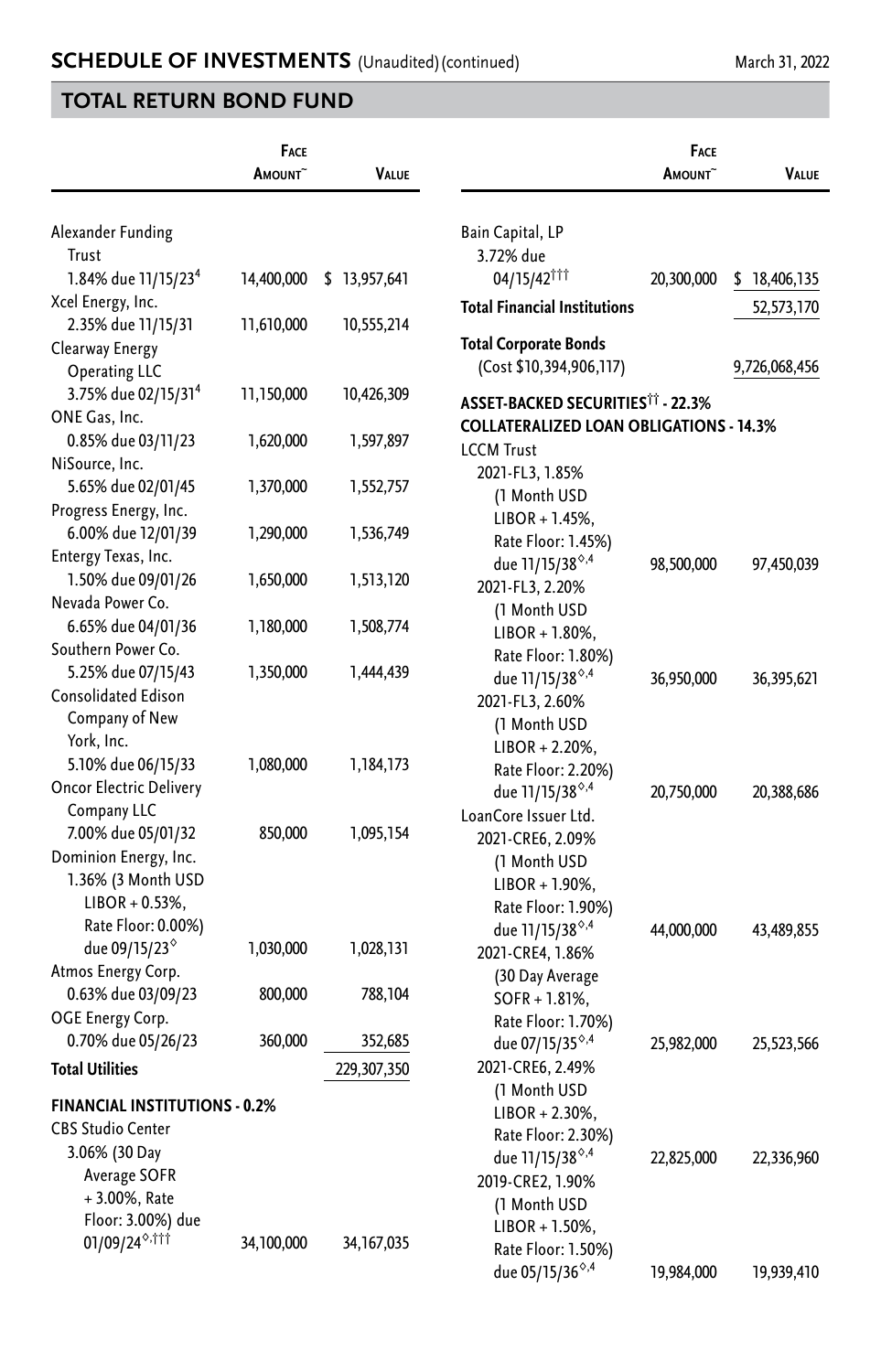|                                         | FACE<br>AMOUNT~ | VALUE        |                                                   | <b>FACE</b><br><b>A</b> MOUNT | VALUE        |
|-----------------------------------------|-----------------|--------------|---------------------------------------------------|-------------------------------|--------------|
| 2021-CRE5, 3.19%                        |                 |              | 2020-FL3, 2.32%                                   |                               |              |
| (1 Month USD                            |                 |              | (30 Day Average                                   |                               |              |
| $LIBOR + 3.00\%$ ,                      |                 |              | $SOFR + 2.26%$                                    |                               |              |
| Rate Floor: 3.00%)                      |                 |              | Rate Floor: 2.15%)                                |                               |              |
| due 07/15/36 $8,4$                      | 14,350,000      | \$14,101,982 | due 11/15/37 <sup>0,8</sup>                       | 10,600,000                    | \$10,514,223 |
| 2019-CRE2, 2.10%                        |                 |              | 2020-FL2, 1.82%                                   |                               |              |
| (1 Month USD                            |                 |              | (30 Day Average                                   |                               |              |
| $LIBOR + 1.70\%$ ,                      |                 |              | $SOFR + 1.76%$                                    |                               |              |
| Rate Floor: 1.70%)                      |                 |              | Rate Floor: 1.65%)                                |                               |              |
| due 05/15/36 <sup>6,8</sup>             | 11,575,000      | 11,474,649   | due 02/15/38 <sup>°,8</sup>                       | 5,360,000                     | 5,241,734    |
| 2021-CRE4, 2.66%                        |                 |              | 2020-FL2, 1.32%                                   |                               |              |
| (30 Day Average                         |                 |              | (30 Day Average                                   |                               |              |
| $SOFR + 2.61%$                          |                 |              | $SOFR + 1.26%$                                    |                               |              |
| Rate Floor: 2.50%)                      |                 |              | Rate Floor: 1.15%)                                |                               |              |
| due 07/15/35 <sup>6,8</sup>             | 5,600,000       | 5,506,861    | due 02/15/38 <sup>6,8</sup>                       | 5,200,000                     | 5,118,804    |
| 2019-CRE3, 1.45%                        |                 |              | Cerberus Loan                                     |                               |              |
| (1 Month USD                            |                 |              | Funding XXX, LP                                   |                               |              |
| $LIBOR + 1.05%$ ,                       |                 |              | 2020-3A, 2.09%                                    |                               |              |
| Rate Floor: 1.05%)                      |                 |              | (3 Month USD                                      |                               |              |
| due 04/15/34 <sup>6,8</sup>             | 4,983,336       | 4,968,234    | $LIBOR + 1.85\%,$                                 |                               |              |
| 2019-CRE3, 2.00%                        |                 |              | Rate Floor: 1.85%)                                |                               |              |
| (1 Month USD                            |                 |              | due 01/15/33 <sup>0,4</sup>                       | 100,000,000                   | 100,448,130  |
| $LIBOR + 1.60\%,$                       |                 |              | 2020-3A, 2.74%                                    |                               |              |
| Rate Floor: 1.60%)                      |                 |              | (3 Month USD                                      |                               |              |
| due 04/15/34 <sup>6,8</sup>             | 4,410,000       | 4,359,543    | $LIBOR + 2.50\%,$                                 |                               |              |
| BXMT Ltd.                               |                 |              | Rate Floor: 2.50%)                                |                               |              |
| 2020-FL2, 1.07%                         |                 |              | due 01/15/33 <sup>0,4</sup>                       | 10,200,000                    | 10,278,878   |
| (30 Day Average                         |                 |              | <b>HERA Commercial</b>                            |                               |              |
| $SOFR + 1.01%$                          |                 |              | Mortgage Ltd.                                     |                               |              |
| Rate Floor: 0.90%)                      |                 |              | 2021-FL1, 2.07%                                   |                               |              |
| due 02/15/38 <sup>°</sup> <sup>,4</sup> | 76,225,000      | 75,504,597   | (1 Month USD                                      |                               |              |
| 2020-FL3, 1.92%                         |                 |              | $LIBOR + 1.60\%$ ,                                |                               |              |
| (30 Day Average                         |                 |              | Rate Floor: 1.60%)                                |                               |              |
| $SOFR + 1.86%$                          |                 |              | due 02/18/38 <sup>6,4</sup>                       | 49,562,000                    | 48,715,972   |
| Rate Floor: 1.75%)                      |                 |              | 2021-FL1, 1.77%                                   |                               |              |
| due 11/15/37 <sup>6,4</sup>             | 23,550,000      | 23,334,541   | (1 Month USD                                      |                               |              |
| 2020-FL3, 2.72%                         |                 |              | $LIBOR + 1.30\%,$                                 |                               |              |
| (30 Day Average                         |                 |              | Rate Floor: 1.30%)                                |                               |              |
| $SOFR + 2.66%$                          |                 |              | due 02/18/38 <sup>6,4</sup>                       | 28,000,000                    | 27,524,423   |
| Rate Floor: 2.55%)                      |                 |              | 2021-FL1, 2.42%                                   |                               |              |
| due 11/15/37 <sup>0,4</sup>             | 16,125,000      | 15,911,940   | (1 Month USD                                      |                               |              |
| 2020-FL2, 1.57%                         |                 |              | $LIBOR + 1.95%$                                   |                               |              |
| (30 Day Average                         |                 |              | Rate Floor: 1.95%)<br>due 02/18/38 <sup>6,4</sup> |                               |              |
| $SOFR + 1.51%$<br>Rate Floor: 1.40%)    |                 |              |                                                   | 19,200,000                    | 18,615,045   |
| due 02/15/38 <sup>6,4</sup>             | 16,000,000      | 15,852,533   |                                                   |                               |              |
|                                         |                 |              |                                                   |                               |              |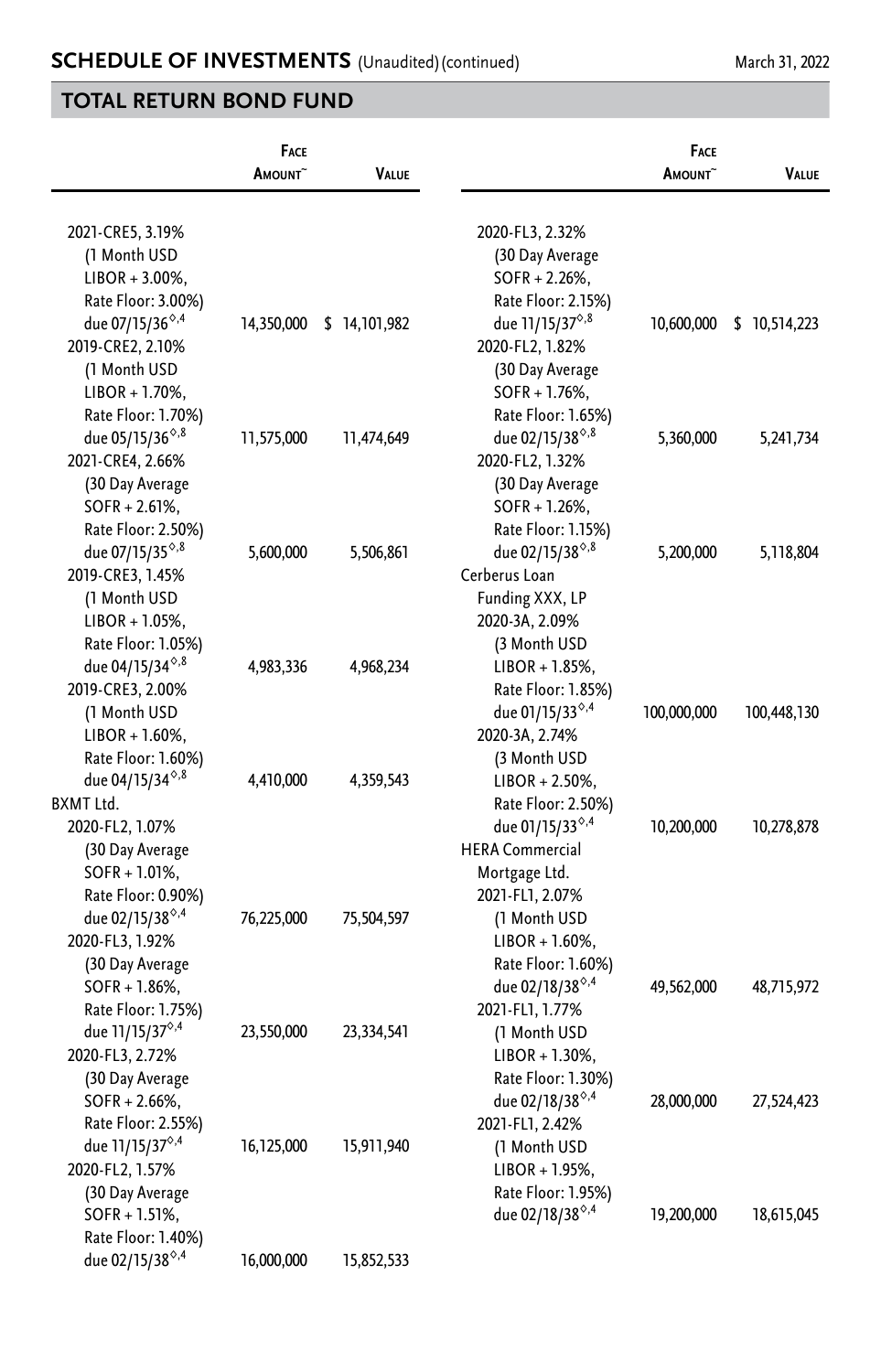|                                               | <b>FACE</b><br>AMOUNT~ | VALUE          |                                               | FACE<br>AMOUNT <sup>~</sup> | VALUE         |
|-----------------------------------------------|------------------------|----------------|-----------------------------------------------|-----------------------------|---------------|
| 2021-FL1, 1.52%                               |                        |                | Palmer Square Loan                            |                             |               |
| (1 Month USD                                  |                        |                | Funding Ltd.                                  |                             |               |
| $LIBOR + 1.05%$ ,                             |                        |                | 2022-1A, 1.74%                                |                             |               |
| Rate Floor: 1.05%)                            |                        |                | (3 Month Term                                 |                             |               |
| due 02/18/38 <sup>6,8</sup>                   | 10,000,000             | S<br>9,876,355 | $SOFR + 1.60\%$                               |                             |               |
| Cerberus Loan                                 |                        |                | Rate Floor: 1.60%)                            |                             |               |
| Funding XXXII, LP                             |                        |                | due 04/15/30 <sup>6,4</sup>                   | 23,000,000                  | \$ 23,000,000 |
| 2021-2A, 1.86%                                |                        |                | 2021-3A, 2.00%                                |                             |               |
| (3 Month USD                                  |                        |                | (3 Month USD                                  |                             |               |
| $LIBOR + 1.62\%$                              |                        |                | $LIBOR + 1.75%$                               |                             |               |
| Rate Floor: 1.62%)                            |                        |                | Rate Floor: 1.75%)                            |                             |               |
| due 04/22/33 <sup>0,4</sup>                   | 65,000,000             | 64,799,962     | due 07/20/29 <sup>0,4</sup>                   | 22,500,000                  | 22,046,252    |
| 2021-2A, 3.09%                                |                        |                | 2021-1A, 1.50%                                |                             |               |
| (3 Month USD                                  |                        |                | (3 Month USD                                  |                             |               |
| $LIBOR + 2.85\%,$                             |                        |                | $LIBOR + 1.25%$                               |                             |               |
| Rate Floor: 2.85%)                            |                        |                | Rate Floor: 1.25%)                            |                             |               |
| due 04/22/33 <sup>0,4</sup><br>2021-2A, 2.14% | 20,925,000             | 20,843,108     | due 04/20/29 <sup>0,4</sup><br>2021-2A, 1.88% | 19,000,000                  | 18,807,997    |
| (3 Month USD                                  |                        |                | (3 Month USD                                  |                             |               |
| $LIBOR + 1.90\%,$                             |                        |                | $LIBOR + 1.40\%$ ,                            |                             |               |
| Rate Floor: 1.90%)                            |                        |                | Rate Floor: 1.40%)                            |                             |               |
| due 04/22/33 <sup>6,4</sup>                   | 19,200,000             | 18,912,889     | due 05/20/29 <sup>0,4</sup>                   | 10,500,000                  | 10,255,708    |
| Golub Capital Partners                        |                        |                | 2021-1A, 2.05%                                |                             |               |
| CLO 33M Ltd.                                  |                        |                | (3 Month USD                                  |                             |               |
| 2021-33A, 2.36%                               |                        |                | $LIBOR + 1.80\%,$                             |                             |               |
| (3 Month USD                                  |                        |                | Rate Floor: 1.80%)                            |                             |               |
| $LIBOR + 1.86\%$                              |                        |                | due 04/20/29 <sup>0,4</sup>                   | 7,100,000                   | 7,059,867     |
| Rate Floor: 1.86%)                            |                        |                | 2019-3A, 1.33%                                |                             |               |
| due 08/25/33 <sup>0,4</sup>                   | 104,600,000            | 104,549,478    | (3 Month USD                                  |                             |               |
| Woodmont Trust                                |                        |                | $LIBOR + 0.85\%,$                             |                             |               |
| 2020-7A, 2.14%                                |                        |                | Rate Floor: 0.85%)                            |                             |               |
| (3 Month USD                                  |                        |                | due 08/20/27 <sup>0,4</sup>                   | 6,917,247                   | 6,888,685     |
| $LIBOR + 1.90\%,$                             |                        |                | 2021-2A, 2.88%                                |                             |               |
| Rate Floor: 1.90%)                            |                        |                | (3 Month USD                                  |                             |               |
| due 01/15/32 <sup>°</sup> <sup>,4</sup>       | 83,000,000             | 83,345,488     | $LIBOR + 2.40\%,$                             |                             |               |
| 2020-7A, 2.84%                                |                        |                | Rate Floor: 2.40%)                            |                             |               |
| (3 Month USD                                  |                        |                | due 05/20/29 <sup>0,4</sup>                   | 7,000,000                   | 6,742,835     |
| $LIBOR + 2.60\%,$                             |                        |                | MidOcean Credit                               |                             |               |
| Rate Floor: 2.60%)                            |                        |                | <b>CLO VII</b>                                |                             |               |
| due 01/15/32 <sup>6,4</sup>                   | 13,500,000             | 13,602,781     | 2020-7A, 1.28%                                |                             |               |
| 2020-7A, 2.49%                                |                        |                | (3 Month USD                                  |                             |               |
| (3 Month USD                                  |                        |                | $LIBOR + 1.04%$ ,                             |                             |               |
| $LIBOR + 2.25%$                               |                        |                | Rate Floor: 0.00%)                            |                             |               |
| Rate Floor: 2.25%)                            |                        |                | due 07/15/29 <sup>°,4</sup>                   | 48,940,008                  | 48,709,643    |
| due 01/15/32 <sup>6,4</sup>                   | 7,000,000              | 7,055,050      |                                               |                             |               |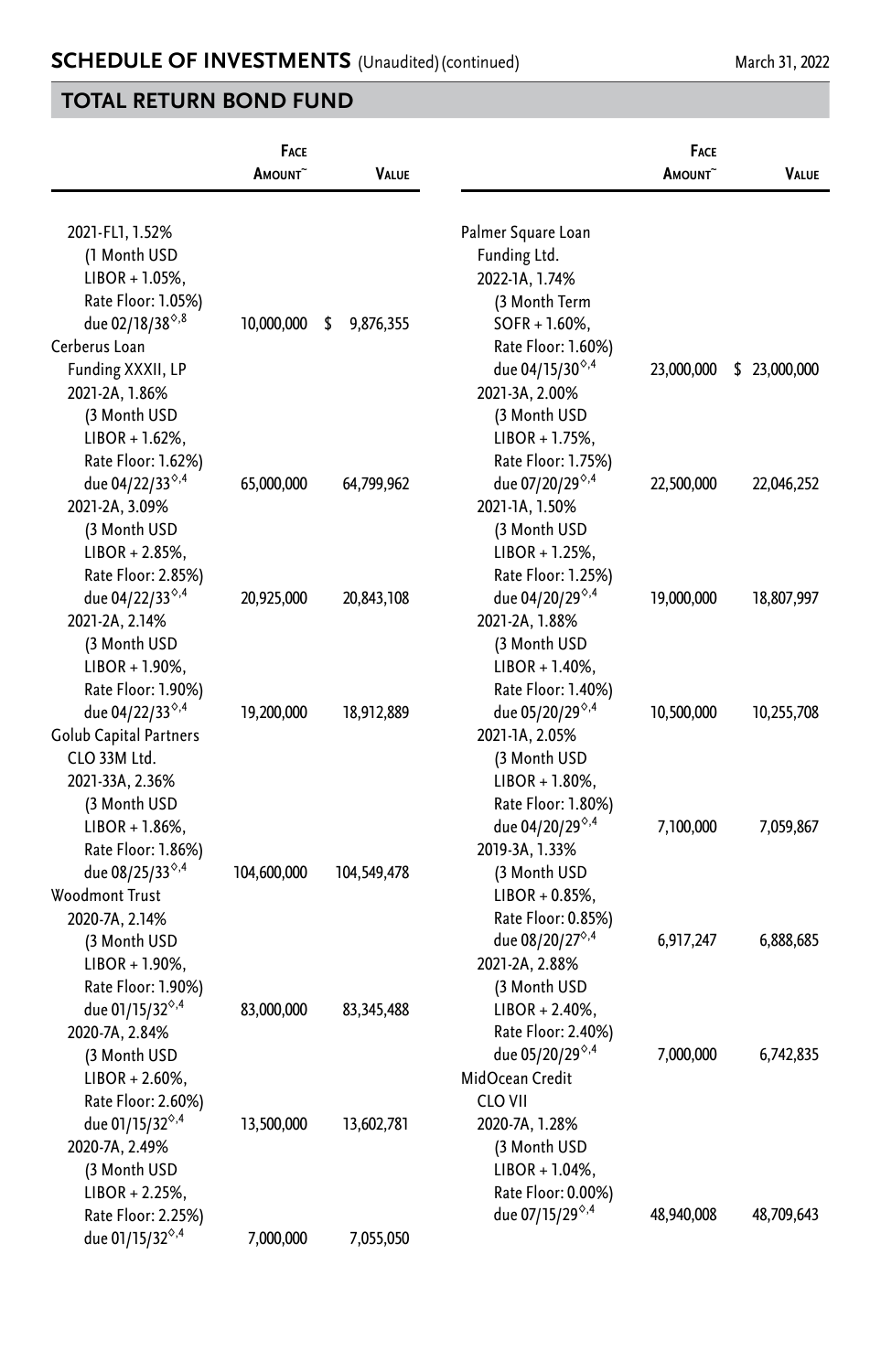|                             | <b>FACE</b><br>Amount~ | <b>VALUE</b> |                               | FACE<br>Amount~ | <b>VALUE</b> |
|-----------------------------|------------------------|--------------|-------------------------------|-----------------|--------------|
| 2020-7A, 1.84%              |                        |              | <b>KREF Funding V LLC</b>     |                 |              |
| (3 Month USD                |                        |              | 1.83% (1 Month USD            |                 |              |
| $LIBOR + 1.60\%$            |                        |              | $LIBOR + 1.75%$ .             |                 |              |
| Rate Floor: 0.00%)          |                        |              | Rate Floor: 1.75%)            |                 |              |
| due 07/15/29 <sup>6,4</sup> | 27,500,000             | \$27,233,286 | due 06/25/26 <sup>0,111</sup> | 75,718,482      | \$75,246,709 |
| 2020-7A, 1.69%              |                        |              | 0.15% due                     |                 |              |
| (3 Month USD                |                        |              | 06/25/26 111,10               | 313,636,364     | 153,682      |
| $LIBOR + 1.45%$             |                        |              | Golub Capital Partners        |                 |              |
| Rate Floor: 0.00%)          |                        |              | CLO 36M Ltd.                  |                 |              |
| due 07/15/29 <sup>6,4</sup> | 14,800,000             | 14,676,037   | 2018-36A, 1.62%               |                 |              |
| Venture XIV CLO Ltd.        |                        |              | (3 Month USD                  |                 |              |
| 2020-14A, 1.54%             |                        |              | $LIBOR + 1.30\%,$             |                 |              |
| (3 Month USD                |                        |              | Rate Floor: 0.00%)            |                 |              |
| $LIBOR + 1.03%$             |                        |              | due 02/05/31 <sup>6,4</sup>   | 76,300,000      | 75,178,436   |
| Rate Floor: 1.03%)          |                        |              | GPMT Ltd.                     |                 |              |
| due 08/28/29 <sup>6,4</sup> | 67, 164, 167           | 66,794,428   | 2019-FL2, 2.05%               |                 |              |
| 2020-14A, 2.76%             |                        |              | (1 Month USD                  |                 |              |
| (3 Month USD                |                        |              | $LIBOR + 1.60\%,$             |                 |              |
| $LIBOR + 2.25%$             |                        |              | Rate Floor: 1.60%)            |                 |              |
| Rate Floor: 2.25%)          |                        |              | due 02/22/36 <sup>6,4</sup>   | 24,300,000      | 24,179,943   |
| due 08/28/29 <sup>6,4</sup> | 22,725,000             | 22,371,369   | 2019-FL2, 2.80%               |                 |              |
| <b>ABPCI Direct Lending</b> |                        |              | (1 Month USD                  |                 |              |
| Fund CLO II LLC             |                        |              | $LIBOR + 2.35%$               |                 |              |
| 2021-1A, 1.85%              |                        |              | Rate Floor: 2.35%)            |                 |              |
| (3 Month USD                |                        |              | due 02/22/36 <sup>6,4</sup>   | 21,400,000      | 21, 267, 517 |
| $LIBOR + 1.60\%,$           |                        |              | 2019-FL2, 2.35%               |                 |              |
| Rate Floor: 1.60%)          |                        |              | (1 Month USD                  |                 |              |
| due 04/20/32 <sup>0,4</sup> | 83,450,000             | 83,458,370   | $LIBOR + 1.90\%$              |                 |              |
| Cerberus Loan               |                        |              | Rate Floor: 1.90%)            |                 |              |
| Funding XXXI, LP            |                        |              | due 02/22/36 <sup>6,8</sup>   | 12,750,000      | 12,685,203   |
| 2021-1A, 1.74%              |                        |              | 2019-FL2, 1.47%               |                 |              |
| (3 Month USD                |                        |              | (1 Month USD                  |                 |              |
| $LIBOR + 1.50\%,$           |                        |              | $LIBOR + 1.30\%,$             |                 |              |
| Rate Floor: 1.50%)          |                        |              | Rate Floor: 1.30%)            |                 |              |
| due 04/15/32 <sup>6,4</sup> | 70,250,000             | 69,978,659   | due 02/22/36 <sup>6,8</sup>   | 9,272,738       | 9,242,810    |
| 2021-1A, 2.84%              |                        |              | <b>ABPCI Direct Lending</b>   |                 |              |
| (3 Month USD                |                        |              | Fund CLO V Ltd.               |                 |              |
| $LIBOR + 2.60\%,$           |                        |              | 2021-5A, 1.75%                |                 |              |
| Rate Floor: 2.60%)          |                        |              | (3 Month USD                  |                 |              |
| due 04/15/32 <sup>6,4</sup> | 12,000,000             | 11,867,809   | $LIBOR + 1.50\%,$             |                 |              |
|                             |                        |              | Rate Floor: 1.50%)            |                 |              |
|                             |                        |              | due 04/20/31 <sup>6,4</sup>   | 50,650,000      | 50,336,841   |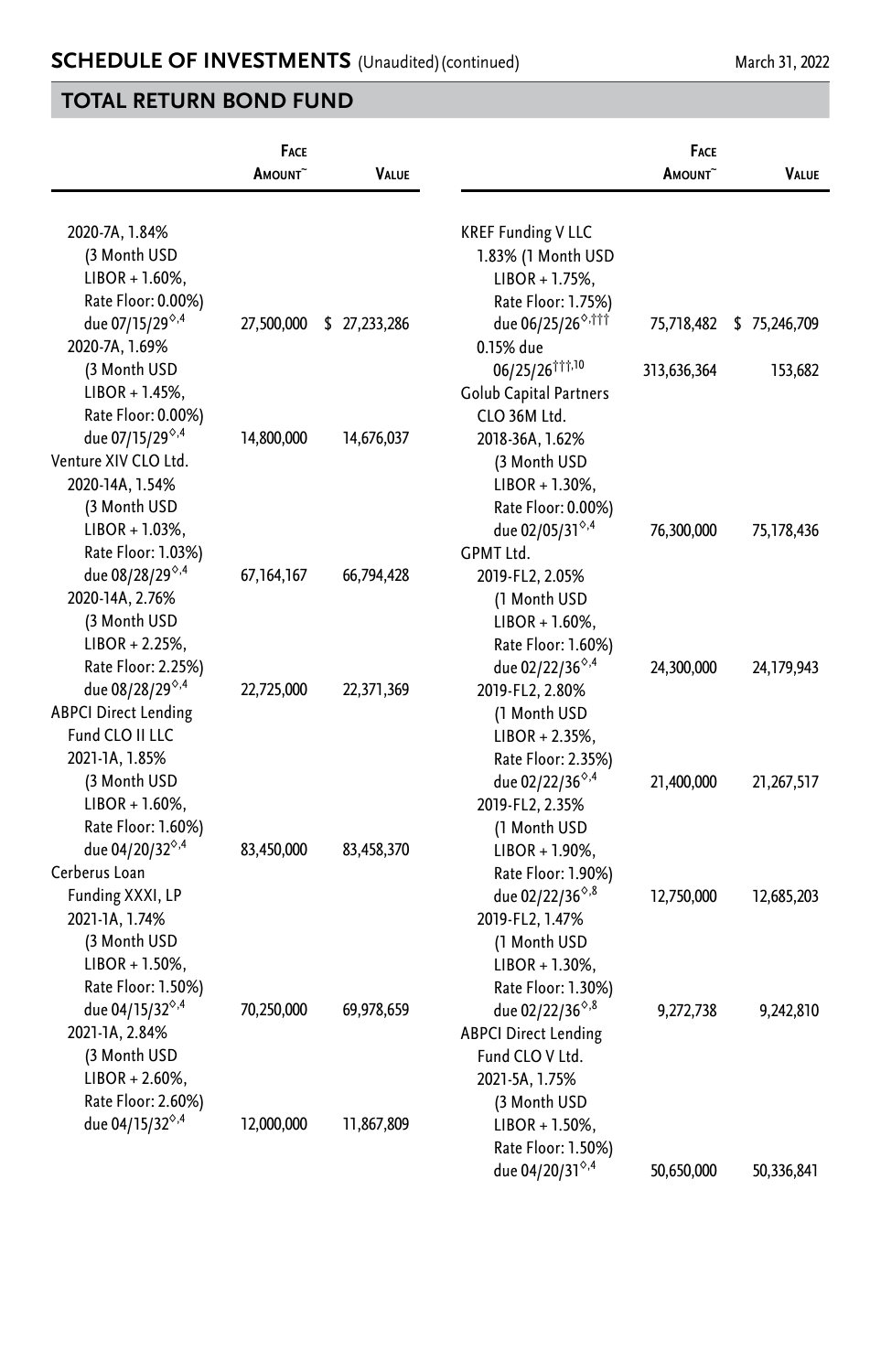|                                                                                                                                             | FACE<br><b>A</b> mount^ | <b>VALUE</b> |                                                                                                                                                   | FACE<br><b>A</b> MOUNT   | VALUE                    |
|---------------------------------------------------------------------------------------------------------------------------------------------|-------------------------|--------------|---------------------------------------------------------------------------------------------------------------------------------------------------|--------------------------|--------------------------|
| 2021-5A, 2.15%<br>(3 Month USD<br>$LIBOR + 1.90\%$ ,<br>Rate Floor: 1.90%)<br>due 04/20/31 <sup>6,4</sup>                                   | 15,975,000              | \$15,980,122 | Cerberus Loan<br>Funding XXVI, LP<br>2021-1A, 1.74%<br>(3 Month USD<br>$LIBOR + 1.50\%$                                                           |                          |                          |
| <b>THL Credit Lake Shore</b><br>MM CLO I Ltd.<br>2021-1A, 1.94%<br>(3 Month USD<br>$LIBOR + 1.70\%$ ,<br>Rate Floor: 1.70%)                 |                         |              | Rate Floor: 1.50%)<br>due 04/15/31 <sup>6,4</sup><br>2021-1A, 2.14%<br>(3 Month USD<br>$LIBOR + 1.90\%$ ,<br>Rate Floor: 1.90%)                   | 55,700,000               | \$55,417,116             |
| due 04/15/33 <sup>0,4</sup><br>2021-1A, 2.24%<br>(3 Month USD<br>$LIBOR + 2.00\%$<br>Rate Floor:<br>2.00%) due                              | 33,500,000              | 33,577,382   | due 04/15/31 <sup>6,4</sup><br>CHCP Ltd.<br>2021-FL1, 1.22%<br>(30 Day Average<br>$SOFR + 1.16%$<br>Rate Floor: 1.05%)                            | 3,250,000                | 3,254,928                |
| $04/15/33^{\circ.4}$<br><b>ABPCI Direct Lending</b><br>Fund CLO I LLC<br>2021-1A, 1.95%<br>(3 Month USD<br>$LIBOR + 1.70\%$ ,               | 30,400,000              | 30,416,416   | due 02/15/38 $8,4$<br>2021-FL1, 1.47%<br>(30 Day Average<br>$SOFR + 1.41%$<br>Rate Floor: 1.30%)<br>due 02/15/38 $\%$ <sup>4</sup>                | 28,000,000<br>22,250,000 | 27,836,435<br>21,884,408 |
| Rate Floor: 1.70%)<br>due 07/20/33 <sup>0,4</sup><br>2021-1A, 2.25%<br>(3 Month USD<br>$LIBOR + 2.00\%$ ,<br>Rate Floor:                    | 59,500,000              | 59,745,503   | 2021-FL1, 1.82%<br>(30 Day Average<br>$SOFR + 1.76%$<br>Rate Floor: 1.65%)<br>due 02/15/38 <sup>6,8</sup><br>2021-FL1, 2.27%                      | 5,900,000                | 5,798,920                |
| 2.00%) due<br>$07/20/33^{\diamond,4}$<br><b>ABPCI Direct Lending</b><br>Fund IX LLC<br>2021-9A, 1.67%<br>(3 Month USD<br>$LIBOR + 1.40\%$ , | 2,500,000               | 2,505,783    | (30 Day Average<br>$SOFR + 2.21%$<br>Rate Floor: 2.10%)<br>due 02/15/38 $8,8$<br><b>ABPCI Direct Lending</b><br>Fund CLO IV LLC<br>2.12% (3 Month | 2,950,000                | 2,884,350                |
| Rate Floor: 1.40%)<br>due 11/18/31 <sup>6,4</sup><br>2021-9A, 2.07%<br>(3 Month USD<br>$LIBOR + 1.80\%,$<br>Rate Floor: 1.80%)              | 34,150,000              | 33,553,806   | USD LIBOR +<br>2.00%, Rate<br>Floor: 2.00%) due<br>$07/06/29^{\diamond, \dagger \dagger \dagger}$                                                 | 53,500,000               | 53,560,172               |
| due 11/18/31 <sup>6,4</sup>                                                                                                                 | 26,000,000              | 25,574,559   |                                                                                                                                                   |                          |                          |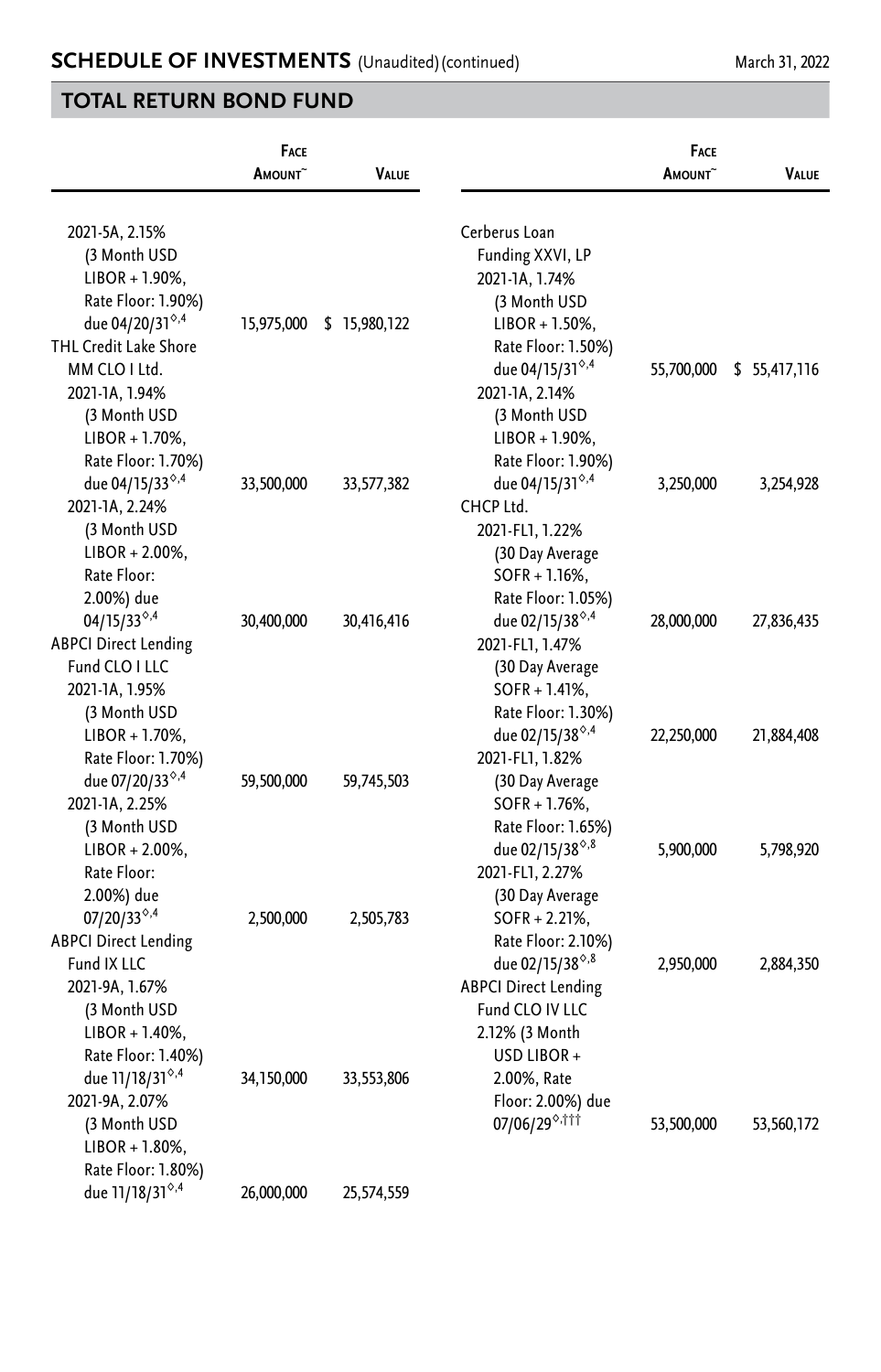|                                               | <b>FACE</b><br><b>A</b> MOUNT~ | VALUE         |                                                 | FACE<br><b>A</b> MOUNT | VALUE        |
|-----------------------------------------------|--------------------------------|---------------|-------------------------------------------------|------------------------|--------------|
| <b>FS Rialto</b>                              |                                |               | Wellfleet CLO Ltd.                              |                        |              |
| 2021-FL3, 2.48%                               |                                |               | 2020-2A, 1.31%                                  |                        |              |
| (1 Month USD                                  |                                |               | (3 Month USD                                    |                        |              |
| $LIBOR + 2.05\%,$                             |                                |               | $LIBOR + 1.06\%,$                               |                        |              |
| Rate Floor: 2.05%)                            |                                |               | Rate Floor: 0.00%)                              |                        |              |
| due 11/16/36 <sup>6,4</sup>                   | 31,150,000                     | \$ 30,189,926 | due 10/20/29 <sup>6,4</sup>                     | 49,919,985             | \$49,725,442 |
| 2021-FL2, 2.48%                               |                                |               | 2018-2A, 1.83%                                  |                        |              |
| (1 Month USD                                  |                                |               | (3 Month USD                                    |                        |              |
| $LIBOR + 2.05%$                               |                                |               | $LIBOR + 1.58%$                                 |                        |              |
| Rate Floor: 2.05%)                            |                                |               | Rate Floor: 1.58%)                              |                        |              |
| due 05/16/38 <sup>6,4</sup>                   | 15,665,000                     | 15,469,045    | due 10/20/28 <sup><math>\diamond,4</math></sup> | 2,500,000              | 2,483,681    |
| 2021-FL3, 2.23%                               |                                |               | <b>ABPCI Direct Lending</b>                     |                        |              |
| (1 Month USD                                  |                                |               | Fund CLO VII, LP                                |                        |              |
| $LIBOR + 1.80\%,$                             |                                |               | 2021-7A, 1.70%                                  |                        |              |
| Rate Floor: 1.80%)                            |                                |               | (3 Month USD                                    |                        |              |
| due 11/16/36 <sup>6,8</sup>                   | 8,000,000                      | 7,861,380     | $LIBOR + 1.43%$ ,                               |                        |              |
| Owl Rock CLO IV Ltd.                          |                                |               | Rate Floor: 1.43%)                              |                        |              |
| 2021-4A, 2.08%                                |                                |               | due 10/20/31 <sup>6,4</sup>                     | 39,500,000             | 39,158,349   |
| (3 Month USD                                  |                                |               | 2021-7A, 2.12%                                  |                        |              |
| $LIBOR + 1.60\%$ ,                            |                                |               | (3 Month USD                                    |                        |              |
| Rate Floor: 1.60%)                            |                                |               | $LIBOR + 1.85%$<br>Rate Floor: 1.85%)           |                        |              |
| due 08/20/33 <sup>8,4</sup><br>2021-4A, 2.38% | 36,500,000                     | 36,532,379    | due 10/20/31 <sup>6,4</sup>                     | 8,250,000              | 8,134,946    |
| (3 Month USD                                  |                                |               | <b>Fortress Credit</b>                          |                        |              |
| $LIBOR + 1.90\%$ ,                            |                                |               | Opportunities                                   |                        |              |
| Rate Floor: 1.90%)                            |                                |               | XI CLO Ltd.                                     |                        |              |
| due 08/20/33 <sup>0,4</sup>                   | 16,750,000                     | 16,692,358    | 2018-11A, 1.54%                                 |                        |              |
| <b>Fortress Credit</b>                        |                                |               | (3 Month USD                                    |                        |              |
| Opportunities                                 |                                |               | $LIBOR + 1.30\%$                                |                        |              |
| IX CLO Ltd.                                   |                                |               | Rate Floor: 0.00%)                              |                        |              |
| 2021-9A, 1.92%                                |                                |               | due 04/15/31 <sup>6,4</sup>                     | 44,300,000             | 43,606,262   |
| (3 Month USD                                  |                                |               | 2018-11A, 2.74%                                 |                        |              |
| $LIBOR + 1.80\%,$                             |                                |               | (3 Month USD                                    |                        |              |
| Rate Floor: 1.80%)                            |                                |               | $LIBOR + 2.50\%$ ,                              |                        |              |
| due 10/15/33 <sup>8,4</sup>                   | 46,200,000                     | 46, 145, 110  | Rate Floor: 0.00%)                              |                        |              |
| 2021-9A, 2.07%                                |                                |               | due 04/15/31 <sup>6,4</sup>                     | 2,300,000              | 2,275,383    |
| (3 Month USD                                  |                                |               | Cerberus Loan Funding                           |                        |              |
| $LIBOR + 1.95\%,$                             |                                |               | XXXIII, LP                                      |                        |              |
| Rate Floor: 1.95%)                            |                                |               | 2021-3A, 1.80%                                  |                        |              |
| due 10/15/33 <sup>6,4</sup>                   | 6,700,000                      | 6,691,569     | (3 Month USD                                    |                        |              |
|                                               |                                |               | $LIBOR + 1.56\%,$                               |                        |              |
|                                               |                                |               | Rate Floor: 1.56%)                              |                        |              |
|                                               |                                |               | due 07/23/33 <sup>6,4</sup>                     | 32,000,000             | 31,818,928   |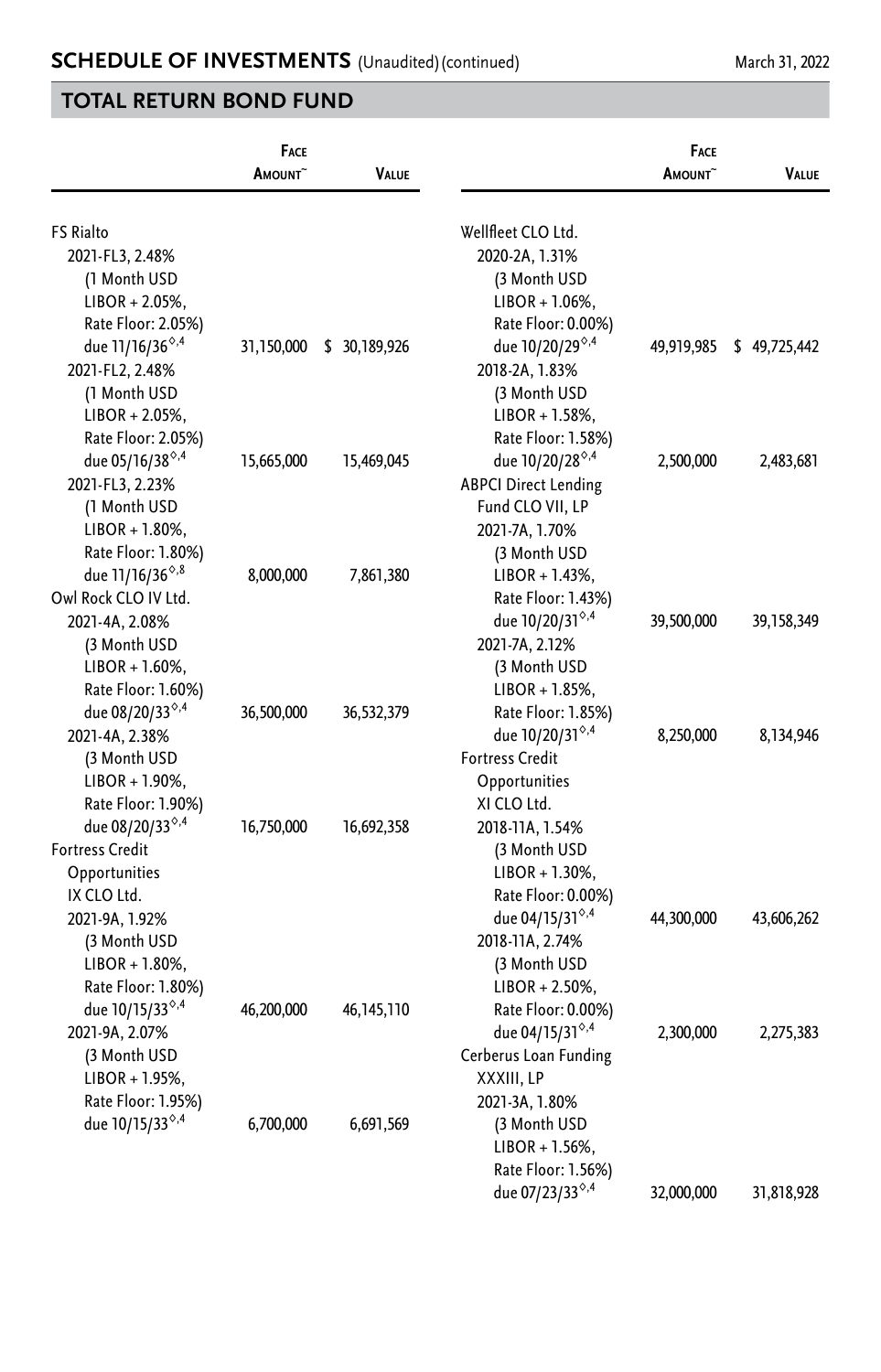|                                   | FACE<br><b>A</b> mount^ | <b>VALUE</b>    |                                                   | FACE<br>AMOUNT <sup>~</sup> | VALUE           |
|-----------------------------------|-------------------------|-----------------|---------------------------------------------------|-----------------------------|-----------------|
| 2021-3A, 2.09%<br>(3 Month USD    |                         |                 | 2021-FL2, 2.69%<br>(1 Month USD                   |                             |                 |
| $LIBOR + 1.85%$                   |                         |                 | $LIBOR + 2.25%$                                   |                             |                 |
| Rate Floor: 1.85%)                |                         |                 | Rate Floor: 2.25%)                                |                             |                 |
| due 07/23/33 <sup>6,4</sup>       | 9,500,000               | \$<br>9,340,646 | due 01/15/37 <sup>6,8</sup>                       | 10,100,000                  | \$<br>9,925,223 |
| GoldenTree Loan                   |                         |                 | 2021-FL2, 2.19%                                   |                             |                 |
| Management                        |                         |                 | (1 Month USD                                      |                             |                 |
| US CLO 1 Ltd.                     |                         |                 | $LIBOR + 1.75%$ ,                                 |                             |                 |
| 2021-9A, 1.75%                    |                         |                 | Rate Floor: 1.75%)                                |                             |                 |
| (3 Month USD                      |                         |                 | due 01/15/37 <sup>6,8</sup>                       | 3,500,000                   | 3,440,230       |
| $LIBOR + 1.50\%,$                 |                         |                 | LCM XXIV Ltd.                                     |                             |                 |
| Rate Floor: 1.50%)                |                         |                 | 2021-24A, 1.65%                                   |                             |                 |
| due 01/20/33 <sup>°,4</sup>       | 35,900,000              | 35,394,043      | (3 Month USD                                      |                             |                 |
| 2021-9A, 2.05%                    |                         |                 | $LIBOR + 1.40\%$ ,                                |                             |                 |
| (3 Month USD<br>$LIBOR + 1.80\%,$ |                         |                 | Rate Floor: 0.00%)<br>due 03/20/30 <sup>6,4</sup> | 24,200,000                  | 23,882,832      |
| Rate Floor: 1.80%)                |                         |                 | 2021-24A, 2.15%                                   |                             |                 |
| due 01/20/33 <sup>6,4</sup>       | 3,900,000               | 3,804,151       | (3 Month USD                                      |                             |                 |
| Cerberus Loan                     |                         |                 | $LIBOR + 1.90\%$ ,                                |                             |                 |
| Funding XXXV, LP                  |                         |                 | Rate Floor: 0.00%)                                |                             |                 |
| 2021-5A, 1.74%                    |                         |                 | due 03/20/30 <sup>6,4</sup>                       | 13,050,000                  | 12,754,844      |
| (3 Month USD                      |                         |                 | Golub Capital Partners                            |                             |                 |
| $LIBOR + 1.50\%,$                 |                         |                 | CLO 16 Ltd.                                       |                             |                 |
| Rate Floor: 1.50%)                |                         |                 | 2021-16A, 1.87%                                   |                             |                 |
| due 09/22/33 <sup>0,4</sup>       | 30,750,000              | 30,397,258      | (3 Month USD                                      |                             |                 |
| 2021-5A, 2.09%                    |                         |                 | $LIBOR + 1.61\%,$                                 |                             |                 |
| (3 Month USD                      |                         |                 | Rate Floor: 1.61%)                                |                             |                 |
| $LIBOR + 1.85%$                   |                         |                 | due 07/25/33 <sup>0,4</sup>                       | 26,750,000                  | 26,628,448      |
| Rate Floor: 1.85%)                |                         |                 | 2021-16A, 2.06%                                   |                             |                 |
| due 09/22/33 <sup>0,4</sup>       | 8,000,000               | 7,850,337       | (3 Month USD                                      |                             |                 |
| <b>ACRES Commercial</b>           |                         |                 | $LIBOR + 1.80\%,$                                 |                             |                 |
| Realty Ltd.                       |                         |                 | Rate Floor: 1.80%)<br>due 07/25/33 <sup>6,4</sup> | 9,000,000                   |                 |
| 2021-FL1, 2.44%<br>(1 Month USD   |                         |                 | Golub Capital Partners                            |                             | 9,041,676       |
| $LIBOR + 2.00\%$ .                |                         |                 | CLO 49M Ltd.                                      |                             |                 |
| Rate Floor:                       |                         |                 | 2021-49A, 2.15%                                   |                             |                 |
| 2.00%) due                        |                         |                 | (3 Month USD                                      |                             |                 |
| $06/15/36^{\diamond,4}$           | 13,092,000              | 12,879,993      | $LIBOR + 1.90\%,$                                 |                             |                 |
| 2021-FL1, 3.09%                   |                         |                 | Rate Floor: 1.90%)                                |                             |                 |
| (1 Month USD                      |                         |                 | due $08/26/33^{\circ,4}$                          | 21,695,000                  | 21,571,913      |
| $LIBOR + 2.65\%,$                 |                         |                 | 2021-49A, 2.85%                                   |                             |                 |
| Rate Floor: 2.65%)                |                         |                 | (3 Month USD                                      |                             |                 |
| due 06/15/36 <sup>6,8</sup>       | 11,750,000              | 11,366,514      | $LIBOR + 2.60\%,$                                 |                             |                 |
|                                   |                         |                 | Rate Floor: 2.60%)                                |                             |                 |
|                                   |                         |                 | due 08/26/33 <sup>0,4</sup>                       | 12,600,000                  | 12,308,515      |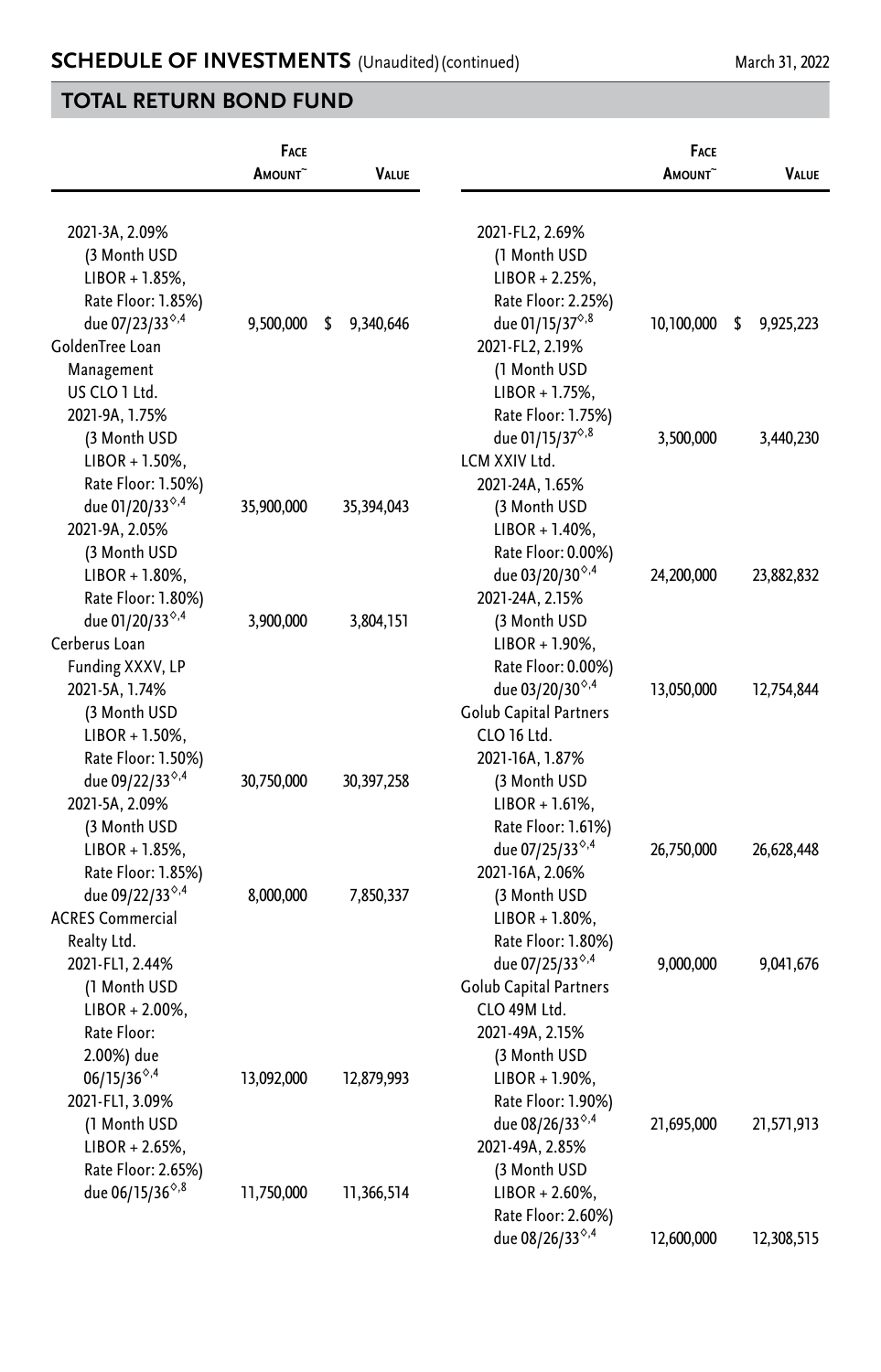|                             | <b>FACE</b><br><b>A</b> mount~ | VALUE        |                                | <b>FACE</b><br><b>A</b> MOUNT | VALUE        |
|-----------------------------|--------------------------------|--------------|--------------------------------|-------------------------------|--------------|
|                             |                                |              |                                |                               |              |
| Madison Park Funding        |                                |              | Golub Capital Partners         |                               |              |
| XLVIII Ltd.                 |                                |              | CLO 17 Ltd.                    |                               |              |
| 2021-48A, 1.70%             |                                |              | 2017-17A, 1.91%                |                               |              |
| (3 Month USD                |                                |              | (3 Month USD                   |                               |              |
| $LIBOR + 1.45%$             |                                |              | $LIBOR + 1.65%$                |                               |              |
| Rate Floor: 1.45%)          |                                |              | Rate Floor: 0.00%)             |                               |              |
| due 04/19/33 <sup>6,4</sup> | 27,500,000                     | \$27,125,271 | due 10/25/30 <sup>6,4</sup>    | 29,900,000                    | \$29,904,120 |
| 2021-48A, 2.25%             |                                |              | Diamond CLO Ltd.               |                               |              |
| (3 Month USD                |                                |              | 2021-1A, 1.71%                 |                               |              |
| $LIBOR + 2.00\%$            |                                |              | (3 Month USD                   |                               |              |
| Rate Floor:                 |                                |              | $LIBOR + 1.45%$                |                               |              |
| 2.00%) due                  |                                |              | Rate Floor: 1.45%)             |                               |              |
| $04/19/33^{\diamond,4}$     | 5,900,000                      | 5,877,727    | due 04/25/29 $\%$ <sup>4</sup> | 23,825,000                    | 23,814,055   |
| BDS Ltd.                    |                                |              | 2021-1A, 2.66%                 |                               |              |
| 2021-FL9, 2.37%             |                                |              | (3 Month USD                   |                               |              |
| (1 Month USD                |                                |              | $LIBOR + 2.40\%,$              |                               |              |
| $LIBOR + 1.90\%,$           |                                |              | Rate Floor: 2.40%)             |                               |              |
| Rate Floor: 1.90%)          |                                |              | due 04/25/29 <sup>0,4</sup>    | 2,300,000                     | 2,293,358    |
| due 11/16/38 <sup>6,4</sup> | 19,500,000                     | 18,775,107   | 2021-1A, 1.96%                 |                               |              |
| 2020-FL5, 1.97%             |                                |              | (3 Month USD                   |                               |              |
| (30 Day Average             |                                |              | $LIBOR + 1.70\%$ ,             |                               |              |
| $SOFR + 1.91\%,$            |                                |              | Rate Floor: 1.70%)             |                               |              |
| Rate Floor: 1.80%)          |                                |              | due 04/25/29 <sup>6,4</sup>    | 2,150,000                     | 2,146,720    |
| due 02/16/37 <sup>6,8</sup> | 4,400,000                      | 4,381,529    | 2018-1A, 1.76%                 |                               |              |
| 2021-FL9, 2.72%             |                                |              | (3 Month USD                   |                               |              |
| (1 Month USD                |                                |              | $LIBOR + 1.50\%,$              |                               |              |
| $LIBOR + 2.25%$             |                                |              | Rate Floor: 1.50%)             |                               |              |
| Rate Floor: 2.25%)          |                                |              | due 07/22/30 <sup>6,4</sup>    | 74,873                        | 74,862       |
| due 11/16/38 <sup>6,8</sup> | 4,400,000                      | 4,172,120    | Neuberger Berman               |                               |              |
| 2020-FL5, 1.52%             |                                |              | Loan Advisers                  |                               |              |
| (30 Day Average             |                                |              | CLO 40 Ltd.                    |                               |              |
| SOFR + 1.46%,               |                                |              | 2021-40A, 1.64%                |                               |              |
| Rate Floor: 1.35%)          |                                |              | (3 Month USD                   |                               |              |
| due 02/16/37 <sup>6,8</sup> | 3,200,000                      | 3,155,227    | $LIBOR + 1.40\%$ ,             |                               |              |
| <b>BCC Middle Market</b>    |                                |              | Rate Floor: 1.40%)             |                               |              |
| CLO LLC                     |                                |              | due 04/16/33 $\diamond$ ,4     | 26,700,000                    | 26,257,333   |
| 2021-1A, 1.74%              |                                |              | 2021-40A, 1.99%                |                               |              |
| (3 Month USD                |                                |              | (3 Month USD                   |                               |              |
| $LIBOR + 1.50\%,$           |                                |              | $LIBOR + 1.75%$                |                               |              |
| Rate Floor: 1.50%)          |                                |              | Rate Floor: 1.75%)             |                               |              |
| due 10/15/33 <sup>6,4</sup> | 30,450,000                     | 30,070,590   | due 04/16/33 <sup>6,4</sup>    | 2,000,000                     | 1,953,171    |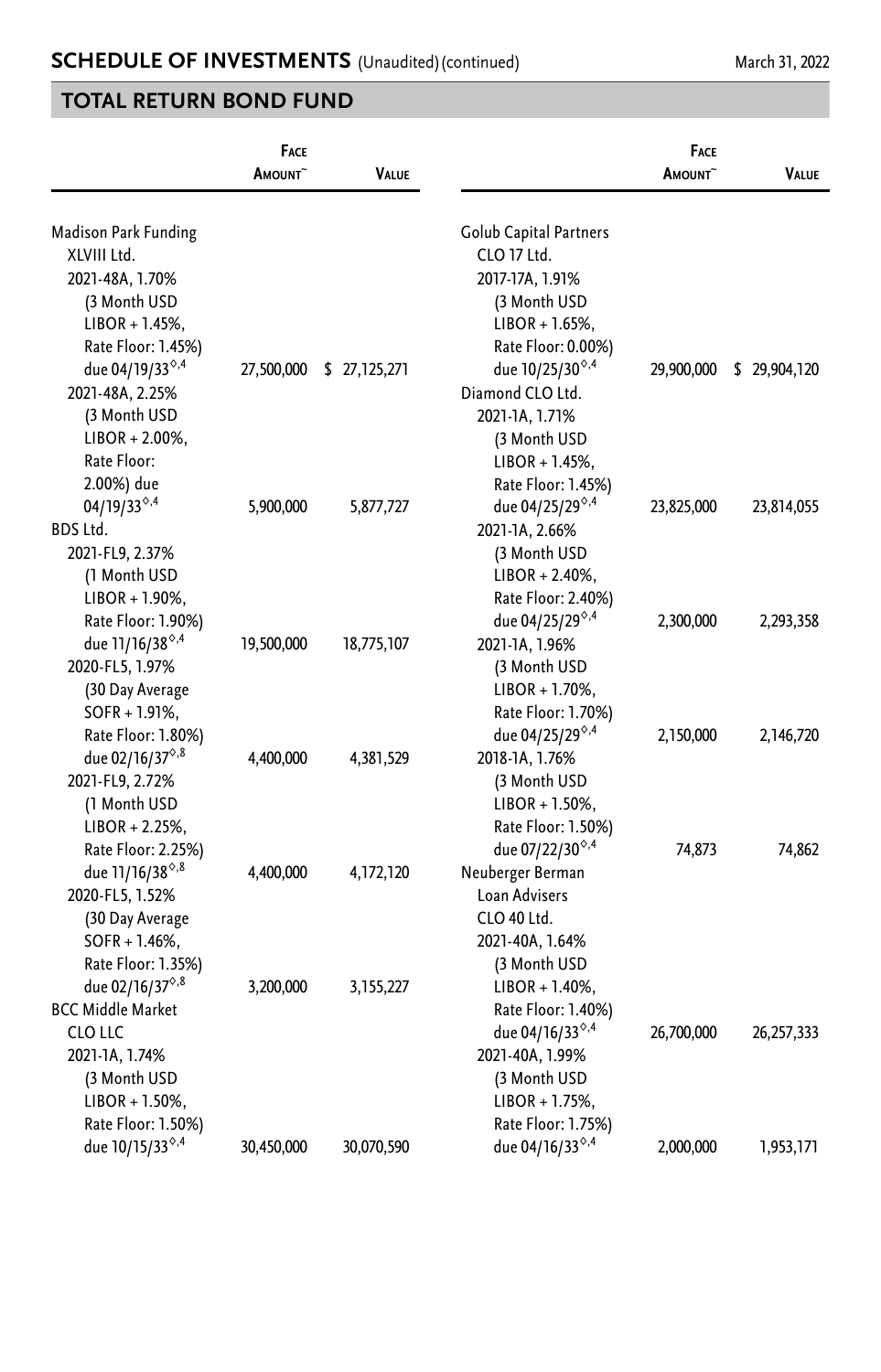|                                                   | <b>FACE</b><br>AMOUNT <sup>~</sup> | VALUE        |                                                    | FACE<br><b>AMOUNT</b> | VALUE        |
|---------------------------------------------------|------------------------------------|--------------|----------------------------------------------------|-----------------------|--------------|
| OCP CLO Ltd.                                      |                                    |              | Madison Park                                       |                       |              |
| 2020-4A, 1.71%                                    |                                    |              | Funding LIII Ltd.                                  |                       |              |
| (3 Month USD                                      |                                    |              | 2022-53A, 1.94%                                    |                       |              |
| $LIBOR + 1.45\%,$                                 |                                    |              | (3 Month Term                                      |                       |              |
| Rate Floor: 1.45%)                                |                                    |              | $SOFR + 1.75%$                                     |                       |              |
| due 04/24/29 <sup>6,4</sup>                       | 25,500,000                         | \$25,340,107 | Rate Floor: 1.75%)                                 |                       |              |
| <b>BSPDF Issuer Ltd.</b>                          |                                    |              | due 04/21/35 <sup>6,4</sup>                        | 24,000,000            | \$23,924,904 |
| 2021-FL1, 2.44%                                   |                                    |              | Magnetite XXIX Ltd.                                |                       |              |
| (1 Month USD                                      |                                    |              | 2021-29A, 1.64%                                    |                       |              |
| $LIBOR + 2.25%$                                   |                                    |              | (3 Month USD                                       |                       |              |
| Rate Floor: 2.25%)                                |                                    |              | $LIBOR + 1.40\%,$                                  |                       |              |
| due 10/15/36 <sup>6,4</sup>                       | 15,300,000                         | 14,943,987   | Rate Floor: 1.40%)                                 |                       |              |
| 2021-FL1, 1.99%                                   |                                    |              | due 01/15/34 <sup>9,4</sup>                        | 15,100,000            | 14,888,398   |
| (1 Month USD                                      |                                    |              | 2021-29A, 1.89%                                    |                       |              |
| $LIBOR + 1.80\%$ ,                                |                                    |              | (3 Month USD                                       |                       |              |
| Rate Floor: 1.80%)                                |                                    |              | $LIBOR + 1.65%$ ,                                  |                       |              |
| due 10/15/36 <sup>6,8</sup>                       | 6,500,000                          | 6,434,439    | Rate Floor: 1.65%)                                 |                       |              |
| 2021-FL1, 2.94%                                   |                                    |              | due 01/15/34 <sup>6,4</sup><br>Marathon CLO V Ltd. | 7,700,000             | 7,586,014    |
| (1 Month USD                                      |                                    |              |                                                    |                       |              |
| $LIBOR + 2.75%$ ,                                 |                                    |              | 2017-5A, 1.93%                                     |                       |              |
| Rate Floor: 2.75%)<br>due 10/15/36 <sup>0,8</sup> | 3,500,000                          | 3,390,293    | (3 Month USD                                       |                       |              |
| STWD Ltd.                                         |                                    |              | $LIBOR + 1.45%$<br>Rate Floor: 0.00%)              |                       |              |
| 2019-FL1, 2.02%                                   |                                    |              | due 11/21/27 <sup>0,4</sup>                        | 18,020,137            | 17,964,626   |
| (1 Month Term                                     |                                    |              | 2017-5A, 1.35%                                     |                       |              |
| $SOFR + 1.71%$                                    |                                    |              | (3 Month USD                                       |                       |              |
| Rate Floor: 1.60%)                                |                                    |              | $LIBOR + 0.87%$ ,                                  |                       |              |
| due 07/15/38 <sup>6,8</sup>                       | 11,210,000                         | 11,106,264   | Rate Floor: 0.00%)                                 |                       |              |
| 2019-FL1, 2.37%                                   |                                    |              | due 11/21/27 <sup>6,4</sup>                        | 4, 108, 715           | 4, 101, 145  |
| (1 Month Term                                     |                                    |              | Apres Static CLO Ltd.                              |                       |              |
| $SOFR + 2.06%$                                    |                                    |              | 2020-1A, 1.94%                                     |                       |              |
| Rate Floor: 1.95%)                                |                                    |              | (3 Month USD                                       |                       |              |
| due 07/15/38 <sup>6,8</sup>                       | 8,800,000                          | 8,647,500    | $LIBOR + 1.70\%$                                   |                       |              |
| 2021-FL2, 2.57%                                   |                                    |              | Rate Floor: 0.00%)                                 |                       |              |
| (1 Month USD                                      |                                    |              | due 10/15/28 <sup>6,4</sup>                        | 21,750,000            | 21,697,900   |
| $LIBOR + 2.10\%$ ,                                |                                    |              | Voya CLO Ltd.                                      |                       |              |
| Rate Floor: 2.10%)                                |                                    |              | 2020-1A, 1.30%                                     |                       |              |
| due 04/18/38 <sup>0,8</sup>                       | 2,820,000                          | 2,745,222    | (3 Month USD                                       |                       |              |
| 2019-FL1, 1.82%                                   |                                    |              | $LIBOR + 1.06\%,$                                  |                       |              |
| (1 Month Term                                     |                                    |              | Rate Floor: 1.06%)                                 |                       |              |
| $SOFR + 1.51%$                                    |                                    |              | due 04/15/31 <sup>6,4</sup>                        | 18,850,000            | 18,707,569   |
| Rate Floor: 1.40%)                                |                                    |              | 2013-1A, due                                       |                       |              |
| due 07/15/38 <sup>6,8</sup>                       | 2,200,000                          | 2,188,635    | $10/15/30^{4,11}$                                  | 10,575,071            | 2,775,956    |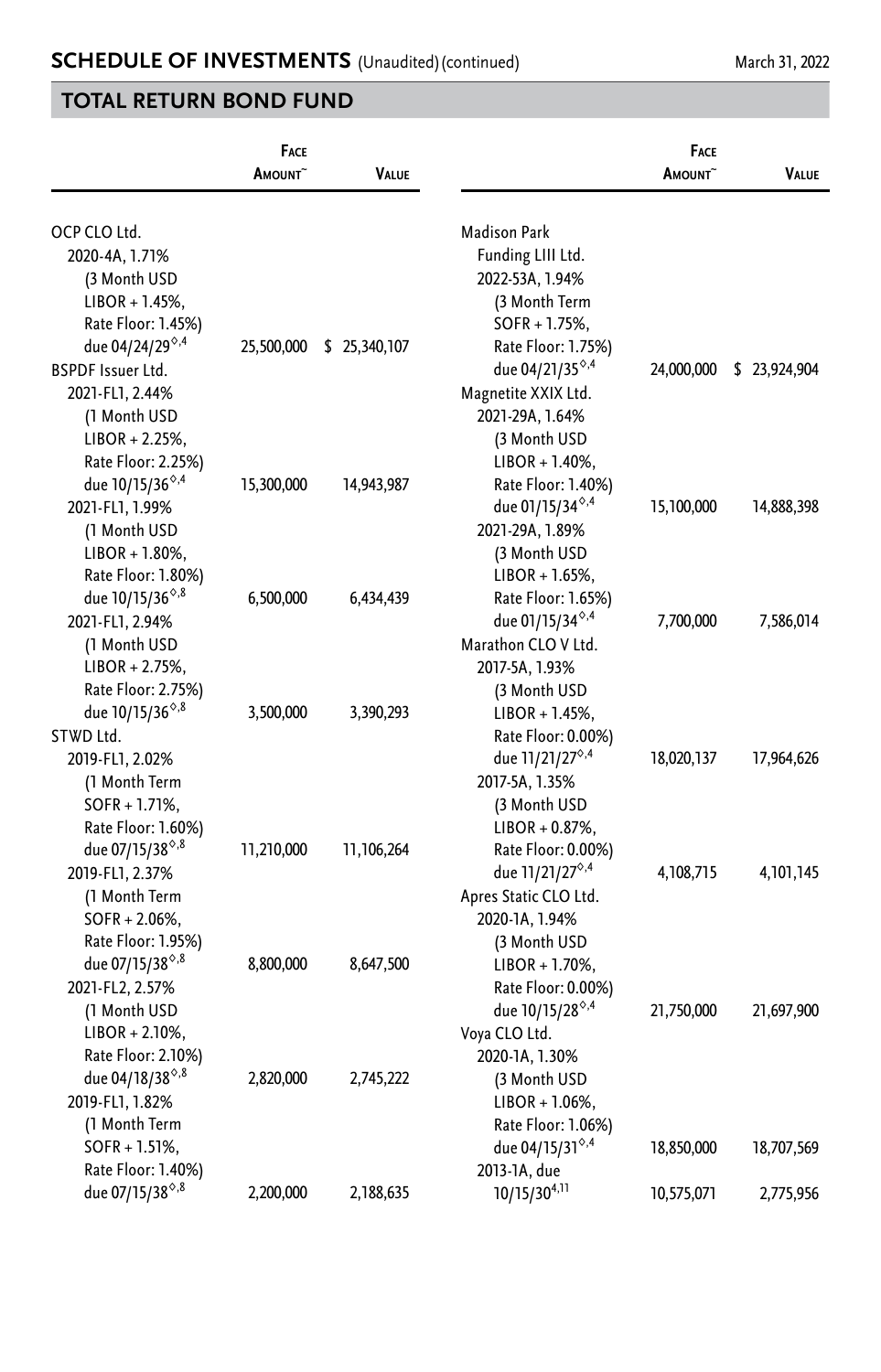|                                       | <b>FACE</b><br><b>A</b> MOUNT~ | VALUE         |                                   | FACE<br><b>A</b> MOUNT | Value        |
|---------------------------------------|--------------------------------|---------------|-----------------------------------|------------------------|--------------|
| NewStar Fairfield                     |                                |               | Anchorage Capital                 |                        |              |
| Fund CLO Ltd.                         |                                |               | CLO 6 Ltd.                        |                        |              |
| 2018-2A, 1.52%                        |                                |               | 2021-6A, 2.44%                    |                        |              |
| (3 Month USD                          |                                |               | (3 Month USD                      |                        |              |
| $LIBOR + 1.27%$ ,                     |                                |               | $LIBOR + 2.20%$ ,                 |                        |              |
| Rate Floor: 1.27%)                    |                                |               | Rate Floor: 2.20%)                |                        |              |
| due 04/20/30 <sup>6,4</sup>           | 21,171,638                     | \$ 21,094,061 | due 07/15/30 $8,4$                | 18,585,000             | \$18,510,169 |
| Golub Capital Partners                |                                |               | AMMC CLO XIV Ltd.                 |                        |              |
| CLO 54M L.P                           |                                |               | 2021-14A, 1.66%                   |                        |              |
| 2021-54A, 2.17%                       |                                |               | (3 Month USD                      |                        |              |
| (3 Month USD                          |                                |               | $LIBOR + 1.40\%,$                 |                        |              |
| $LIBOR + 1.85%$                       |                                |               | Rate Floor: 1.40%)                |                        |              |
| Rate Floor: 1.85%)                    |                                |               | due 07/25/29 <sup>6,4</sup>       | 18,290,000             | 18,090,438   |
| due 08/05/33 <sup>0,4</sup>           | 21,000,000                     | 20,825,862    | Neuberger Berman                  |                        |              |
| Allegro CLO IX Ltd.                   |                                |               | Loan Advisers                     |                        |              |
| 2018-3A, 1.41%                        |                                |               | CLO 32 Ltd.                       |                        |              |
| (3 Month USD                          |                                |               | 2021-32A, 1.65%                   |                        |              |
| $LIBOR + 1.17\%$                      |                                |               | (3 Month USD                      |                        |              |
| Rate Floor: 1.17%)                    |                                |               | $LIBOR + 1.40\%,$                 |                        |              |
| due 10/16/31 <sup>6,4</sup>           | 20,400,000                     | 20,306,407    | Rate Floor: 1.40%)                |                        |              |
| Avery Point VI CLO Ltd.               |                                |               | due 01/20/32 <sup>6,4</sup>       | 14,100,000             | 13,897,004   |
| 2021-6A, 2.12%                        |                                |               | 2021-32A, 1.95%                   |                        |              |
| (3 Month USD                          |                                |               | (3 Month USD                      |                        |              |
| $LIBOR + 1.80\%$ ,                    |                                |               | $LIBOR + 1.70\%$ ,                |                        |              |
| Rate Floor: 1.80%)                    |                                |               | Rate Floor: 1.70%)                |                        |              |
| due 08/05/27 <sup>6,4</sup>           | 12,100,000                     | 12,012,116    | due 01/20/32 <sup>6,4</sup>       | 4,200,000              | 4,110,360    |
| 2021-6A, 1.67%                        |                                |               | Owl Rock CLO VI Ltd.              |                        |              |
| (3 Month USD                          |                                |               | 2021-6A, 1.87%                    |                        |              |
| $LIBOR + 1.35%$<br>Rate Floor: 1.35%) |                                |               | (3 Month USD<br>$LIBOR + 1.75%$ , |                        |              |
| due 08/05/27 <sup>6,4</sup>           | 8,000,000                      | 7,947,001     | Rate Floor: 1.75%)                |                        |              |
| Recette CLO Ltd.                      |                                |               | due 06/21/32 <sup>0,4</sup>       | 17,450,000             | 17,402,838   |
| 2021-1A, 1.65%                        |                                |               | <b>BSPRT Issuer Ltd.</b>          |                        |              |
| (3 Month USD                          |                                |               | 2021-FL7, 2.70%                   |                        |              |
| $LIBOR + 1.40\%$ ,                    |                                |               | (1 Month USD                      |                        |              |
| Rate Floor: 0.00%)                    |                                |               | $LIBOR + 2.30\%,$                 |                        |              |
| due 04/20/34 <sup>6,4</sup>           | 9,800,000                      | 9,608,922     | Rate Floor: 2.30%)                |                        |              |
| 2021-1A, 2.00%                        |                                |               | due 12/15/38 <sup>6,8</sup>       | 7,250,000              | 7,095,056    |
| (3 Month USD                          |                                |               | 2021-FL6, 2.45%                   |                        |              |
| $LIBOR + 1.75\%,$                     |                                |               | (1 Month USD                      |                        |              |
| Rate Floor: 0.00%)                    |                                |               | $LIBOR + 2.05\%,$                 |                        |              |
| due 04/20/34 <sup>6,4</sup>           | 9,200,000                      | 8,914,617     | Rate Floor: 2.05%)                |                        |              |
|                                       |                                |               | due 03/15/36 <sup>6,8</sup>       | 5,550,000              | 5,379,961    |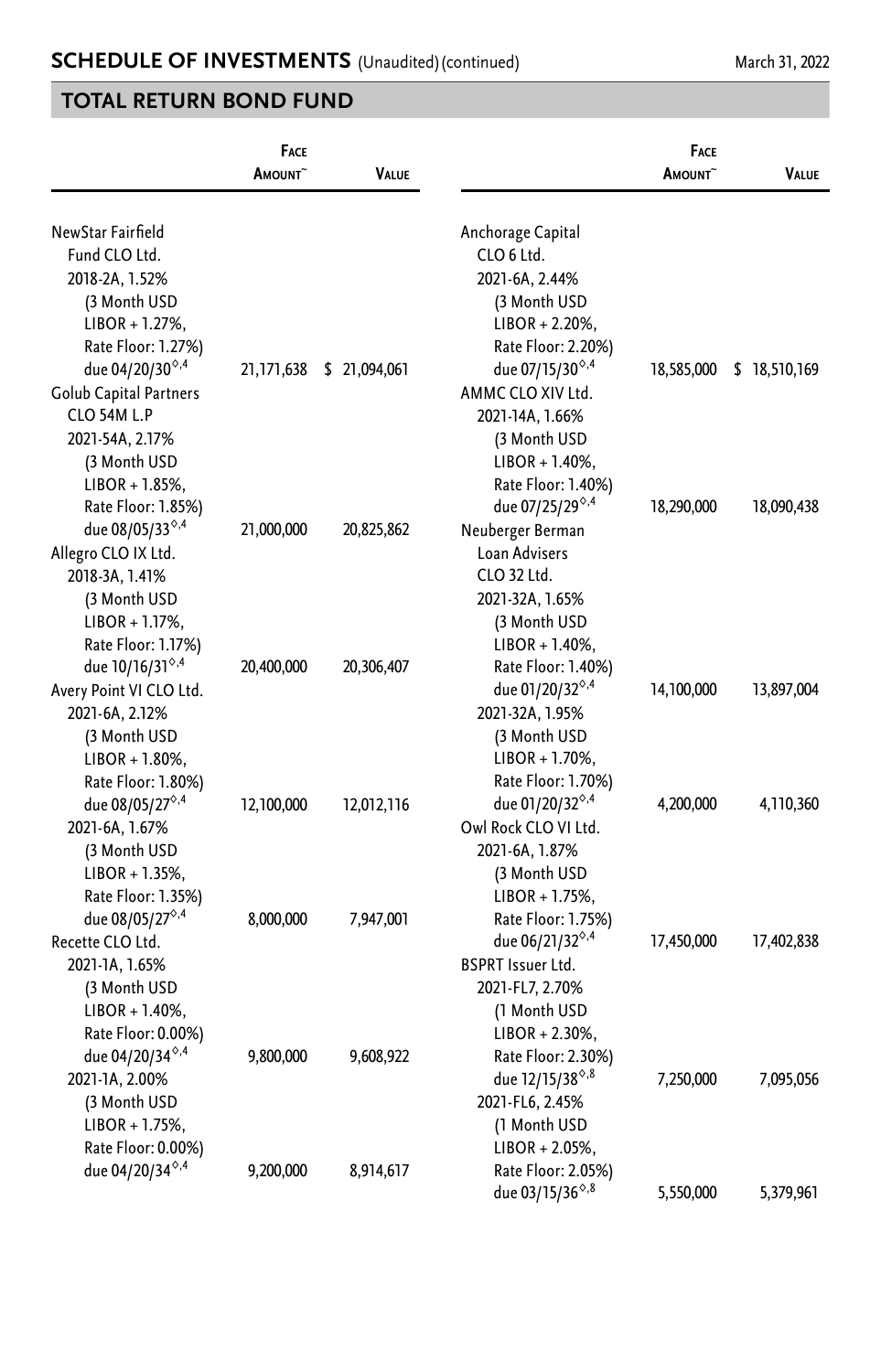|                                                   | <b>FACE</b><br>AMOUNT <sup>~</sup> | <b>VALUE</b>    |                                                   | <b>FACE</b><br><b>AMOUNT</b> | VALUE        |
|---------------------------------------------------|------------------------------------|-----------------|---------------------------------------------------|------------------------------|--------------|
| 2021-FL7, 2.45%                                   |                                    |                 | Octagon Investment                                |                              |              |
| (1 Month USD                                      |                                    |                 | Partners 49 Ltd.                                  |                              |              |
| $LIBOR + 2.05\%,$                                 |                                    |                 | 2021-5A, 1.79%                                    |                              |              |
| Rate Floor: 2.05%)                                |                                    |                 | (3 Month USD                                      |                              |              |
| due 12/15/38 <sup>6,8</sup>                       | 4,875,000                          | \$<br>4,820,210 | $LIBOR + 1.55%$ ,                                 |                              |              |
| Cerberus Loan Funding<br>XXXVI, LP                |                                    |                 | Rate Floor: 1.55%)<br>due 01/15/33 <sup>0,4</sup> | 12,800,000                   | \$12,659,612 |
| 2021-6A, 1.64%                                    |                                    |                 | Greystone Commercial                              |                              |              |
| (3 Month USD                                      |                                    |                 | <b>Real Estate Notes</b>                          |                              |              |
| $LIBOR + 1.40\%,$                                 |                                    |                 | 2021-FL3, 2.40%                                   |                              |              |
| Rate Floor: 1.40%)                                |                                    |                 | (1 Month USD                                      |                              |              |
| due 11/22/33 <sup>6,4</sup>                       | 16,529,834                         | 16,442,185      | $LIBOR + 2.00\%$                                  |                              |              |
| <b>KREF</b>                                       |                                    |                 | Rate Floor:                                       |                              |              |
| 2021-FL2, 2.44%                                   |                                    |                 | 2.00%) due                                        |                              |              |
| (1 Month USD                                      |                                    |                 | $07/15/39^{\diamond,8}$                           | 12,000,000                   | 11,638,828   |
| $LIBOR + 2.00\%,$                                 |                                    |                 | Neuberger Berman                                  |                              |              |
| Rate Floor:                                       |                                    |                 | CLO XVI-S Ltd.                                    |                              |              |
| 2.00%) due                                        |                                    |                 | 2021-16SA, 1.64%                                  |                              |              |
| $02/15/39^{\diamond,4}$                           | 16,600,000                         | 16,053,520      | (3 Month USD                                      |                              |              |
| Owl Rock CLO II Ltd.                              |                                    |                 | $LIBOR + 1.40\%,$                                 |                              |              |
| 2021-2A, 1.80%                                    |                                    |                 | Rate Floor: 1.40%)                                |                              |              |
| (3 Month USD                                      |                                    |                 | due 04/15/34 <sup>6,4</sup>                       | 10,200,000                   | 10,005,022   |
| $LIBOR + 1.55%$                                   |                                    |                 | Lake Shore MM                                     |                              |              |
| Rate Floor: 1.55%)                                |                                    |                 | CLO III LLC                                       |                              |              |
| due 04/20/33 <sup>0,4</sup>                       | 15,600,000                         | 15,526,496      | 2021-2A, 1.72%                                    |                              |              |
| Dryden 36 Senior                                  |                                    |                 | (3 Month USD                                      |                              |              |
| Loan Fund                                         |                                    |                 | $LIBOR + 1.48%$ ,                                 |                              |              |
| 2020-36A, 2.29%                                   |                                    |                 | Rate Floor: 1.48%)                                |                              |              |
| (3 Month USD                                      |                                    |                 | due 10/17/31 <sup>6,4</sup>                       | 10,000,000                   | 9,921,166    |
| $LIBOR + 2.05\%,$                                 |                                    |                 | Golub Capital Partners                            |                              |              |
| Rate Floor: 2.05%)<br>due 04/15/29 <sup>6,4</sup> | 15,200,000                         | 15,041,938      | CLO 54M, LP<br>2021-54A, 1.85%                    |                              |              |
| <b>Golub Capital Partners</b>                     |                                    |                 | (3 Month USD                                      |                              |              |
| CLO 25M Ltd.                                      |                                    |                 | $LIBOR + 1.53%$                                   |                              |              |
| 2018-25A, 1.70%                                   |                                    |                 | Rate Floor: 1.53%)                                |                              |              |
| (3 Month USD                                      |                                    |                 | due 08/05/33 <sup>°</sup> <sup>,4</sup>           | 10,000,000                   | 9,921,018    |
| $LIBOR + 1.38%$                                   |                                    |                 | Shackleton CLO Ltd.                               |                              |              |
| Rate Floor: 1.38%)                                |                                    |                 | 2017-8A, 1.55%                                    |                              |              |
| due 05/05/30 <sup>0,4</sup>                       | 14,537,000                         | 14,406,812      | (3 Month USD                                      |                              |              |
| Denali Capital                                    |                                    |                 | $LIBOR + 1.30\%,$                                 |                              |              |
| CLO XI Ltd.                                       |                                    |                 | Rate Floor: 0.00%)                                |                              |              |
| 2018-1A, 1.38%                                    |                                    |                 | due 10/20/27 <sup>6,4</sup>                       | 5,510,000                    | 5,454,900    |
| (3 Month USD                                      |                                    |                 |                                                   |                              |              |
| $LIBOR + 1.13%$                                   |                                    |                 |                                                   |                              |              |
| Rate Floor: 0.00%)                                |                                    |                 |                                                   |                              |              |
| due 10/20/28 <sup>6,4</sup>                       | 14,411,578                         | 14,392,605      |                                                   |                              |              |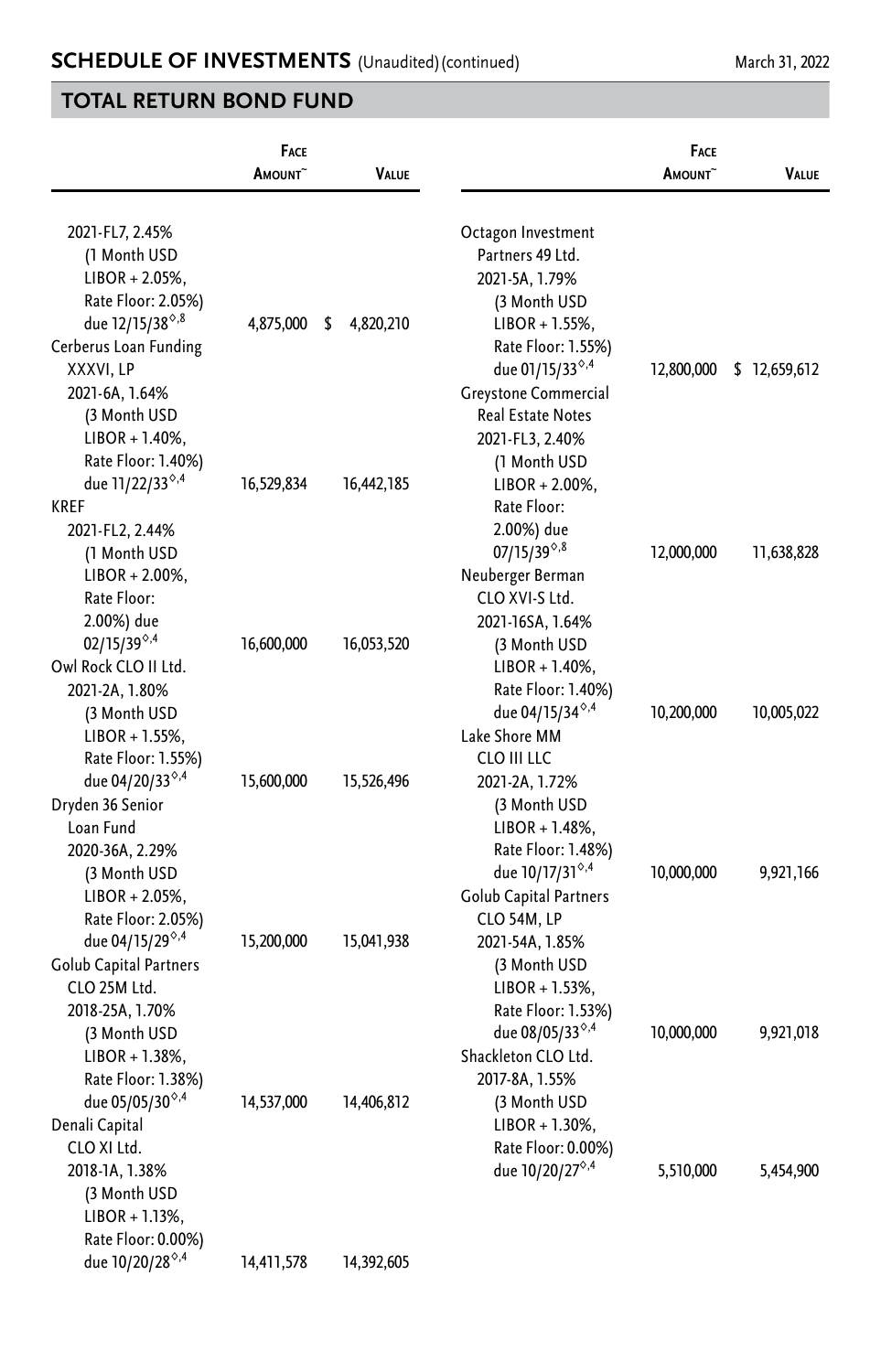|                                        | FACE<br><b>AMOUNT</b> | VALUE           |                                                   | FACE<br><b>A</b> mount^ | VALUE           |
|----------------------------------------|-----------------------|-----------------|---------------------------------------------------|-------------------------|-----------------|
|                                        |                       |                 |                                                   |                         |                 |
| 2017-8A, 1.17%                         |                       |                 | HGI CRE CLO Ltd.                                  |                         |                 |
| (3 Month USD                           |                       |                 | 2021-FL2, 1.93%                                   |                         |                 |
| $LIBOR + 0.92\%$<br>Rate Floor: 0.00%) |                       |                 | (1 Month USD                                      |                         |                 |
| due 10/20/27 <sup>6,4</sup>            | 3,724,805             | 3,707,871<br>\$ | $LIBOR + 1.50\%,$<br>Rate Floor: 1.50%)           |                         |                 |
| Treman Park CLO Ltd.                   |                       |                 | due 09/17/36 <sup>8,8</sup>                       | 5,000,000               | \$<br>4,864,500 |
| 2015-1A, due                           |                       |                 | 2021-FL2, 2.23%                                   |                         |                 |
| $10/20/28^{4,11}$                      | 13,600,000            | 8,962,416       | (1 Month USD                                      |                         |                 |
| Neuberger Berman                       |                       |                 | $LIBOR + 1.80\%,$                                 |                         |                 |
| Loan Advisers                          |                       |                 | Rate Floor: 1.80%)                                |                         |                 |
| CLO 47 Ltd.                            |                       |                 | due 09/17/36 <sup>0,8</sup>                       | 1,000,000               | 983,160         |
| 2022-47A, 1.97%                        |                       |                 | Owl Rock CLO I Ltd.                               |                         |                 |
| (3 Month Term                          |                       |                 | 2019-1A, 2.28%                                    |                         |                 |
| $SOFR + 1.80%$                         |                       |                 | (3 Month USD                                      |                         |                 |
| Rate Floor: 1.80%)                     |                       |                 | $LIBOR + 1.80\%$ ,                                |                         |                 |
| due 04/14/35 <sup>8,4</sup>            | 9,000,000             | 8,912,813       | Rate Floor: 1.80%)                                |                         |                 |
| Telos CLO Ltd.                         |                       |                 | due 05/20/31 <sup>6,4</sup>                       | 5,650,000               | 5,652,857       |
| 2017-6A, 1.99%                         |                       |                 | GoldenTree Loan                                   |                         |                 |
| (3 Month USD                           |                       |                 | Opportunities                                     |                         |                 |
| $LIBOR + 1.75\%,$                      |                       |                 | IX Ltd.                                           |                         |                 |
| Rate Floor: 0.00%)                     |                       |                 | 2018-9A, 1.41%                                    |                         |                 |
| due 01/17/27 <sup>6,4</sup>            | 8,738,368             | 8,738,278       | (3 Month USD                                      |                         |                 |
| Boyce Park CLO Ltd.                    |                       |                 | $LIBOR + 1.11\%,$                                 |                         |                 |
| 2022-1A, 2.37%                         |                       |                 | Rate Floor: 1.11%)                                |                         |                 |
| (3 Month Term                          |                       |                 | due 10/29/29 <sup>0,4</sup>                       | 5,016,093               | 4,996,862       |
| $SOFR + 1.75%$                         |                       |                 | VOYA CLO                                          |                         |                 |
| Rate Floor: 1.75%)                     |                       |                 | 2021-2A, 2.39%                                    |                         |                 |
| due 04/21/35 <sup>°,4</sup>            | 8,800,000             | 8,690,787       | (3 Month USD                                      |                         |                 |
| Dryden 37 Senior                       |                       |                 | $LIBOR + 2.15%$                                   |                         |                 |
| Loan Fund                              |                       |                 | Rate Floor: 2.15%)                                |                         |                 |
| 2015-37A, due                          |                       |                 | due 06/07/30 <sup>6,4</sup>                       | 4,950,000               | 4,893,005       |
| $01/15/31^{4,11}$                      | 10,000,000            | 8,209,444       | Atlas Senior Loan                                 |                         |                 |
| <b>ACRE Commercial</b>                 |                       |                 | Fund III Ltd.                                     |                         |                 |
| Mortgage Ltd.                          |                       |                 | 2017-1A, 1.77%                                    |                         |                 |
| 2021-FL4, 1.87%                        |                       |                 | (3 Month USD                                      |                         |                 |
| (1 Month USD                           |                       |                 | $LIBOR + 1.30\%,$                                 |                         |                 |
| $LIBOR + 1.40\%$ ,                     |                       |                 | Rate Floor: 0.00%)                                |                         |                 |
| Rate Floor: 1.40%)                     |                       |                 | due 11/17/27 <sup>6,4</sup>                       | 4,300,000               | 4,254,441       |
| due 12/18/37 <sup>6,8</sup>            | 3,100,000             | 3,049,737       | Northwoods Capital                                |                         |                 |
| 2021-FL4, 1.89%                        |                       |                 | XII-B Ltd.                                        |                         |                 |
| (1 Month USD                           |                       |                 | 2018-12BA, 2.68%                                  |                         |                 |
| $LIBOR + 1.75%$                        |                       |                 | (3 Month USD                                      |                         |                 |
| Rate Floor: 1.75%)                     |                       |                 | $LIBOR + 1.85%$                                   |                         |                 |
| due 12/18/37 <sup>6,8</sup>            | 3,100,000             | 3,038,604       | Rate Floor: 1.85%)<br>due 06/15/31 <sup>6,4</sup> | 4,000,000               | 3,969,339       |
|                                        |                       |                 |                                                   |                         |                 |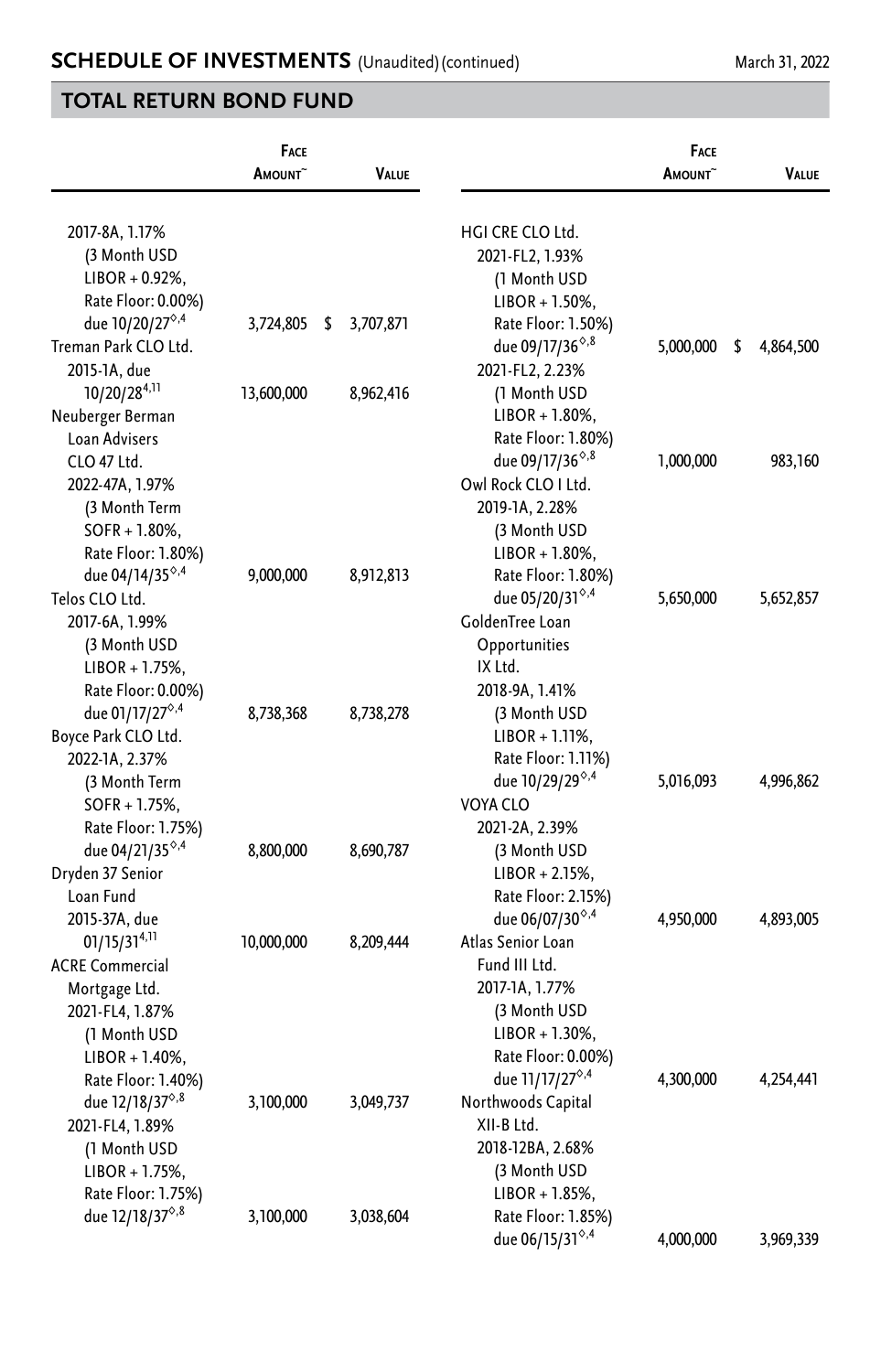| BRSP Ltd.<br>Halcyon Loan Advisors<br>Funding Ltd.<br>2021-FL1, 3.15%<br>2017-3A, 1.14%<br>(1 Month USD<br>$LIBOR + 2.70\%,$<br>(3 Month USD<br>Rate Floor: 2.70%)<br>$LIBOR + 0.90\%$ ,<br>due 08/19/38 <sup>6,8</sup><br>3,800,000<br>\$<br>3,765,274<br>Rate Floor: 0.00%)<br>MF1 Multifamily<br>due 10/18/27 <sup>0,4</sup><br>2,355,275<br>\$<br>2,354,418<br>Newfleet CLO Ltd.<br>Housing Mortgage<br>Loan Trust<br>2018-1A, 1.20%<br>2021-FL6, 3.02%<br>(3 Month USD<br>(1 Month USD<br>$LIBOR + 0.95\%,$<br>$LIBOR + 2.55%$<br>Rate Floor: 0.00%)<br>due 04/20/28 <sup><math>\diamond</math>,4</sup><br>Rate Floor: 2.55%)<br>1,337,756<br>1,334,109<br>due 07/16/36 <sup><math>\diamond</math>,8</sup><br>3,800,000<br>KVK CLO Ltd.<br>3,739,565<br>Carlyle Global Market<br>2017-1A, 1.14%<br>Strategies CLO Ltd.<br>(3 Month USD<br>2012-3A, due<br>$LIBOR + 0.90\%$ ,<br>$01/14/32^{4,11}$<br>8,920,000<br>Rate Floor: 0.00%)<br>3,624,196<br>due 01/14/28 <sup><math>\diamond</math>,4</sup><br>TRTX Issuer Ltd.<br>905,465<br>904,840<br>Oaktree CLO Ltd.<br>2019-FL3, 1.32%<br>2017-1A, 1.12%<br>(30 Day Average<br>SOFR + 1.26%,<br>(3 Month USD<br>Rate Floor: 1.15%)<br>$LIBOR + 0.87\%)$<br>due 10/15/34 <sup>6,8</sup><br>due 10/20/27 <sup>6,4</sup><br>1,934,453<br>1,914,878<br>781,416<br>780,202<br>Venture XIII CLO Ltd.<br>2019-FL3, 1.92%<br>2013-13A, due<br>(30 Day Average<br>09/10/294,11<br>$SOFR + 1.86%$<br>3,700,000<br>508,750<br>Rate Floor: 1.75%)<br>Great Lakes CLO Ltd.<br>due 10/15/34 <sup>6,8</sup><br>1,500,000<br>1,491,530<br>2014-1A, due<br>10/15/29 <sup>4,11</sup><br>Allegro CLO VII Ltd.<br>291,178<br>461,538<br>2018-1A, 2.14%<br>Atlas Senior Loan<br>(3 Month USD<br>Fund IX Ltd.<br>$LIBOR + 1.90\%$ ,<br>2018-9A, due<br>Rate Floor: 1.90%)<br>$04/20/28^{4,11}$<br>1,200,000<br>161,640<br>due 06/13/31 <sup>6,4</sup><br>2,500,000<br>2,450,000<br>Babson CLO Ltd.<br>TICP CLO III-2 Ltd.<br>2014-IA, due<br>2018-3R, 1.09%<br>07/20/254,11<br>130,520<br>1,300,000<br>(3 Month USD<br>Avery Point II CLO Ltd.<br>$LIBOR + 0.84\%,$<br>2013-3X COM, due<br>Rate Floor: 0.84%)<br>$01/18/25$ <sup>11</sup><br>2,269,464<br>44,935<br>due 04/20/28 <sup>8,4</sup><br>2,383,358<br>2,370,627<br><b>OHA Credit Partners</b><br>IX Ltd. | <b>FACE</b><br>AMOUNT <sup>~</sup> | VALUE | <b>FACE</b><br><b>A</b> MOUNT | <b>VALUE</b> |
|--------------------------------------------------------------------------------------------------------------------------------------------------------------------------------------------------------------------------------------------------------------------------------------------------------------------------------------------------------------------------------------------------------------------------------------------------------------------------------------------------------------------------------------------------------------------------------------------------------------------------------------------------------------------------------------------------------------------------------------------------------------------------------------------------------------------------------------------------------------------------------------------------------------------------------------------------------------------------------------------------------------------------------------------------------------------------------------------------------------------------------------------------------------------------------------------------------------------------------------------------------------------------------------------------------------------------------------------------------------------------------------------------------------------------------------------------------------------------------------------------------------------------------------------------------------------------------------------------------------------------------------------------------------------------------------------------------------------------------------------------------------------------------------------------------------------------------------------------------------------------------------------------------------------------------------------------------------------------------------------------------------------------------------------------------------------------------------------------------------------------------------------------------------------------------------------------------------------------------------------------------------------------------------------------|------------------------------------|-------|-------------------------------|--------------|
|                                                                                                                                                                                                                                                                                                                                                                                                                                                                                                                                                                                                                                                                                                                                                                                                                                                                                                                                                                                                                                                                                                                                                                                                                                                                                                                                                                                                                                                                                                                                                                                                                                                                                                                                                                                                                                                                                                                                                                                                                                                                                                                                                                                                                                                                                                  |                                    |       |                               |              |
|                                                                                                                                                                                                                                                                                                                                                                                                                                                                                                                                                                                                                                                                                                                                                                                                                                                                                                                                                                                                                                                                                                                                                                                                                                                                                                                                                                                                                                                                                                                                                                                                                                                                                                                                                                                                                                                                                                                                                                                                                                                                                                                                                                                                                                                                                                  |                                    |       |                               |              |
|                                                                                                                                                                                                                                                                                                                                                                                                                                                                                                                                                                                                                                                                                                                                                                                                                                                                                                                                                                                                                                                                                                                                                                                                                                                                                                                                                                                                                                                                                                                                                                                                                                                                                                                                                                                                                                                                                                                                                                                                                                                                                                                                                                                                                                                                                                  |                                    |       |                               |              |
|                                                                                                                                                                                                                                                                                                                                                                                                                                                                                                                                                                                                                                                                                                                                                                                                                                                                                                                                                                                                                                                                                                                                                                                                                                                                                                                                                                                                                                                                                                                                                                                                                                                                                                                                                                                                                                                                                                                                                                                                                                                                                                                                                                                                                                                                                                  |                                    |       |                               |              |
|                                                                                                                                                                                                                                                                                                                                                                                                                                                                                                                                                                                                                                                                                                                                                                                                                                                                                                                                                                                                                                                                                                                                                                                                                                                                                                                                                                                                                                                                                                                                                                                                                                                                                                                                                                                                                                                                                                                                                                                                                                                                                                                                                                                                                                                                                                  |                                    |       |                               |              |
|                                                                                                                                                                                                                                                                                                                                                                                                                                                                                                                                                                                                                                                                                                                                                                                                                                                                                                                                                                                                                                                                                                                                                                                                                                                                                                                                                                                                                                                                                                                                                                                                                                                                                                                                                                                                                                                                                                                                                                                                                                                                                                                                                                                                                                                                                                  |                                    |       |                               |              |
|                                                                                                                                                                                                                                                                                                                                                                                                                                                                                                                                                                                                                                                                                                                                                                                                                                                                                                                                                                                                                                                                                                                                                                                                                                                                                                                                                                                                                                                                                                                                                                                                                                                                                                                                                                                                                                                                                                                                                                                                                                                                                                                                                                                                                                                                                                  |                                    |       |                               |              |
|                                                                                                                                                                                                                                                                                                                                                                                                                                                                                                                                                                                                                                                                                                                                                                                                                                                                                                                                                                                                                                                                                                                                                                                                                                                                                                                                                                                                                                                                                                                                                                                                                                                                                                                                                                                                                                                                                                                                                                                                                                                                                                                                                                                                                                                                                                  |                                    |       |                               |              |
|                                                                                                                                                                                                                                                                                                                                                                                                                                                                                                                                                                                                                                                                                                                                                                                                                                                                                                                                                                                                                                                                                                                                                                                                                                                                                                                                                                                                                                                                                                                                                                                                                                                                                                                                                                                                                                                                                                                                                                                                                                                                                                                                                                                                                                                                                                  |                                    |       |                               |              |
|                                                                                                                                                                                                                                                                                                                                                                                                                                                                                                                                                                                                                                                                                                                                                                                                                                                                                                                                                                                                                                                                                                                                                                                                                                                                                                                                                                                                                                                                                                                                                                                                                                                                                                                                                                                                                                                                                                                                                                                                                                                                                                                                                                                                                                                                                                  |                                    |       |                               |              |
|                                                                                                                                                                                                                                                                                                                                                                                                                                                                                                                                                                                                                                                                                                                                                                                                                                                                                                                                                                                                                                                                                                                                                                                                                                                                                                                                                                                                                                                                                                                                                                                                                                                                                                                                                                                                                                                                                                                                                                                                                                                                                                                                                                                                                                                                                                  |                                    |       |                               |              |
|                                                                                                                                                                                                                                                                                                                                                                                                                                                                                                                                                                                                                                                                                                                                                                                                                                                                                                                                                                                                                                                                                                                                                                                                                                                                                                                                                                                                                                                                                                                                                                                                                                                                                                                                                                                                                                                                                                                                                                                                                                                                                                                                                                                                                                                                                                  |                                    |       |                               |              |
|                                                                                                                                                                                                                                                                                                                                                                                                                                                                                                                                                                                                                                                                                                                                                                                                                                                                                                                                                                                                                                                                                                                                                                                                                                                                                                                                                                                                                                                                                                                                                                                                                                                                                                                                                                                                                                                                                                                                                                                                                                                                                                                                                                                                                                                                                                  |                                    |       |                               |              |
|                                                                                                                                                                                                                                                                                                                                                                                                                                                                                                                                                                                                                                                                                                                                                                                                                                                                                                                                                                                                                                                                                                                                                                                                                                                                                                                                                                                                                                                                                                                                                                                                                                                                                                                                                                                                                                                                                                                                                                                                                                                                                                                                                                                                                                                                                                  |                                    |       |                               |              |
|                                                                                                                                                                                                                                                                                                                                                                                                                                                                                                                                                                                                                                                                                                                                                                                                                                                                                                                                                                                                                                                                                                                                                                                                                                                                                                                                                                                                                                                                                                                                                                                                                                                                                                                                                                                                                                                                                                                                                                                                                                                                                                                                                                                                                                                                                                  |                                    |       |                               |              |
|                                                                                                                                                                                                                                                                                                                                                                                                                                                                                                                                                                                                                                                                                                                                                                                                                                                                                                                                                                                                                                                                                                                                                                                                                                                                                                                                                                                                                                                                                                                                                                                                                                                                                                                                                                                                                                                                                                                                                                                                                                                                                                                                                                                                                                                                                                  |                                    |       |                               |              |
|                                                                                                                                                                                                                                                                                                                                                                                                                                                                                                                                                                                                                                                                                                                                                                                                                                                                                                                                                                                                                                                                                                                                                                                                                                                                                                                                                                                                                                                                                                                                                                                                                                                                                                                                                                                                                                                                                                                                                                                                                                                                                                                                                                                                                                                                                                  |                                    |       |                               |              |
|                                                                                                                                                                                                                                                                                                                                                                                                                                                                                                                                                                                                                                                                                                                                                                                                                                                                                                                                                                                                                                                                                                                                                                                                                                                                                                                                                                                                                                                                                                                                                                                                                                                                                                                                                                                                                                                                                                                                                                                                                                                                                                                                                                                                                                                                                                  |                                    |       |                               |              |
|                                                                                                                                                                                                                                                                                                                                                                                                                                                                                                                                                                                                                                                                                                                                                                                                                                                                                                                                                                                                                                                                                                                                                                                                                                                                                                                                                                                                                                                                                                                                                                                                                                                                                                                                                                                                                                                                                                                                                                                                                                                                                                                                                                                                                                                                                                  |                                    |       |                               |              |
|                                                                                                                                                                                                                                                                                                                                                                                                                                                                                                                                                                                                                                                                                                                                                                                                                                                                                                                                                                                                                                                                                                                                                                                                                                                                                                                                                                                                                                                                                                                                                                                                                                                                                                                                                                                                                                                                                                                                                                                                                                                                                                                                                                                                                                                                                                  |                                    |       |                               |              |
|                                                                                                                                                                                                                                                                                                                                                                                                                                                                                                                                                                                                                                                                                                                                                                                                                                                                                                                                                                                                                                                                                                                                                                                                                                                                                                                                                                                                                                                                                                                                                                                                                                                                                                                                                                                                                                                                                                                                                                                                                                                                                                                                                                                                                                                                                                  |                                    |       |                               |              |
|                                                                                                                                                                                                                                                                                                                                                                                                                                                                                                                                                                                                                                                                                                                                                                                                                                                                                                                                                                                                                                                                                                                                                                                                                                                                                                                                                                                                                                                                                                                                                                                                                                                                                                                                                                                                                                                                                                                                                                                                                                                                                                                                                                                                                                                                                                  |                                    |       |                               |              |
|                                                                                                                                                                                                                                                                                                                                                                                                                                                                                                                                                                                                                                                                                                                                                                                                                                                                                                                                                                                                                                                                                                                                                                                                                                                                                                                                                                                                                                                                                                                                                                                                                                                                                                                                                                                                                                                                                                                                                                                                                                                                                                                                                                                                                                                                                                  |                                    |       |                               |              |
|                                                                                                                                                                                                                                                                                                                                                                                                                                                                                                                                                                                                                                                                                                                                                                                                                                                                                                                                                                                                                                                                                                                                                                                                                                                                                                                                                                                                                                                                                                                                                                                                                                                                                                                                                                                                                                                                                                                                                                                                                                                                                                                                                                                                                                                                                                  |                                    |       |                               |              |
|                                                                                                                                                                                                                                                                                                                                                                                                                                                                                                                                                                                                                                                                                                                                                                                                                                                                                                                                                                                                                                                                                                                                                                                                                                                                                                                                                                                                                                                                                                                                                                                                                                                                                                                                                                                                                                                                                                                                                                                                                                                                                                                                                                                                                                                                                                  |                                    |       |                               |              |
|                                                                                                                                                                                                                                                                                                                                                                                                                                                                                                                                                                                                                                                                                                                                                                                                                                                                                                                                                                                                                                                                                                                                                                                                                                                                                                                                                                                                                                                                                                                                                                                                                                                                                                                                                                                                                                                                                                                                                                                                                                                                                                                                                                                                                                                                                                  |                                    |       |                               |              |
|                                                                                                                                                                                                                                                                                                                                                                                                                                                                                                                                                                                                                                                                                                                                                                                                                                                                                                                                                                                                                                                                                                                                                                                                                                                                                                                                                                                                                                                                                                                                                                                                                                                                                                                                                                                                                                                                                                                                                                                                                                                                                                                                                                                                                                                                                                  |                                    |       |                               |              |
|                                                                                                                                                                                                                                                                                                                                                                                                                                                                                                                                                                                                                                                                                                                                                                                                                                                                                                                                                                                                                                                                                                                                                                                                                                                                                                                                                                                                                                                                                                                                                                                                                                                                                                                                                                                                                                                                                                                                                                                                                                                                                                                                                                                                                                                                                                  |                                    |       |                               |              |
|                                                                                                                                                                                                                                                                                                                                                                                                                                                                                                                                                                                                                                                                                                                                                                                                                                                                                                                                                                                                                                                                                                                                                                                                                                                                                                                                                                                                                                                                                                                                                                                                                                                                                                                                                                                                                                                                                                                                                                                                                                                                                                                                                                                                                                                                                                  |                                    |       |                               |              |
|                                                                                                                                                                                                                                                                                                                                                                                                                                                                                                                                                                                                                                                                                                                                                                                                                                                                                                                                                                                                                                                                                                                                                                                                                                                                                                                                                                                                                                                                                                                                                                                                                                                                                                                                                                                                                                                                                                                                                                                                                                                                                                                                                                                                                                                                                                  |                                    |       |                               |              |
|                                                                                                                                                                                                                                                                                                                                                                                                                                                                                                                                                                                                                                                                                                                                                                                                                                                                                                                                                                                                                                                                                                                                                                                                                                                                                                                                                                                                                                                                                                                                                                                                                                                                                                                                                                                                                                                                                                                                                                                                                                                                                                                                                                                                                                                                                                  |                                    |       |                               |              |
|                                                                                                                                                                                                                                                                                                                                                                                                                                                                                                                                                                                                                                                                                                                                                                                                                                                                                                                                                                                                                                                                                                                                                                                                                                                                                                                                                                                                                                                                                                                                                                                                                                                                                                                                                                                                                                                                                                                                                                                                                                                                                                                                                                                                                                                                                                  |                                    |       |                               |              |
|                                                                                                                                                                                                                                                                                                                                                                                                                                                                                                                                                                                                                                                                                                                                                                                                                                                                                                                                                                                                                                                                                                                                                                                                                                                                                                                                                                                                                                                                                                                                                                                                                                                                                                                                                                                                                                                                                                                                                                                                                                                                                                                                                                                                                                                                                                  |                                    |       |                               |              |
|                                                                                                                                                                                                                                                                                                                                                                                                                                                                                                                                                                                                                                                                                                                                                                                                                                                                                                                                                                                                                                                                                                                                                                                                                                                                                                                                                                                                                                                                                                                                                                                                                                                                                                                                                                                                                                                                                                                                                                                                                                                                                                                                                                                                                                                                                                  |                                    |       |                               |              |
|                                                                                                                                                                                                                                                                                                                                                                                                                                                                                                                                                                                                                                                                                                                                                                                                                                                                                                                                                                                                                                                                                                                                                                                                                                                                                                                                                                                                                                                                                                                                                                                                                                                                                                                                                                                                                                                                                                                                                                                                                                                                                                                                                                                                                                                                                                  |                                    |       |                               |              |
|                                                                                                                                                                                                                                                                                                                                                                                                                                                                                                                                                                                                                                                                                                                                                                                                                                                                                                                                                                                                                                                                                                                                                                                                                                                                                                                                                                                                                                                                                                                                                                                                                                                                                                                                                                                                                                                                                                                                                                                                                                                                                                                                                                                                                                                                                                  |                                    |       |                               |              |
|                                                                                                                                                                                                                                                                                                                                                                                                                                                                                                                                                                                                                                                                                                                                                                                                                                                                                                                                                                                                                                                                                                                                                                                                                                                                                                                                                                                                                                                                                                                                                                                                                                                                                                                                                                                                                                                                                                                                                                                                                                                                                                                                                                                                                                                                                                  |                                    |       |                               |              |
|                                                                                                                                                                                                                                                                                                                                                                                                                                                                                                                                                                                                                                                                                                                                                                                                                                                                                                                                                                                                                                                                                                                                                                                                                                                                                                                                                                                                                                                                                                                                                                                                                                                                                                                                                                                                                                                                                                                                                                                                                                                                                                                                                                                                                                                                                                  |                                    |       |                               |              |
|                                                                                                                                                                                                                                                                                                                                                                                                                                                                                                                                                                                                                                                                                                                                                                                                                                                                                                                                                                                                                                                                                                                                                                                                                                                                                                                                                                                                                                                                                                                                                                                                                                                                                                                                                                                                                                                                                                                                                                                                                                                                                                                                                                                                                                                                                                  |                                    |       |                               |              |
|                                                                                                                                                                                                                                                                                                                                                                                                                                                                                                                                                                                                                                                                                                                                                                                                                                                                                                                                                                                                                                                                                                                                                                                                                                                                                                                                                                                                                                                                                                                                                                                                                                                                                                                                                                                                                                                                                                                                                                                                                                                                                                                                                                                                                                                                                                  |                                    |       |                               |              |
|                                                                                                                                                                                                                                                                                                                                                                                                                                                                                                                                                                                                                                                                                                                                                                                                                                                                                                                                                                                                                                                                                                                                                                                                                                                                                                                                                                                                                                                                                                                                                                                                                                                                                                                                                                                                                                                                                                                                                                                                                                                                                                                                                                                                                                                                                                  |                                    |       |                               |              |
| 2013-9A, due                                                                                                                                                                                                                                                                                                                                                                                                                                                                                                                                                                                                                                                                                                                                                                                                                                                                                                                                                                                                                                                                                                                                                                                                                                                                                                                                                                                                                                                                                                                                                                                                                                                                                                                                                                                                                                                                                                                                                                                                                                                                                                                                                                                                                                                                                     |                                    |       |                               |              |
| 10/20/254,11<br>1,808,219<br>2,025                                                                                                                                                                                                                                                                                                                                                                                                                                                                                                                                                                                                                                                                                                                                                                                                                                                                                                                                                                                                                                                                                                                                                                                                                                                                                                                                                                                                                                                                                                                                                                                                                                                                                                                                                                                                                                                                                                                                                                                                                                                                                                                                                                                                                                                               |                                    |       |                               |              |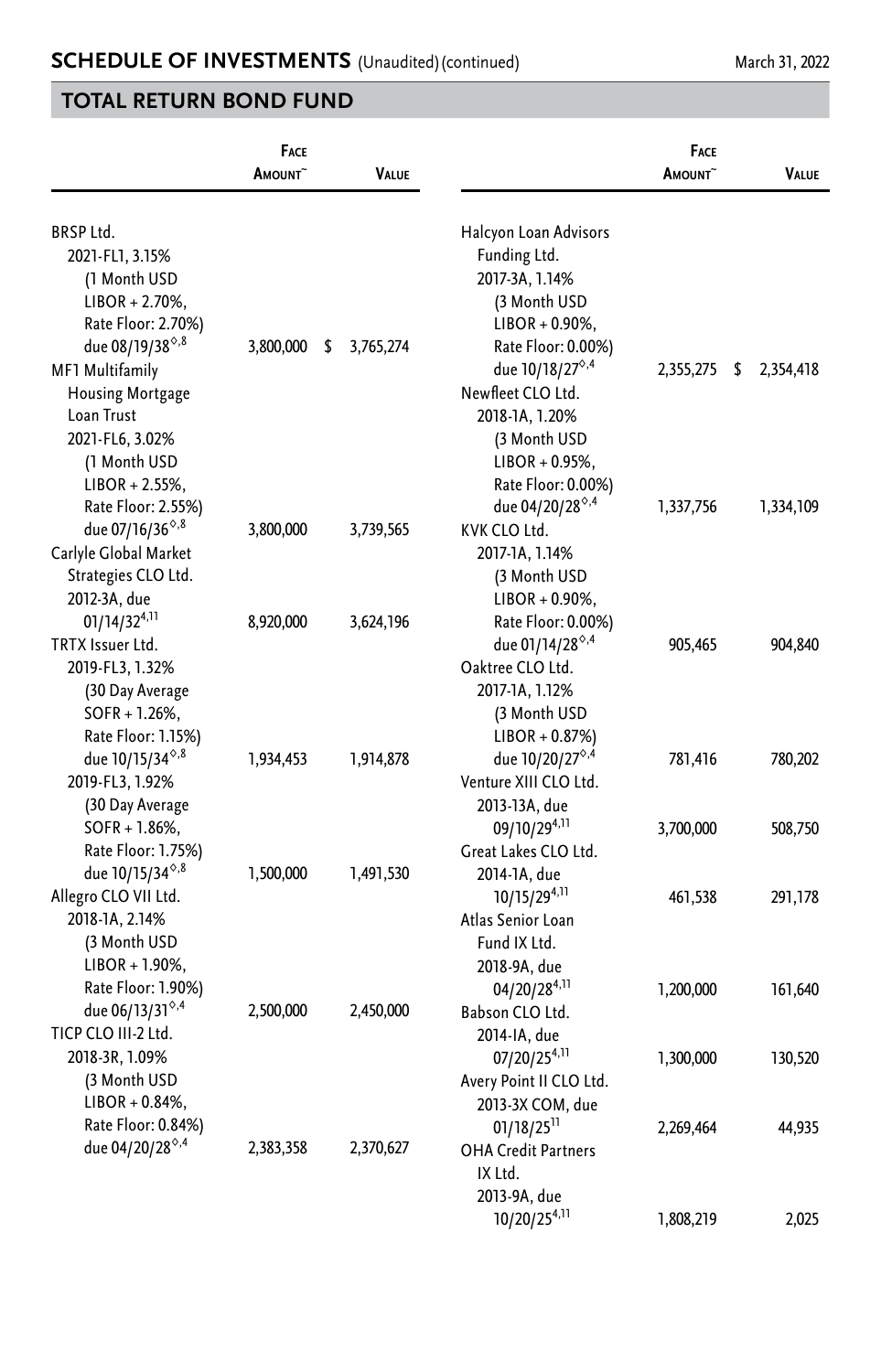|                                                                | FACE<br>AMOUNT <sup>~</sup> | VALUE         |                                                 | FACE<br>AMOUNT~ | VALUE        |
|----------------------------------------------------------------|-----------------------------|---------------|-------------------------------------------------|-----------------|--------------|
| Copper River CLO Ltd.<br>2007-1A, due                          |                             |               | 2.45% (3 Month<br>EURIBOR+                      |                 |              |
| $01/20/21^{8,11}$                                              | 1,500,000                   | 300<br>\$     | 2.45%, Rate                                     |                 |              |
|                                                                |                             |               | Floor: 2.45%) due                               |                 |              |
| <b>Total Collateralized Loan Obligations</b>                   |                             | 3,450,241,078 | 09/15/26 <sup>6,†††</sup>                       | EUR 11,100,000  | \$12,263,608 |
| <b>FINANCIAL - 2.1%</b>                                        |                             |               | Project Onyx                                    |                 |              |
| HV Eight LLC                                                   |                             |               | 2.50% (90 Day                                   |                 |              |
| 2.75% (3 Month                                                 |                             |               | Average SOFR                                    |                 |              |
| EURIBOR+                                                       |                             |               | + 2.30%, Rate                                   |                 |              |
| 2.75%, Rate                                                    |                             |               | Floor: 2.30%) due                               |                 |              |
| Floor: 2.75%) due                                              |                             |               | $01/26/27^{\circ, \dagger \dagger \dagger}$     | 31,000,000      | 30,899,648   |
| 12/28/25 <sup>6,†††</sup>                                      | EUR 107,000,000             | 118,224,124   | <b>KKR Core Holding</b>                         |                 |              |
| <b>Strategic Partners</b>                                      |                             |               | Company LLC                                     |                 |              |
| Fund VIII LP                                                   |                             |               | 4.00% due                                       |                 |              |
| 3.45% (1 Month USD                                             |                             |               | 08/12/31111                                     | 32,280,813      | 30,555,664   |
| $LIBOR + 3.00\%$ ,                                             |                             |               | Oxford Finance                                  |                 |              |
| Rate Floor: 3.00%)<br>due 03/10/25 <sup>°</sup> <sup>111</sup> | 51,900,000                  | 51,873,386    | Funding                                         |                 |              |
| 2.95% (1 Month USD                                             |                             |               | 2020-1A, 3.10%                                  |                 |              |
| $LIBOR + 2.50\%$ ,                                             |                             |               | due 02/15/28 <sup>4</sup><br>Ceamer Finance LLC | 22,718,910      | 22,739,905   |
| Rate Floor: 2.50%)                                             |                             |               | 3.69% due                                       |                 |              |
| due 03/10/25 <sup>°</sup> <sup>111</sup>                       | 21,900,000                  | 21,887,166    | $03/22/31$ <sup>TTT</sup>                       | 23, 175, 174    | 21,509,795   |
| <b>Madison Avenue</b>                                          |                             |               | Aesf Vi Verdi, LP                               |                 |              |
| Secured Funding                                                |                             |               | 2.15% (3 Month                                  |                 |              |
| <b>Trust Series</b>                                            |                             |               | EURIBOR + 2.15%,                                |                 |              |
| 2021-1, 1.96% (1                                               |                             |               | Rate Floor: 2.15%)                              |                 |              |
| Month USD                                                      |                             |               | due 11/25/24 <sup>°,†††</sup> EUR 10,104,427    |                 | 11,166,302   |
| $LIBOR + 1.50\%,$                                              |                             |               | 2.37% (3 Month USD                              |                 |              |
| Rate Floor: 1.50%)                                             |                             |               | $LIBOR + 2.15%$                                 |                 |              |
| due 01/17/23 <sup>°</sup> 111.4                                | 70,150,000                  | 70,150,000    | Rate Floor: 2.15%)                              |                 |              |
| <b>Station Place</b>                                           |                             |               | due 11/25/24 <sup>°</sup> *111                  | 9,996,267       | 9,999,912    |
| Securitization Trust                                           |                             |               | Nassau LLC                                      |                 |              |
| 2021-SP1, 1.93%                                                |                             |               | 2019-1, 3.98% due                               |                 |              |
| (1 Month USD                                                   |                             |               | 08/15/34 <sup>4</sup>                           | 15,238,043      | 14,970,525   |
| $LIBOR + 1.75%$                                                |                             |               | Lightning A                                     |                 |              |
| Rate Floor:                                                    |                             |               | 5.50% due                                       |                 |              |
| 1.75%) due<br>08/17/22 <sup>0,†††,4</sup>                      | 42,600,000                  | 42,600,000    | 03/01/37111                                     | 12,694,000      | 12,694,000   |
| HarbourVest                                                    |                             |               | Thunderbird A                                   |                 |              |
| <b>Structured Solutions</b>                                    |                             |               | 5.50% due                                       |                 |              |
| IV Holdings, LP                                                |                             |               | 03/01/37111                                     | 11,540,000      | 11,540,000   |
| 2.58% (3 Month USD                                             |                             |               | Lam Trade Finance                               |                 |              |
| $LIBOR + 2.45%$                                                |                             |               | <b>Group LLC</b><br>2.50% due                   |                 |              |
| Rate Floor: 2.45%)                                             |                             |               | 09/29/22111                                     | 11,000,000      | 10,973,460   |
| due 09/15/26 <sup>6,111</sup>                                  | 19,956,425                  | 19,953,930    |                                                 |                 |              |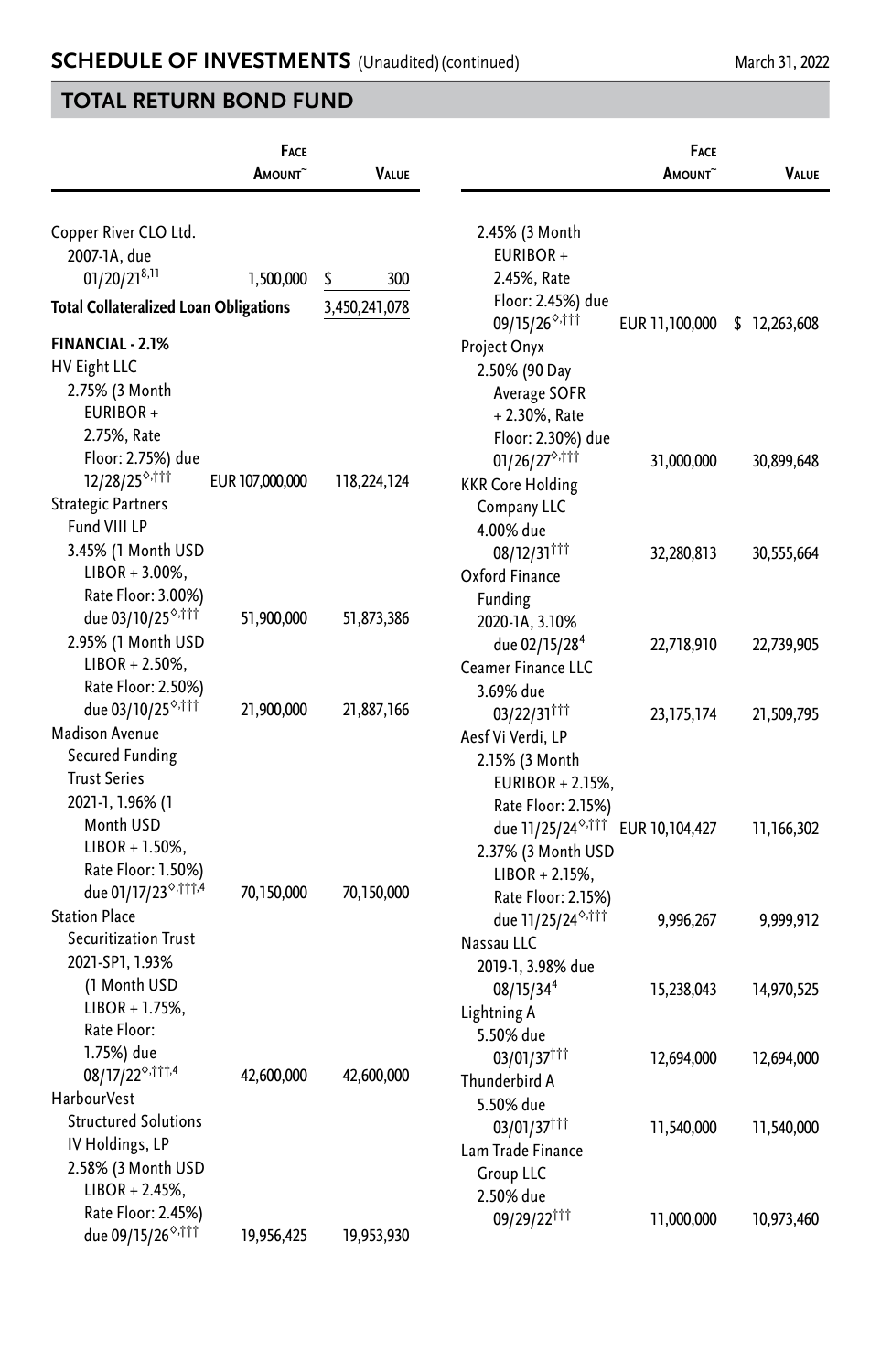|                                        | FACE<br>AMOUNT <sup>~</sup> | VALUE           |                                           | FACE<br><b>A</b> MOUNT~ | <b>VALUE</b>  |
|----------------------------------------|-----------------------------|-----------------|-------------------------------------------|-------------------------|---------------|
| <b>Industrial DPR</b>                  |                             |                 | Sapphire Aviation                         |                         |               |
| Funding Ltd.                           |                             |                 | Finance II Ltd.                           |                         |               |
| 2016-1A, 5.24%                         |                             |                 | 2020-1A, 3.23%                            |                         |               |
| due 04/15/26 <sup>4</sup>              | 2,599,543                   | 2,660,861<br>\$ | due 03/15/40 <sup>4</sup>                 | 29,829,981              | \$ 26,901,948 |
| <b>Total Financial</b>                 |                             |                 | Sapphire Aviation                         |                         |               |
|                                        |                             | 516,662,286     | Finance I Ltd.                            |                         |               |
| TRANSPORT-AIRCRAFT - 2.0%              |                             |                 | 2018-1A, 4.25%                            |                         |               |
| <b>AASET Trust</b>                     |                             |                 | due 03/15/40 <sup>4</sup>                 | 28,644,612              | 24,553,078    |
| 2021-1A, 2.95%                         |                             |                 | MAPS Ltd.                                 |                         |               |
| due 11/16/41 <sup>4</sup>              | 75,652,221                  | 62,559,167      | 2018-1A, 4.21%                            |                         |               |
| 2020-1A, 3.35%                         |                             |                 | due 05/15/43 <sup>4</sup>                 | 19,909,064              | 18,616,484    |
| due 01/16/40 <sup>4</sup>              | 25,761,157                  | 22,653,293      | <b>WAVE LLC</b>                           |                         |               |
| 2021-2A, 2.80%                         |                             |                 | 2019-1, 3.60% due                         |                         |               |
| due 01/15/47 <sup>4</sup>              | 24,240,607                  | 22,299,126      | 09/15/44 <sup>4</sup>                     | 20,358,794              | 17,949,143    |
| 2019-1, 3.84% due                      |                             |                 | Castlelake Aircraft                       |                         |               |
| 05/15/39 <sup>4</sup>                  | 11,427,407                  | 7,324,109       | Securitization Trust                      |                         |               |
| 2017-1A, 3.97%                         |                             |                 | 2018-1, 4.13% due                         |                         |               |
| due 05/16/42 <sup>4</sup>              | 6,413,951                   | 5,415,521       | 06/15/43 <sup>4</sup>                     | 17,601,050              | 16,233,501    |
| 2019-2, 3.38% due                      |                             |                 | 2016-1, 4.45%                             |                         |               |
| 10/16/39 <sup>4</sup>                  | 2,123,515                   | 1,685,153       | due 08/15/41                              | 205,701                 | 197,505       |
| Castlelake Aircraft                    |                             |                 | Falcon Aerospace Ltd.                     |                         |               |
| <b>Structured Trust</b>                |                             |                 | 2019-1, 3.60% due                         |                         |               |
| 2021-1A, 3.47%                         |                             |                 | 09/15/39 <sup>4</sup>                     | 12,402,520              | 11, 183, 333  |
| due 01/15/46 <sup>4</sup>              | 63,802,082                  | 59,039,295      | 2017-1, 4.58% due                         |                         |               |
| Navigator Aircraft                     |                             |                 | 02/15/42 <sup>4</sup>                     | 5,073,311               | 4,911,003     |
| ABS Ltd.                               |                             |                 | Raspro Trust                              |                         |               |
| 2021-1, 2.77% due                      |                             |                 | 2005-1A, 1.18%                            |                         |               |
| 11/15/46 <sup>4</sup><br>AASET US Ltd. | 47,435,731                  | 43,683,119      | (3 Month USD                              |                         |               |
| 2018-2A, 4.45%                         |                             |                 | $LIBOR + 0.93\%,$                         |                         |               |
| due 11/18/38 <sup>4</sup>              | 43,561,312                  | 37,565,311      | Rate Floor: 0.93%)                        |                         |               |
| Lunar Structured                       |                             |                 | due 03/23/24 <sup>°,4</sup>               | 6,212,574               | 6, 183, 216   |
| Aircraft Portfolio                     |                             |                 | Slam Ltd.                                 |                         |               |
| <b>Notes</b>                           |                             |                 | 2021-1A, 3.42%                            |                         |               |
| 2021-1, 2.64% due                      |                             |                 | due 06/15/46 <sup>4</sup>                 | 1,429,650               | 1,315,259     |
| 10/15/46 <sup>4</sup>                  | 38,224,517                  | 35,007,289      | Stripes Aircraft Ltd.<br>2013-1 A1, 3.95% |                         |               |
| Sprite Ltd.                            |                             |                 | (1 Month USD                              |                         |               |
| 2021-1, 3.75% due                      |                             |                 | $LIBOR + 3.50\%,$                         |                         |               |
| 11/15/46 <sup>4</sup>                  | 36,654,660                  | 33,768,428      | Rate Floor: 3.50%)                        |                         |               |
| <b>KDAC Aviation</b>                   |                             |                 | due 03/20/23 <sup>0,†††</sup>             | 317,788                 | 309,979       |
| Finance Ltd.                           |                             |                 |                                           |                         |               |
| 2017-1A, 4.21%                         |                             |                 |                                           |                         |               |
| due 12/15/42 <sup>4</sup>              | 30,771,989                  | 26,936,495      |                                           |                         |               |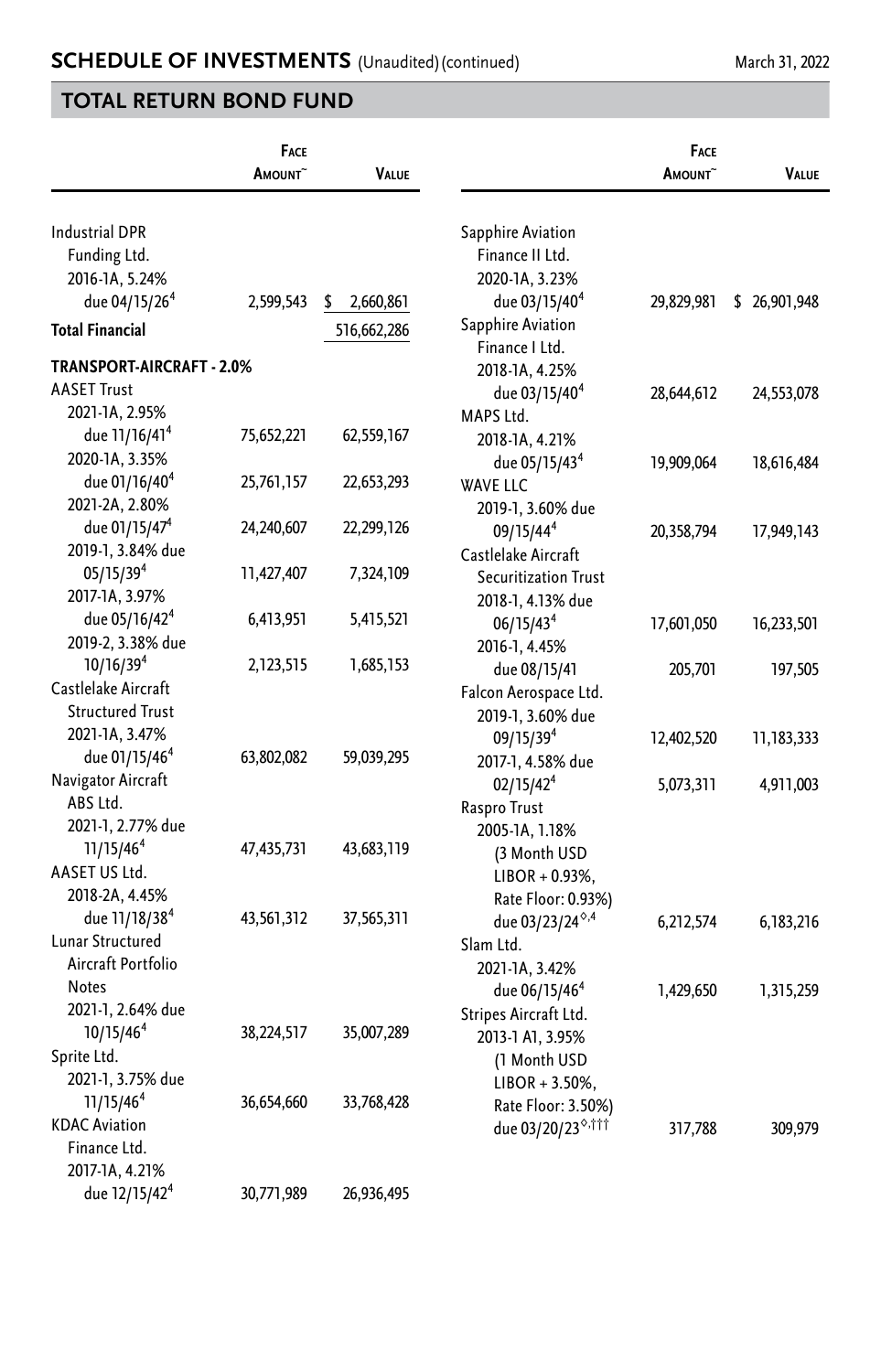|                                             | FACE<br>AMOUNT <sup>~</sup> | <b>VALUE</b> |                                                                                  | <b>FACE</b><br>AMOUNT <sup>~</sup> | <b>VALUE</b> |
|---------------------------------------------|-----------------------------|--------------|----------------------------------------------------------------------------------|------------------------------------|--------------|
|                                             |                             |              |                                                                                  |                                    |              |
| Airplanes Pass                              |                             |              | Wendy's Funding LLC                                                              |                                    |              |
| <b>Through Trust</b>                        |                             |              | 2019-1A, 3.78%                                                                   |                                    |              |
| 2001-1A,                                    |                             |              | due 06/15/49 <sup>4</sup>                                                        | 12,413,775                         | \$12,255,661 |
| due 03/15/19 <sup>6,†††,9</sup>             | 409,604                     | \$<br>4      | 2019-1A, 4.08%                                                                   |                                    |              |
| <b>Total Transport-Aircraft</b>             |                             | 486,290,759  | due 06/15/49 <sup>4</sup>                                                        | 1,536,813                          | 1,532,807    |
|                                             |                             |              | <b>DB Master Finance LLC</b>                                                     |                                    |              |
| <b>WHOLE BUSINESS - 1.3%</b>                |                             |              | 2019-1A, 4.35%                                                                   |                                    |              |
| Arbys Funding LLC                           |                             |              | due 05/20/49 <sup>4</sup>                                                        | 7,695,675                          | 7,688,680    |
| 2020-1A, 3.24%                              |                             |              | 2021-1A, 2.79%                                                                   |                                    |              |
| due 07/30/50 <sup>4</sup>                   | 96,086,750                  | 91,653,499   | due 11/20/51 <sup>4</sup>                                                        | 6,733,125                          | 6,031,015    |
| <b>SERVPRO Master</b>                       |                             |              | Sonic Capital LLC                                                                |                                    |              |
| <b>Issuer LLC</b>                           |                             |              | 2021-1A, 2.64%                                                                   |                                    |              |
| 2021-1A, 2.39%                              |                             |              | due 08/20/51 <sup>4</sup>                                                        | 11,530,060                         | 9,800,874    |
| due 04/25/51 <sup>4</sup>                   | 30,072,750                  | 27,041,778   | Applebee's Funding                                                               |                                    |              |
| 2022-1A, 3.13%<br>due 01/25/52 <sup>4</sup> |                             |              | LLC / IHOP                                                                       |                                    |              |
| Taco Bell Funding LLC                       | 23,500,000                  | 21,823,157   | <b>Funding LLC</b>                                                               |                                    |              |
| 2021-1A, 2.29%                              |                             |              | 2019-1A, 4.19%                                                                   |                                    |              |
| due 08/25/51 <sup>4</sup>                   | 23,511,075                  | 20,963,415   | due 06/05/49 <sup>4</sup>                                                        | 3,356,100                          | 3,330,557    |
| 2016-1A, 4.97%                              |                             |              | <b>Total Whole Business</b>                                                      |                                    | 304,079,434  |
| due 05/25/46 <sup>4</sup>                   | 14,620,875                  | 14,866,915   | <b>COLLATERALIZED DEBT OBLIGATIONS - 0.9%</b>                                    |                                    |              |
| ServiceMaster                               |                             |              | Anchorage Credit                                                                 |                                    |              |
| <b>Funding LLC</b>                          |                             |              | Funding 4 Ltd.                                                                   |                                    |              |
| 2020-1, 3.34%                               |                             |              | 2021-4A, 2.72%                                                                   |                                    |              |
| due 01/30/51 <sup>4</sup>                   | 29,007,000                  | 26,229,377   | due 04/27/39 <sup>4</sup>                                                        | 108,450,001                        | 105,695,652  |
| 2020-1, 2.84%                               |                             |              | 2021-4A, 3.12%                                                                   |                                    |              |
| due 01/30/51 <sup>4</sup>                   | 9,702,000                   | 8,784,909    | due 04/27/39 <sup>4</sup>                                                        | 16,250,000                         | 15,913,313   |
| Wingstop Funding LLC                        |                             |              | Anchorage Credit                                                                 |                                    |              |
| 2020-1A, 2.84%                              |                             |              | Funding 3 Ltd.                                                                   |                                    |              |
| due 12/05/50 <sup>4</sup>                   | 25,372,500                  | 23,532,385   | 2021-3A, 2.87%                                                                   |                                    |              |
| 2022-1A, 3.73%                              |                             |              | due 01/28/39 <sup>4</sup>                                                        | 54,000,000                         | 51,257,869   |
| due 03/05/52 <sup>4</sup>                   | 10,300,000                  | 9,862,012    | Anchorage Credit                                                                 |                                    |              |
| Domino's Pizza                              |                             |              | Funding Ltd.                                                                     |                                    |              |
| Master Issuer LLC                           |                             |              | 2021-13A, 2.88%                                                                  |                                    |              |
| 2017-1A, 4.12%                              |                             |              | due 07/27/39 <sup>4</sup>                                                        | 32,850,000                         | 32,220,640   |
| due 07/25/47 <sup>4</sup>                   | 10,320,000                  | 10,233,993   | 2021-13A, 3.23%                                                                  |                                    |              |
| 2021-1A, 3.15%                              |                             |              | due 07/27/398                                                                    | 6,345,000                          | 6,246,403    |
| due 04/25/51 <sup>4</sup>                   | 9,261,018                   | 8,448,400    | 2021-13A, 3.65%                                                                  |                                    |              |
|                                             |                             |              | due 07/27/39 <sup>8</sup>                                                        | 1,950,000                          | 1,908,717    |
|                                             |                             |              | $\mathbf{A}$ and $\mathbf{B}$ and $\mathbf{B}$ and $\mathbf{B}$ and $\mathbf{B}$ |                                    |              |

**Total Collateralized Debt Obligations** 213,242,594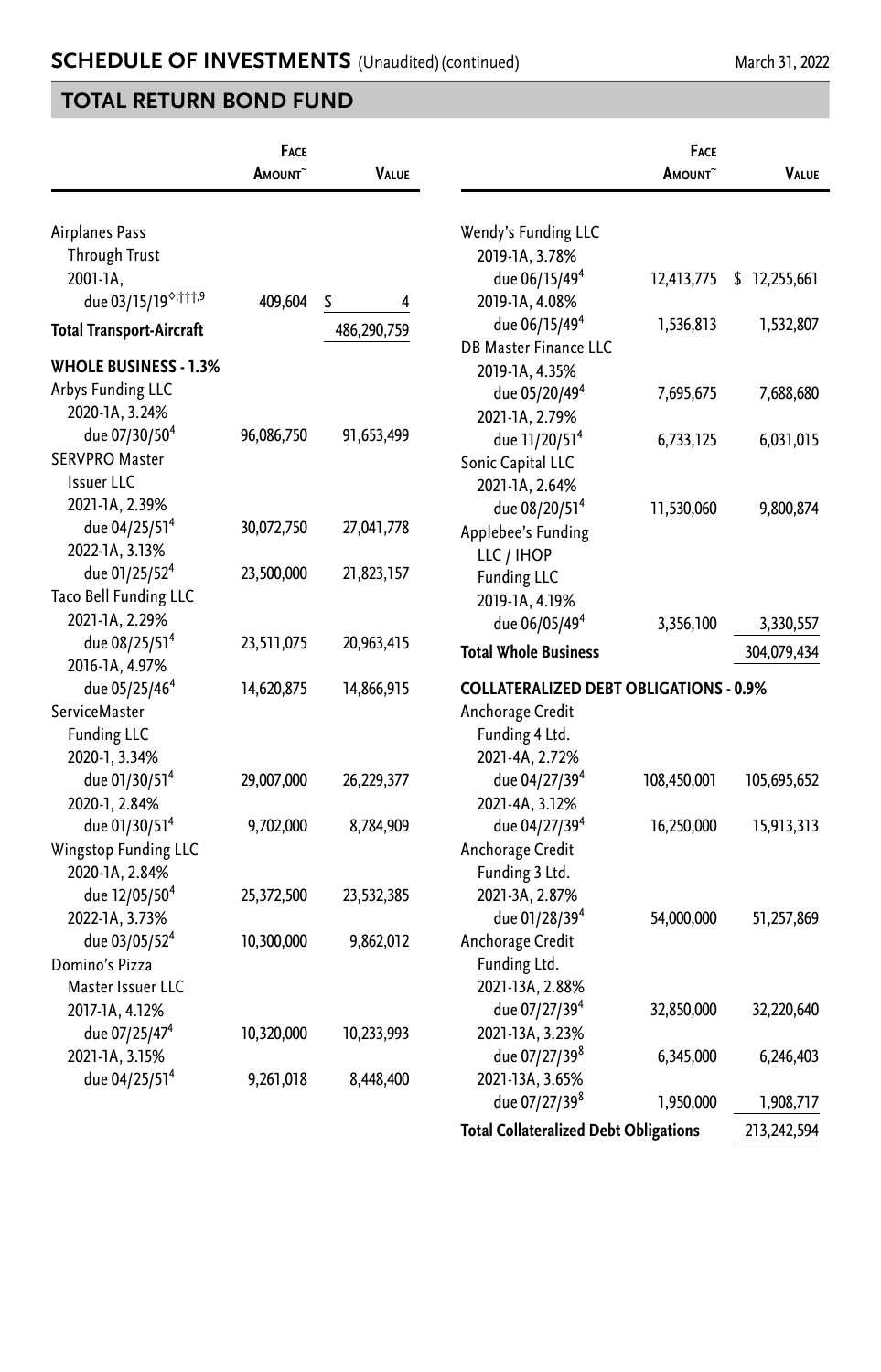|                                          | FACE<br><b>A</b> mount~ | <b>VALUE</b> |                                      | FACE<br>AMOUNT <sup>~</sup> | <b>VALUE</b>    |
|------------------------------------------|-------------------------|--------------|--------------------------------------|-----------------------------|-----------------|
|                                          |                         |              |                                      |                             |                 |
| NET LEASE - 0.7%                         |                         |              | <b>New Economy Assets</b>            |                             |                 |
| <b>STORE Master</b>                      |                         |              | Phase 1 Sponsor LLC                  |                             |                 |
| Funding I-VII                            |                         |              | 2021-1, 2.41% due                    |                             |                 |
| 2016-1A, 3.96%                           |                         |              | 10/20/61 <sup>4</sup>                | 10,000,000                  | 9,434,337<br>\$ |
| due 10/20/46 <sup>4</sup>                | 27,943,348              | \$27,484,845 | <b>STORE Master</b>                  |                             |                 |
| 2016-1A, 4.32%                           |                         |              | <b>Funding LLC</b>                   |                             |                 |
| due 10/20/46 <sup>4</sup>                | 11,327,857              | 11,198,995   | 2014-1A, 5.00%                       |                             |                 |
| Capital Automotive                       |                         |              | due 04/20/44 <sup>4</sup>            | 4,323,750                   | 4,329,427       |
| REIT                                     |                         |              | 2021-1A, 3.70%                       |                             |                 |
| 2020-1A, 3.48%                           |                         |              | due 06/20/51 <sup>4</sup>            | 3,569,564                   | 3,427,677       |
| due 02/15/50 <sup>4</sup>                | 22, 157, 943            | 21,505,221   | Capital Automotive LLC               |                             |                 |
| 2021-1A, 2.76%                           |                         |              | 2017-1A, 4.18%                       |                             |                 |
| due 08/15/51 <sup>4</sup>                | 6,600,000               | 6,029,631    | due 04/15/47 <sup>4</sup>            | 270,632                     | 270,755         |
| CARS-DB4, LP                             |                         |              | <b>Total Net Lease</b>               |                             | 163,409,096     |
| 2020-1A, 3.81%                           |                         |              |                                      |                             |                 |
| due 02/15/50 <sup>4</sup>                | 19,990,556              | 19,797,987   | SINGLE FAMILY RESIDENCE - 0.3%       |                             |                 |
| 2020-1A, 3.25%                           |                         |              | Home Partners of                     |                             |                 |
| due 02/15/50 <sup>4</sup>                | 3,425,410               | 3,328,531    | America Trust                        |                             |                 |
| <b>CMFT Net Lease</b>                    |                         |              | 2021-2, 2.65% due                    |                             |                 |
| Master Issuer LLC                        |                         |              | 12/17/26 <sup>4</sup>                | 47,923,306                  | 43,811,596      |
| 2021-1, 2.91% due                        |                         |              | 2021-3, 2.80%                        |                             |                 |
| 07/20/514                                | 10,050,000              | 9,273,123    | due 01/17/41 <sup>4</sup>            | 16,520,994                  | 15,493,206      |
| 2021-1, 3.04% due                        |                         |              | <b>FirstKey Homes Trust</b>          |                             |                 |
| 07/20/514                                | 5,050,000               | 4,582,698    | 2021-SFR1, 2.19%                     |                             |                 |
| 2021-1, 3.44% due                        |                         |              | due 08/17/38 <sup>4</sup>            | 8,174,000                   | 7,421,344       |
| 07/20/514                                | 3,215,000               | 2,935,590    | <b>Tricon Residential Trust</b>      |                             |                 |
| 2021-1, 2.51% due                        |                         |              | 2021-SFR1, 2.59%                     |                             |                 |
| 07/20/51 <sup>4</sup>                    |                         |              | due 07/17/38 <sup>4</sup>            | 7,000,000                   | 6,456,187       |
|                                          | 3,000,000               | 2,754,764    |                                      |                             |                 |
| Oak Street Investment<br>Grade Net Lease |                         |              | <b>Total Single Family Residence</b> |                             | 73, 182, 333    |
|                                          |                         |              | <b>TRANSPORT-CONTAINER - 0.3%</b>    |                             |                 |
| <b>Fund Series</b>                       |                         |              | <b>Textainer Marine</b>              |                             |                 |
| 2020-1A, 2.26%                           |                         |              | Containers VII Ltd.                  |                             |                 |
| due 11/20/50 <sup>4</sup>                | 15,000,000              | 14,009,912   | 2020-1A, 2.73%                       |                             |                 |
| CF Hippolyta LLC                         |                         |              | due 08/21/45 <sup>4</sup>            | 57,550,861                  | 55,750,445      |
| 2020-1, 2.28%                            |                         |              | MC Ltd.                              |                             |                 |
| due 07/15/60 <sup>4</sup>                | 10,125,538              | 9,549,376    | 2021-1, 2.63% due                    |                             |                 |
| 2020-1, 2.60%                            |                         |              | 11/05/35 <sup>4</sup>                | 11,795,014                  | 11,087,384      |
| due 07/15/60 <sup>4</sup>                | 4,413,814               | 4,059,144    |                                      |                             |                 |
| <b>STORE Master</b>                      |                         |              | <b>Total Transport-Container</b>     |                             | 66,837,829      |
| Funding I LLC                            |                         |              | <b>INFRASTRUCTURE - 0.3%</b>         |                             |                 |
| 2015-1A, 4.17%                           |                         |              | VB-S1 Issuer LLC                     |                             |                 |
| due 04/20/45 <sup>4</sup>                | 9,604,930               | 9,437,083    | 2022-1A, 4.29%                       |                             |                 |
|                                          |                         |              | due 02/15/52 <sup>4</sup>            | 40,900,000                  | 39,836,976      |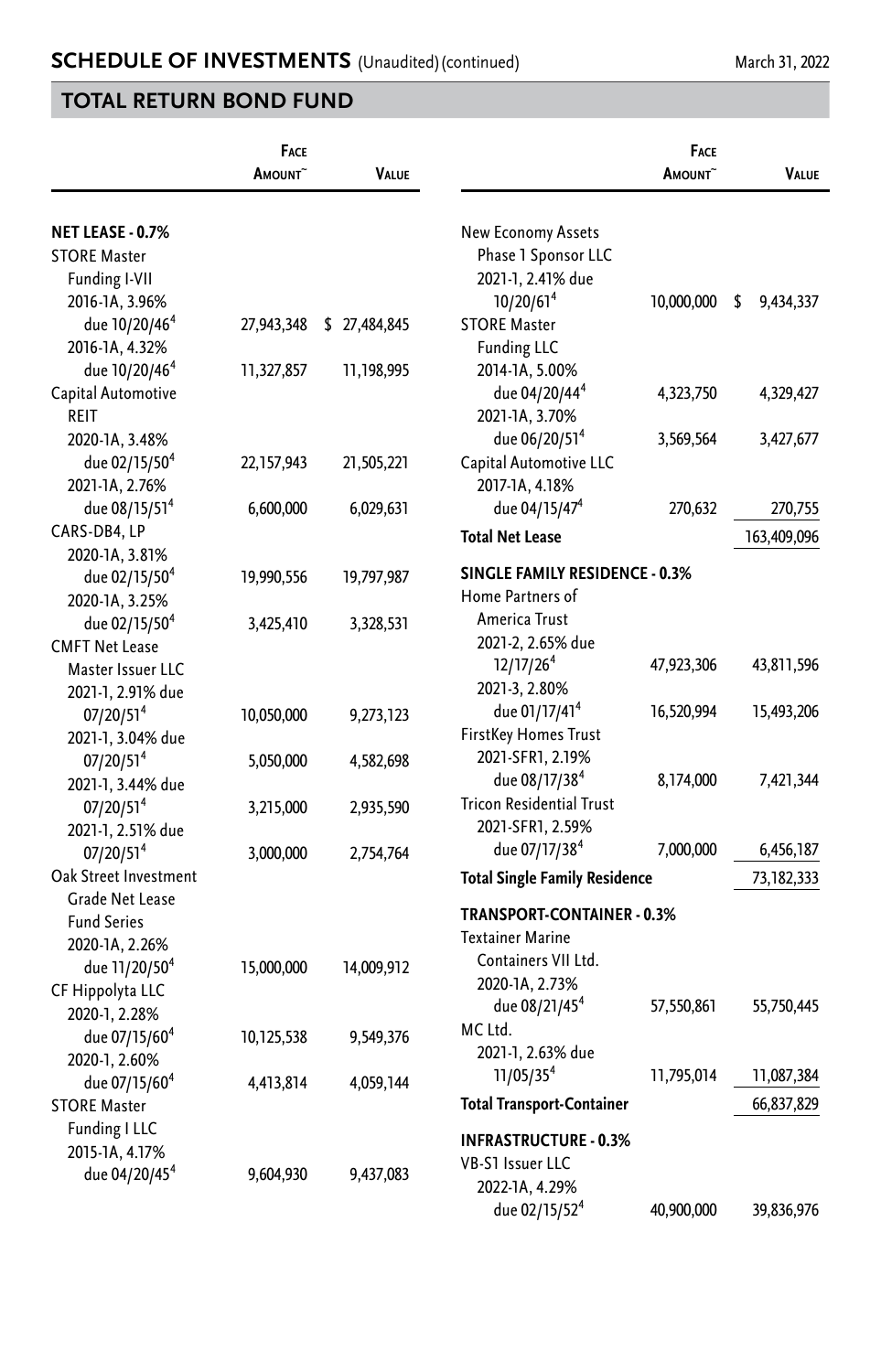|                                         | <b>FACE</b>         |               |                                                                 | <b>FACE</b>         |                  |
|-----------------------------------------|---------------------|---------------|-----------------------------------------------------------------|---------------------|------------------|
|                                         | AMOUNT <sup>~</sup> | <b>VALUE</b>  |                                                                 | AMOUNT <sup>~</sup> | <b>VALUE</b>     |
| Secured Tenant Site                     |                     |               | U.S. GOVERNMENT SECURITIES <sup>11</sup> - 12.9%                |                     |                  |
| Contract Revenue                        |                     |               | U.S. Treasury Notes                                             |                     |                  |
| <b>Notes Series</b>                     |                     |               | 1.88% due 02/15/32 <sup>7</sup>                                 | 1,900,000,000       | \$1,824,593,750  |
| 2018-1A, 3.97%                          |                     |               | 2.00% due 04/30/24                                              | 9,160,000           | 9,089,869        |
| due 06/15/48 <sup>4</sup>               | 21,347,510          | \$ 21,407,397 | 2.25% due 08/15/27                                              | 3,370,000           | 3,333,667        |
| Hotwire Funding LLC                     |                     |               | 0.50% due 05/31/27                                              | 2,600,000           | 2,353,000        |
| 2021-1, 2.66% due                       |                     |               | 1.50% due 10/31/24                                              | 2,100,000           | 2,048,812        |
| 11/20/51 <sup>4</sup>                   | 4,025,000           | 3,766,987     | 1.50% due 01/31/27                                              | 2,000,000           | 1,911,250        |
| <b>Total Infrastructure</b>             |                     | 65,011,360    | 2.13% due 05/15/25                                              | 880,000             | 869,275          |
| DIVERSIFIED PAYMENT RIGHTS - 0.1%       |                     |               | 1.38% due 11/15/31                                              | 347,000             | 318,373          |
| <b>Bib Merchant Voucher</b>             |                     |               | U.S. Treasury Bonds                                             |                     |                  |
| Receivables Ltd.                        |                     |               | 2.00% due 08/15/51                                              | 800,000,000         | 721,750,000      |
| 4.18% due 04/07/28 <sup>111</sup>       | 20,679,419          | 20,077,726    | 1.88% due 02/15/51                                              | 330,000,000         | 288,350,390      |
| <b>CCR</b> Incorporated                 |                     |               | due 02/15/51 <sup>12,13</sup>                                   | 310,000,000         | 153,281,475      |
| MT100 Payment                           |                     |               | 1.88% due 11/15/51                                              | 100,000,000         | 87,718,750       |
| <b>Rights Master Trust</b>              |                     |               | 2.88% due 08/15/45                                              | 2,630,000           | 2,741,364        |
| 2012-CA, 4.75%                          |                     |               | 2.38% due 11/15/49                                              | 2,300,000           | 2,249,867        |
| due 07/10/22 <sup>4</sup>               | 45,238              | 45,420        | 1.38% due 08/15/50                                              | 2,450,000           | 1,885,734        |
|                                         |                     |               | 2.75% due 11/15/42                                              | 700,000             | 710,883          |
| <b>Total Diversified Payment Rights</b> |                     | 20,123,146    | <b>Total U.S. Government Securities</b>                         |                     |                  |
| <b>INSURANCE - 0.0%</b>                 |                     |               | (Cost \$3,277,701,085)                                          |                     | 3, 103, 206, 459 |
| <b>IGWPT XXIII LLC</b>                  |                     |               | <b>COLLATERALIZED MORTGAGE OBLIGATIONS<sup>11</sup> - 12.5%</b> |                     |                  |
| 2011-1A, 4.70%                          |                     |               | <b>RESIDENTIAL MORTGAGE-BACKED SECURITIES - 7.7%</b>            |                     |                  |
| due 10/15/56 <sup>4</sup>               | 2,603,698           | 2,751,974     | <b>CSMC Trust</b>                                               |                     |                  |
| <b>JGWPT XXV LLC</b>                    |                     |               | 2020-RPL5, 3.02%                                                |                     |                  |
| 2012-1A, 4.21%                          |                     |               | (WAC) due                                                       |                     |                  |
| due 02/16/65 <sup>4</sup>               | 2,137,228           | 2,230,358     | $08/25/60^{\circ.4}$                                            | 81,548,848          | 79,897,802       |
| <b>IGWPT XXIV LLC</b>                   |                     |               | 2021-RPL7, 1.93%                                                |                     |                  |
| 2011-2A, 4.94%                          |                     |               | (WAC) due                                                       |                     |                  |
| due 09/15/56 <sup>4</sup>               | 1,861,141           | 2,020,181     | 07/27/61 <sup>°,4</sup>                                         | 70,085,664          | 66,372,673       |
| <b>JGWPT XXXI LLC</b>                   |                     |               | 2021-RPL4, 1.80%                                                |                     |                  |
| 2014-1A, 3.96%                          |                     |               | (WAC) due                                                       |                     |                  |
| due 03/15/63 <sup>4</sup>               | 1,035,027           | 1,061,055     | $12/27/60^{\circ.4}$                                            | 46,015,603          | 43,798,447       |
| 321 Henderson                           |                     |               | 2021-RPL1, 1.67%                                                |                     |                  |
| Receivables VI LLC                      |                     |               | (WAC) due                                                       |                     |                  |
| 2010-1A, 5.56%                          |                     |               | 09/27/60 <sup>0,4</sup>                                         | 32,433,777          | 31,166,699       |
| due 07/15/59 <sup>4</sup>               | 938,759             | 975,630       | <b>BRAVO Residential</b>                                        |                     |                  |
| JG Wentworth                            |                     |               | <b>Funding Trust</b>                                            |                     |                  |
| <b>XXXV LLC</b>                         |                     |               | 2022-R1, 3.13% due                                              |                     |                  |
| 2015-2A, 3.87%                          |                     |               | 01/29/70 <sup>4,14</sup>                                        | 83,471,833          | 78,934,112       |
| due 03/15/58 <sup>4</sup>               | 35,486              | 36,431        | 2021-C, 1.62% due                                               |                     |                  |
| <b>Total Insurance</b>                  |                     | 9,075,629     | 03/01/614,14                                                    | 73,447,060          | 69,214,512       |
| <b>Total Asset-Backed Securities</b>    |                     |               |                                                                 |                     |                  |
| (Cost \$5,508,243,284)                  |                     | 5,368,155,544 |                                                                 |                     |                  |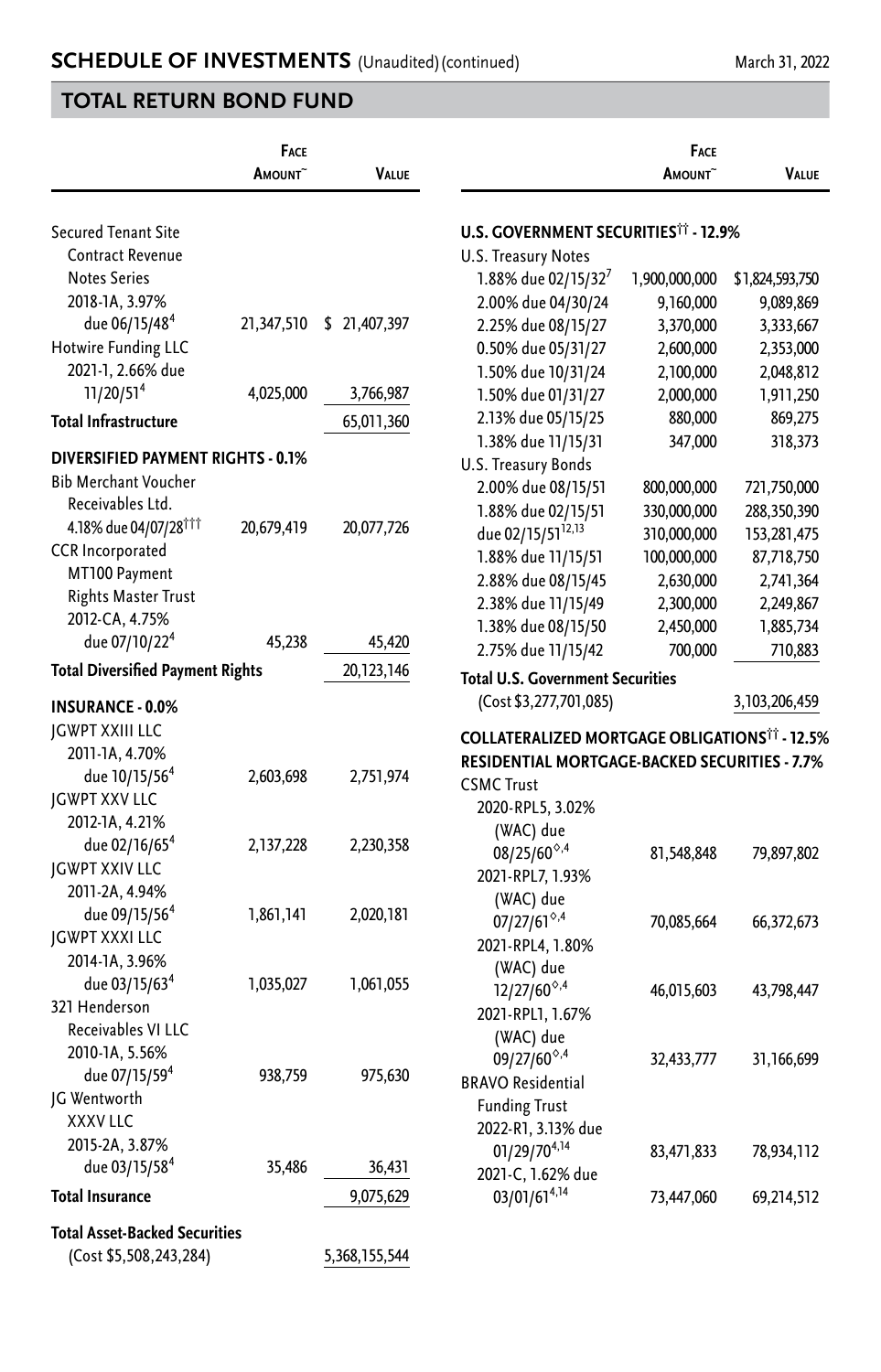|                                       | FACE<br><b>A</b> mount~ | VALUE           |                                   | FACE<br>AMOUNT <sup>~</sup> | VALUE           |
|---------------------------------------|-------------------------|-----------------|-----------------------------------|-----------------------------|-----------------|
| 2021-HE1, 1.60% (30                   |                         |                 | 2006-HE5, 0.74%                   |                             |                 |
| Day Average SOFR                      |                         |                 | (1 Month USD                      |                             |                 |
| + 1.50%, Rate                         |                         |                 | $LIBOR + 0.14\%$                  |                             |                 |
| Floor: 0.00%)                         |                         |                 | Rate Floor: 0.14%)                |                             |                 |
| due 01/25/70 <sup>6,4</sup>           | 7,500,000               | 7,446,142<br>\$ | due 08/25/36 $^{\circ}$           | 14,240,616                  | \$<br>8,558,301 |
| <b>PRPM LLC</b>                       |                         |                 | 2006-HE4, 0.94%                   |                             |                 |
| 2021-5, 1.79% due                     |                         |                 | (1 Month USD                      |                             |                 |
| 06/25/26 <sup>4,14</sup>              | 71,002,776              | 67,293,363      | $LIBOR + 0.48%$ ,                 |                             |                 |
| 2021-8, 1.74% (WAC)                   |                         |                 | Rate Floor: 0.48%)                |                             |                 |
| due 09/25/26 <sup>6,4</sup>           | 41,253,202              | 39,093,110      | due 06/25/36 $^{\circ}$           | 8,928,835                   | 5,441,087       |
| 2022-1, 3.72% due                     |                         |                 | 2006-HE5, 0.96%                   |                             |                 |
| 02/25/274,14                          | 10,000,000              | 9,822,921       | (1 Month USD                      |                             |                 |
| <b>FKRT</b>                           |                         |                 | $LIBOR + 0.25%$                   |                             |                 |
| 2.21% due                             |                         |                 | Rate Floor: 0.25%)                |                             |                 |
| 11/30/58111,8                         | 117,200,000             | 112,863,560     | due $08/25/36^{\circ}$            | 8,532,871                   | 5,108,492       |
| Legacy Mortgage                       |                         |                 | 2007-HE2, 0.59%                   |                             |                 |
| Asset Trust                           |                         |                 | (1 Month USD                      |                             |                 |
| 2021-GS2, 1.75%                       |                         |                 | $LIBOR + 0.13%$ ,                 |                             |                 |
| due 04/25/61 <sup>4,14</sup>          | 45,725,503              | 43,594,196      | Rate Floor: 0.13%)                |                             |                 |
| 2021-GS3, 1.75%                       |                         |                 | due 01/25/37 $^{\circ}$           | 8,732,459                   | 4,901,265       |
| due 07/25/614,14                      | 40,265,816              | 38,327,870      | 2007-HE3, 0.57%                   |                             |                 |
| 2021-GS5, 2.25%                       |                         |                 | (1 Month USD                      |                             |                 |
| due 07/25/674,14                      | 26,524,133              | 25,262,460      | $LIBOR + 0.11\%$ ,                |                             |                 |
| <b>Towd Point</b>                     |                         |                 | Rate Floor: 0.11%)                |                             |                 |
| <b>Revolving Trust</b>                |                         |                 | due $12/25/36^{\circ}$            | 6,027,741                   | 3,716,994       |
| 4.83% due 09/25/64 <sup>8</sup>       | 81,500,000              | 81,567,567      | 2007-HE6, 0.52%                   |                             |                 |
| Morgan Stanley                        |                         |                 | (1 Month USD<br>$LIBOR + 0.06\%,$ |                             |                 |
| ABS Capital I                         |                         |                 | Rate Floor: 0.06%)                |                             |                 |
| <b>Incorporated Trust</b>             |                         |                 | due $05/25/37^{\circ}$            | 2,736,252                   | 2,496,462       |
| 2006-NC5, 0.61%                       |                         |                 | 2007-NC3, 0.65%                   |                             |                 |
| (1 Month USD                          |                         |                 | (1 Month USD                      |                             |                 |
| $LIBOR + 0.15%$<br>Rate Floor: 0.15%) |                         |                 | $LIBOR + 0.19%$ ,                 |                             |                 |
| due 10/25/36°                         | 27,286,773              | 16,523,598      | Rate Floor: 0.19%)                |                             |                 |
| 2007-HE5, 0.80%                       |                         |                 | due $05/25/37^{\circ}$            | 2,254,062                   | 1,901,006       |
| (1 Month USD                          |                         |                 | 2007-HE3, 0.59%                   |                             |                 |
| $LIBOR + 0.34%$ ,                     |                         |                 | (1 Month USD                      |                             |                 |
| Rate Floor: 0.34%)                    |                         |                 | $LIBOR + 0.13\%,$                 |                             |                 |
| due 03/25/37 $^{\circ}$               | 28,821,298              | 14,785,810      | Rate Floor: 0.13%)                |                             |                 |
| 2006-HE6, 0.94%                       |                         |                 | due 12/25/36 <sup>6,4</sup>       | 2,195,647                   | 1,542,418       |
| (1 Month USD                          |                         |                 | 2006-HE6, 0.76%                   |                             |                 |
| $LIBOR + 0.48\%,$                     |                         |                 | (1 Month USD                      |                             |                 |
| Rate Floor: 0.48%)                    |                         |                 | $LIBOR + 0.30\%,$                 |                             |                 |
| due 09/25/36 <sup>°</sup>             | 24,264,885              | 10,881,629      | Rate Floor: 0.30%)                |                             |                 |
|                                       |                         |                 | due 09/25/36 <sup>6</sup>         | 3,075,830                   | 1,359,391       |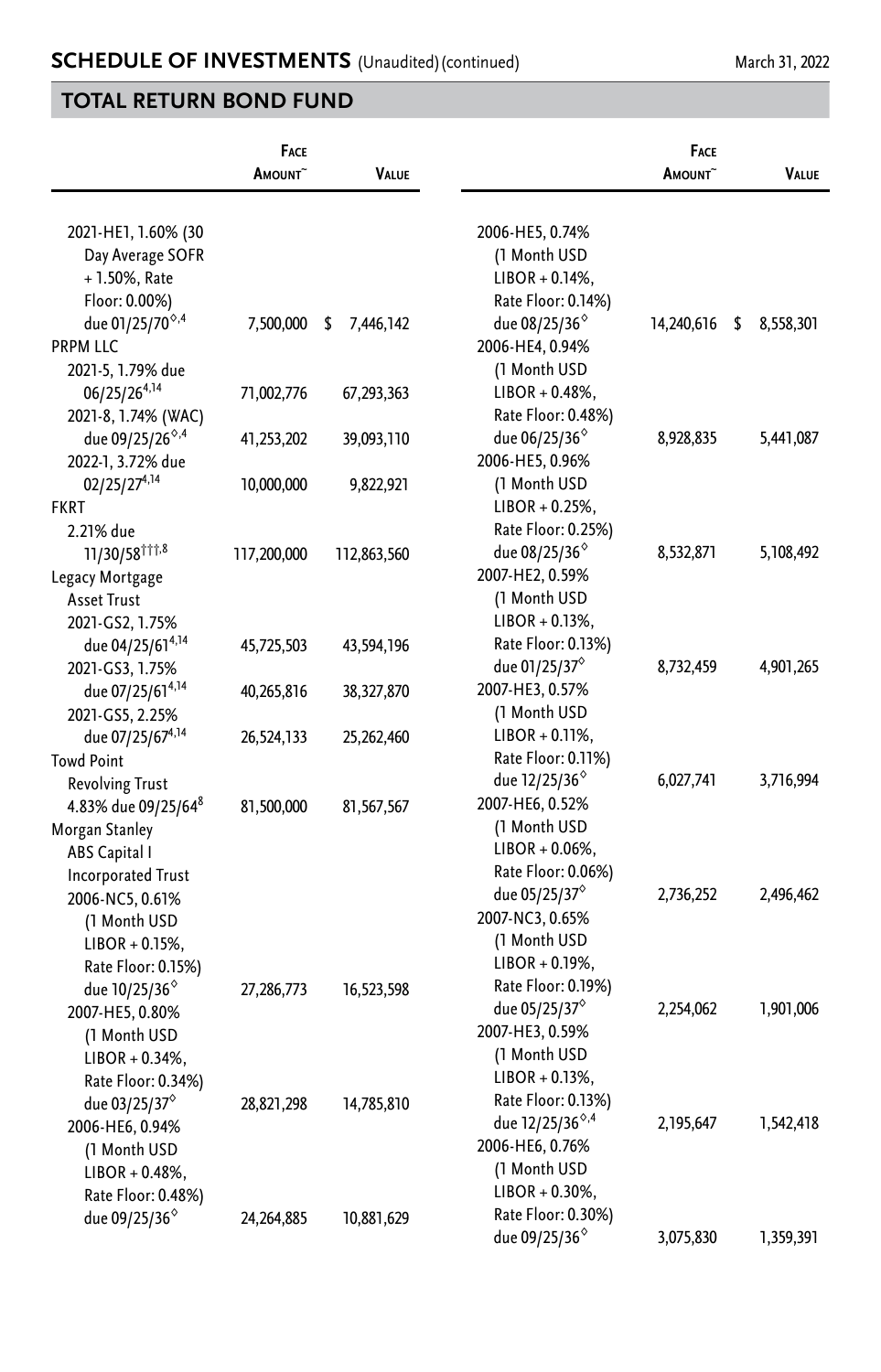|                                                 | FACE<br>AMOUNT <sup>~</sup> | <b>VALUE</b> |                           | FACE<br><b>AMOUNT</b> | <b>VALUE</b> |
|-------------------------------------------------|-----------------------------|--------------|---------------------------|-----------------------|--------------|
|                                                 |                             |              |                           |                       |              |
| <b>LSTAR Securities</b>                         |                             |              | Soundview Home            |                       |              |
| Investment Ltd.                                 |                             |              | Loan Trust                |                       |              |
| 2021-1, 2.03% (1                                |                             |              | 2006-OPT5, 0.60%          |                       |              |
| Month USD                                       |                             |              | (1 Month USD              |                       |              |
| $LIBOR + 1.80\%$                                |                             |              | $LIBOR + 0.14%$           |                       |              |
| Rate Floor: 1.80%)                              |                             |              | Rate Floor: 0.14%)        |                       |              |
| due 02/01/26 <sup><math>\diamond</math>,8</sup> | 43,859,265                  | \$43,498,873 | due 07/25/36 <sup>°</sup> | 41,254,030            | \$40,364,131 |
| 2021-2, 1.93% (1                                |                             |              | <b>GSAMP Trust</b>        |                       |              |
| Month USD                                       |                             |              | 2007-NC1, 0.59%           |                       |              |
| $LIBOR + 1.70\%$ ,                              |                             |              | (1 Month USD              |                       |              |
| Rate Floor: 1.70%)                              |                             |              | $LIBOR + 0.13%$           |                       |              |
| due 03/02/26 <sup>6,8</sup>                     | 28,678,838                  | 28,473,282   | Rate Floor: 0.13%)        |                       |              |
| <b>OSAT Trust</b>                               |                             |              | due 12/25/46 <sup>°</sup> | 27,408,635            | 17,453,791   |
| 2021-RPL1, 2.12%                                |                             |              | 2006-HE8, 0.69%           |                       |              |
| due 05/25/65 <sup>4,14</sup>                    | 68,825,936                  | 65,854,129   | (1 Month USD              |                       |              |
| <b>ZH Trust</b>                                 |                             |              | $LIBOR + 0.23%$ ,         |                       |              |
| 2021-2, 2.35% due                               |                             |              | Rate Floor: 0.23%)        |                       |              |
| 10/17/27 <sup>4</sup>                           | 45,250,000                  | 44,441,749   | due 01/25/37°             | 10,107,000            | 9,266,876    |
| 2021-1, 2.25% due                               |                             |              | 2006-NC2, 0.76%           |                       |              |
| 02/18/27 <sup>4</sup>                           | 17,750,000                  | 17,427,628   | (1 Month USD              |                       |              |
| Home Equity                                     |                             |              | $LIBOR + 0.30\%,$         |                       |              |
| Loan Trust                                      |                             |              | Rate Floor: 0.30%)        |                       |              |
| 2007-FRE1, 0.65%                                |                             |              | due 06/25/36 $^{\circ}$   | 6,882,972             | 4,730,417    |
| (1 Month USD                                    |                             |              | 2007-NC1, 0.61%           |                       |              |
| $LIBOR + 0.19%$                                 |                             |              | (1 Month USD              |                       |              |
| Rate Floor: 0.19%)                              |                             |              | $LIBOR + 0.15%$           |                       |              |
| due 04/25/37 <sup>°</sup>                       | 61,898,330                  | 59,188,904   | Rate Floor: 0.15%)        |                       |              |
| JP Morgan Mortgage                              |                             |              | due 12/25/46 <sup>°</sup> | 6, 115, 267           | 3,678,727    |
| <b>Acquisition Trust</b>                        |                             |              | Alternative Loan Trust    |                       |              |
| 2006-WMC4, 0.59%                                |                             |              | 2007-OA4, 0.80%           |                       |              |
| (1 Month USD                                    |                             |              | (1 Month USD              |                       |              |
| $LIBOR + 0.13%$                                 |                             |              | $LIBOR + 0.34\%,$         |                       |              |
| Rate Floor: 0.13%)                              |                             |              | Rate Floor: 0.34%)        |                       |              |
| due 12/25/36 $^{\circ}$                         | 67,648,543                  | 48,607,014   | due 05/25/47 $^{\circ}$   | 18,316,402            | 17,234,870   |
| 2006-WMC4, 0.58%                                |                             |              | 2007-OH3, 1.04%           |                       |              |
| (1 Month USD                                    |                             |              | (1 Month USD              |                       |              |
| $LIBOR + 0.12%$                                 |                             |              | $LIBOR + 0.58\%,$         |                       |              |
| Rate Floor: 0.12%)                              |                             |              | Rate Cap/Floor:           |                       |              |
| due $12/25/36^{\circ}$                          | 12,470,700                  | 7,533,333    | 10.00%/0.58%)             |                       |              |
| 2006-WMC3, 0.94%                                |                             |              | due 09/25/47 <sup>°</sup> | 7,079,178             | 6,653,623    |
| (1 Month USD                                    |                             |              | 2006-43CB, 6.00%          |                       |              |
| $LIBOR + 0.48\%$                                |                             |              | (1 Month USD              |                       |              |
| Rate Floor: 0.48%)                              |                             |              | $LIBOR + 0.50\%,$         |                       |              |
| due 08/25/36 $^{\circ}$                         | 2,000,818                   | 1,593,675    | Rate Cap/Floor:           |                       |              |
|                                                 |                             |              | $6.00\%/6.00\%)$          | 6,504,406             |              |
|                                                 |                             |              | due 02/25/37 <sup>°</sup> |                       | 4,614,443    |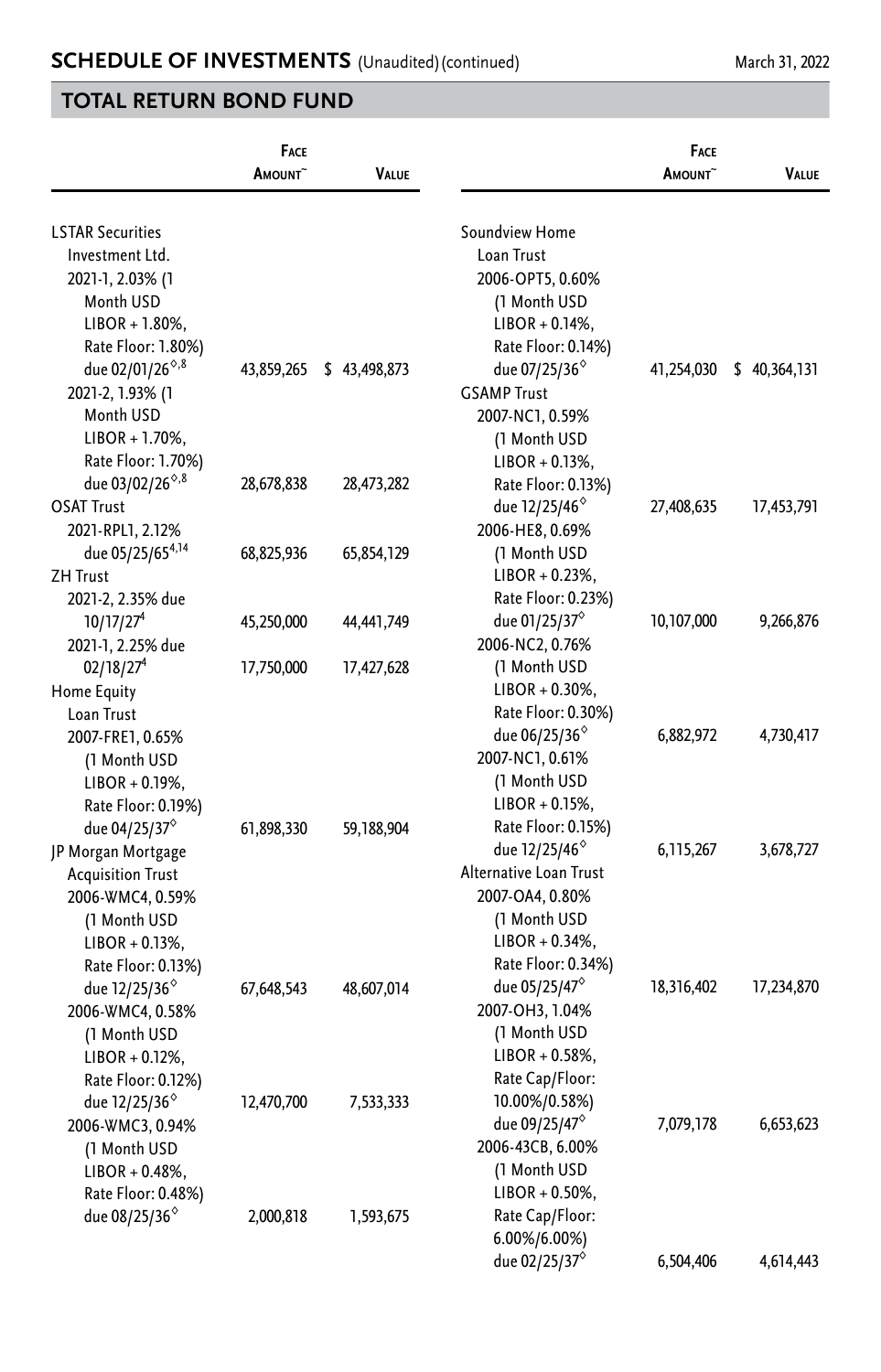|                                                    | <b>FACE</b><br><b>A</b> mount~ | <b>VALUE</b>    |                                      | <b>FACE</b><br>AMOUNT <sup>~</sup> | VALUE           |
|----------------------------------------------------|--------------------------------|-----------------|--------------------------------------|------------------------------------|-----------------|
| 2007-OA7, 0.64%                                    |                                |                 | 2006-BC4, 0.80%                      |                                    |                 |
| (1 Month USD<br>$LIBOR + 0.36\%,$                  |                                |                 | (1 Month USD<br>$LIBOR + 0.34\%,$    |                                    |                 |
| Rate Floor: 0.36%)                                 |                                |                 | Rate Floor: 0.34%)                   |                                    |                 |
| due 05/25/47 <sup>°</sup>                          | 2,760,893                      | \$<br>2,510,785 | due 12/25/36 <sup>°</sup>            | 2,703,458                          | \$<br>2,655,059 |
| 2007-OH3, 0.90%                                    |                                |                 | 2006-BC6, 0.63%                      |                                    |                 |
| (1 Month USD                                       |                                |                 | (1 Month USD                         |                                    |                 |
| $LIBOR + 0.44\%,$                                  |                                |                 | $LIBOR + 0.17%$                      |                                    |                 |
| Rate Cap/Floor:                                    |                                |                 | Rate Floor: 0.17%)                   |                                    |                 |
| 10.00%/0.44%)                                      |                                |                 | due 01/25/37 <sup>6</sup>            | 222,728                            | 220,647         |
| due 09/25/47 <sup>°</sup>                          | 703,696                        | 657,067         | 2006-OPT1, 0.72%                     |                                    |                 |
| NovaStar Mortgage                                  |                                |                 | (1 Month USD                         |                                    |                 |
| <b>Funding Trust Series</b>                        |                                |                 | $LIBOR + 0.26\%,$                    |                                    |                 |
| 2007-2, 0.66% (1                                   |                                |                 | Rate Floor: 0.26%)                   |                                    |                 |
| Month USD                                          |                                |                 | due 04/25/36 $^{\circ}$              | 41,562                             | 41,405          |
| $LIBOR + 0.20\%,$                                  |                                |                 | Citigroup Mortgage                   |                                    |                 |
| Rate Cap/Floor:<br>11.00%/0.20%)                   |                                |                 | Loan Trust, Inc.<br>2007-AMC1, 0.62% |                                    |                 |
| due 09/25/37 $^{\circ}$                            | 28,831,405                     | 28,125,612      | (1 Month USD                         |                                    |                 |
| 2007-1, 0.59% (1                                   |                                |                 | $LIBOR + 0.16%$                      |                                    |                 |
| Month USD                                          |                                |                 | Rate Floor: 0.16%)                   |                                    |                 |
| $LIBOR + 0.13\%,$                                  |                                |                 | due 12/25/36 <sup>6,4</sup>          | 23,318,825                         | 15,096,575      |
| Rate Cap/Floor:                                    |                                |                 | 2007-AMC3, 0.64%                     |                                    |                 |
| 11.00%/0.13%)                                      |                                |                 | (1 Month USD                         |                                    |                 |
| due $03/25/37^{\circ}$                             | 3, 142, 129                    | 2,345,946       | $LIBOR + 0.18%$                      |                                    |                 |
| <b>Imperial Fund</b>                               |                                |                 | Rate Floor: 0.18%)                   |                                    |                 |
| Mortgage Trust                                     |                                |                 | due 03/25/37 $^{\circ}$              | 6,859,643                          | 6,249,954       |
| 2022-NQM2, 4.02%                                   |                                |                 | 2006-WF1, 5.07%                      |                                    |                 |
| (WAC) due                                          |                                |                 | due 03/25/36                         | 8,513,207                          | 5,166,847       |
| $03/25/67^{\diamond,4}$                            | 14,477,000                     | 14,293,908      | <b>ACE Securities</b>                |                                    |                 |
| 2022-NQM2, 4.20%                                   |                                |                 | Corporation                          |                                    |                 |
| (WAC) due                                          |                                |                 | Home Equity Loan                     |                                    |                 |
| $03/25/67^{\diamond,4}$<br><b>Structured Asset</b> | 14,231,000                     | 14,044,742      | <b>Trust Series</b>                  |                                    |                 |
| <b>Securities</b>                                  |                                |                 | 2006-NC1, 1.07%<br>(1 Month USD      |                                    |                 |
| Corporation                                        |                                |                 | $LIBOR + 0.62\%$                     |                                    |                 |
| Mortgage Loan Trust                                |                                |                 | Rate Floor: 0.62%)                   |                                    |                 |
| 2008-BC4, 1.09%                                    |                                |                 | due 12/25/35°                        | 16,761,000                         | 16,287,259      |
| (1 Month USD                                       |                                |                 | 2007-ASP1, 0.66%                     |                                    |                 |
| $LIBOR + 0.63\%,$                                  |                                |                 | (1 Month USD                         |                                    |                 |
| Rate Floor: 0.63%)                                 |                                |                 | $LIBOR + 0.20\%,$                    |                                    |                 |
| due 11/25/37 <sup>°</sup>                          | 24,693,815                     | 24,408,029      | Rate Floor: 0.20%)                   |                                    |                 |
|                                                    |                                |                 | due 03/25/37 <sup>6</sup>            | 8,627,714                          | 4,876,523       |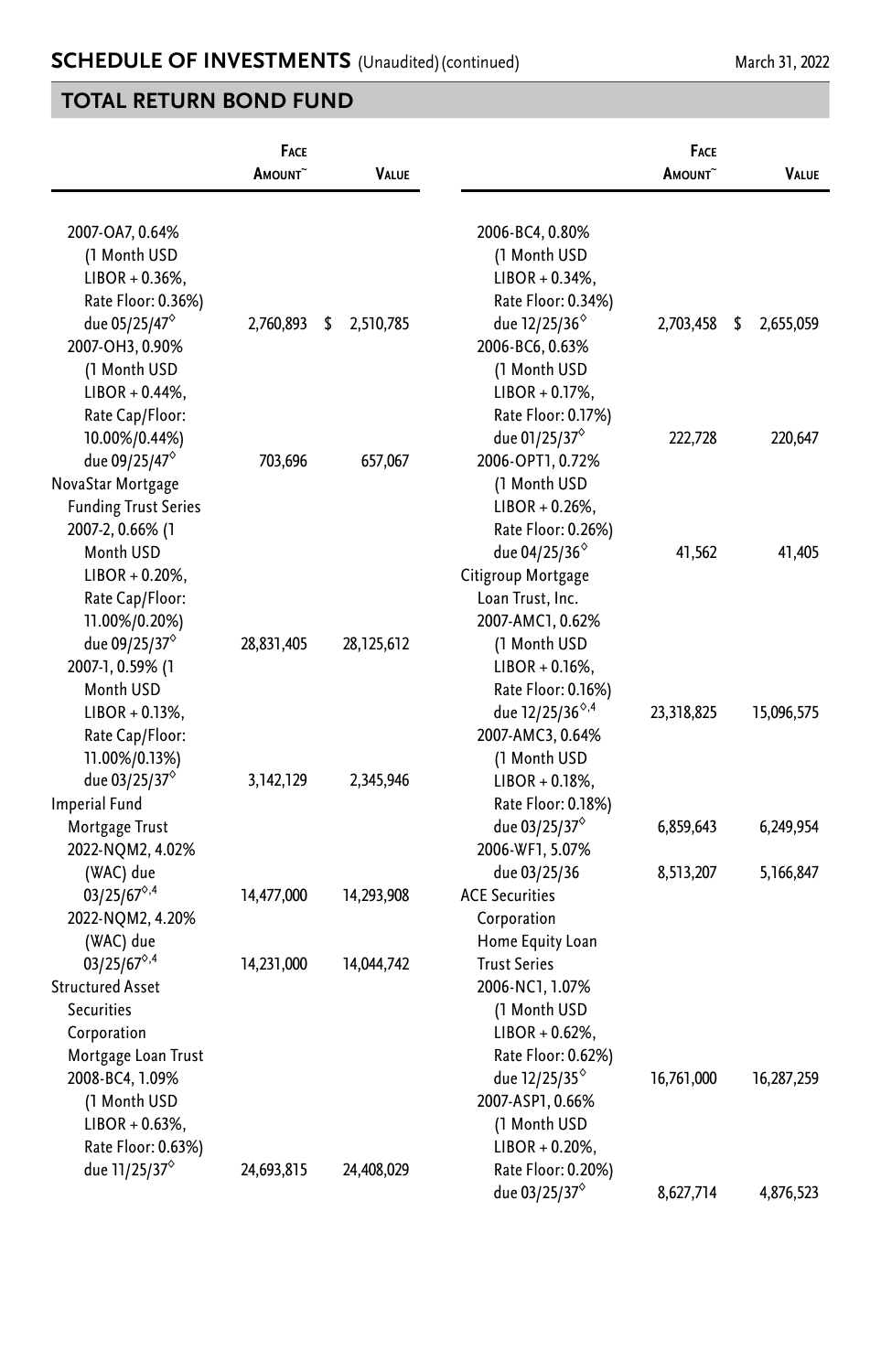|                                         | FACE<br><b>A</b> mount^ | VALUE           |                                                 | FACE<br><b>A</b> mount^ | VALUE           |
|-----------------------------------------|-------------------------|-----------------|-------------------------------------------------|-------------------------|-----------------|
| 2007-WM2, 0.67%                         |                         |                 | 2007-HE1, 0.62%                                 |                         |                 |
| (1 Month USD                            |                         |                 | (1 Month USD                                    |                         |                 |
| $LIBOR + 0.21%$                         |                         |                 | $LIBOR + 0.16%$                                 |                         |                 |
| Rate Floor: 0.21%)                      |                         |                 | Rate Floor: 0.16%)                              |                         |                 |
| due 02/25/37 <sup>°</sup>               | 6,790,946               | 3,629,726<br>\$ | due 05/25/37 <sup>6</sup>                       | 6,034,526               | 1,840,589<br>\$ |
| Washington Mutual                       |                         |                 | 2007-HE1, 0.52%                                 |                         |                 |
| Mortgage Pass-                          |                         |                 | (1 Month USD                                    |                         |                 |
| Through Certificates                    |                         |                 | $LIBOR + 0.06\%,$                               |                         |                 |
| <b>WMALT Series Trust</b>               |                         |                 | Rate Floor: 0.06%)                              |                         |                 |
| 2006-AR9, 0.97%                         |                         |                 | due 05/25/37 <sup>°</sup>                       | 5,020,447               | 1,513,905       |
| (1 Year CMT Rate                        |                         |                 | American Home                                   |                         |                 |
| $+0.83%$ , Rate                         |                         |                 | Mortgage                                        |                         |                 |
| Floor: 0.83%)                           |                         |                 | <b>Investment Trust</b>                         |                         |                 |
| due 11/25/46 <sup>°</sup>               | 10,149,434              | 9,605,996       | 2007-1, 2.08% due                               |                         |                 |
| 2006-AR10, 0.80%                        |                         |                 | $05/25/47^{10}$                                 | 136,830,121             | 21,467,620      |
| (1 Month USD                            |                         |                 | Starwood Mortgage                               |                         |                 |
| $LIBOR + 0.34\%,$                       |                         |                 | <b>Residential Trust</b>                        |                         |                 |
| Rate Floor: 0.34%)                      |                         |                 | 2020-1, 2.56%                                   |                         |                 |
| due 12/25/36 <sup>°</sup>               | 9,193,426               | 8,883,914       | (WAC) due                                       |                         |                 |
| 2006-AR9, 0.98%                         |                         |                 | $02/25/50^{\diamond,4}$                         | 12,023,568              | 11,760,925      |
| (1 Year CMT Rate                        |                         |                 | 2020-1, 2.41% (WAC)                             |                         |                 |
| $+0.84%$ , Rate                         |                         |                 | due 02/25/50 <sup>°,4</sup>                     | 9,248,898               | 9,044,913       |
| Floor: 0.84%)                           |                         |                 | Credit Suisse Mortgage                          |                         |                 |
| due 11/25/46 <sup>°</sup>               | 4,231,112               | 3,664,676       | Capital Certificates                            |                         |                 |
| 2006-7, 4.12%                           |                         |                 | 2021-RPL9, 2.44%                                |                         |                 |
| due 09/25/36                            | 5,488,348               | 2,039,493       | (WAC) due                                       |                         |                 |
| 2006-8, 4.19%                           |                         |                 | 02/25/61 <sup><math>\diamond,4</math></sup>     | 20,801,302              | 19,775,999      |
| due 10/25/36                            | 364,097                 | 165,426         | Merrill Lynch                                   |                         |                 |
| IXIS Real Estate                        |                         |                 | Mortgage Investors                              |                         |                 |
| Capital Trust                           |                         |                 | <b>Trust Series</b>                             |                         |                 |
| 2007-HE1, 0.57%                         |                         |                 | 2007-HE2, 0.98%                                 |                         |                 |
| (1 Month USD                            |                         |                 | (1 Month USD                                    |                         |                 |
| $LIBOR + 0.11\%,$                       |                         |                 | $LIBOR + 0.52%$                                 |                         |                 |
| Rate Floor: 0.11%)                      |                         |                 | Rate Floor: 0.52%)                              |                         |                 |
| due 05/25/37 <sup>°</sup>               | 33,855,539              | 10,267,728      | due 02/25/37 $^{\circ}$                         | 33,408,568              | 12,925,224      |
| 2006-HE1, 1.06%                         |                         |                 | 2006-HE6, 0.74%                                 |                         |                 |
| (1 Month USD                            |                         |                 | (1 Month USD                                    |                         |                 |
| $LIBOR + 0.60\%,$<br>Rate Floor: 0.60%) |                         |                 | $LIBOR + 0.28%$ ,                               |                         |                 |
| due 03/25/36°                           | 12,432,668              | 7,629,879       | Rate Floor: 0.28%)<br>due 11/25/37 <sup>°</sup> | 9,042,368               | 5,817,205       |
| 2007-HE1, 0.69%                         |                         |                 | <b>SPS Servicer Advance</b>                     |                         |                 |
| (1 Month USD                            |                         |                 | Receivables Trust                               |                         |                 |
| $LIBOR + 0.23%$ ,                       |                         |                 | 2020-T2, 1.83%                                  |                         |                 |
| Rate Floor: 0.23%)                      |                         |                 | due 11/15/55 <sup>4</sup>                       | 20,000,000              | 18,700,686      |
| due 05/25/37 <sup>°</sup>               | 6,425,297               | 1,974,895       |                                                 |                         |                 |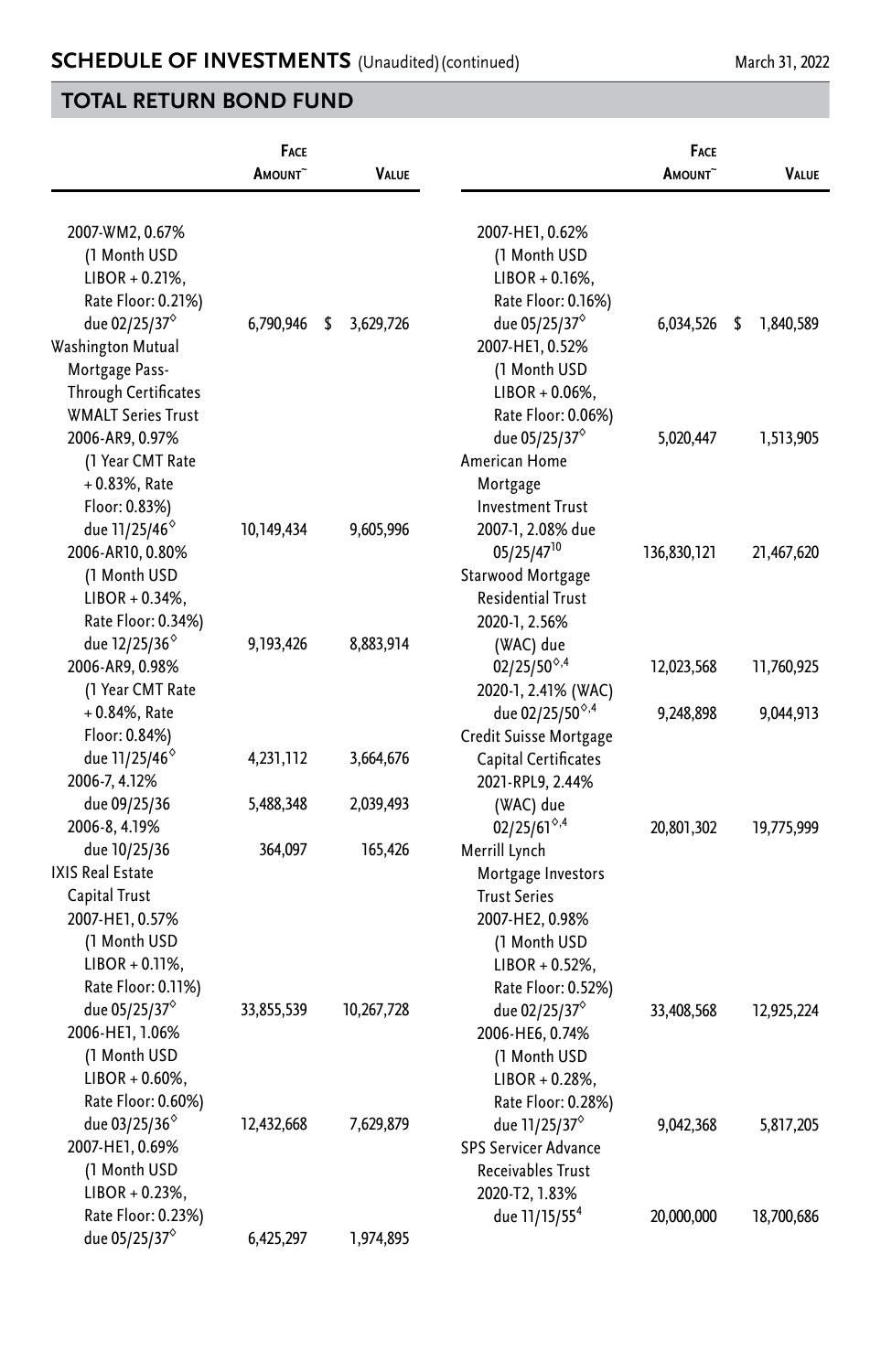|                                    | FACE<br>AMOUNT <sup>~</sup> | VALUE        |                               | FACE<br><b>A</b> mount~ | VALUE           |
|------------------------------------|-----------------------------|--------------|-------------------------------|-------------------------|-----------------|
| Cascade Funding                    |                             |              | 2006-QO2, 1.00%               |                         |                 |
| Mortgage Trust                     |                             |              | (1 Month USD                  |                         |                 |
| 2018-RM2, 4.00%                    |                             |              | $LIBOR + 0.54\%,$             |                         |                 |
| (WAC) due                          |                             |              | Rate Floor: 0.54%)            |                         |                 |
| $10/25/68^{\diamond,8}$            | 10,674,391                  | \$10,690,254 | due 02/25/46°                 | 5,463,923               | 1,399,235<br>\$ |
| 2019-RM3, 2.80%                    |                             |              | 2006-QO6, 0.82%               |                         |                 |
| (WAC) due                          |                             |              | (1 Month USD                  |                         |                 |
| $06/25/69^{\circ.8}$               | 7,888,676                   | 7,751,004    | $LIBOR + 0.36\%,$             |                         |                 |
| Lehman XS Trust Series             |                             |              | Rate Floor: 0.36%)            |                         |                 |
| 2007-4N, 0.66%                     |                             |              | due 06/25/46 $^{\circ}$       | 4,776,900               | 1,277,646       |
| (1 Month USD                       |                             |              | 2007-QO3, 0.78%               |                         |                 |
| $LIBOR + 0.20\%$ ,                 |                             |              | (1 Month USD                  |                         |                 |
| Rate Floor: 0.20%)                 |                             |              | $LIBOR + 0.32\%$ ,            |                         |                 |
| due 03/25/47 $^{\circ}$            | 9,385,550                   | 9,455,206    | Rate Floor: 0.32%)            |                         |                 |
| 2007-2N, 0.82%                     |                             |              | due 03/25/47 <sup>°</sup>     | 928,697                 | 873,250         |
| (1 Month USD                       |                             |              | Ameriquest Mortgage           |                         |                 |
| $LIBOR + 0.18%$                    |                             |              | <b>Securities Trust</b>       |                         |                 |
| Rate Floor: 0.18%)                 |                             |              | 2006-M3, 0.62%                |                         |                 |
| due 02/25/37 $^{\circ}$            | 5,446,075                   | 5,377,726    | (1 Month USD                  |                         |                 |
| 2007-15N, 0.71%                    |                             |              | $LIBOR + 0.16%$               |                         |                 |
| (1 Month USD                       |                             |              | Rate Floor: 0.16%)            |                         |                 |
| $LIBOR + 0.25\%,$                  |                             |              | due 10/25/36°                 | 28, 265, 165            | 10,876,218      |
| Rate Floor: 0.00%)                 |                             |              | 2006-M3, 0.56%                |                         |                 |
| due 08/25/37°                      | 1,759,660                   | 1,699,996    | (1 Month USD                  |                         |                 |
| 2006-10N, 0.88%                    |                             |              | $LIBOR + 0.10\%,$             |                         |                 |
| (1 Month USD                       |                             |              | Rate Floor: 0.10%)            |                         |                 |
| $LIBOR + 0.42\%$ ,                 |                             |              | due 10/25/36 <sup>°</sup>     | 11,873,268              | 4,543,048       |
| Rate Floor: 0.42%)                 |                             |              | <b>First NLC Trust</b>        |                         |                 |
| due 07/25/46°                      | 349,302                     | 354,346      | 2005-4, 1.24% (1              |                         |                 |
| <b>RALI Series Trust</b>           |                             |              | Month USD                     |                         |                 |
| 2007-QO4, 0.84%                    |                             |              | $LIBOR + 0.78%$               |                         |                 |
| (1 Month USD                       |                             |              | Rate Cap/Floor:               |                         |                 |
| $LIBOR + 0.38%$                    |                             |              | 14.00%/0.78%)                 |                         |                 |
| Rate Floor: 0.38%)                 |                             |              | due 02/25/36 $^{\circ}$       | 11,924,116              | 11,774,768      |
| due 05/25/47°                      | 4,625,323                   | 4,418,998    | 2005-1, 0.92% (1<br>Month USD |                         |                 |
| 2006-QO2, 0.90%                    |                             |              | $LIBOR + 0.46\%,$             |                         |                 |
| (1 Month USD<br>$LIBOR + 0.44\%$ , |                             |              | Rate Cap/Floor:               |                         |                 |
| Rate Floor: 0.44%)                 |                             |              | 14.00%/0.46%)                 |                         |                 |
| due 02/25/46°                      | 16,848,620                  | 4,190,014    | due 05/25/35 <sup>°</sup>     | 2,440,017               | 2,293,096       |
| 2007-QO2, 0.61%                    |                             |              |                               |                         |                 |
| (1 Month USD                       |                             |              |                               |                         |                 |
| $LIBOR + 0.15\%,$                  |                             |              |                               |                         |                 |
| Rate Floor: 0.15%)                 |                             |              |                               |                         |                 |
| due 02/25/47 <sup>°</sup>          | 7,788,671                   | 3,425,141    |                               |                         |                 |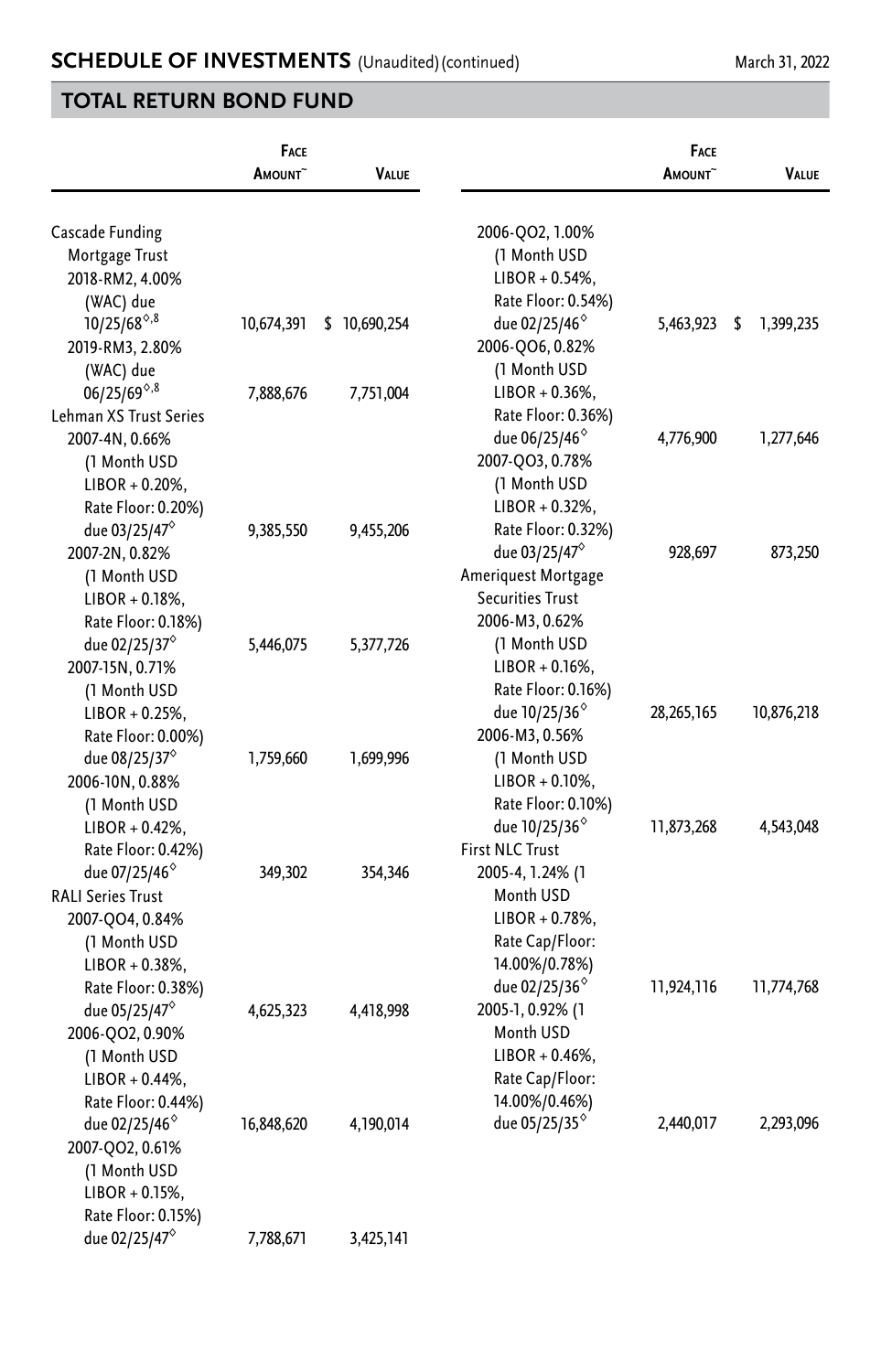|                           | FACE<br><b>AMOUNT</b> | VALUE        |                                 | FACE<br><b>A</b> mount^ | VALUE           |
|---------------------------|-----------------------|--------------|---------------------------------|-------------------------|-----------------|
| <b>Bear Stearns Asset</b> |                       |              |                                 |                         |                 |
| <b>Backed Securities</b>  |                       |              | 2006-HE2, 0.61%<br>(1 Month USD |                         |                 |
| I Trust                   |                       |              | $LIBOR + 0.30\%,$               |                         |                 |
| 2006-HE9, 0.60%           |                       |              | Rate Floor: 0.30%)              |                         |                 |
| (1 Month USD              |                       |              | due 07/25/36 $^{\circ}$         | 3,480,306               | \$<br>1,787,168 |
| $LIBOR + 0.14%$           |                       |              | HarborView Mortgage             |                         |                 |
| Rate Floor: 0.28%)        |                       |              | Loan Trust                      |                         |                 |
| due 11/25/36 $^{\circ}$   | 13,552,725            | \$13,265,450 | 2006-14, 0.60%                  |                         |                 |
| <b>ABFC Trust</b>         |                       |              | (1 Month USD                    |                         |                 |
| 2007-WMC1, 1.71%          |                       |              | $LIBOR + 0.15%$                 |                         |                 |
| (1 Month USD              |                       |              | Rate Floor: 0.15%)              |                         |                 |
| $LIBOR + 1.25%$ ,         |                       |              | due 01/25/47 <sup>°</sup>       | 7,359,949               | 6,817,765       |
| Rate Floor: 1.25%)        |                       |              | 2006-12, 0.64%                  |                         |                 |
| due 06/25/37°             | 16,683,422            | 13,246,999   | (1 Month USD                    |                         |                 |
| Master Asset Backed       |                       |              | $LIBOR + 0.19\%$                |                         |                 |
| <b>Securities Trust</b>   |                       |              | Rate Floor: 0.19%)              |                         |                 |
| 2006-WMC4, 0.61%          |                       |              | due 01/19/38 <sup>°</sup>       | 5,716,869               | 5,408,976       |
| (1 Month USD              |                       |              | <b>Fremont Home</b>             |                         |                 |
| $LIBOR + 0.15%$           |                       |              | Loan Trust                      |                         |                 |
| Rate Floor: 0.15%)        |                       |              | 2006-E, 0.58%                   |                         |                 |
| due 10/25/36 <sup>°</sup> | 11,107,028            | 4,366,979    | (1 Month USD                    |                         |                 |
| 2006-NC2, 0.94%           |                       |              | $LIBOR + 0.12%$                 |                         |                 |
| (1 Month USD              |                       |              | Rate Floor: 0.12%)              |                         |                 |
| $LIBOR + 0.48%$           |                       |              | due 01/25/37 $^{\circ}$         | 12,679,129              | \$<br>6,856,344 |
| Rate Floor: 0.48%)        |                       |              | 2006-D, 0.61%                   |                         |                 |
| due 08/25/36 $^{\circ}$   | 8,179,080             | 3,932,130    | (1 Month USD                    |                         |                 |
| 2006-WMC3, 0.62%          |                       |              | $LIBOR + 0.15%$                 |                         |                 |
| (1 Month USD              |                       |              | Rate Floor: 0.15%)              |                         |                 |
| $LIBOR + 0.16%$ ,         |                       |              | due 11/25/36 <sup>°</sup>       | 10,961,508              | 4,915,318       |
| Rate Floor: 0.16%)        |                       |              | First Franklin Mortgage         |                         |                 |
| due 08/25/36 $^{\circ}$   | 5,915,604             | 2,484,669    | Loan Trust                      |                         |                 |
| 2007-WMC1, 0.62%          |                       |              | 2006-FF16, 0.74%                |                         |                 |
| (1 Month USD              |                       |              | (1 Month USD                    |                         |                 |
| $LIBOR + 0.16\%,$         |                       |              | $LIBOR + 0.28%$                 |                         |                 |
| Rate Floor: 0.16%)        |                       |              | Rate Floor: 0.28%)              |                         |                 |
| due 01/25/37 <sup>6</sup> | 6, 133, 597           | 2,188,948    | due 12/25/36 <sup>°</sup>       | 21,702,094              | 11,424,885      |
| <b>Securitized Asset</b>  |                       |              | Merrill Lynch                   |                         |                 |
| <b>Backed Receivables</b> |                       |              | <b>Alternative Note</b>         |                         |                 |
| <b>LLC</b> Trust          |                       |              | <b>Asset Trust Series</b>       |                         |                 |
| 2006-WM4, 0.62%           |                       |              | 2007-A1, 0.92%                  |                         |                 |
| (1 Month USD              |                       |              | (1 Month USD                    |                         |                 |
| $LIBOR + 0.16%$           |                       |              | $LIBOR + 0.46\%,$               |                         |                 |
| Rate Floor: 0.16%)        |                       |              | Rate Floor: 0.46%)              |                         |                 |
| due 11/25/36 <sup>°</sup> | 31,203,182            | 11,154,576   | due 01/25/37 $^{\circ}$         | 20,244,570              | 8,097,042       |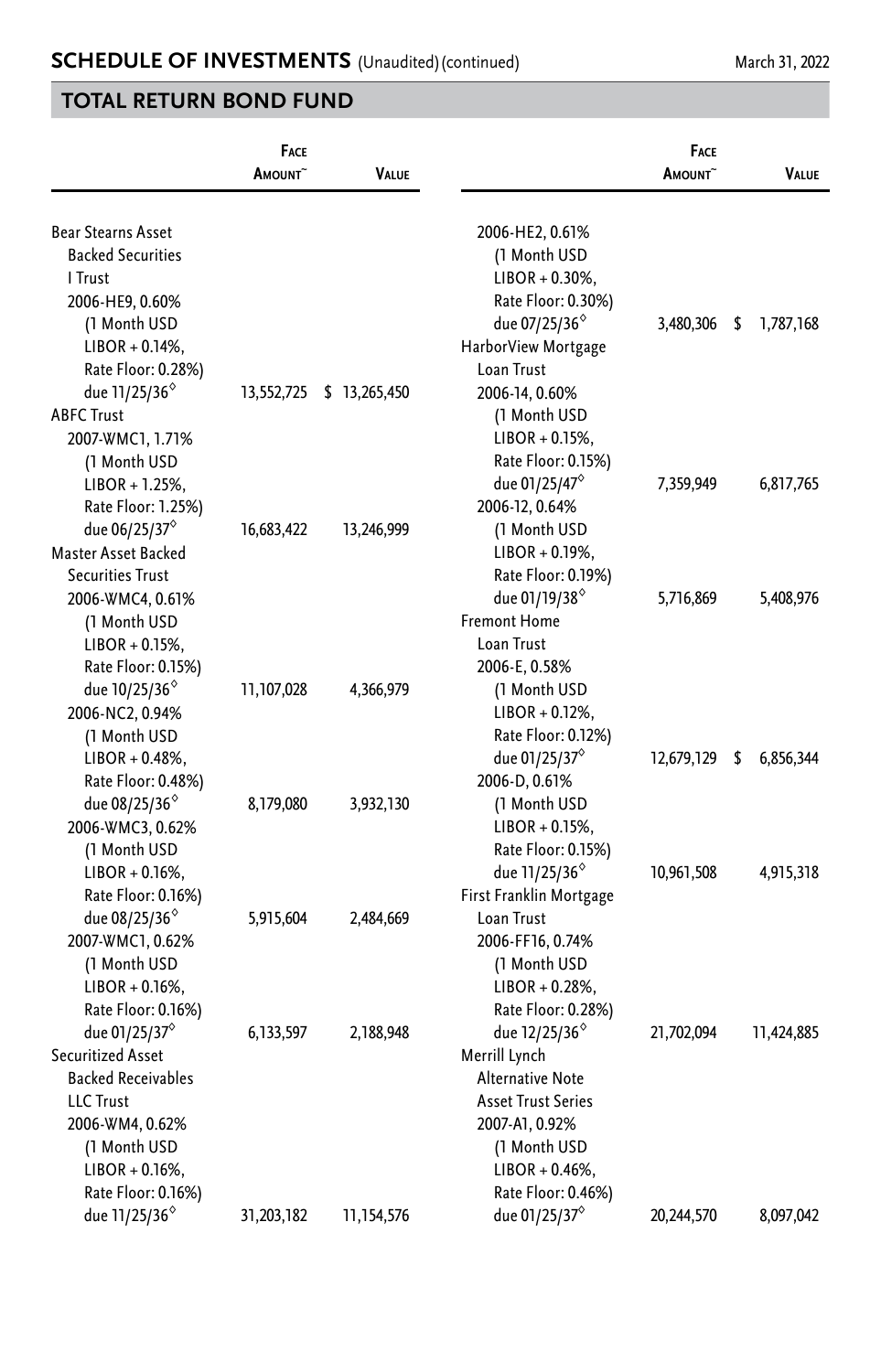|                                                                                                                                                                                          | FACE<br><b>A</b> MOUNT~ | <b>VALUE</b>    |                                                                                                                                                                    | <b>FACE</b><br><b>A</b> mount^ | <b>VALUE</b>   |
|------------------------------------------------------------------------------------------------------------------------------------------------------------------------------------------|-------------------------|-----------------|--------------------------------------------------------------------------------------------------------------------------------------------------------------------|--------------------------------|----------------|
| 2007-A1, 0.76%<br>(1 Month USD<br>$LIBOR + 0.30\%,$<br>Rate Floor: 0.30%)<br>due 01/25/37 <sup>°</sup><br>Asset-Backed Securities<br><b>Corporation Home</b><br><b>Equity Loan Trust</b> | 7,677,079               | \$<br>3,034,458 | Credit-Based Asset<br>Servicing and<br>Securitization LLC<br>2006-CB2, 0.84%<br>(1 Month USD<br>$LIBOR + 0.38%$<br>Rate Floor: 0.38%)<br>due 12/25/36 <sup>°</sup> | 9,274,183                      | S<br>9,044,138 |
| Series AEG<br>2006-HE1, 1.06%<br>(1 Month USD<br>$LIBOR + 0.60\%,$<br>Rate Floor: 0.60%)<br>due 01/25/36 $^{\circ}$                                                                      | 10,072,000              | 9,889,088       | WaMu Asset-Backed<br>Certificates<br>WaMu Series<br>2007-HE4, 0.63%<br>(1 Month USD<br>$LIBOR + 0.17\%,$                                                           |                                |                |
| <b>Argent Securities</b><br>Incorporated<br>Asset-Backed<br>Pass-Through<br>Certificates Series<br>2005-W4, 1.22%                                                                        |                         |                 | Rate Floor: 0.17%)<br>due 07/25/47 <sup>°</sup><br>2007-HE4, 0.71%<br>(1 Month USD<br>$LIBOR + 0.25%$ ,<br>Rate Floor: 0.25%)                                      | 5,426,434                      | 4,376,107      |
| (1 Month USD<br>$LIBOR + 0.76\%,$<br>Rate Floor: 0.76%)<br>due 02/25/36 $^{\circ}$                                                                                                       | 10,505,257              | 9,455,660       | due 07/25/47 <sup>°</sup><br>Deutsche Alt-A<br>Securities Mortgage<br>Loan Trust Series                                                                            | 3,748,751                      | 2,731,756      |
| Long Beach Mortgage<br>Loan Trust<br>2006-8, 0.78%<br>(1 Month USD                                                                                                                       |                         |                 | 2006-AR4, 0.72%<br>(1 Month USD<br>$LIBOR + 0.26%$ ,<br>Rate Floor: 0.26%)                                                                                         |                                |                |
| $LIBOR + 0.32%$<br>Rate Floor: 0.32%)<br>due 09/25/36 <sup>°</sup><br>2006-6, 0.96%<br>(1 Month USD                                                                                      | 15,281,923              | 5,449,590       | due 12/25/36 $^{\circ}$<br>2007-OA2, 0.91%<br>(1 Year CMT Rate<br>$+0.77%$ , Rate<br>Floor: 0.77%)                                                                 | 10,360,966                     | 4,607,623      |
| $LIBOR + 0.50\%,$<br>Rate Floor: 0.50%)<br>due 07/25/36 $^{\circ}$<br>2006-8, 0.64%<br>(1 Month USD                                                                                      | 4,753,914               | 2,294,185       | due 04/25/47 $^{\circ}$<br>WaMu Mortgage Pass-<br><b>Through Certificates</b><br>Series Trust<br>2007-OA6, 0.95%                                                   | 2,331,815                      | 2,279,867      |
| $LIBOR + 0.18%$<br>Rate Floor: 0.18%)<br>due 09/25/36 <sup>6</sup>                                                                                                                       | 4,078,460               | 1,443,364       | (1 Year CMT Rate<br>$+0.81%$ , Rate<br>Floor: 0.81%)<br>due 07/25/47 <sup>°</sup>                                                                                  | 5, 186, 214                    | 4,585,356      |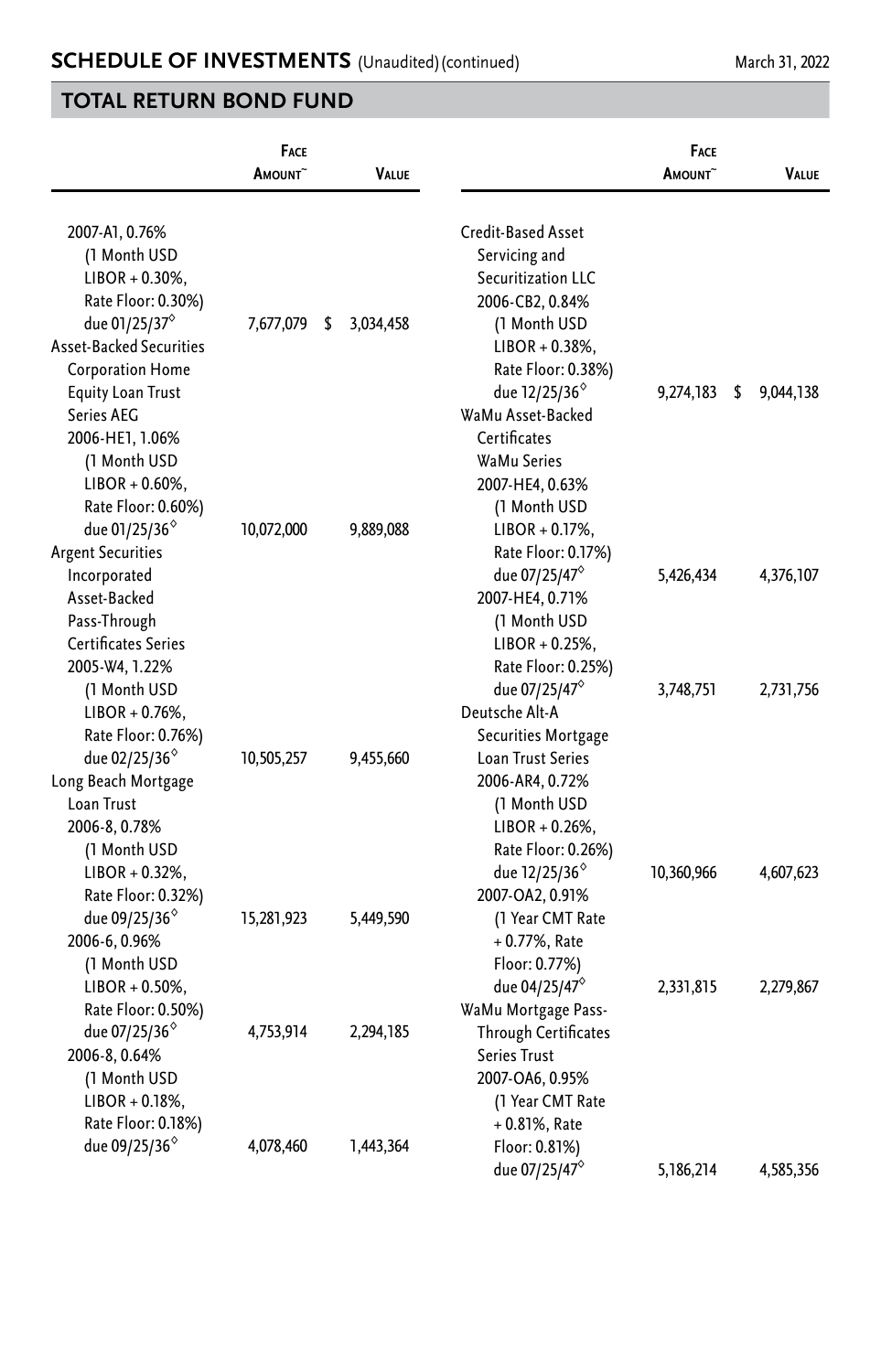|                              | FACE<br><b>A</b> mount^ | VALUE           |                             | FACE<br><b>AMOUNT</b> | VALUE           |
|------------------------------|-------------------------|-----------------|-----------------------------|-----------------------|-----------------|
|                              |                         |                 |                             |                       |                 |
| 2006-AR13, 1.02%             |                         |                 | 2006-6, 0.65%               |                       |                 |
| (1 Year CMT Rate             |                         |                 | (1 Month USD                |                       |                 |
| + 0.88%, Rate                |                         |                 | $LIBOR + 0.19%$ ,           |                       |                 |
| Floor: 0.88%)                |                         |                 | Rate Floor: 0.19%)          |                       |                 |
| due 10/25/46 <sup>°</sup>    | 1,593,207               | \$<br>1,494,347 | due 12/25/46 <sup>°</sup>   | 1,444,963             | \$<br>1,266,291 |
| 2006-AR11, 1.06%             |                         |                 | <b>GSAA Home</b>            |                       |                 |
| (1 Year CMT Rate             |                         |                 | <b>Equity Trust</b>         |                       |                 |
| + 0.92%, Rate                |                         |                 | 2006-5, 0.82% (1            |                       |                 |
| Floor: 0.92%)                |                         |                 | Month USD                   |                       |                 |
| due 09/25/46 <sup>°</sup>    | 753,244                 | 700,555         | $LIBOR + 0.36\%,$           |                       |                 |
| <b>COLT Mortgage</b>         |                         |                 | Rate Floor: 0.36%)          |                       |                 |
| Loan Trust                   |                         |                 | due 03/25/36 $^{\circ}$     | 13,378,444            | 5,690,339       |
| 2021-2, 2.38%                |                         |                 | 2007-7, 1.00% (1            |                       |                 |
| (WAC) due                    |                         |                 | Month USD                   |                       |                 |
| $08/25/66^{\diamond,4}$      | 7,108,000               | 6,335,537       | $LIBOR + 0.54%$             |                       |                 |
| Wachovia Asset               |                         |                 | Rate Floor: 0.54%)          |                       |                 |
| Securitization               |                         |                 | due 07/25/37°               | 76,311                | 75,626          |
| <b>Issuance II LLC Trust</b> |                         |                 | Option One Mortgage         |                       |                 |
| 2007-HE2A, 0.59%             |                         |                 | Loan Trust                  |                       |                 |
| (1 Month USD                 |                         |                 | 2007-2, 0.71% (1            |                       |                 |
| $LIBOR + 0.13%$              |                         |                 | Month USD                   |                       |                 |
| Rate Floor: 0.13%)           |                         |                 | $LIBOR + 0.25%$             |                       |                 |
| due 07/25/37 <sup>0,4</sup>  | 3,592,465               | 3,451,385       | Rate Floor: 0.25%)          |                       |                 |
| 2007-HE1, 0.60%              |                         |                 | due 03/25/37 <sup>6</sup>   | 5,315,293             | 3,230,533       |
| (1 Month USD                 |                         |                 | 2007-5, 0.68% (1            |                       |                 |
| $LIBOR + 0.14%$ ,            |                         |                 | Month USD                   |                       |                 |
| Rate Floor: 0.14%)           |                         |                 | $LIBOR + 0.22%$ ,           |                       |                 |
| due 07/25/37 <sup>6,4</sup>  | 2,882,462               | 2,846,449       | Rate Floor: 0.22%)          |                       |                 |
| <b>Impac Secured Assets</b>  |                         |                 | due $05/25/37^{\circ}$      | 2,308,533             | 1,668,077       |
| <b>CMN Owner Trust</b>       |                         |                 | <b>ASG Resecuritization</b> |                       |                 |
| 2005-2, 0.96% (1             |                         |                 | Trust                       |                       |                 |
| Month USD                    |                         |                 | 2010-3, 0.69% (1            |                       |                 |
| $LIBOR + 0.50\%,$            |                         |                 | Month USD                   |                       |                 |
| Rate Floor: 0.50%)           |                         |                 | $LIBOR + 0.29\%$ ,          |                       |                 |
| due 03/25/36 <sup>°</sup>    | 6,280,435               | 5,896,541       | Rate Cap/Floor:             |                       |                 |
| American Home                |                         |                 | 10.50%/0.29%)               |                       |                 |
| Mortgage                     |                         |                 | due 12/28/45 <sup>8,4</sup> | 3,099,852             | 3,036,758       |
| <b>Assets Trust</b>          |                         |                 | Morgan Stanley Capital      |                       |                 |
| 2006-4, 0.65%                |                         |                 | I Incorporated Trust        |                       |                 |
| (1 Month USD                 |                         |                 | 2006-HE1, 1.04%             |                       |                 |
| $LIBOR + 0.19%$              |                         |                 | (1 Month USD                |                       |                 |
| Rate Floor: 0.19%)           |                         |                 | $LIBOR + 0.58\%,$           |                       |                 |
| due 10/25/46 <sup>°</sup>    | 7,465,286               | 4,576,482       | Rate Floor: 0.58%)          |                       |                 |
|                              |                         |                 | due 01/25/36 <sup>°</sup>   | 2,236,091             | 2,190,506       |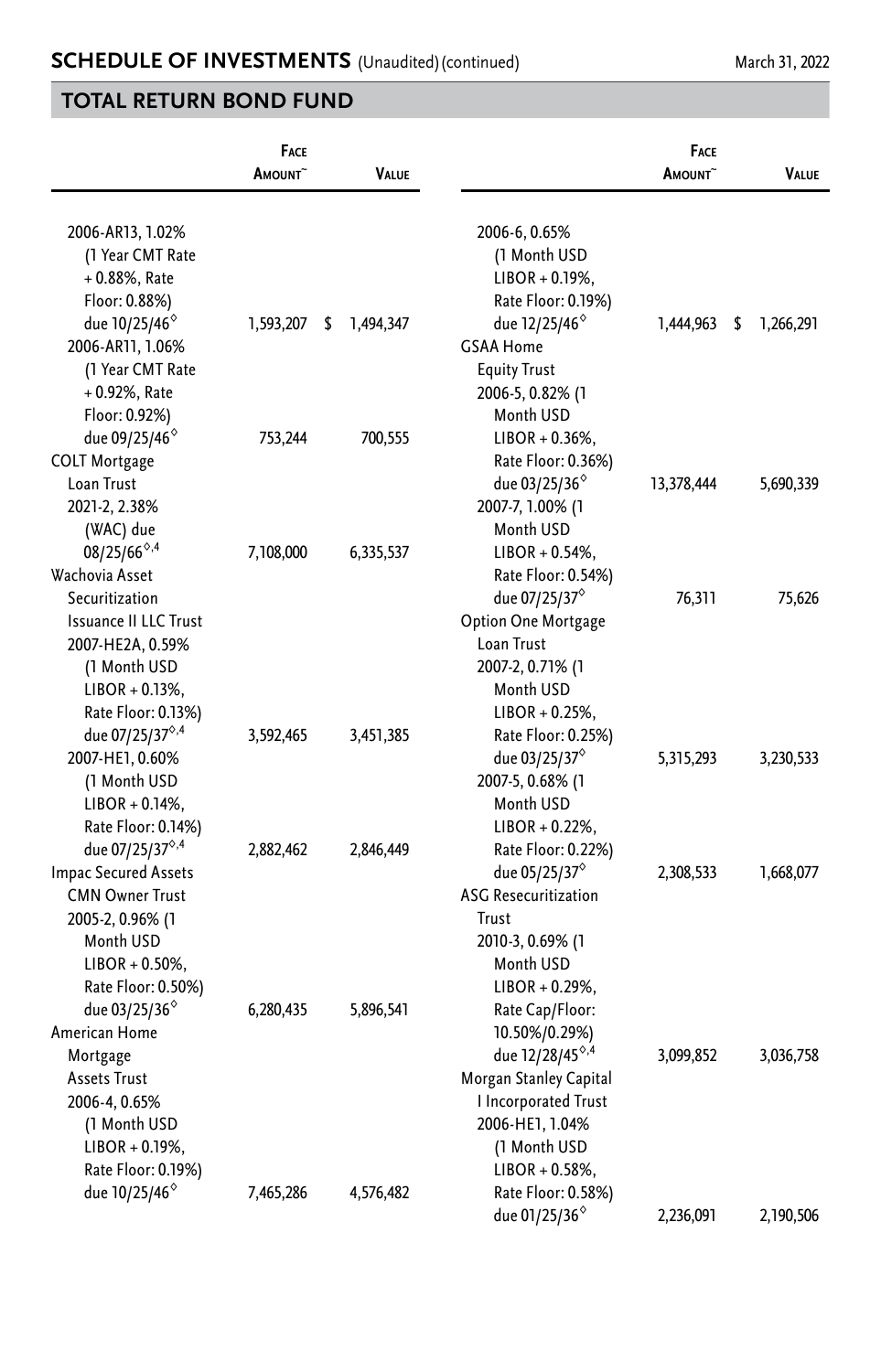|                                         | FACE<br>AMOUNT~ | VALUE           |                                                 | FACE<br>AMOUNT <sup>~</sup> | VALUE         |
|-----------------------------------------|-----------------|-----------------|-------------------------------------------------|-----------------------------|---------------|
| Residential Mortgage                    |                 |                 | 2015-4R, 0.78%                                  |                             |               |
| Loan Trust                              |                 |                 | (1 Month USD                                    |                             |               |
| 2020-1, 2.68%                           |                 |                 | $LIBOR + 0.39\%,$                               |                             |               |
| (WAC) due                               |                 |                 | Rate Floor: 0.39%)                              |                             |               |
| $01/26/60^{\circ.4}$                    | 1,795,641       | 1,740,363<br>\$ | due 12/26/36 <sup>6,4</sup>                     | 33,254                      | \$<br>33,193  |
| Countrywide Asset-                      |                 |                 | Impac Secured                                   |                             |               |
| <b>Backed Certificates</b>              |                 |                 | <b>Assets Trust</b>                             |                             |               |
| 2005-15, 0.91%                          |                 |                 | 2006-2, 0.63% (1                                |                             |               |
| (1 Month USD                            |                 |                 | Month USD                                       |                             |               |
| $LIBOR + 0.45%$ ,                       |                 |                 | $LIBOR + 0.34\%$ ,                              |                             |               |
| Rate Floor: 0.45%)                      |                 |                 | Rate Cap/Floor:                                 |                             |               |
| due 03/25/36°                           | 1,500,000       | 1,482,902       | 11.50%/0.34%)                                   |                             |               |
| Morgan Stanley                          |                 |                 | due 08/25/36 <sup>°</sup>                       | 789,310                     | 717,497       |
| Resecuritization                        |                 |                 | Alliance Bancorp Trust                          |                             |               |
| Trust                                   |                 |                 | 2007-OA1, 0.94%                                 |                             |               |
| 2014-R9, 0.32%                          |                 |                 | (1 Month USD                                    |                             |               |
| (1 Month USD                            |                 |                 | $LIBOR + 0.48\%,$                               |                             |               |
| $LIBOR + 0.14%$ ,<br>Rate Floor: 0.14%) |                 |                 | Rate Floor: 0.48%)<br>due 07/25/37 <sup>°</sup> | 605,199                     | 559,279       |
| due 11/26/46 <sup>6,4</sup>             | 1,158,197       | 1,141,548       | <b>UCFC Manufactured</b>                        |                             |               |
| <b>Structured Asset</b>                 |                 |                 | <b>Housing Contract</b>                         |                             |               |
| Investment                              |                 |                 | 1997-2, 7.38%                                   |                             |               |
| Loan Trust                              |                 |                 | due 10/15/28                                    | 224,926                     | 222,361       |
| 2006-3, 0.76% (1                        |                 |                 | Morgan Stanley                                  |                             |               |
| Month USD                               |                 |                 | <b>Re-REMIC Trust</b>                           |                             |               |
| $LIBOR + 0.15%$                         |                 |                 | 2010-R5, 2.24%                                  |                             |               |
| Rate Floor: 0.15%)                      |                 |                 | due 06/26/36 <sup>4</sup>                       | 148,171                     | 136,433       |
| due 06/25/36 $^{\circ}$                 | 466,571         | 457,324         | Irwin Home Equity                               |                             |               |
| 2004-BNC2, 1.66%                        |                 |                 | Loan Trust                                      |                             |               |
| (1 Month USD                            |                 |                 | 2007-1, 6.35% due                               |                             |               |
| $LIBOR + 1.20%$ ,                       |                 |                 | 08/25/37 <sup>4</sup>                           | 2,050                       | 2,039         |
| Rate Floor: 1.20%)                      |                 |                 | <b>Total Residential Mortgage-</b>              |                             |               |
| due 12/25/34 <sup>6</sup>               | 430,500         | 429,967         | <b>Backed Securities</b>                        |                             | 1,865,910,602 |
| Nomura                                  |                 |                 |                                                 |                             |               |
| Resecuritization                        |                 |                 | <b>GOVERNMENT AGENCY - 2.2%</b>                 |                             |               |
| Trust                                   |                 |                 | Fannie Mae                                      |                             |               |
| 2015-4R, 2.27%                          |                 |                 | 3.40% due 02/01/33                              | 25,000,000                  | 24,122,591    |
| (1 Month USD                            |                 |                 | 2.40% due 03/01/40                              | 27,004,000                  | 23,877,262    |
| $LIBOR + 0.43\%,$                       |                 |                 | 3.83% due 05/01/49                              | 19,000,000                  | 20,045,041    |
| Rate Floor: 0.43%)                      |                 |                 | 2.81% due 09/01/39                              | 20,780,000                  | 19,760,726    |
| due 03/26/36 <sup>6,4</sup>             | 872,371         | 813,374         | 4.17% due 02/01/49                              | 16,500,000                  | 18,043,255    |
|                                         |                 |                 | 2.27% due 10/01/41                              | 16,935,000                  | 14,422,250    |
|                                         |                 |                 | 4.08% due 04/01/49                              | 12,879,000                  | 13,891,544    |
|                                         |                 |                 | 3.42% due 09/01/47                              | 12,522,972                  | 12,496,227    |
|                                         |                 |                 | due 12/25/43 <sup>12,13</sup>                   | 13,855,527                  | 11,745,948    |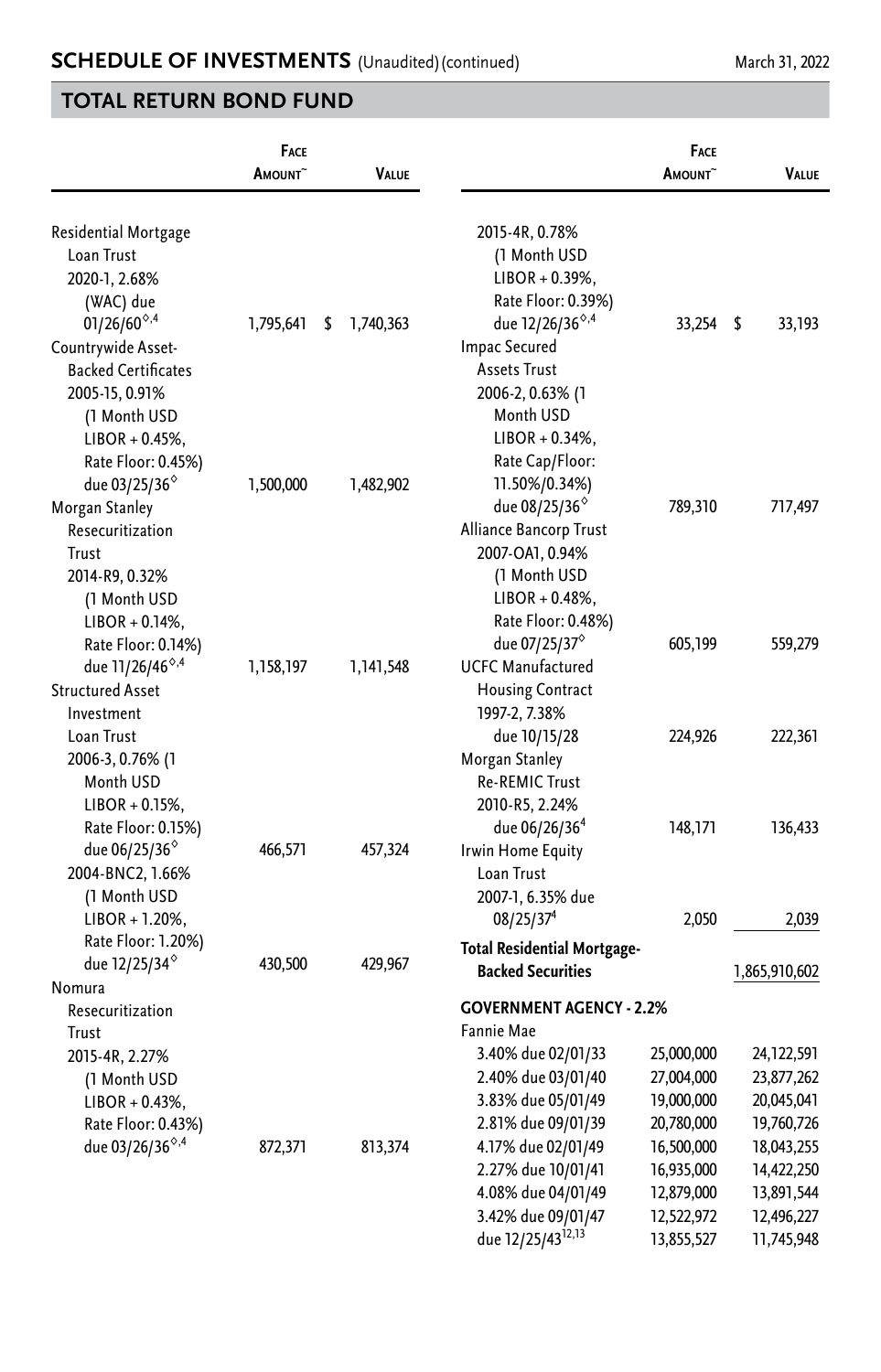|                               | FACE       |                  |                    | FACE                |                 |
|-------------------------------|------------|------------------|--------------------|---------------------|-----------------|
|                               | Amount~    | VALUE            |                    | AMOUNT <sup>~</sup> | VALUE           |
|                               |            |                  |                    |                     |                 |
| 2.57% due 08/01/51            | 12,488,537 | \$<br>11,054,073 | 2.69% due 02/01/52 | 2,496,106           | \$<br>2,254,370 |
| 2.07% due 10/01/50            | 13,174,032 | 11,033,439       | 3.51% due 11/01/37 | 2,150,000           | 2,228,347       |
| 4.21% due 10/01/48            | 9,750,000  | 10,663,166       | 2.92% due 03/01/50 | 2,363,446           | 2,212,667       |
| 2.00% due 09/01/50            | 11,828,033 | 9,777,652        | 2.51% due 07/01/50 | 2,383,398           | 2,135,594       |
| 3.43% due 03/01/33            | 8,100,000  | 8,324,046        | 2.62% due 12/01/51 | 2,344,108           | 2,088,027       |
| 2.31% due 10/01/41            | 9,435,000  | 8,092,883        | 2.93% due 03/01/52 | 2,100,000           | 1,964,453       |
| 1.76% due 08/01/40            | 9,360,000  | 7,558,533        | 3.17% due 02/01/30 | 1,750,000           | 1,782,769       |
| 2.17% due 03/01/51            | 8,638,000  | 7,192,808        | 2.68% due 04/01/50 | 1,926,899           | 1,752,918       |
| 2.44% due 10/01/51            | 8,500,000  | 7,175,270        | 2.77% due 02/01/36 | 1,742,593           | 1,698,020       |
| 3.29% due 03/01/33            | 6,700,000  | 6,734,110        | 3.46% due 08/01/49 | 1,677,379           | 1,681,896       |
| 4.04% due 08/01/48            | 6,100,000  | 6,581,293        | 3.50% due 12/01/47 | 1,585,054           | 1,606,847       |
| 3.61% due 04/01/39            | 6,193,000  | 6,402,487        | 3.08% due 02/01/33 | 1,300,000           | 1,308,987       |
| 3.56% due 02/01/38            | 6,226,531  | 6,353,054        | 3.74% due 02/01/48 | 1,246,543           | 1,290,733       |
| 2.43% due 12/01/51            | 7,401,000  | 6,345,050        | 3.27% due 08/01/34 | 1,257,560           | 1,261,279       |
| 2.10% due 07/01/50            | 7,505,361  | 6,300,123        | 4.05% due 09/01/48 | 1,151,544           | 1,236,333       |
| 2.79% due 01/01/32            | 6,369,125  | 6,241,310        | 2.32% due 07/01/50 | 1,374,177           | 1,183,768       |
| 2.41% due 12/01/41            | 7,100,000  | 6, 181, 945      | 2.25% due 10/01/50 | 1,267,889           | 1,118,031       |
| 2.49% due 12/01/39            | 6,739,231  | 6,160,802        | 3.13% due 01/01/30 | 980,384             | 994,833         |
| 3.05% due 03/01/50            | 6,045,482  | 5,824,164        | 3.60% due 10/01/47 | 926,742             | 937,822         |
| due 10/25/43 <sup>12,13</sup> | 6,843,826  | 5,813,583        | 4.00% due 12/01/38 | 907,028             | 936,687         |
| 2.94% due 03/01/52            | 5,850,000  | 5,448,145        | 3.96% due 06/01/49 | 959,163             | 907,196         |
| 2.51% due 10/01/46            | 5,741,327  | 5,281,843        | 2.65% due 12/01/51 | 996,432             | 892,982         |
| 4.07% due 05/01/49            | 4,707,447  | 5,071,767        | 3.50% due 12/01/46 | 844,266             | 854,353         |
| 4.27% due 12/01/33            | 4,512,699  | 4,959,809        | 3.18% due 09/01/42 | 854,369             | 829,188         |
| 2.52% due 12/01/41            | 5,333,045  | 4,828,512        | 4.00% due 08/01/47 | 801,942             | 828,835         |
| 3.16% due 11/01/30            | 4,810,838  | 4,740,012        | 4.50% due 03/01/48 | 746,969             | 776,904         |
| 3.71% due 04/01/31            | 4,200,000  | 4,397,468        | 3.63% due 01/01/37 | 708,888             | 742,383         |
| 2.17% due 10/01/50            | 5,188,248  | 4,382,468        | 4.00% due 01/01/46 | 683,023             | 709,727         |
| 2.99% due 01/01/40            | 4,429,000  | 4,284,318        | 3.91% due 07/01/49 | 672,563             | 706,230         |
| 3.76% due 03/01/37            | 4,000,000  | 4,227,413        | 3.50% due 12/01/45 | 688,909             | 701,263         |
| 3.37% due 06/01/39            | 4,067,000  | 4,082,453        | 2.50% due 01/01/35 | 649,023             | 642,411         |
| 3.50% due 02/01/48            | 3,867,326  | 3,894,718        | 3.36% due 12/01/39 | 688,317             | 642,137         |
| 4.24% due 08/01/48            | 3,400,000  | 3,597,623        | 2.75% due 11/01/31 | 619,542             | 609,700         |
| 2.54% due 12/01/39            | 3,717,762  | 3,509,342        | 3.00% due 07/01/46 | 560,332             | 556,958         |
| 3.92% due 04/01/39            | 3,198,000  | 3,475,162        | 2.56% due 05/01/39 | 598,299             | 555,761         |
| 2.34% due 09/01/39            | 3,659,332  | 3,205,930        | 4.50% due 02/01/45 | 371,867             | 393,961         |
| 2.42% due 10/01/51            | 3,473,851  | 3,031,013        | 4.33% due 09/01/48 | 332,033             | 367,339         |
| 2.36% due 01/01/42            | 3,500,000  | 3,021,715        | 5.00% due 12/01/44 | 320,503             | 342,940         |
| 3.94% due 06/01/35            | 2,600,000  | 2,783,369        | 4.22% due 04/01/49 | 315,000             | 337,013         |
| 2.96% due 10/01/49            | 2,853,340  | 2,687,077        | 5.00% due 05/01/44 | 253,083             | 271,063         |
| 2.50% due 03/01/35            | 2,604,222  | 2,577,690        | 3.50% due 08/01/43 | 244,461             | 249,357         |
| 2.62% due 11/01/28            | 2,600,000  | 2,560,605        | 4.50% due 05/01/47 | 211,870             | 222,879         |
| 2.86% due 01/01/33            | 2,524,000  | 2,502,203        | 2.06% due 09/01/36 | 140,000             | 124,314         |
| 3.26% due 11/01/46            | 2,390,644  | 2,331,335        | 2.28% due 01/01/51 | 70,423              | 60,485          |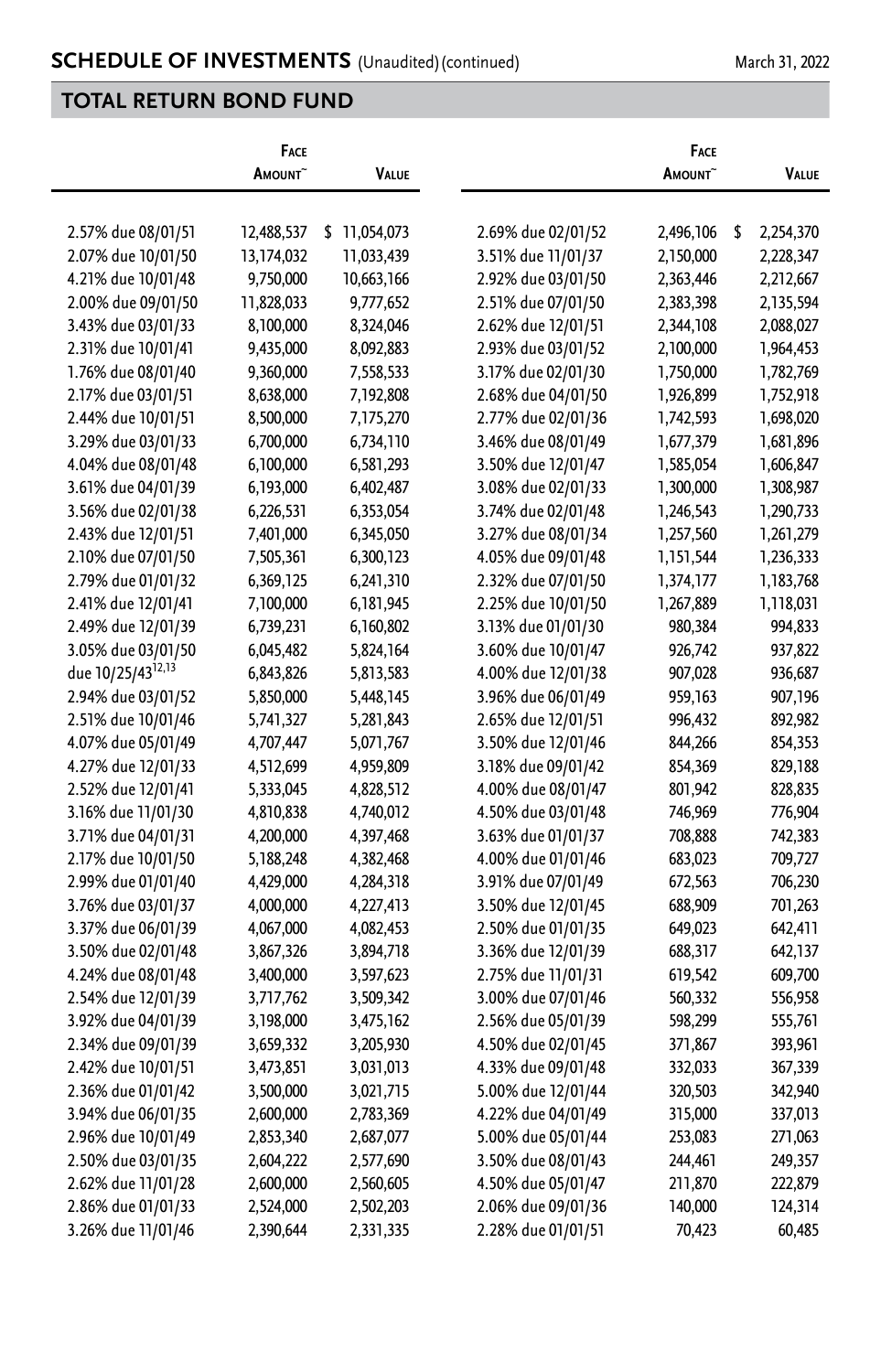| AMOUNT <sup>~</sup><br><b>VALUE</b><br>AMOUNT <sup>~</sup><br><b>VALUE</b><br>Fannie Mae-Aces<br><b>COMMERCIAL MORTGAGE BACKED SECURITIES - 1.6%</b><br>1.46% (WAC) due<br><b>BX Commercial</b><br>$03/25/35^{\diamond,10}$<br>269,761,424<br>\$ 31,686,150<br>Mortgage Trust<br>Freddie Mac Seasoned<br>2021-VOLT, 2.40%<br><b>Credit Risk</b><br>(1 Month USD<br><b>Transfer Trust</b><br>$LIBOR + 2.00\%$<br>2.00% due 11/25/59<br>Rate Floor:<br>12,950,990<br>12,162,587<br>2.00%) due<br>2.00% due 05/25/60<br>10,440,739<br>9,778,995<br>09/15/36 <sup>6,4</sup><br>Freddie Mac<br>60,050,000<br>\$ 57,770,010<br>2021-VOLT, 2.05%<br>3.55% due 10/01/33<br>4,493,885<br>4,505,175<br>(1 Month USD<br>3.26% due 09/01/45<br>2,194,891<br>2,142,311<br>$LIBOR + 1.65%$ ,<br>4.00% due 01/15/46<br>1,884,401<br>1,892,363<br>Rate Floor: 1.65%)<br>1.96% due 05/01/50<br>1,568,016<br>1,275,294<br>due 09/15/36 <sup>6,4</sup><br>52,000,000<br>50,124,828<br>1.95% due 05/01/50<br>1,173,118<br>1,444,558<br>2022-LP2, 2.01%<br>3.40% due 04/01/31<br>976,022<br>1,004,010<br>(1 Month Term<br>3.50% due 01/01/44<br>952,679<br>971,510<br>SOFR + 1.96%,<br>4.00% due 02/01/46<br>766,921<br>736,385<br>Rate Floor: 1.96%)<br>4.00% due 11/01/45<br>581,110<br>605,189<br>due 02/15/39 <sup>6,4</sup><br>6,300,000<br>6,157,904<br>3.00% due 08/01/46<br>593,458<br>590,149<br>2019-XL, 2.40%<br>4.50% due 06/01/48<br>315,634<br>328,882<br>(1 Month USD<br><b>FARM Mortgage Trust</b><br>$LIBOR + 2.00\%$ ,<br>2.18% (WAC) due<br>Rate Floor:<br>$01/25/51^{\circ,4}$<br>11,424,639<br>10,589,104<br>2.00%) due<br>Fannie Mae<br>$10/15/36^{\diamond,4}$<br>6, 162, 500<br>6,046,257<br>3.01% due<br>JP Morgan Chase<br>04/01/42 <sup>111</sup><br>1,000,000<br>964,777<br>Commercial<br>Freddie Mac<br>Mortgage<br>Multifamily<br><b>Securities Trust</b><br><b>Structured Pass</b><br>2021-NYAH, 2.24%<br><b>Through Certificates</b><br>(1 Month USD |
|-----------------------------------------------------------------------------------------------------------------------------------------------------------------------------------------------------------------------------------------------------------------------------------------------------------------------------------------------------------------------------------------------------------------------------------------------------------------------------------------------------------------------------------------------------------------------------------------------------------------------------------------------------------------------------------------------------------------------------------------------------------------------------------------------------------------------------------------------------------------------------------------------------------------------------------------------------------------------------------------------------------------------------------------------------------------------------------------------------------------------------------------------------------------------------------------------------------------------------------------------------------------------------------------------------------------------------------------------------------------------------------------------------------------------------------------------------------------------------------------------------------------------------------------------------------------------------------------------------------------------------------------------------------------------------------------------------------------------------------------------------------------------------------------------------------------------------------------------------------------------------------------------------------------------------------------------------------------|
|                                                                                                                                                                                                                                                                                                                                                                                                                                                                                                                                                                                                                                                                                                                                                                                                                                                                                                                                                                                                                                                                                                                                                                                                                                                                                                                                                                                                                                                                                                                                                                                                                                                                                                                                                                                                                                                                                                                                                                 |
|                                                                                                                                                                                                                                                                                                                                                                                                                                                                                                                                                                                                                                                                                                                                                                                                                                                                                                                                                                                                                                                                                                                                                                                                                                                                                                                                                                                                                                                                                                                                                                                                                                                                                                                                                                                                                                                                                                                                                                 |
|                                                                                                                                                                                                                                                                                                                                                                                                                                                                                                                                                                                                                                                                                                                                                                                                                                                                                                                                                                                                                                                                                                                                                                                                                                                                                                                                                                                                                                                                                                                                                                                                                                                                                                                                                                                                                                                                                                                                                                 |
|                                                                                                                                                                                                                                                                                                                                                                                                                                                                                                                                                                                                                                                                                                                                                                                                                                                                                                                                                                                                                                                                                                                                                                                                                                                                                                                                                                                                                                                                                                                                                                                                                                                                                                                                                                                                                                                                                                                                                                 |
|                                                                                                                                                                                                                                                                                                                                                                                                                                                                                                                                                                                                                                                                                                                                                                                                                                                                                                                                                                                                                                                                                                                                                                                                                                                                                                                                                                                                                                                                                                                                                                                                                                                                                                                                                                                                                                                                                                                                                                 |
|                                                                                                                                                                                                                                                                                                                                                                                                                                                                                                                                                                                                                                                                                                                                                                                                                                                                                                                                                                                                                                                                                                                                                                                                                                                                                                                                                                                                                                                                                                                                                                                                                                                                                                                                                                                                                                                                                                                                                                 |
|                                                                                                                                                                                                                                                                                                                                                                                                                                                                                                                                                                                                                                                                                                                                                                                                                                                                                                                                                                                                                                                                                                                                                                                                                                                                                                                                                                                                                                                                                                                                                                                                                                                                                                                                                                                                                                                                                                                                                                 |
|                                                                                                                                                                                                                                                                                                                                                                                                                                                                                                                                                                                                                                                                                                                                                                                                                                                                                                                                                                                                                                                                                                                                                                                                                                                                                                                                                                                                                                                                                                                                                                                                                                                                                                                                                                                                                                                                                                                                                                 |
|                                                                                                                                                                                                                                                                                                                                                                                                                                                                                                                                                                                                                                                                                                                                                                                                                                                                                                                                                                                                                                                                                                                                                                                                                                                                                                                                                                                                                                                                                                                                                                                                                                                                                                                                                                                                                                                                                                                                                                 |
|                                                                                                                                                                                                                                                                                                                                                                                                                                                                                                                                                                                                                                                                                                                                                                                                                                                                                                                                                                                                                                                                                                                                                                                                                                                                                                                                                                                                                                                                                                                                                                                                                                                                                                                                                                                                                                                                                                                                                                 |
|                                                                                                                                                                                                                                                                                                                                                                                                                                                                                                                                                                                                                                                                                                                                                                                                                                                                                                                                                                                                                                                                                                                                                                                                                                                                                                                                                                                                                                                                                                                                                                                                                                                                                                                                                                                                                                                                                                                                                                 |
|                                                                                                                                                                                                                                                                                                                                                                                                                                                                                                                                                                                                                                                                                                                                                                                                                                                                                                                                                                                                                                                                                                                                                                                                                                                                                                                                                                                                                                                                                                                                                                                                                                                                                                                                                                                                                                                                                                                                                                 |
|                                                                                                                                                                                                                                                                                                                                                                                                                                                                                                                                                                                                                                                                                                                                                                                                                                                                                                                                                                                                                                                                                                                                                                                                                                                                                                                                                                                                                                                                                                                                                                                                                                                                                                                                                                                                                                                                                                                                                                 |
|                                                                                                                                                                                                                                                                                                                                                                                                                                                                                                                                                                                                                                                                                                                                                                                                                                                                                                                                                                                                                                                                                                                                                                                                                                                                                                                                                                                                                                                                                                                                                                                                                                                                                                                                                                                                                                                                                                                                                                 |
|                                                                                                                                                                                                                                                                                                                                                                                                                                                                                                                                                                                                                                                                                                                                                                                                                                                                                                                                                                                                                                                                                                                                                                                                                                                                                                                                                                                                                                                                                                                                                                                                                                                                                                                                                                                                                                                                                                                                                                 |
|                                                                                                                                                                                                                                                                                                                                                                                                                                                                                                                                                                                                                                                                                                                                                                                                                                                                                                                                                                                                                                                                                                                                                                                                                                                                                                                                                                                                                                                                                                                                                                                                                                                                                                                                                                                                                                                                                                                                                                 |
|                                                                                                                                                                                                                                                                                                                                                                                                                                                                                                                                                                                                                                                                                                                                                                                                                                                                                                                                                                                                                                                                                                                                                                                                                                                                                                                                                                                                                                                                                                                                                                                                                                                                                                                                                                                                                                                                                                                                                                 |
|                                                                                                                                                                                                                                                                                                                                                                                                                                                                                                                                                                                                                                                                                                                                                                                                                                                                                                                                                                                                                                                                                                                                                                                                                                                                                                                                                                                                                                                                                                                                                                                                                                                                                                                                                                                                                                                                                                                                                                 |
|                                                                                                                                                                                                                                                                                                                                                                                                                                                                                                                                                                                                                                                                                                                                                                                                                                                                                                                                                                                                                                                                                                                                                                                                                                                                                                                                                                                                                                                                                                                                                                                                                                                                                                                                                                                                                                                                                                                                                                 |
|                                                                                                                                                                                                                                                                                                                                                                                                                                                                                                                                                                                                                                                                                                                                                                                                                                                                                                                                                                                                                                                                                                                                                                                                                                                                                                                                                                                                                                                                                                                                                                                                                                                                                                                                                                                                                                                                                                                                                                 |
|                                                                                                                                                                                                                                                                                                                                                                                                                                                                                                                                                                                                                                                                                                                                                                                                                                                                                                                                                                                                                                                                                                                                                                                                                                                                                                                                                                                                                                                                                                                                                                                                                                                                                                                                                                                                                                                                                                                                                                 |
|                                                                                                                                                                                                                                                                                                                                                                                                                                                                                                                                                                                                                                                                                                                                                                                                                                                                                                                                                                                                                                                                                                                                                                                                                                                                                                                                                                                                                                                                                                                                                                                                                                                                                                                                                                                                                                                                                                                                                                 |
|                                                                                                                                                                                                                                                                                                                                                                                                                                                                                                                                                                                                                                                                                                                                                                                                                                                                                                                                                                                                                                                                                                                                                                                                                                                                                                                                                                                                                                                                                                                                                                                                                                                                                                                                                                                                                                                                                                                                                                 |
|                                                                                                                                                                                                                                                                                                                                                                                                                                                                                                                                                                                                                                                                                                                                                                                                                                                                                                                                                                                                                                                                                                                                                                                                                                                                                                                                                                                                                                                                                                                                                                                                                                                                                                                                                                                                                                                                                                                                                                 |
|                                                                                                                                                                                                                                                                                                                                                                                                                                                                                                                                                                                                                                                                                                                                                                                                                                                                                                                                                                                                                                                                                                                                                                                                                                                                                                                                                                                                                                                                                                                                                                                                                                                                                                                                                                                                                                                                                                                                                                 |
|                                                                                                                                                                                                                                                                                                                                                                                                                                                                                                                                                                                                                                                                                                                                                                                                                                                                                                                                                                                                                                                                                                                                                                                                                                                                                                                                                                                                                                                                                                                                                                                                                                                                                                                                                                                                                                                                                                                                                                 |
|                                                                                                                                                                                                                                                                                                                                                                                                                                                                                                                                                                                                                                                                                                                                                                                                                                                                                                                                                                                                                                                                                                                                                                                                                                                                                                                                                                                                                                                                                                                                                                                                                                                                                                                                                                                                                                                                                                                                                                 |
|                                                                                                                                                                                                                                                                                                                                                                                                                                                                                                                                                                                                                                                                                                                                                                                                                                                                                                                                                                                                                                                                                                                                                                                                                                                                                                                                                                                                                                                                                                                                                                                                                                                                                                                                                                                                                                                                                                                                                                 |
|                                                                                                                                                                                                                                                                                                                                                                                                                                                                                                                                                                                                                                                                                                                                                                                                                                                                                                                                                                                                                                                                                                                                                                                                                                                                                                                                                                                                                                                                                                                                                                                                                                                                                                                                                                                                                                                                                                                                                                 |
|                                                                                                                                                                                                                                                                                                                                                                                                                                                                                                                                                                                                                                                                                                                                                                                                                                                                                                                                                                                                                                                                                                                                                                                                                                                                                                                                                                                                                                                                                                                                                                                                                                                                                                                                                                                                                                                                                                                                                                 |
|                                                                                                                                                                                                                                                                                                                                                                                                                                                                                                                                                                                                                                                                                                                                                                                                                                                                                                                                                                                                                                                                                                                                                                                                                                                                                                                                                                                                                                                                                                                                                                                                                                                                                                                                                                                                                                                                                                                                                                 |
| 0.52% (WAC) due                                                                                                                                                                                                                                                                                                                                                                                                                                                                                                                                                                                                                                                                                                                                                                                                                                                                                                                                                                                                                                                                                                                                                                                                                                                                                                                                                                                                                                                                                                                                                                                                                                                                                                                                                                                                                                                                                                                                                 |
| $LIBOR + 1.84%$<br>$12/25/24^{\diamond,10}$<br>42,271,876<br>538,138                                                                                                                                                                                                                                                                                                                                                                                                                                                                                                                                                                                                                                                                                                                                                                                                                                                                                                                                                                                                                                                                                                                                                                                                                                                                                                                                                                                                                                                                                                                                                                                                                                                                                                                                                                                                                                                                                            |
| Rate Floor: 1.84%)<br>FREMF Mortgage Trust<br>due 06/15/38 <sup><math>\diamond</math>,4</sup><br>14,350,000<br>13,917,385                                                                                                                                                                                                                                                                                                                                                                                                                                                                                                                                                                                                                                                                                                                                                                                                                                                                                                                                                                                                                                                                                                                                                                                                                                                                                                                                                                                                                                                                                                                                                                                                                                                                                                                                                                                                                                       |
| 0.13% due                                                                                                                                                                                                                                                                                                                                                                                                                                                                                                                                                                                                                                                                                                                                                                                                                                                                                                                                                                                                                                                                                                                                                                                                                                                                                                                                                                                                                                                                                                                                                                                                                                                                                                                                                                                                                                                                                                                                                       |
| 2016-JP3, 3.44%<br>05/25/46 <sup>4,10</sup><br>683,759,755<br>411,692                                                                                                                                                                                                                                                                                                                                                                                                                                                                                                                                                                                                                                                                                                                                                                                                                                                                                                                                                                                                                                                                                                                                                                                                                                                                                                                                                                                                                                                                                                                                                                                                                                                                                                                                                                                                                                                                                           |
| (WAC) due<br>525,482,750<br><b>Total Government Agency</b><br>$08/15/49^{\circ}$<br>10,290,000<br>9,596,478                                                                                                                                                                                                                                                                                                                                                                                                                                                                                                                                                                                                                                                                                                                                                                                                                                                                                                                                                                                                                                                                                                                                                                                                                                                                                                                                                                                                                                                                                                                                                                                                                                                                                                                                                                                                                                                     |
| 2021-NYAH, 2.59%                                                                                                                                                                                                                                                                                                                                                                                                                                                                                                                                                                                                                                                                                                                                                                                                                                                                                                                                                                                                                                                                                                                                                                                                                                                                                                                                                                                                                                                                                                                                                                                                                                                                                                                                                                                                                                                                                                                                                |
| (1 Month USD                                                                                                                                                                                                                                                                                                                                                                                                                                                                                                                                                                                                                                                                                                                                                                                                                                                                                                                                                                                                                                                                                                                                                                                                                                                                                                                                                                                                                                                                                                                                                                                                                                                                                                                                                                                                                                                                                                                                                    |
| $LIBOR + 2.19%$                                                                                                                                                                                                                                                                                                                                                                                                                                                                                                                                                                                                                                                                                                                                                                                                                                                                                                                                                                                                                                                                                                                                                                                                                                                                                                                                                                                                                                                                                                                                                                                                                                                                                                                                                                                                                                                                                                                                                 |
| Rate Floor: 2.19%)                                                                                                                                                                                                                                                                                                                                                                                                                                                                                                                                                                                                                                                                                                                                                                                                                                                                                                                                                                                                                                                                                                                                                                                                                                                                                                                                                                                                                                                                                                                                                                                                                                                                                                                                                                                                                                                                                                                                              |
| due 06/15/38 <sup>°</sup> <sup>,4</sup><br>8,000,000<br>7,709,014                                                                                                                                                                                                                                                                                                                                                                                                                                                                                                                                                                                                                                                                                                                                                                                                                                                                                                                                                                                                                                                                                                                                                                                                                                                                                                                                                                                                                                                                                                                                                                                                                                                                                                                                                                                                                                                                                               |
| 2016-JP3, 1.38%                                                                                                                                                                                                                                                                                                                                                                                                                                                                                                                                                                                                                                                                                                                                                                                                                                                                                                                                                                                                                                                                                                                                                                                                                                                                                                                                                                                                                                                                                                                                                                                                                                                                                                                                                                                                                                                                                                                                                 |
| (WAC) due                                                                                                                                                                                                                                                                                                                                                                                                                                                                                                                                                                                                                                                                                                                                                                                                                                                                                                                                                                                                                                                                                                                                                                                                                                                                                                                                                                                                                                                                                                                                                                                                                                                                                                                                                                                                                                                                                                                                                       |
| 08/15/49 <sup><math>\diamond,10</math></sup><br>64,393,015<br>3,054,174                                                                                                                                                                                                                                                                                                                                                                                                                                                                                                                                                                                                                                                                                                                                                                                                                                                                                                                                                                                                                                                                                                                                                                                                                                                                                                                                                                                                                                                                                                                                                                                                                                                                                                                                                                                                                                                                                         |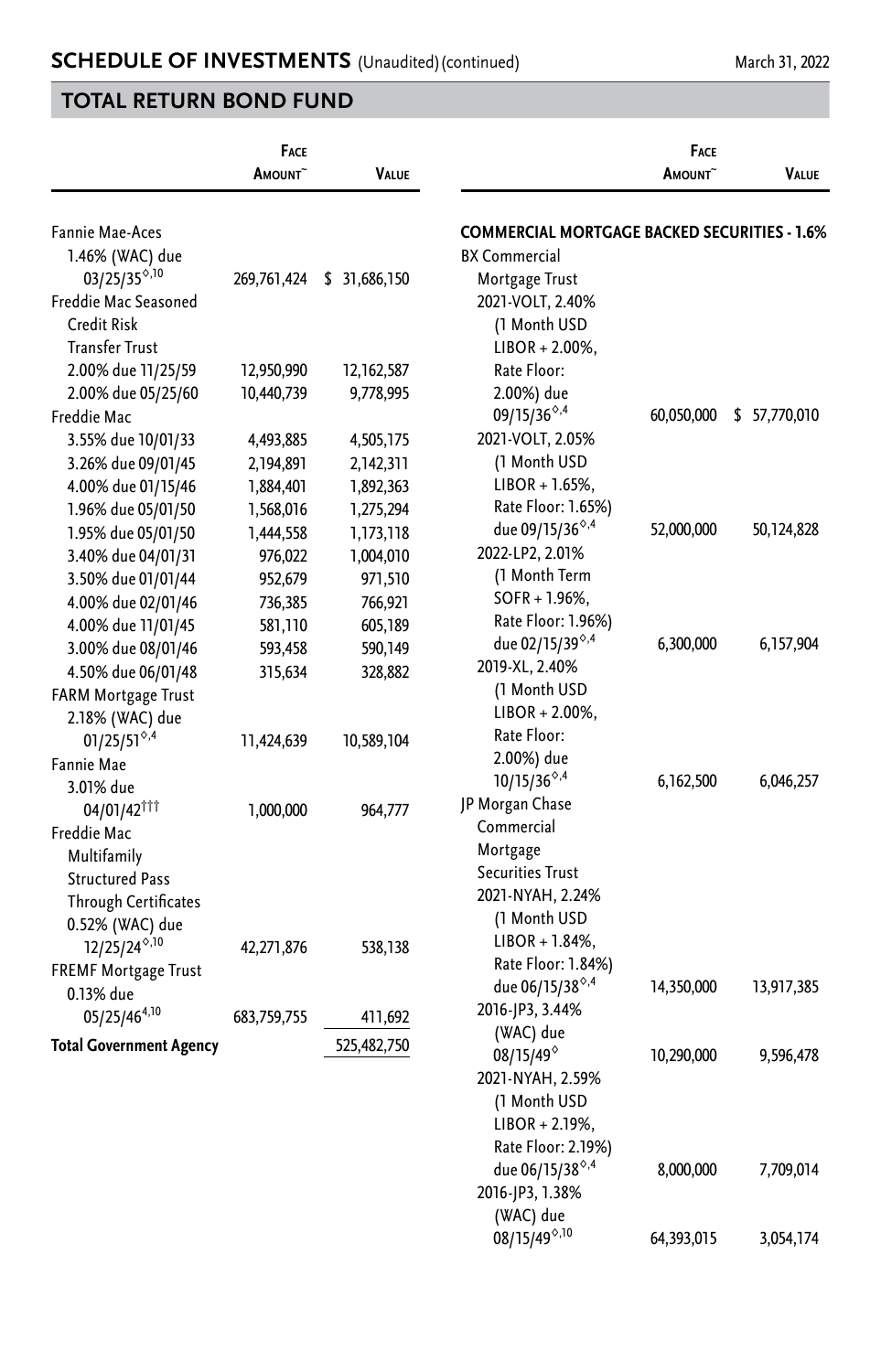|                                              | FACE<br>AMOUNT <sup>~</sup> | VALUE         |                                              | FACE<br>AMOUNT <sup>~</sup> | Value         |
|----------------------------------------------|-----------------------------|---------------|----------------------------------------------|-----------------------------|---------------|
| <b>SMRT</b>                                  |                             |               | 2016-C3, 1.03%                               |                             |               |
| 2022-MINI, 2.25%                             |                             |               | (WAC) due                                    |                             |               |
| (1 Month Term                                |                             |               | 11/15/49 <sup><math>\diamond</math>,10</sup> | 10,325,308                  | 396,998<br>\$ |
| SOFR + 1.95%,                                |                             |               | 2013-GC15, 4.37%                             |                             |               |
| Rate Floor: 1.95%)                           |                             |               | (WAC) due                                    |                             |               |
| due 01/15/24 <sup>6,4</sup>                  | 32,500,000                  | \$ 31,909,995 | 09/10/46 <sup>°</sup>                        | 380,000                     | 386,395       |
| Life Mortgage Trust                          |                             |               | <b>Extended Stay</b>                         |                             |               |
| 2021-BMR, 2.75%                              |                             |               | America Trust                                |                             |               |
| (1 Month USD                                 |                             |               | 2021-ESH, 2.65%                              |                             |               |
| $LIBOR + 2.35%$                              |                             |               | (1 Month USD                                 |                             |               |
| Rate Floor: 2.35%)                           |                             |               | $LIBOR + 2.25%$ ,                            |                             |               |
| due 03/15/38 <sup>0,4</sup>                  | 19,167,918                  | 18,352,191    | Rate Floor: 2.25%)                           |                             |               |
| 2021-BMR, 2.15%                              |                             |               | due 07/15/38 <sup>6,4</sup>                  | 12,423,539                  | 12,236,362    |
| (1 Month USD                                 |                             |               | 2021-ESH, 2.10%                              |                             |               |
| $LIBOR + 1.75%$ ,                            |                             |               | (1 Month USD                                 |                             |               |
| Rate Floor: 1.75%)                           |                             |               | $LIBOR + 1.70\%$ ,                           |                             |               |
| due 03/15/38 <sup>0,4</sup>                  | 5,160,593                   | 4,960,360     | Rate Floor: 1.70%)                           |                             |               |
| Citigroup Commercial                         |                             |               | due 07/15/38 <sup>°,4</sup>                  | 6,410,546                   | 6,317,978     |
| Mortgage Trust                               |                             |               | Wells Fargo                                  |                             |               |
| 2019-GC43, 0.63%                             |                             |               | Commercial                                   |                             |               |
| (WAC) due                                    |                             |               | Mortgage Trust                               |                             |               |
| $11/10/52^{\diamond,10}$                     | 219,082,731                 | 8,435,978     | 2017-C38, 1.01%                              |                             |               |
| 2019-GC41, 1.06%                             |                             |               | (WAC) due                                    |                             |               |
| (WAC) due                                    |                             |               | 07/15/50 <sup><math>\diamond</math>,10</sup> | 69,292,774                  | 2,763,922     |
| 08/10/56 <sup><math>\diamond</math>,10</sup> | 104,450,651                 | 5,986,975     | 2016-BNK1, 1.72%                             |                             |               |
| 2016-C2, 1.74%                               |                             |               | (WAC) due                                    |                             |               |
| (WAC) due                                    |                             |               | 08/15/49 <sup><math>\diamond</math>,10</sup> | 35,424,105                  | 2,093,919     |
| 08/10/49 <sup><math>\diamond,10</math></sup> | 32,963,747                  | 1,937,184     | 2017-RB1, 1.18%                              |                             |               |
| 2016-P4, 1.90%                               |                             |               | (WAC) due                                    |                             |               |
| (WAC) due                                    |                             |               | $03/15/50^{\diamond,10}$                     | 35,328,078                  | 1,682,782     |
| $07/10/49^{\circ,10}$                        | 28,918,527                  | 1,829,947     | 2016-C35, 1.89%                              |                             |               |
| 2016-P5, 1.38%                               |                             |               | (WAC) due                                    |                             |               |
| (WAC) due                                    |                             |               | 07/15/48 <sup><math>\diamond</math>,10</sup> | 23,586,691                  | 1,497,934     |
| 10/10/49 <sup><math>\diamond</math>,10</sup> | 25,656,928                  | 1,283,121     | 2017-C42, 0.87%                              |                             |               |
| 2016-GC37, 1.69%                             |                             |               | (WAC) due                                    |                             |               |
| (WAC) due                                    |                             |               | $12/15/50^{\circ,10}$                        | 34,714,390                  | 1,448,322     |
| 04/10/49 <sup><math>\diamond</math>,10</sup> | 18,730,343                  | 991,629       | 2016-C32, 4.72%                              |                             |               |
| 2015-GC35, 0.72%                             |                             |               | (WAC) due                                    |                             |               |
| (WAC) due                                    |                             |               | 01/15/59 $^{\circ}$                          | 1,400,000                   | 1,414,750     |
| $11/10/48^{\diamond,10}$                     | 28,768,010                  | 627,068       | 2015-NXS4, 0.51%                             |                             |               |
| 2015-GC29, 1.02%                             |                             |               | (WAC) due                                    |                             |               |
| (WAC) due                                    |                             |               | $12/15/48^{\diamond,10}$                     | 38,561,290                  | 1,179,571     |
| $04/10/48^{\diamond,10}$                     | 18,694,334                  | 476,075       | 2017-RC1, 1.47%                              |                             |               |
|                                              |                             |               | (WAC) due                                    |                             |               |
|                                              |                             |               | $01/15/60^{\circ,10}$                        | 20,014,423                  | 1,169,435     |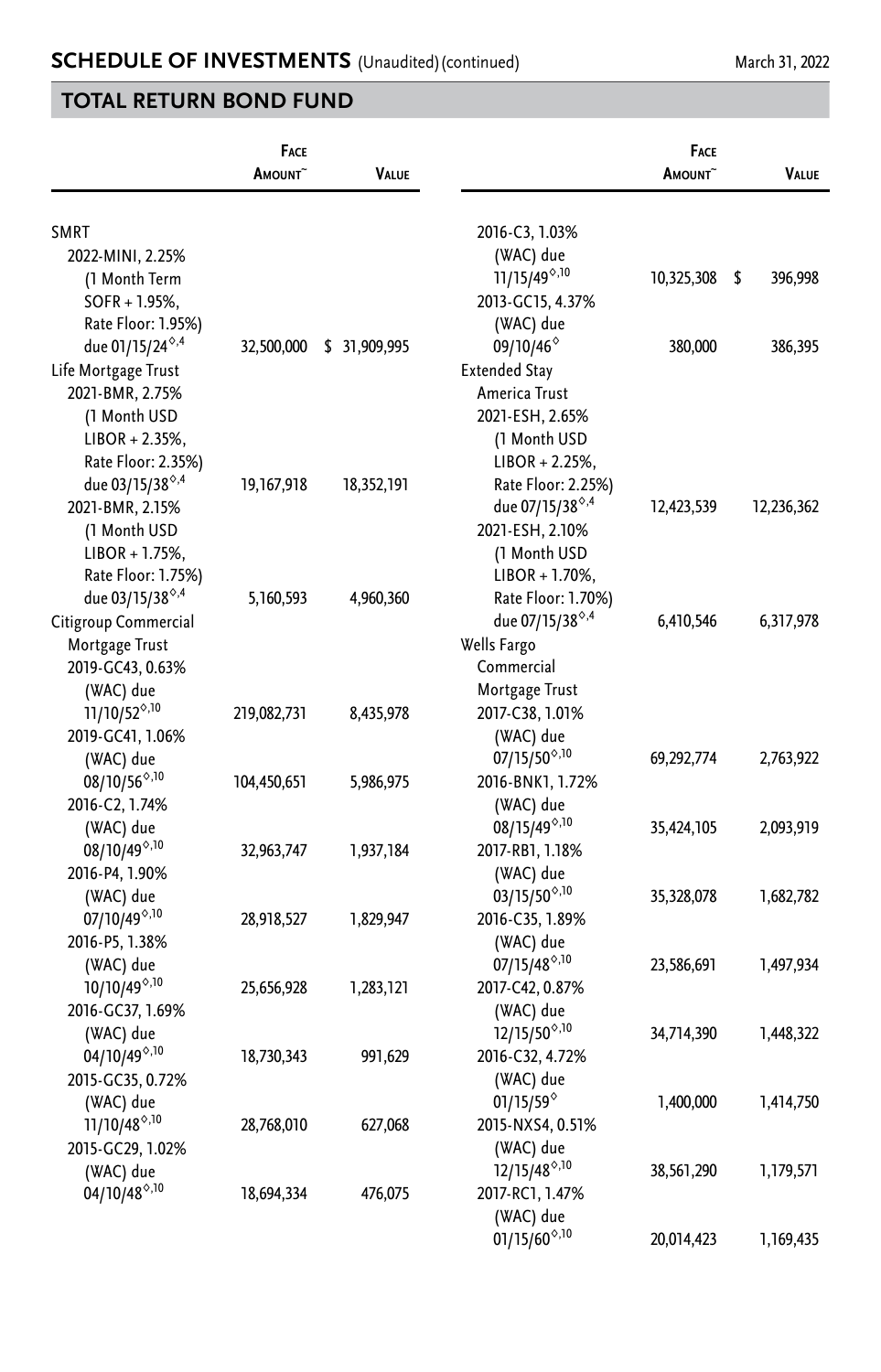|                                              | FACE<br>AMOUNT <sup>~</sup> | VALUE         |                                              | FACE<br>AMOUNT <sup>~</sup> | VALUE         |
|----------------------------------------------|-----------------------------|---------------|----------------------------------------------|-----------------------------|---------------|
| 2016-NXS5, 1.43%                             |                             |               | 2015-GC28, 0.98%                             |                             |               |
| (WAC) due                                    |                             |               | (WAC) due                                    |                             |               |
| 01/15/59 <sup><math>\diamond</math>,10</sup> | 23, 173, 314                | \$<br>982,368 | 02/10/48 <sup><math>\diamond</math>,10</sup> | 15,394,393                  | \$<br>350,935 |
| 2015-P2, 0.95%                               |                             |               | JPMDB Commercial                             |                             |               |
| (WAC) due                                    |                             |               | Mortgage                                     |                             |               |
| $12/15/48^{\diamond,10}$                     | 24,485,968                  | 740,985       | Securities Trust                             |                             |               |
| 2015-C30, 0.89%                              |                             |               | 2017-C7, 0.85%                               |                             |               |
| (WAC) due                                    |                             |               | (WAC) due                                    |                             |               |
| 09/15/58 <sup><math>\diamond</math>,10</sup> | 29,545,735                  | 738,357       | 10/15/50 <sup><math>\diamond</math>,10</sup> | 131,229,143                 | 4,712,675     |
| 2016-C37, 0.81%                              |                             |               | 2016-C4, 3.64%                               |                             |               |
| (WAC) due                                    |                             |               | (WAC) due                                    |                             |               |
| $12/15/49^{\circ,10}$                        | 11,878,850                  | 350,615       | 12/15/49 <sup>6</sup>                        | 2,650,000                   | 2,547,581     |
| 2015-NXS1, 1.08%                             |                             |               | 2016-C4, 0.75%                               |                             |               |
| (WAC) due                                    |                             |               | (WAC) due                                    |                             |               |
| $05/15/48^{\circ,10}$                        | 8,368,688                   | 214,668       | 12/15/49 <sup>6,10</sup>                     | 82,591,294                  | 2,431,248     |
| <b>BENCHMARK</b>                             |                             |               | 2016-C2, 1.55%                               |                             |               |
| Mortgage Trust                               |                             |               | (WAC) due                                    |                             |               |
| 2020-IG3, 3.13%                              |                             |               | 06/15/49 <sup><math>\diamond</math>,10</sup> | 26,217,778                  | 1,130,217     |
| (WAC) due                                    |                             |               | 2017-C5, 0.94%                               |                             |               |
| 09/15/48 <sup><math>\diamond</math>,4</sup>  | 5,232,000                   | 4,545,958     | (WAC) due                                    |                             |               |
| 2019-B14, 0.78%                              |                             |               | $03/15/50^{\diamond,10}$                     | 7,665,495                   | 261,055       |
| (WAC) due                                    |                             |               | <b>COMM Mortgage Trust</b>                   |                             |               |
| $12/15/62^{\diamond,10}$                     | 108,997,057                 | 4,365,637     | 2018-COR3, 0.44%                             |                             |               |
| 2018-B2, 0.40%                               |                             |               | (WAC) due                                    |                             |               |
| (WAC) due                                    |                             |               | $05/10/51^{\diamond,10}$                     | 196,696,994                 | 4,588,587     |
| $02/15/51^{\diamond,10}$                     | 130,292,149                 | 2,138,394     | 2015-CR26, 0.92%                             |                             |               |
| 2018-B6, 0.41%                               |                             |               | (WAC) due                                    |                             |               |
| (WAC) due                                    |                             |               | 10/10/48 <sup><math>\diamond</math>,10</sup> | 81,405,926                  | 2,110,994     |
| $10/10/51^{\diamond,10}$                     | 60,775,431                  | 1,120,170     | 2015-CR24, 0.75%                             |                             |               |
| 2018-B6, 4.61%                               |                             |               | (WAC) due                                    |                             |               |
| (WAC) due                                    |                             |               | $08/10/48^{\diamond,10}$                     | 44,712,734                  | 936,602       |
| $10/10/51^{\circ}$                           | 750,000                     | 760,780       | 2015-CR23, 0.88%                             |                             |               |
| GS Mortgage                                  |                             |               | (WAC) due                                    |                             |               |
| <b>Securities Trust</b>                      |                             |               | 05/10/48 <sup><math>\diamond</math>,10</sup> | 39,365,137                  | 851,732       |
| 2020-GC45, 0.67%                             |                             |               | 2015-CR27, 0.91%                             |                             |               |
| (WAC) due                                    |                             |               | (WAC) due                                    |                             |               |
| $02/13/53^{\diamond,10}$                     | 153,644,118                 | 6,259,554     | $10/10/48^{\diamond,10}$                     | 26,080,631                  | 707,252       |
| 2019-GC42, 0.81%                             |                             |               | 2015-CR23, 3.80%                             |                             |               |
| (WAC) due                                    |                             |               | due 05/10/48                                 | 700,000                     | 701,098       |
| 09/01/52 <sup><math>\diamond</math>,10</sup> | 69,555,846                  | 3,280,782     | 2013-CR13, 0.74%                             |                             |               |
| 2017-GS6, 1.02%                              |                             |               | (WAC) due                                    |                             |               |
| (WAC) due                                    |                             |               | $11/10/46^{\circ,10}$                        | 35,273,959                  | 378,602       |
| 05/10/50 <sup><math>\diamond</math>,10</sup> | 41,790,729                  | 1,864,088     | 2014-LC15, 1.06%                             |                             |               |
| 2017-GS6, 3.87%                              |                             |               | (WAC) due                                    |                             |               |
| due 05/10/50                                 | 521,000                     | 515,378       | 04/10/47 <sup><math>\diamond</math>,10</sup> | 9,240,311                   | 150,104       |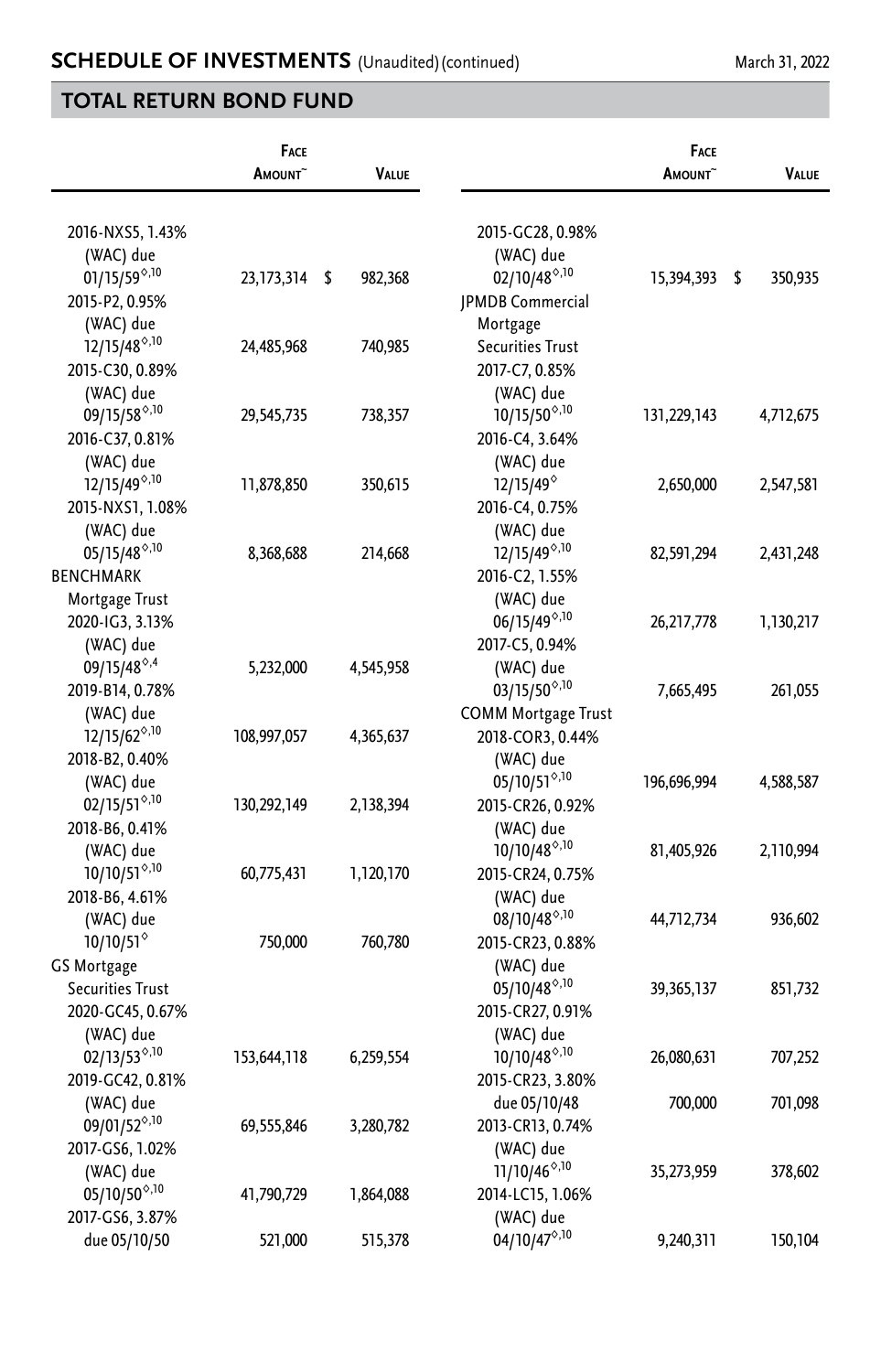|                               | <b>FACE</b><br>AMOUNT <sup>~</sup> | <b>VALUE</b>    |                                              | <b>FACE</b><br>AMOUNT <sup>~</sup> | <b>VALUE</b>  |
|-------------------------------|------------------------------------|-----------------|----------------------------------------------|------------------------------------|---------------|
|                               |                                    |                 |                                              |                                    |               |
| <b>GS Mortgage Securities</b> |                                    |                 | 2017-BNK4, 1.33%                             |                                    |               |
| <b>Corporation Trust</b>      |                                    |                 | (WAC) due                                    |                                    |               |
| 2020-UPTN, 3.25%              |                                    |                 | $05/15/50^{\diamond,10}$                     | 11,711,600                         | \$<br>604,342 |
| (WAC) due                     |                                    |                 | <b>UBS Commercial</b>                        |                                    |               |
| $02/10/37^{\diamond,4}$       | 5,350,000                          | \$<br>5,012,295 | Mortgage Trust                               |                                    |               |
| 2020-DUNE, 1.75%              |                                    |                 | 2017-C2, 1.05%                               |                                    |               |
| (1 Month USD                  |                                    |                 | (WAC) due                                    |                                    |               |
| LIBOR + 1.35%,                |                                    |                 | 08/15/50 <sup><math>\diamond</math>,10</sup> | 49,355,333                         | 2,000,243     |
| Rate Floor: 1.35%)            |                                    |                 | 2017-C5, 0.98%                               |                                    |               |
| due 12/15/36 <sup>6,4</sup>   | 3,750,000                          | 3,715,155       | (WAC) due                                    |                                    |               |
| 2020-DUNE, 2.30%              |                                    |                 | $11/15/50^{\circ,10}$                        | 52,743,632                         | 1,924,990     |
| (1 Month USD                  |                                    |                 | CD Mortgage Trust                            |                                    |               |
| LIBOR + 1.90%,                |                                    |                 | 2017-CD6, 0.92%                              |                                    |               |
| Rate Floor: 1.90%)            |                                    |                 | (WAC) due                                    |                                    |               |
| due 12/15/36 <sup>6,4</sup>   | 1,000,000                          | 983,269         | $11/13/50^{\diamond,10}$                     | 44,561,169                         | 1,428,751     |
| <b>DBGS Mortgage Trust</b>    |                                    |                 | 2016-CD1, 1.37%                              |                                    |               |
| 2018-C1, 4.63%                |                                    |                 | (WAC) due                                    |                                    |               |
| (WAC) due                     |                                    |                 | $08/10/49^{\circ,10}$                        | 29,833,937                         | 1,359,503     |
| $10/15/51^{\circ}$            | 7,588,000                          | 7,842,190       | 2016-CD2, 0.56%                              |                                    |               |
| <b>KKR</b> Industrial         |                                    |                 | (WAC) due                                    |                                    |               |
| Portfolio Trust               |                                    |                 | $11/10/49^{\diamond,10}$                     | 30,038,592                         | 623,586       |
| 2021-KDIP, 1.95%              |                                    |                 | <b>CD Commercial</b>                         |                                    |               |
| (1 Month USD                  |                                    |                 | Mortgage Trust                               |                                    |               |
| LIBOR + 1.55%,                |                                    |                 | 2017-CD4, 1.27%                              |                                    |               |
| Rate Floor: 1.55%)            |                                    |                 | (WAC) due                                    |                                    |               |
| due 12/15/37 <sup>0,4</sup>   | 6,562,500                          | 6,389,739       | 05/10/50 <sup><math>\diamond</math>,10</sup> | 31,322,265                         | 1,364,745     |
| <b>CSAIL Commercial</b>       |                                    |                 | 2017-CD3, 0.98%                              |                                    |               |
| Mortgage Trust                |                                    |                 | (WAC) due                                    |                                    |               |
| 2019-C15, 1.04%               |                                    |                 | $02/10/50^{\diamond,10}$                     | 32,329,825                         | 1,239,458     |
| (WAC) due                     |                                    |                 | <b>BBCMS Mortgage Trust</b>                  |                                    |               |
| $03/15/52^{\diamond,10}$      | 94,923,925                         | 5,011,841       | 2018-C2, 0.76%                               |                                    |               |
| 2015-C1, 0.82%                |                                    |                 | (WAC) due                                    |                                    |               |
| (WAC) due                     |                                    |                 | $12/15/51^{\diamond,10}$                     | 57,759,519                         | 2,418,610     |
| $04/15/50^{\circ,10}$         | 49,907,392                         | 896,756         | JPMCC Commercial                             |                                    |               |
| 2016-C6, 1.87%                |                                    |                 | Mortgage                                     |                                    |               |
| (WAC) due                     |                                    |                 | Securities Trust                             |                                    |               |
| $01/15/49^{\diamond,10}$      | 5,007,168                          | 303,882         | 2017-JP6, 1.13%                              |                                    |               |
| <b>BANK</b>                   |                                    |                 | (WAC) due                                    |                                    |               |
| 2020-BN25, 0.44%              |                                    |                 | $07/15/50^{\circ,10}$                        | 55,862,449                         | 2,068,145     |
| (WAC) due                     |                                    |                 | <b>CGMS Commercial</b>                       |                                    |               |
| $01/15/63^{\diamond,10}$      | 140,000,000                        | 4,271,470       | Mortgage Trust                               |                                    |               |
| 2017-BNK6, 0.80%              |                                    |                 | 2017-B1, 0.81%                               |                                    |               |
| (WAC) due                     |                                    |                 | (WAC) due                                    |                                    |               |
| 07/15/60 $^{\circ,10}$        | 41,249,570                         | 1,300,974       | 08/15/50 $^{\diamond,10}$                    | 64,639,404                         | 2,050,905     |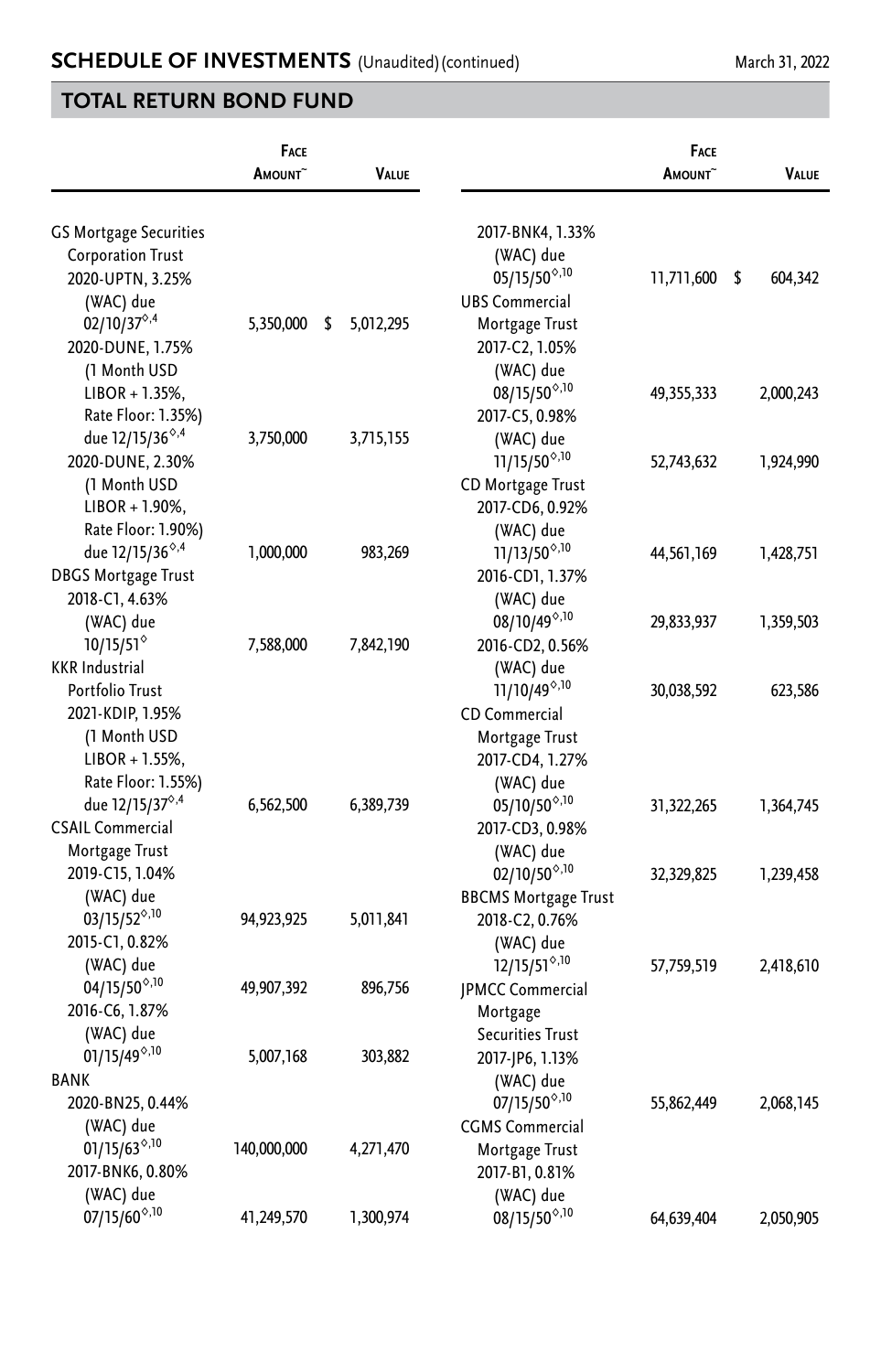|                                              | <b>FACE</b><br><b>A</b> MOUNT~ | <b>VALUE</b>    |                                                             | <b>FACE</b><br>Amount~ | VALUE        |
|----------------------------------------------|--------------------------------|-----------------|-------------------------------------------------------------|------------------------|--------------|
|                                              |                                |                 |                                                             |                        |              |
| JPMBB Commercial                             |                                |                 | <b>WFRBS Commercial</b>                                     |                        |              |
| Mortgage<br>Securities Trust                 |                                |                 | Mortgage Trust<br>2013-C12, 1.09%                           |                        |              |
| 2015-C27, 1.14%                              |                                |                 |                                                             |                        |              |
| (WAC) due                                    |                                |                 | (WAC) due<br>03/15/48 <sup><math>\diamond</math>,4,10</sup> | 5,277,334              | \$<br>35,709 |
| $02/15/48^{\diamond,10}$                     | 68,262,716                     | \$<br>1,850,595 |                                                             |                        |              |
| 2013-C12, 0.44%                              |                                |                 | <b>Total Commercial Mortgage</b>                            |                        |              |
| (WAC) due                                    |                                |                 | <b>Backed Securities</b>                                    |                        | 373,435,160  |
| $07/15/45^{\diamond,10}$                     | 32,755,444                     | 113,707         | <b>MILITARY HOUSING - 1.0%</b>                              |                        |              |
| Morgan Stanley Bank                          |                                |                 | Freddie Mac Military                                        |                        |              |
| of America Merrill                           |                                |                 | Housing Bonds                                               |                        |              |
| Lynch Trust                                  |                                |                 | Resecuritization                                            |                        |              |
|                                              |                                |                 | <b>Trust Certificates</b>                                   |                        |              |
| 2015-C27, 0.87%<br>(WAC) due                 |                                |                 | 2015-R1, 4.66%                                              |                        |              |
| 12/15/47 <sup>6,10</sup>                     | 63, 183, 415                   | 1,495,337       | (WAC) due                                                   |                        |              |
| <b>CFCRE Commercial</b>                      |                                |                 | $11/25/55^{\diamond,4}$                                     | 70,858,555             | 75,512,346   |
| Mortgage Trust                               |                                |                 | 2015-R1, 4.44%                                              |                        |              |
| 2016-C3, 0.99%                               |                                |                 | (WAC) due                                                   |                        |              |
| (WAC) due                                    |                                |                 | $11/25/52^{\circ.4}$                                        | 21,598,316             | 22,668,155   |
| $01/10/48^{\diamond,10}$                     | 37,611,537                     | 1,190,860       | 2015-R1, 4.32%                                              |                        |              |
| <b>Banc of America</b>                       |                                |                 | (WAC) due                                                   |                        |              |
| Commercial                                   |                                |                 | $10/25/52^{\diamond,4}$                                     | 13,467,447             | 13,731,090   |
| Mortgage Trust                               |                                |                 | Freddie Mac Military                                        |                        |              |
| 2017-BNK3, 1.01%                             |                                |                 | <b>Housing Bonds</b>                                        |                        |              |
| (WAC) due                                    |                                |                 | Resecuritization                                            |                        |              |
| $02/15/50^{\diamond,10}$                     | 21,538,400                     | 893,085         | <b>Trust Certificates</b>                                   |                        |              |
| DBJPM Mortgage Trust                         |                                |                 | 2015-R1, 4.66%                                              |                        |              |
| 2017-C6, 0.97%                               |                                |                 | (WAC) due                                                   |                        |              |
| (WAC) due                                    |                                |                 | 11/25/55 * 111.4                                            | 42,765,752             | 47, 152, 553 |
| 06/10/50 $^{\diamond,10}$                    | 22,991,558                     | 758,303         | 2015-R1, 0.70%                                              |                        |              |
| <b>SG Commercial</b>                         |                                |                 | (WAC) due                                                   |                        |              |
| Mortgage                                     |                                |                 | 11/25/55 <sup>°</sup> ,†††,4,10                             | 171,090,695            | 12,947,731   |
| <b>Securities Trust</b>                      |                                |                 | Capmark Military                                            |                        |              |
| 2016-C5, 1.90%                               |                                |                 | <b>Housing Trust</b>                                        |                        |              |
| (WAC) due                                    |                                |                 | 2006-RILY, 6.15%                                            |                        |              |
| 10/10/48 <sup><math>\diamond</math>,10</sup> | 5,631,741                      | 302,847         | due 07/10/51 <sup>111,4</sup>                               | 12,770,475             | 13,961,676   |
| Morgan Stanley                               |                                |                 | 2008-AMCW, 6.90%                                            |                        |              |
| Capital I Trust                              |                                |                 | due 07/10/55 <sup>† † †,4</sup>                             | 8,179,618              | 10,826,949   |
| 2016-UBS9, 4.76%                             |                                |                 | 2007-AETC, 5.75%                                            |                        |              |
| (WAC) due                                    |                                |                 | due 02/10/52 <sup>†††,4</sup>                               | 7,268,683              | 7,671,226    |
| $03/15/49^{\circ}$                           | 275,000                        | 267,270         | 2007-ROBS, 6.06%                                            |                        |              |
| GS Mortgage Securities                       |                                |                 | due 10/10/52 <sup>†††,4</sup>                               | 4,590,888              | 4,998,822    |
| Corporation II                               |                                |                 |                                                             |                        |              |
| 2013-GC10, 2.94%                             |                                |                 |                                                             |                        |              |
| due 02/10/46                                 | 225,000                        | 225,241         |                                                             |                        |              |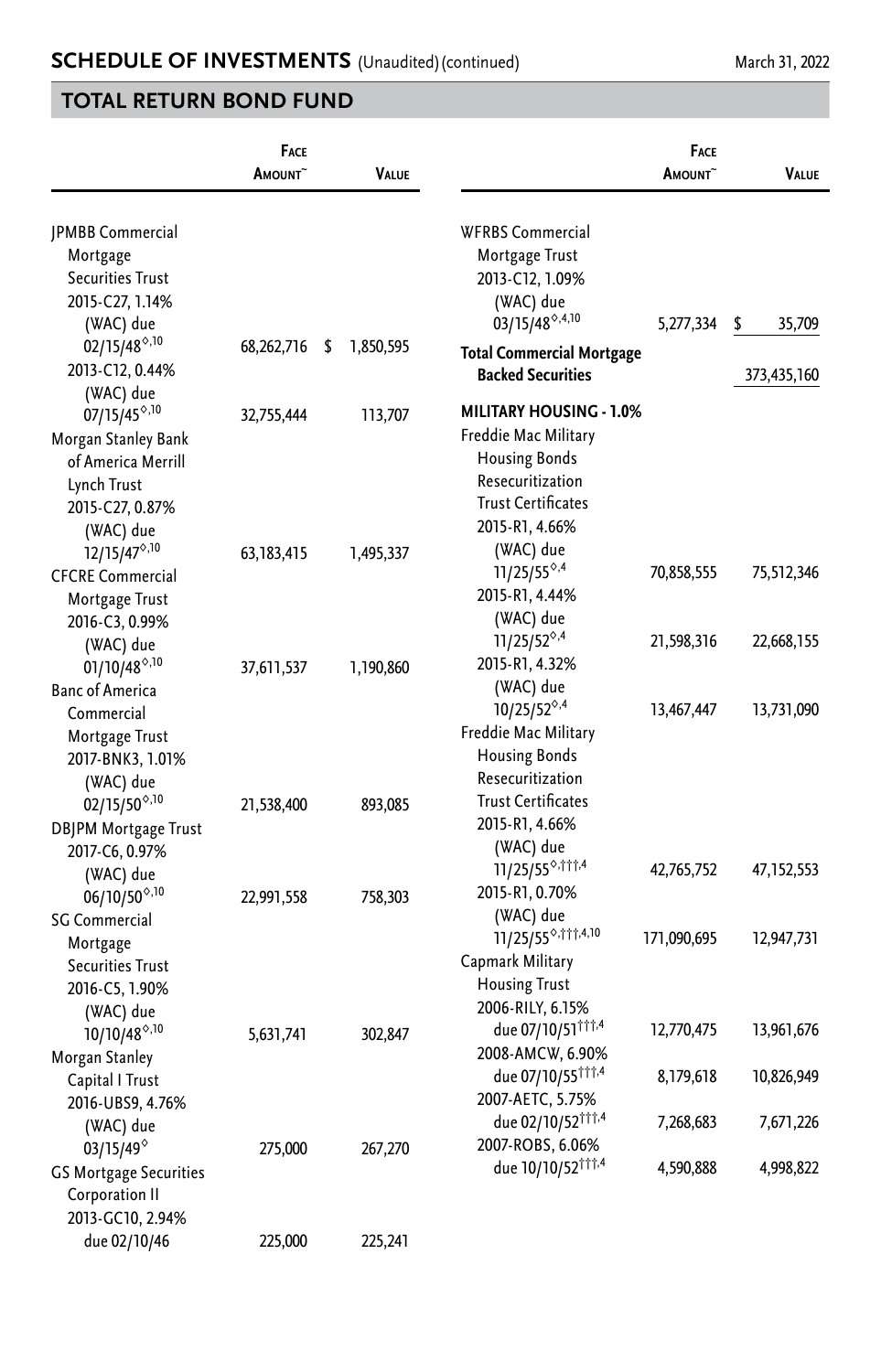|                                                 | FACE<br>AMOUNT <sup>~</sup> | <b>VALUE</b>    |                             | FACE<br><b>A</b> MOUNT~ | <b>VALUE</b>  |
|-------------------------------------------------|-----------------------------|-----------------|-----------------------------|-------------------------|---------------|
|                                                 |                             |                 |                             |                         |               |
| 2006-RILY, 0.69%                                |                             |                 | Packers Holdings LLC        |                         |               |
| (1 Month USD                                    |                             |                 | 4.00% (3 Month              |                         |               |
| $LIBOR + 0.37%$                                 |                             |                 | USD LIBOR +                 |                         |               |
| Rate Floor: 0.37%)                              |                             |                 | 3.25%, Rate                 |                         |               |
| due 07/10/51 <sup>9,111,4</sup>                 | 6,868,812                   | \$<br>4,623,256 | Floor: 4.00%)               |                         |               |
| 2007-AET2, 6.06%                                |                             |                 | due 03/09/28                | 36,302,422              | \$ 35,712,508 |
| due 10/10/52 <sup>†††,4</sup>                   | 3,015,886                   | 3,268,963       | <b>BGIS (BIFM CA</b>        |                         |               |
| <b>GMAC Commercial</b>                          |                             |                 | Buyer, Inc.)                |                         |               |
| Mortgage                                        |                             |                 | 3.96% (1 Month USD          |                         |               |
| Asset Corp.                                     |                             |                 | $LIBOR + 3.50\%,$           |                         |               |
| 2007-HCKM, 6.11%                                |                             |                 | Rate Floor: 3.50%)          |                         |               |
| due 08/10/52 <sup>†††,4</sup>                   | 21,795,656                  | 23,733,495      | due 06/01/26 <sup>111</sup> | 32,550,629              | 31,980,993    |
| 2005-DRUM, 5.47%                                |                             |                 | Zephyr Bidco Ltd.           |                         |               |
| due 05/10/50 <sup>†††,4</sup>                   | 4,439,072                   | 4,362,515       | 5.47% (1 Month GBP          |                         |               |
| 2002-MEAD, 6.85%                                |                             |                 | SONIA + 4.75%,              |                         |               |
| due 05/10/37 11,4                               | 3,237,219                   | 3,782,985       | Rate Floor: 5.23%)          |                         |               |
| 2005-BLIS, 5.25%                                |                             |                 | due 07/23/25                | GBP 23,950,000          | 30,662,066    |
| due 07/10/50 <sup>111,4</sup>                   | 2,500,000                   | 2,578,940       | <b>Mavis Tire Express</b>   |                         |               |
| <b>Total Military Housing</b>                   |                             | 251,820,702     | Services TopCo              |                         |               |
|                                                 |                             |                 | Corp.                       |                         |               |
| Total Collateralized Mortgage Obligations       |                             |                 | 4.75% (1 Month USD          |                         |               |
| (Cost \$3,177,753,700)                          |                             | 3,016,649,214   | $LIBOR + 4.00\%$ ,          |                         |               |
| <b>SENIOR FLOATING RATE INTERESTS TO - 8.3%</b> |                             |                 | Rate Floor: 4.75%)          |                         |               |
| <b>CONSUMER, CYCLICAL - 1.7%</b>                |                             |                 | due 05/04/28                | 28,506,750              | 28,288,958    |
| MB2 Dental                                      |                             |                 | CNT Holdings I Corp.        |                         |               |
| <b>Solutions LLC</b>                            |                             |                 | 4.25% (3 Month USD          |                         |               |
| 7.00% (3 Month USD                              |                             |                 | $LIBOR + 3.50\%$            |                         |               |
| $LIBOR + 6.00\%$ ,                              |                             |                 | Rate Floor: 4.25%)          |                         |               |
| Rate Floor: 7.00%)                              |                             |                 | due 11/08/27                | 24,007,500              | 23,852,412    |
| due 01/29/27 <sup>111</sup>                     | 51,950,413                  | 51,114,080      | Pacific Bells, LLC          |                         |               |
| 7.16% (3 Month USD                              |                             |                 | 5.00% (1 Month              |                         |               |
| $LIBOR + 6.00\%$ ,                              |                             |                 | USD LIBOR +                 |                         |               |
| Rate Floor: 7.00%)                              |                             |                 | 4.50%, Rate                 |                         |               |
| due 01/29/27 <sup>†††</sup>                     | 15,940,531                  | 15,683,910      | Floor: 5.00%)               |                         |               |
| Verisure Holding AB                             |                             |                 | due 11/10/28 <sup>TTT</sup> | 22,854,062              | 22,596,954    |
| 3.25% (6 Month                                  |                             |                 | Flamingo                    |                         |               |
| EURIBOR+                                        |                             |                 | 3.50% (3 Month              |                         |               |
| 3.25%, Rate                                     |                             |                 | EURIBOR+                    |                         |               |
| Floor: 3.25%)                                   |                             |                 | 3.50%, Rate                 |                         |               |
| due 03/27/28                                    | EUR 30,010,000              | 32,392,669      | Floor: 3.50%)               |                         |               |
| 3.25% (6 Month                                  |                             |                 | due 03/24/28                | EUR 18,600,000          | 20,118,955    |
| EURIBOR+                                        |                             |                 |                             |                         |               |
| 3.25%, Rate                                     |                             |                 |                             |                         |               |
| Floor: 3.25%)                                   |                             |                 |                             |                         |               |
| due 07/20/26                                    | EUR 6,890,000               | 7,450,303       |                             |                         |               |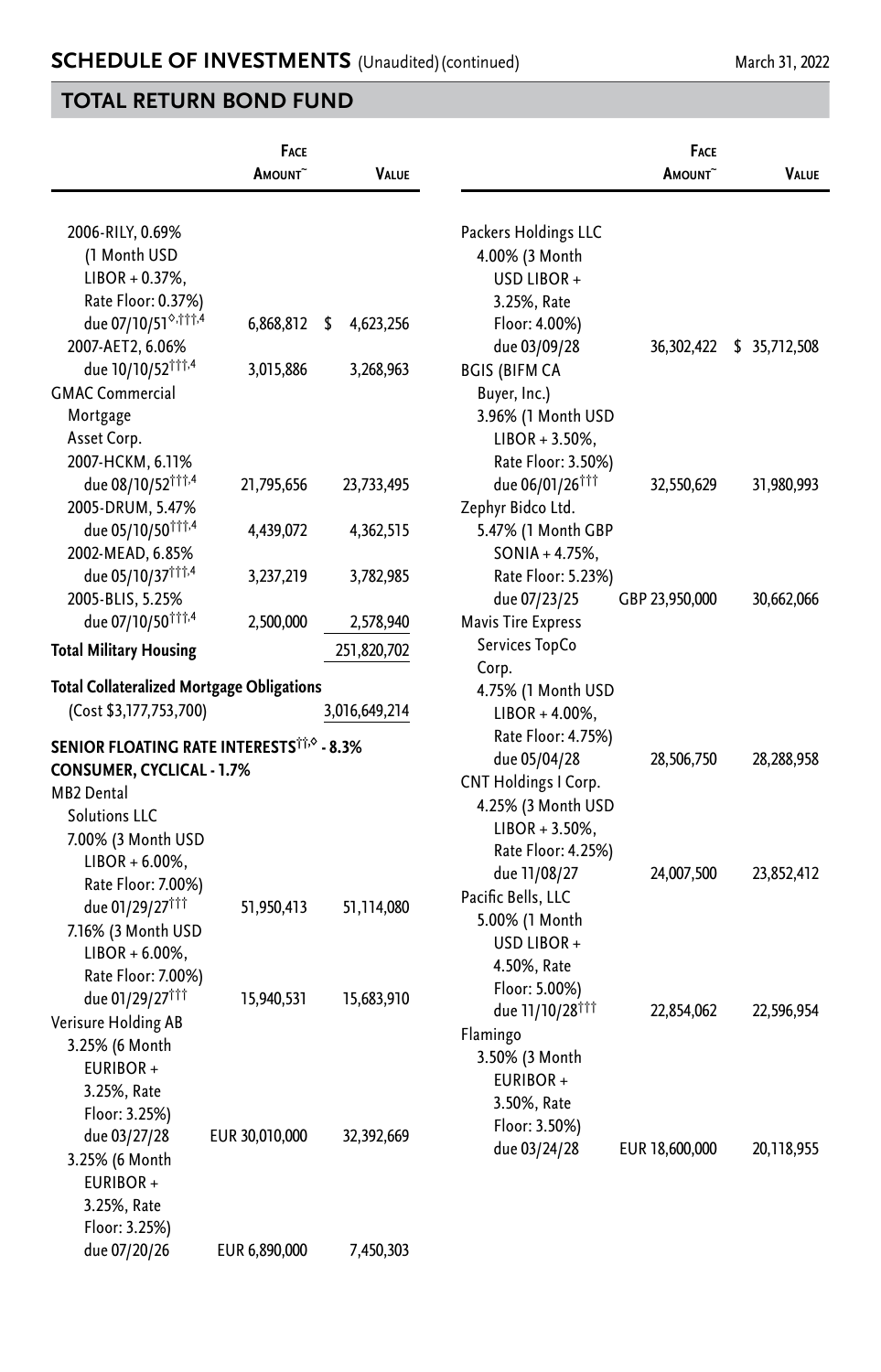|                                        | <b>FACE</b><br><b>A</b> mount~ | VALUE         |                                   | <b>FACE</b><br><b>A</b> MOUNT | <b>VALUE</b>    |
|----------------------------------------|--------------------------------|---------------|-----------------------------------|-------------------------------|-----------------|
|                                        |                                |               |                                   |                               |                 |
| PetSmart LLC                           |                                |               | Truck Hero, Inc.                  |                               |                 |
| 4.50% (3 Month                         |                                |               | 4.00% (1 Month                    |                               |                 |
| USD LIBOR +                            |                                |               | USD LIBOR +                       |                               |                 |
| 3.75%, Rate                            |                                |               | 3.25%, Rate                       |                               |                 |
| Floor: 4.50%)                          |                                |               | Floor: 4.00%)                     |                               |                 |
| due 02/11/28                           | 20,099,000                     | \$ 20,015,187 | due 01/31/28                      | 8,910,000                     | 8,620,425<br>\$ |
| Loire Finco                            |                                |               | PAI Holdco, Inc.                  |                               |                 |
| Luxembourg SARL                        |                                |               | 4.25% (3 Month USD                |                               |                 |
| 4.50% (1 Month                         |                                |               | $LIBOR + 3.50\%,$                 |                               |                 |
| USD LIBOR +                            |                                |               | Rate Floor: 4.25%)                |                               |                 |
| 3.75%, Rate                            |                                |               | due 10/28/27                      | 5, 111, 375                   | 5,053,872       |
| Floor: 4.50%)                          |                                |               | <b>Power Solutions</b>            |                               |                 |
| due 04/21/27                           | 19,503,738                     | 19,235,561    | (Panther)                         |                               |                 |
| <b>BCP V Modular</b>                   |                                |               | 3.71% (1 Month USD                |                               |                 |
| Services Holdings                      |                                |               | $LIBOR + 3.25%$                   |                               |                 |
| IV Ltd.                                |                                |               | Rate Floor: 3.25%)                |                               |                 |
| 4.50% (3 Month                         |                                |               | due 04/30/26                      | 3,931,066                     | 3,877,014       |
| EURIBOR+                               |                                |               | SP PF Buyer LLC                   |                               |                 |
| 4.50%, Rate                            |                                |               | 4.96% (1 Month USD                |                               |                 |
| Floor: 4.50%)<br>due 10/06/28          | EUR 14,800,000                 | 16,131,460    | $LIBOR + 4.50\%,$                 |                               |                 |
| Fertitta Entertainment                 |                                |               | Rate Floor: 4.50%)                |                               |                 |
| LLC                                    |                                |               | due 12/22/25<br>Cast & Crew       | 3,356,743                     | 3,184,710       |
|                                        |                                |               |                                   |                               |                 |
| 4.50% (1 Month<br><b>USD Term SOFR</b> |                                |               | Payroll LLC<br>3.96% (1 Month USD |                               |                 |
| +4.00%, Rate                           |                                |               | $LIBOR + 3.50\%,$                 |                               |                 |
| Floor: 4.50%)                          |                                |               | Rate Floor: 3.50%)                |                               |                 |
| due 01/27/29                           | 14,050,000                     | 13,962,188    | due 02/09/26                      | 1,219,167                     | 1,209,584       |
| New Trojan Parent, Inc.                |                                |               | <b>OEConnection LLC</b>           |                               |                 |
| 3.75% ((1 Month                        |                                |               | 4.46% ((1 Month                   |                               |                 |
| USD LIBOR+                             |                                |               | USD LIBOR                         |                               |                 |
| 3.25%) and (3                          |                                |               | +4.00%) and                       |                               |                 |
| Month USD                              |                                |               | (Commercial                       |                               |                 |
| $LIBOR + 3.25\%$ ,                     |                                |               | Prime Lending                     |                               |                 |
| Rate Floor: 3.75%)                     |                                |               | $Rate + 3.00\%$ ),                |                               |                 |
| due 01/06/28                           | 13,944,625                     | 13,473,994    | Rate Floor: 4.00%)                |                               |                 |
| Adevinta ASA                           |                                |               | due 09/25/26                      | 1,169,943                     | 1,148,978       |
| 3.00% (3 Month                         |                                |               | 1011778 BC Unlimited              |                               |                 |
| EURIBOR+                               |                                |               | Liability Co.                     |                               |                 |
| 3.00%, Rate                            |                                |               | 2.21% (1 Month USD                |                               |                 |
| Floor: 3.00%)                          |                                |               | $LIBOR + 1.75%$ ,                 |                               |                 |
| due 06/26/28                           | EUR 11,000,000                 | 12,024,167    | Rate Floor: 1.75%)                |                               |                 |
|                                        |                                |               | due 11/19/26                      | 1,027,967                     | 1,004,622       |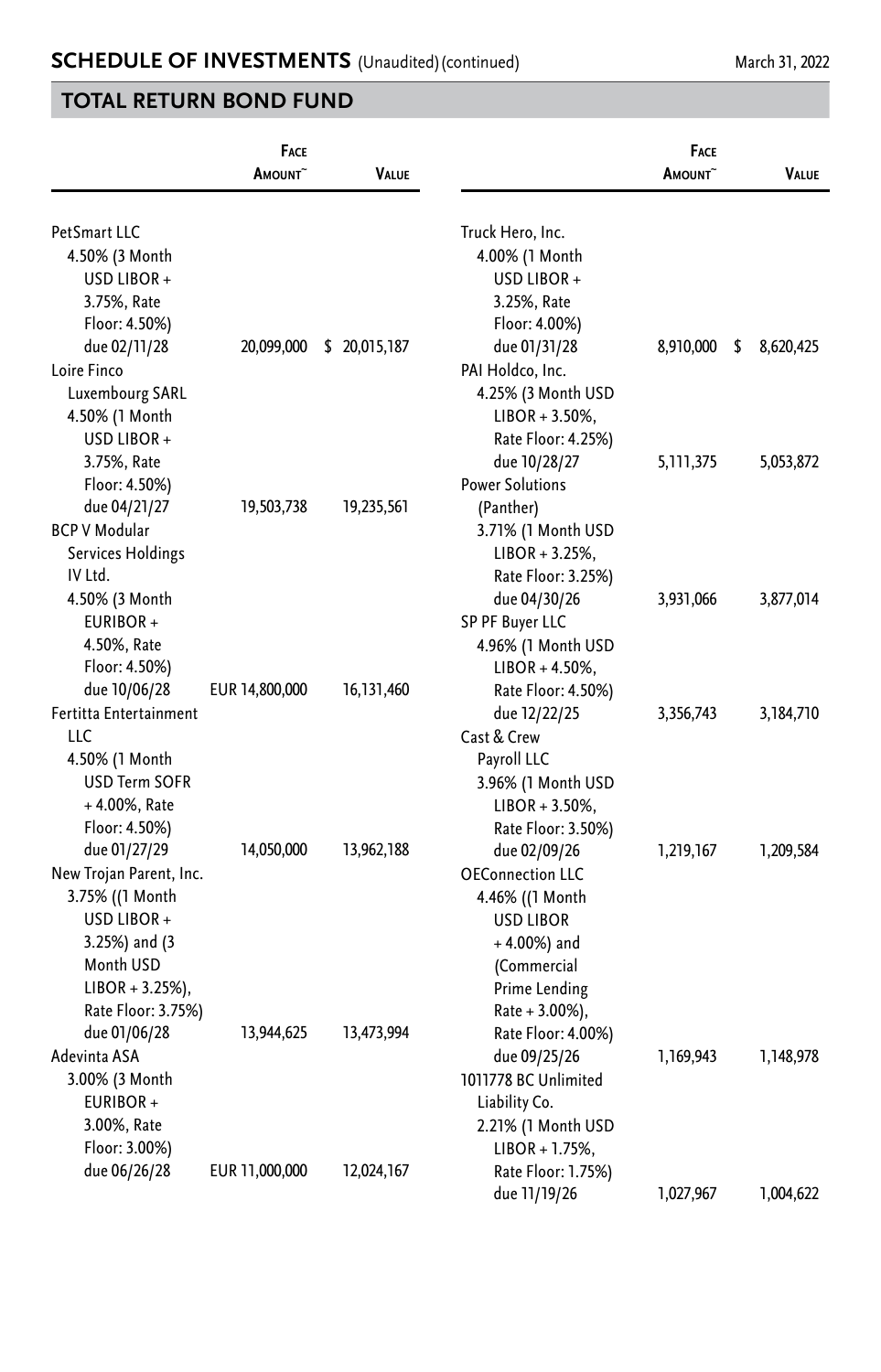|                          | <b>FACE</b><br><b>A</b> MOUNT~ | VALUE         |                                       | <b>FACE</b><br><b>A</b> MOUNT | VALUE        |
|--------------------------|--------------------------------|---------------|---------------------------------------|-------------------------------|--------------|
|                          |                                |               |                                       |                               |              |
| Rent-A-Center, Inc.      |                                |               | TransDigm, Inc.                       |                               |              |
| 3.81% (3 Month USD       |                                |               | 2.71% (1 Month USD                    |                               |              |
| $LIBOR + 3.25%$          |                                |               | $LIBOR + 2.25%$                       |                               |              |
| Rate Floor: 3.75%)       |                                |               | Rate Floor: 2.25%)                    |                               |              |
| due 02/17/28             | 496,250                        | \$<br>485,397 | due 12/09/25                          | 14,726,263                    | \$14,468,553 |
| Total Consumer, Cyclical |                                | 419,280,967   | 2.71% (1 Month USD<br>$LIBOR + 2.25%$ |                               |              |
| <b>INDUSTRIAL - 1.6%</b> |                                |               | Rate Floor: 2.25%)                    |                               |              |
| United Airlines, Inc.    |                                |               | due 05/30/25                          | 5,768,694                     | 5,658,743    |
| 4.50% (1 Month           |                                |               | Merlin Buyer, Inc.                    |                               |              |
| USD LIBOR +              |                                |               | 4.65% (1 Month                        |                               |              |
| 3.75%, Rate              |                                |               | USD Term SOFR                         |                               |              |
| Floor: 4.50%)            |                                |               | +4.00%, Rate                          |                               |              |
| due 04/21/28             | 40,689,000                     | 40,146,616    | Floor: 4.50%)                         |                               |              |
| American Bath            |                                |               | due 12/14/28                          | 20,150,000                    | 19,646,250   |
| <b>Group LLC</b>         |                                |               | Hunter Douglas, Inc.                  |                               |              |
| 4.25% (1 Month USD       |                                |               | 4.00% (3 Month                        |                               |              |
| $LIBOR + 3.75%$          |                                |               | <b>USD Term SOFR</b>                  |                               |              |
| Rate Floor: 4.25%)       |                                |               | $+3.50\%$ , Rate                      |                               |              |
| due 11/23/27             | 34,001,096                     | 32,986,503    | Floor: 4.00%)                         |                               |              |
| Mileage Plus             |                                |               | due 02/26/29                          | 19,750,000                    | 19,330,313   |
| <b>Holdings LLC</b>      |                                |               | Icebox Holdco III, Inc.               |                               |              |
| 6.25% (3 Month USD       |                                |               | 4.76% (3 Month USD                    |                               |              |
| $LIBOR + 5.25%$          |                                |               | $LIBOR + 3.75%$ ,                     |                               |              |
| Rate Floor: 6.25%)       |                                |               | Rate Floor: 4.25%)                    |                               |              |
| due 06/21/27             | 30,500,000                     | 31,605,625    | due 12/22/28                          | 17,607,143                    | 17,343,036   |
| Berry Global, Inc.       |                                |               | TK Elevator Midco                     |                               |              |
| 2.07% (1 Month USD       |                                |               | GmbH                                  |                               |              |
| $LIBOR + 1.75%$ ,        |                                |               | 4.02% (6 Month USD                    |                               |              |
| Rate Floor: 1.75%)       |                                |               | $LIBOR + 3.50\%,$                     |                               |              |
| due 07/01/26             | 24,306,026                     | 23,930,012    | Rate Floor: 4.00%)                    |                               |              |
| <b>IFCO Management</b>   |                                |               | due 07/30/27                          | 12,690,176                    | 12,555,406   |
| GmbH                     |                                |               | 3.63% (1 Month                        |                               |              |
| 3.25% (6 Month           |                                |               | EURIBOR+                              |                               |              |
| EURIBOR+                 |                                |               | 3.63%, Rate                           |                               |              |
| 3.25%, Rate              |                                |               | Floor: 3.63%)                         |                               |              |
| Floor: 3.25%)            |                                |               | due 07/30/27                          | EUR 3,000,000                 | 3,265,741    |
| due 05/29/26             | EUR 19,870,000                 | 21,503,003    | AI Convoy Luxembourg                  |                               |              |
| SkyMiles IP Ltd.         |                                |               | SARL                                  |                               |              |
| 4.75% (3 Month USD       |                                |               | 3.50% (6 Month                        |                               |              |
| $LIBOR + 3.75%$          |                                |               | EURIBOR+                              |                               |              |
| Rate Floor: 4.75%)       |                                |               | 3.50%, Rate                           |                               |              |
| due 10/20/27             | 20,345,893                     | 20,978,446    | Floor: 3.50%)                         |                               |              |
|                          |                                |               | due 01/18/27                          | EUR 13,593,008                | 14,768,953   |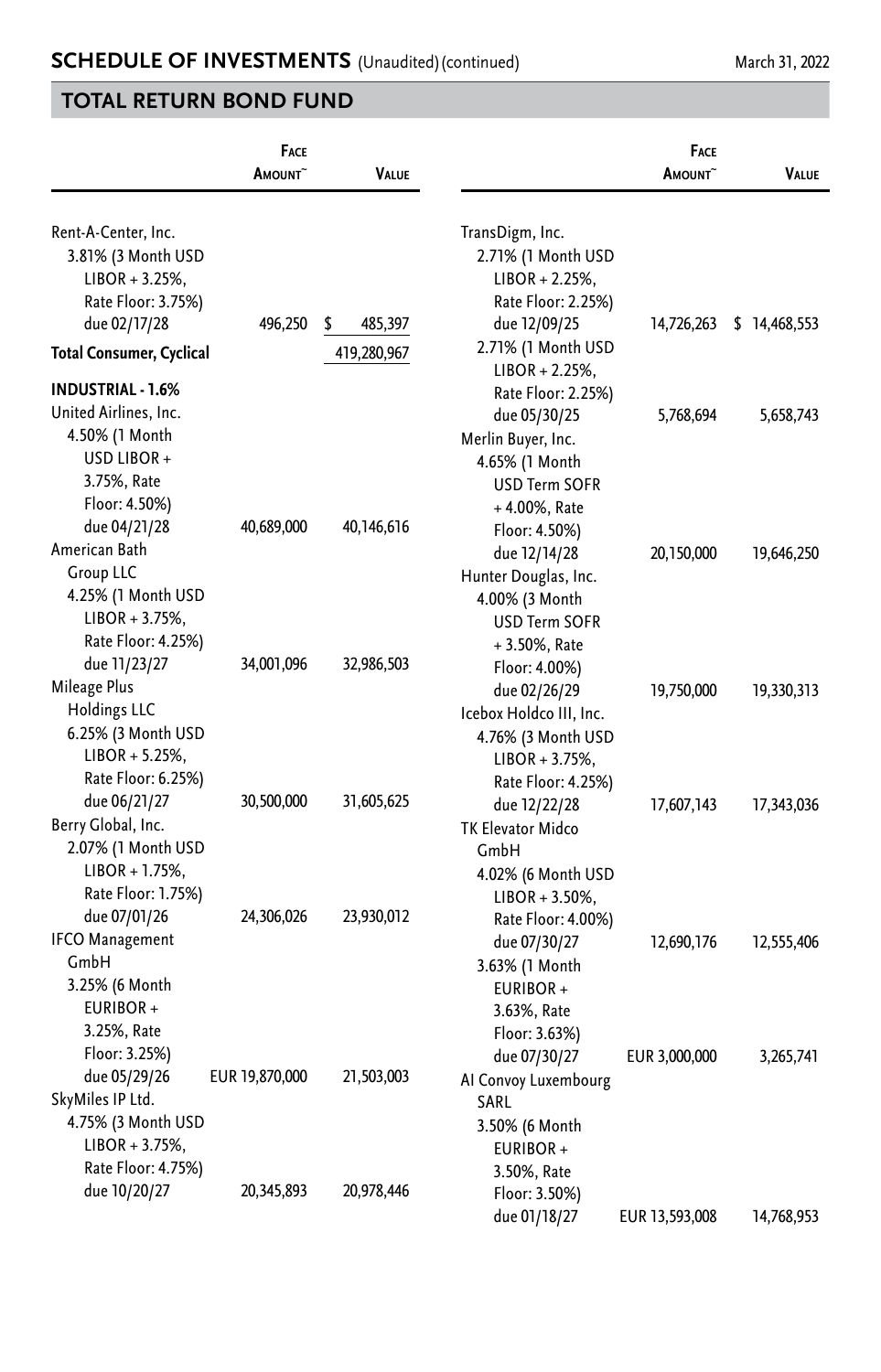|                                          | FACE<br>AMOUNT <sup>^</sup> | <b>VALUE</b> |                                  | FACE<br><b>AMOUNT</b> | <b>VALUE</b>    |
|------------------------------------------|-----------------------------|--------------|----------------------------------|-----------------------|-----------------|
| Air Canada                               |                             |              | DXP Enterprises, Inc.            |                       |                 |
| 4.25% (1 Month USD                       |                             |              | 5.75% (1 Month USD               |                       |                 |
| $LIBOR + 3.50\%,$                        |                             |              | $LIBOR + 4.75%$ ,                |                       |                 |
| Rate Floor: 4.25%)                       |                             |              | Rate Floor: 5.75%)               |                       |                 |
| due 08/11/28                             | 13,150,000                  | \$13,012,977 | due 12/23/27                     | 5,940,000             | \$<br>5,876,917 |
| <b>Fugue Finance BV</b>                  |                             |              | YAK MAT (YAK                     |                       |                 |
| 3.25% (3 Month                           |                             |              | ACCESS LLC)                      |                       |                 |
| EURIBOR+                                 |                             |              | 10.95% (3 Month                  |                       |                 |
| 3.25%, Rate                              |                             |              | USD LIBOR +                      |                       |                 |
| Floor: 3.25%)                            |                             |              | 10.00%, Rate                     |                       |                 |
| due 08/30/24                             | EUR 10,500,000              | 11,457,978   | Floor: 10.00%)                   |                       |                 |
| Service Logic                            |                             |              | due 07/10/26                     | 7,240,000             | 4,627,591       |
| Acquisition, Inc.                        |                             |              | <b>Charter Next</b>              |                       |                 |
| 4.75% (3 Month USD                       |                             |              | Generation, Inc.                 |                       |                 |
| $LIBOR + 4.00\%$ ,                       |                             |              | 4.50% (1 Month                   |                       |                 |
| Rate Floor: 4.75%)                       |                             |              | USD LIBOR +                      |                       |                 |
| due 10/29/27                             | 11,514,722                  | 11,380,345   | 3.75%, Rate                      |                       |                 |
| Hillman Group, Inc.                      |                             |              | Floor: 4.50%)                    |                       |                 |
| 3.25% (1 Month USD                       |                             |              | due 12/01/27                     | 4,257,000             | 4,230,394       |
| $LIBOR + 2.75%$ ,                        |                             |              | Dispatch Terra                   |                       |                 |
| Rate Floor: 3.25%)                       |                             |              | <b>Acquisition LLC</b>           |                       |                 |
| due 07/14/28                             | 10,749,374                  | 10,536,644   | 5.26% (3 Month USD               |                       |                 |
| Filtration Group Corp.                   |                             |              | $LIBOR + 4.25%$ ,                |                       |                 |
| 3.50% (3 Month                           |                             |              | Rate Floor: 5.00%)               |                       |                 |
| EURIBOR+                                 |                             |              | due 03/27/28                     | 3,864,444             | 3,777,494       |
| 3.50%, Rate                              |                             |              | Berlin Packaging LLC             |                       |                 |
| Floor: 3.50%)                            |                             |              | 4.28% ((1 Month                  |                       |                 |
| due 03/31/25                             | EUR 7,928,042               | 8,614,958    | USD LIBOR +                      |                       |                 |
| 3.46% (1 Month USD                       |                             |              | 3.75%) and (3                    |                       |                 |
| $LIBOR + 3.00\%$ ,<br>Rate Floor: 3.00%) |                             |              | Month USD<br>$LIBOR + 3.75\%$ ), |                       |                 |
| due 03/31/25                             | 1,643,359                   | 1,617,509    | Rate Floor: 4.25%)               |                       |                 |
| CapStone Acquisition                     |                             |              | due 03/13/28                     | 2,892,750             | 2,862,376       |
| Holdings, Inc.                           |                             |              | Anchor Packaging LLC             |                       |                 |
| 5.75% (1 Month USD                       |                             |              | 4.46% (1 Month USD               |                       |                 |
| $LIBOR + 4.75%$                          |                             |              | $LIBOR + 4.00\%$                 |                       |                 |
| Rate Floor: 5.75%)                       |                             |              | Rate Floor: 4.00%)               |                       |                 |
| due 11/12/27                             | 8,706,359                   | 8,691,819    | due 07/20/26                     | 1,943,268             | 1,904,403       |
| <b>TricorBraun</b>                       |                             |              | <b>CHI Overhead</b>              |                       |                 |
| Holdings, Inc.                           |                             |              | Doors, Inc.                      |                       |                 |
| 3.75% (6 Month USD                       |                             |              | 4.50% (1 Month                   |                       |                 |
| $LIBOR + 3.25%$                          |                             |              | USD LIBOR +                      |                       |                 |
| Rate Floor: 3.75%)                       |                             |              | 3.50%, Rate                      |                       |                 |
| due 03/03/28                             | 7,495,645                   | 7,296,786    | Floor: 4.50%)                    |                       |                 |
|                                          |                             |              | due 07/31/25                     | 1,428,250             | 1,409,683       |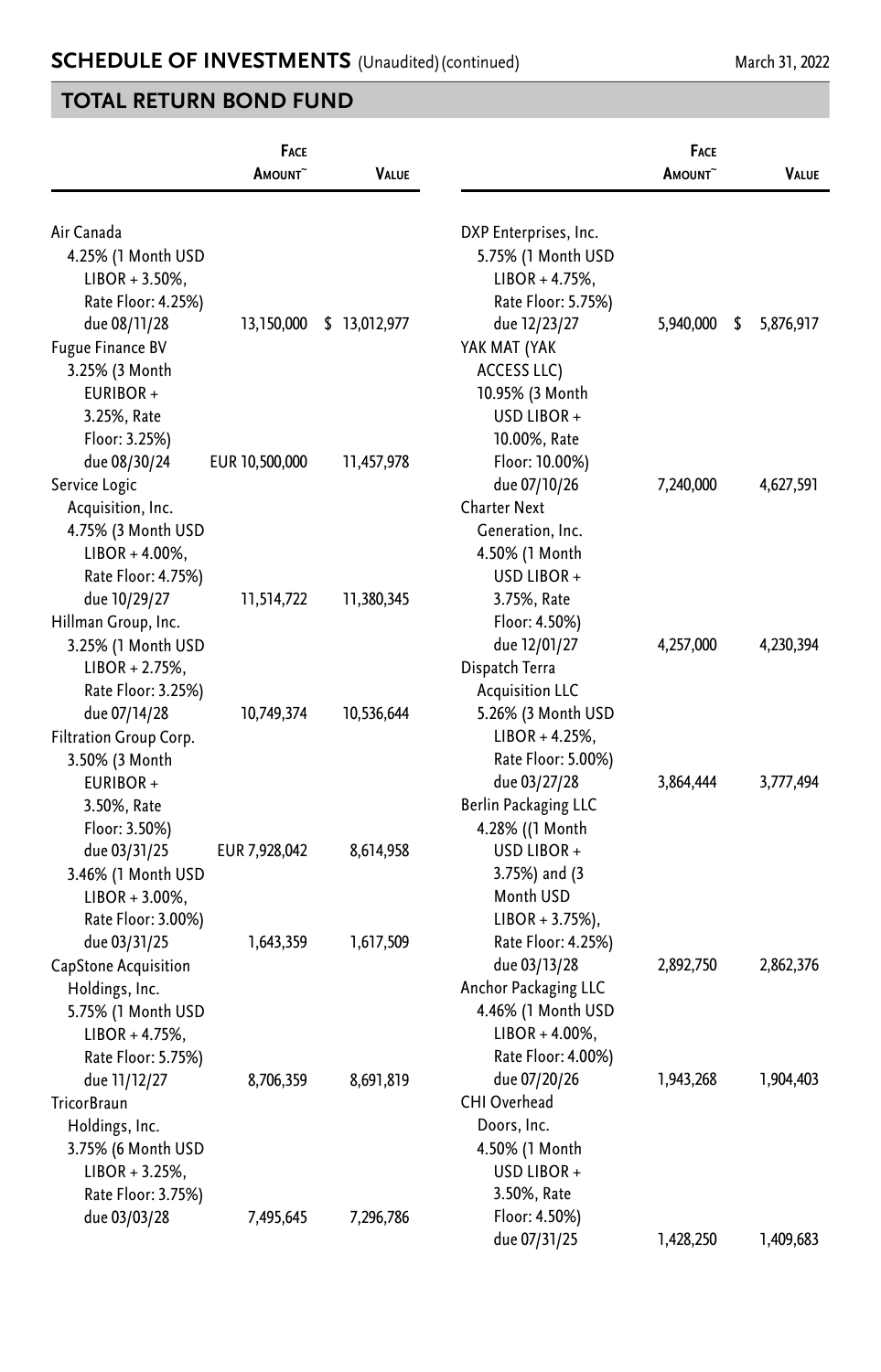|                                                                                                                                                                           | FACE<br><b>A</b> MOUNT | <b>VALUE</b>         |                                                                                                                                                       | FACE<br><b>A</b> MOUNT | VALUE        |
|---------------------------------------------------------------------------------------------------------------------------------------------------------------------------|------------------------|----------------------|-------------------------------------------------------------------------------------------------------------------------------------------------------|------------------------|--------------|
| Fly Funding II SARL<br>2.11% (3 Month USD<br>$LIBOR + 1.75%$ ,                                                                                                            |                        |                      | USI, Inc.<br>4.26% (3 Month USD<br>$LIBOR + 3.25%$                                                                                                    |                        |              |
| Rate Floor: 1.75%)<br>due 08/11/25<br>CPG International LLC<br>3.25% (3 Month USD<br>$LIBOR + 2.50\%,$                                                                    | 611,866                | \$<br>594,580        | Rate Floor: 3.25%)<br>due 12/02/26<br>4.01% (3 Month USD<br>$LIBOR + 3.00\%$ ,<br>Rate Floor: 3.00%)                                                  | 19,747,761             | \$19,566,674 |
| Rate Floor: 3.25%)<br>due 05/05/24<br><b>BWAY Holding Co.</b><br>3.48% (1 Month USD                                                                                       | 508,112                | 503,285              | due 05/16/24<br>Nexus Buyer LLC<br>4.21% (1 Month USD<br>$LIBOR + 3.75%$                                                                              | 6,421,931              | 6,373,638    |
| $LIBOR + 3.25%$<br>Rate Floor: 3.25%)<br>due 04/03/24<br><b>API Heat Transfer</b><br>12.00% (3 Month                                                                      | 122,429                | 120,541              | Rate Floor: 3.75%)<br>due 11/09/26<br>Higginbotham<br>Insurance<br>Agency, Inc.                                                                       | 25,725,637             | 25,449,086   |
| <b>USD LIBOR</b><br>0.00%) (in-kind<br>rate was 12.00%)<br>due 01/01/24 <sup>†††,15</sup><br>12.00% (3 Month<br><b>USD LIBOR</b><br>0.00%) (in-kind                       | 50,341                 | 15,102               | 6.25% (1 Month USD<br>$LIBOR + 5.50\%,$<br>Rate Floor: 6.25%)<br>due 11/25/26 <sup>TTT</sup><br>HighTower<br><b>Holding LLC</b><br>4.75% (3 Month USD | 25,318,672             | 25,024,938   |
| rate was 12.00%)<br>due 10/02/23 <sup>†††,15</sup><br><b>Total Industrial</b>                                                                                             | 9,251                  | 6,938<br>376,725,520 | $LIBOR + 4.00\%$ ,<br>Rate Floor: 4.75%)<br>due 04/21/28<br>Alter Domus                                                                               | 22,735,750             | 22,508,392   |
| <b>FINANCIAL - 1.5%</b><br>Citadel Securities, LP<br>2.93% (1 Month<br>USD Term SOFR<br>+ 2.50%, Rate<br>Floor: 2.50%)<br>due 02/02/28                                    | 62,527,500             | 62,114,193           | 4.50% (3 Month<br>USD SOFR+<br>3.75%, Rate<br>Floor: 4.50%)<br>due 02/17/28<br>Orion Advisor<br>Solutions, Inc.                                       | 20,733,325             | 20,461,304   |
| Jane Street Group LLC<br>3.21% (1 Month USD<br>$LIBOR + 2.75%$<br>Rate Floor: 2.75%)<br>due 01/26/28<br><b>Trans Union LLC</b><br>2.75% (3 Month USD<br>$LIBOR + 2.25%$ , | 36,952,085             | 36,374,893           | 4.50% (3 Month<br>USD LIBOR +<br>3.75%, Rate<br>Floor: 4.50%)<br>due 09/24/27<br>HUB International Ltd.<br>3.27% (3 Month USD<br>$LIBOR + 2.75%$      | 17,460,011             | 17,290,824   |
| Rate Floor: 2.75%)<br>due 12/01/28                                                                                                                                        | 29,614,750             | 29,355,621           | Rate Floor: 2.75%)<br>due 04/25/25                                                                                                                    | 14,696,680             | 14,514,441   |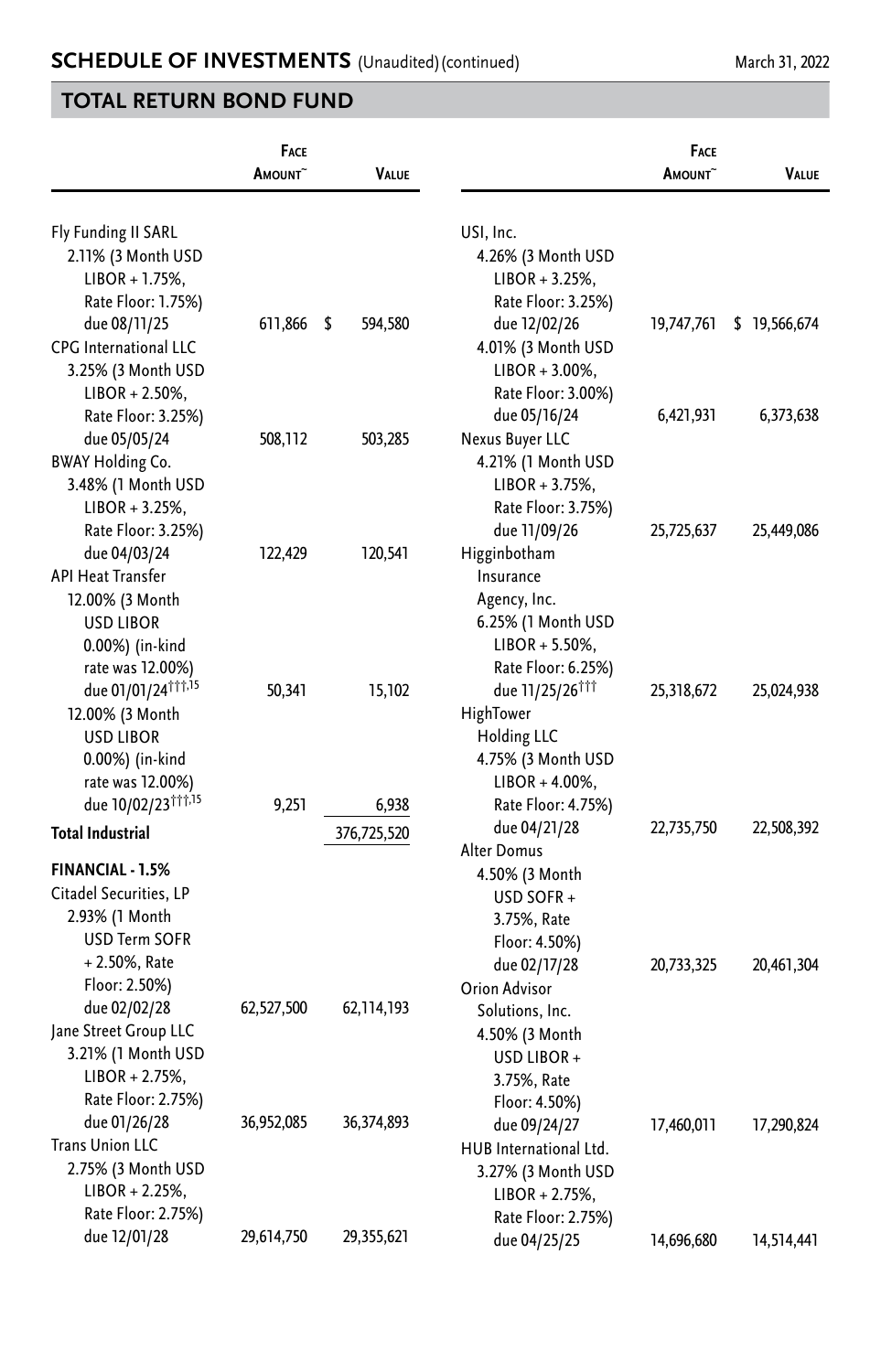|                       | FACE<br><b>A</b> mount~ | <b>VALUE</b> |                                                   | FACE<br>AMOUNT <sup>~</sup> | VALUE           |
|-----------------------|-------------------------|--------------|---------------------------------------------------|-----------------------------|-----------------|
| AmWINS Group, Inc.    |                         |              | Franchise Group, Inc.                             |                             |                 |
| 3.00% (1 Month        |                         |              | 5.29% (1 Month                                    |                             |                 |
| USD LIBOR +           |                         |              | USD Term SOFR                                     |                             |                 |
| 2.25%, Rate           |                         |              | +4.75%, Rate                                      |                             |                 |
| Floor: 3.00%)         |                         |              | Floor: 4.75%)                                     |                             |                 |
| due 02/21/28          | 13,232,558              | \$13,000,988 | due 11/22/23 <sup>111</sup>                       | 9,008,006                   | \$<br>8,962,966 |
| Franchise Group, Inc. |                         |              | <b>Alliant Holdings</b>                           |                             |                 |
| 5.50% (3 Month        |                         |              | Intermediate LLC                                  |                             |                 |
| USD LIBOR +           |                         |              | 3.71% (1 Month USD                                |                             |                 |
| 4.75%, Rate           |                         |              | $LIBOR + 3.25%$                                   |                             |                 |
| Floor: 5.50%)         |                         |              | Rate Floor: 3.25%)                                |                             |                 |
| due 03/10/26          | 12,394,764              | 12,363,777   | due 05/09/25                                      | 8,105,117                   | 8,006,721       |
| Jones Deslauriers     |                         |              | NFP Corp.                                         |                             |                 |
| Insurance             |                         |              | 3.71% (1 Month USD                                |                             |                 |
| Management, Inc.      |                         |              | $LIBOR + 3.25%$                                   |                             |                 |
| 5.00% (3 Month        |                         |              | Rate Floor: 3.25%)                                |                             |                 |
| Canada Banker         |                         |              | due 02/15/27                                      | 7,592,127                   | 7,445,068       |
| Acceptance +          |                         |              | <b>Total Financial</b>                            |                             | 362,798,975     |
| 4.25%, Rate           |                         |              |                                                   |                             |                 |
| Floor: 5.00%)         |                         |              | <b>CONSUMER, NON-CYCLICAL - 1.5%</b>              |                             |                 |
| due 03/27/28          | CAD 11,913,657          | 9,246,403    | Quirch Foods                                      |                             |                 |
| 8.24% (3 Month        |                         |              | <b>Holdings LLC</b>                               |                             |                 |
| Canada Banker         |                         |              | 5.50% (3 Month                                    |                             |                 |
| Acceptance +          |                         |              | USD LIBOR +                                       |                             |                 |
| 7.50%, Rate           |                         |              | 4.50%, Rate                                       |                             |                 |
| Floor: 8.00%)         |                         |              | Floor: 5.50%)                                     |                             |                 |
| due 03/26/29          | CAD 3,171,000           | 2,480,099    | due 10/27/27                                      | 38,716,219                  | 38,425,847      |
| 8.38% (3 Month        |                         |              | Bombardier                                        |                             |                 |
| Canada Banker         |                         |              | Recreational                                      |                             |                 |
| Acceptance +          |                         |              | Products, Inc.                                    |                             |                 |
| 7.50%, Rate           |                         |              | 2.46% (1 Month                                    |                             |                 |
| Floor: 8.00%)         |                         |              | USD LIBOR+                                        |                             |                 |
| due 03/26/29          | CAD 318,000             | 248,714      | 2.00%, Rate                                       |                             |                 |
| Cross Financial Corp. |                         |              | Floor: 2.00%)                                     |                             |                 |
| 4.81% (3 Month USD    |                         |              | due 05/24/27                                      | 33,656,566                  | 32,975,020      |
| $LIBOR + 4.00\%$      |                         |              | PetIQ LLC<br>4.75% (3 Month USD                   |                             |                 |
| Rate Floor: 4.75%)    |                         |              | $LIBOR + 4.25%$ ,                                 |                             |                 |
| due 09/15/27          | 12,028,728              | 11,928,529   |                                                   |                             |                 |
| Duff & Phelps         |                         |              | Rate Floor: 4.75%)<br>due 04/13/28 <sup>111</sup> |                             |                 |
| 4.75% (1 Month USD    |                         |              |                                                   | 28,755,500                  | 28,539,834      |
| $LIBOR + 3.75%$       |                         |              |                                                   |                             |                 |
| Rate Floor: 4.75%)    |                         |              |                                                   |                             |                 |

due 04/09/27 10,145,113 10,081,706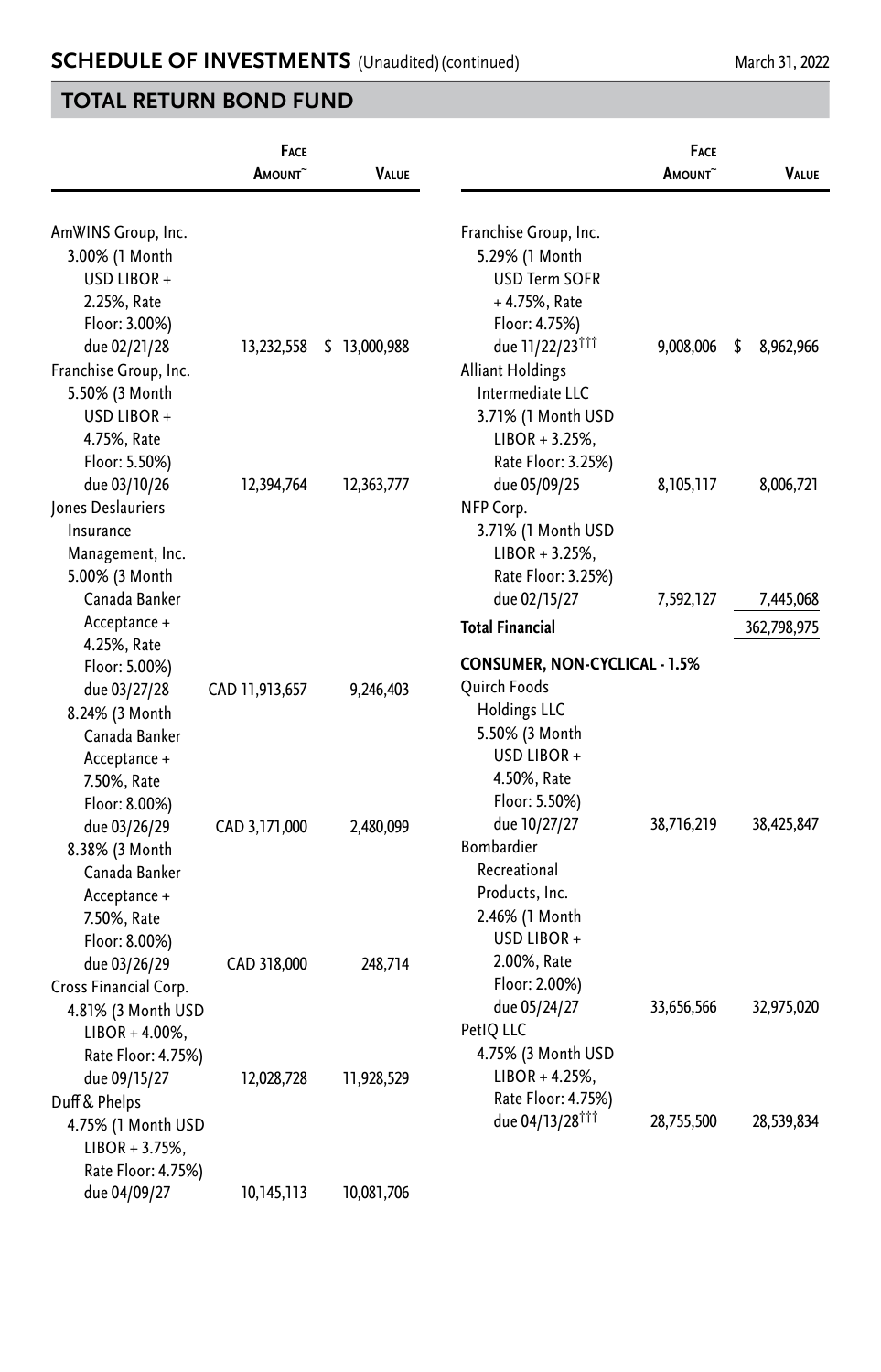|                          | <b>FACE</b><br><b>A</b> MOUNT | <b>VALUE</b> |                           | <b>FACE</b><br><b>A</b> MOUNT | <b>VALUE</b> |
|--------------------------|-------------------------------|--------------|---------------------------|-------------------------------|--------------|
| National Mentor          |                               |              | <b>Mission Veterinary</b> |                               |              |
| Holdings, Inc.           |                               |              | Partners                  |                               |              |
| 4.64% ((1 Month          |                               |              | 4.75% (1 Month USD        |                               |              |
| USD LIBOR +              |                               |              | $LIBOR + 4.00\%,$         |                               |              |
| 3.75%) and (3            |                               |              | Rate Floor: 4.75%)        |                               |              |
| Month USD                |                               |              | due 04/27/28              | 19,203,500                    | \$18,963,456 |
| $LIBOR + 3.75\%$ ),      |                               |              | Sigma Holding BV          |                               |              |
| Rate Floor: 4.50%)       |                               |              | (Flora Food)              |                               |              |
| due 03/02/28             | 28, 137, 023                  | \$27,171,642 | 3.50% ((1 Month)          |                               |              |
| 4.76% (3 Month USD       |                               |              | EURIBOR+                  |                               |              |
| $LIBOR + 3.75%$ ,        |                               |              | 3.50%) and (6             |                               |              |
| Rate Floor: 4.50%)       |                               |              | Month EURIBOR             |                               |              |
| due 03/02/28             | 538,426                       | 519,952      | $+3.50\%$ ), Rate         |                               |              |
| Southern Veterinary      |                               |              | Floor: 3.50%)             |                               |              |
| Partners LLC             |                               |              | due 07/02/25              | EUR 17,000,000                | 17,560,584   |
| 5.00% (6 Month           |                               |              | Women's Care              |                               |              |
| USD LIBOR +              |                               |              | Holdings, Inc.            |                               |              |
| 4.00%, Rate              |                               |              | 5.25% (3 Month USD        |                               |              |
| Floor: 5.00%)            |                               |              | $LIBOR + 4.50\%,$         |                               |              |
| due 10/05/27             | 21,985,258                    | 21,792,887   | Rate Floor: 5.25%)        |                               |              |
| Sunshine                 |                               |              | due 01/17/28              | 16,220,033                    | 15,976,733   |
| <b>Investments BV</b>    |                               |              | <b>Blue Ribbon LLC</b>    |                               |              |
| 2.75% (3 Month           |                               |              | 6.75% (3 Month USD        |                               |              |
| EURIBOR+                 |                               |              | $LIBOR + 6.00\%$ ,        |                               |              |
| 2.75%, Rate              |                               |              | Rate Floor: 6.75%)        |                               |              |
| Floor: 2.75%)            |                               |              | due 05/08/28              | 14,478,750                    | 14,174,696   |
| due 03/28/25             | EUR 18,059,706                | 19,791,935   | Endo Luxembourg           |                               |              |
| Nidda Healthcare         |                               |              | <b>Finance Company</b>    |                               |              |
| <b>Holding GmbH</b>      |                               |              | <b>I SARL</b>             |                               |              |
| 3.50% (3 Month           |                               |              | 5.75% (3 Month USD        |                               |              |
| EURIBOR+                 |                               |              | $LIBOR + 5.00\%$ ,        |                               |              |
| 3.50%, Rate              |                               |              | Rate Floor: 5.75%)        |                               |              |
| Floor: 3.50%)            |                               |              | due 03/27/28              | 12,474,000                    | 11,656,703   |
| due 08/21/26             | EUR 18,276,306                | 19,334,823   | Medline Borrower LP       |                               |              |
| <b>HAH Group Holding</b> |                               |              | 3.75% (1 Month USD        |                               |              |
| Co. LLC                  |                               |              | $LIBOR + 3.25%$           |                               |              |
| 6.00% (3 Month           |                               |              | Rate Floor: 3.75%)        |                               |              |
| USD LIBOR +              |                               |              | due 10/23/28              | 9,000,000                     | 8,905,500    |
| 5.00%, Rate              |                               |              | Avantor Funding, Inc.     |                               |              |
| Floor: 6.00%)            |                               |              | 2.75% (1 Month USD        |                               |              |
| due 10/29/27             | 19,519,448                    | 19,226,656   | $LIBOR + 2.25%$ ,         |                               |              |
|                          |                               |              | Rate Floor: 2.75%)        |                               |              |
|                          |                               |              | due 11/08/27              | 7,704,285                     | 7,634,099    |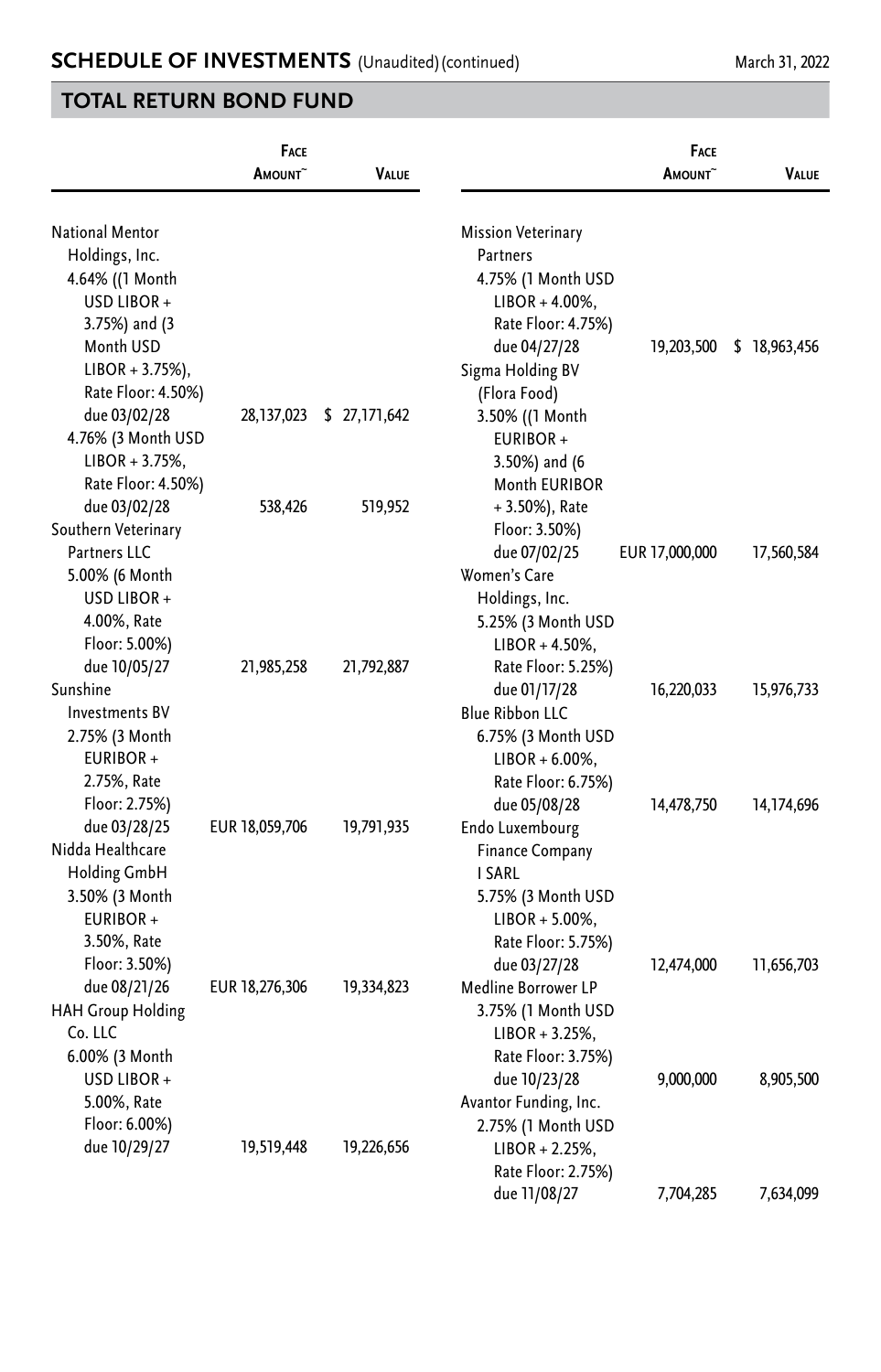|                                  | FACE<br>AMOUNT <sup>~</sup> | VALUE           |                                  | FACE<br><b>AMOUNT</b> | <b>VALUE</b>    |
|----------------------------------|-----------------------------|-----------------|----------------------------------|-----------------------|-----------------|
| Confluent Health LLC             |                             |                 | Midwest Physician                |                       |                 |
|                                  |                             |                 | Administrative                   |                       |                 |
| 4.50% (3 Month                   |                             |                 | <b>Services</b>                  |                       |                 |
| USD LIBOR +                      |                             |                 |                                  |                       |                 |
| 4.00%, Rate                      |                             |                 | 4.26% (3 Month USD               |                       |                 |
| Floor: 4.50%)                    |                             |                 | $LIBOR + 3.25%$                  |                       |                 |
| due 11/30/28                     | 7,695,133                   | 7,598,944<br>\$ | Rate Floor: 4.00%)               |                       |                 |
| Energizer Holdings,              |                             |                 | due 03/13/28                     | 4,459,705             | 4,397,269<br>\$ |
| Inc.                             |                             |                 | Spectrum Brands, Inc.            |                       |                 |
| 2.75% (1 Month USD               |                             |                 | 2.50% (3 Month                   |                       |                 |
| $LIBOR + 2.25%$                  |                             |                 | USD LIBOR +                      |                       |                 |
| Rate Floor: 2.75%)               |                             |                 | 2.00%, Rate                      |                       |                 |
| due 12/22/27                     | 7,425,000                   | 7,295,062       | Floor: 2.50%)                    |                       |                 |
| <b>SCP Eye Care</b>              |                             |                 | due 03/03/28                     | 3,960,000             | 3,903,095       |
| Services LLC                     |                             |                 | <b>Kronos Acquisition</b>        |                       |                 |
| 6.00% (3 Month                   |                             |                 | Holdings, Inc.                   |                       |                 |
| USD LIBOR +                      |                             |                 | 4.25% (3 Month USD               |                       |                 |
| 4.50%, Rate                      |                             |                 | $LIBOR + 3.75%$ ,                |                       |                 |
| Floor: 6.00%)                    |                             |                 | Rate Floor: 4.25%)               |                       |                 |
| due 03/16/28                     | 7,274,574                   | 7,147,269       | due 12/22/26                     | 3,207,600             | 2,980,406       |
| Elanco Animal                    |                             |                 | Callaway Golf Company            |                       |                 |
| Health, Inc.                     |                             |                 | 4.96% (1 Month USD               |                       |                 |
| 1.98% (1 Month USD               |                             |                 | $LIBOR + 4.50\%$                 |                       |                 |
| $LIBOR + 1.75%$                  |                             |                 | Rate Floor: 4.50%)               |                       |                 |
| Rate Floor: 1.75%)               |                             |                 | due 01/02/26                     | 2,483,909             | 2,477,699       |
| due 08/02/27                     | 6,611,674                   | 6,498,019       | <b>Hostess Brands LLC</b>        |                       |                 |
| IQVIA, Inc.                      |                             |                 | 3.00% ((1 Month                  |                       |                 |
| 2.00% (3 Month                   |                             |                 | USD LIBOR +                      |                       |                 |
| EURIBOR+                         |                             |                 | 2.25%) and (3                    |                       |                 |
| 2.00%, Rate                      |                             |                 | Month USD                        |                       |                 |
| Floor: 2.00%)                    |                             |                 | $LIBOR + 2.25\%$ ),              |                       |                 |
| due 03/07/24                     | EUR 4,683,039               | 5,095,273       | Rate Floor: 3.00%)               |                       |                 |
| Elsan SAS                        |                             |                 | due 08/04/25                     | 817,424               | 805,890         |
| 3.50% (6 Month                   |                             |                 | Aveanna Healthcare               |                       |                 |
| EURIBOR+                         |                             |                 | LLC                              |                       |                 |
| 3.50%, Rate                      |                             |                 | 4.25% (1 Month USD               |                       |                 |
| Floor: 3.50%)                    |                             |                 | $LIBOR + 3.75%$                  |                       |                 |
| due 06/16/28                     | EUR 4,500,000               | 4,920,422       | Rate Floor: 4.25%)               |                       |                 |
| Pearl Intermediate<br>Parent LLC |                             |                 | due 07/17/28                     | 485,575               | 472,101         |
|                                  |                             |                 | Atkins Nutritionals,             |                       |                 |
| 4.25% (1 Month USD               |                             |                 | Inc.                             |                       |                 |
| $LIBOR + 3.50\%,$                |                             |                 | 3.85%% (1 Month                  |                       |                 |
| Rate Floor: 4.25%)               |                             |                 | USD Term SOFR                    |                       |                 |
| due 02/14/25                     | 4,775,510                   | 4,745,663       | $+3.25%$ , Rate<br>Floor: 3.85%) |                       |                 |
|                                  |                             |                 | due 07/07/24                     | 135,799               | 134,866         |
|                                  |                             |                 |                                  |                       |                 |
|                                  |                             |                 | Total Consumer, Non-cyclical     |                       | 361, 122, 345   |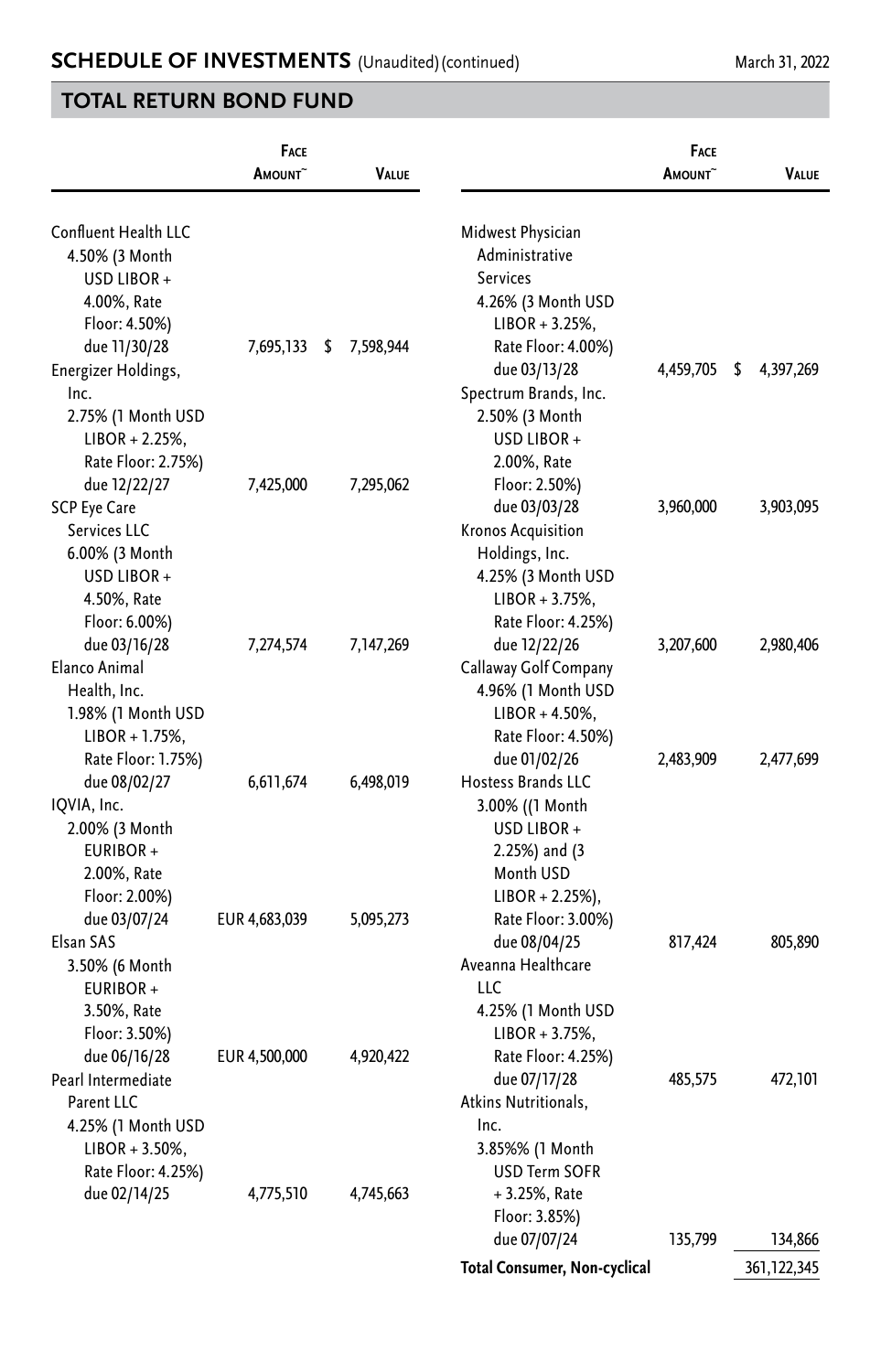|                               | FACE<br><b>A</b> mount^ | VALUE         |                                          | FACE<br><b>AMOUNT</b> | <b>VALUE</b>    |
|-------------------------------|-------------------------|---------------|------------------------------------------|-----------------------|-----------------|
| TECHNOLOGY - 1.0%             |                         |               | Boxer Parent Co., Inc.                   |                       |                 |
| Datix Bidco Ltd.              |                         |               | 4.00% (3 Month                           |                       |                 |
| 4.96% (6 Month GBP            |                         |               | EURIBOR+                                 |                       |                 |
| $LIBOR + 4.50\%$ ,            |                         |               | 4.00%, Rate                              |                       |                 |
| Rate Floor: 4.50%)            |                         |               | Floor: 4.00%)                            |                       |                 |
| due 04/28/25 <sup>111</sup>   | GBP 45,800,000          | \$ 59,901,553 | due 10/02/25                             | EUR 8,244,583         | \$<br>9,090,389 |
| Peraton Corp.                 |                         |               | Aston FinCo SARL                         |                       |                 |
| 4.50% (1 Month                |                         |               | 5.46% (3 Month GBP                       |                       |                 |
| USD LIBOR +                   |                         |               | $LIBOR + 4.75%$ ,                        |                       |                 |
| 3.75%, Rate                   |                         |               | Rate Floor: 4.75%)                       |                       |                 |
| Floor: 4.50%)                 |                         |               | due 10/09/26 <sup>TTT</sup>              | GBP 5,756,573         | 7,429,763       |
| due 02/01/28                  | 32,906,007              | 32,628,280    | Transact Holdings, Inc.                  |                       |                 |
| Planview Parent, Inc.         |                         |               | 5.21% (1 Month USD                       |                       |                 |
| 5.01% (3 Month USD            |                         |               | $LIBOR + 4.75%$ ,                        |                       |                 |
| $LIBOR + 4.00\%$ ,            |                         |               | Rate Floor: 4.75%)                       |                       |                 |
| Rate Floor: 4.75%)            |                         |               | due 04/30/26                             | 7,266,879             | 7,189,705       |
| due 12/17/27                  | 29,575,625              | 29,168,960    | Athenahealth                             |                       |                 |
| Team.Blue Finco SARL          |                         |               | Group, Inc.                              |                       |                 |
| 3.75% (3 Month                |                         |               | 4.00% (1 Month                           |                       |                 |
| EURIBOR+                      |                         |               | <b>USD Term SOFR</b>                     |                       |                 |
| 3.75%, Rate                   |                         |               | $+3.50\%$ , Rate                         |                       |                 |
| Floor: 3.75%)                 |                         |               | Floor: 4.00%)                            |                       |                 |
| due 03/27/28                  | EUR 22,750,000          | 24,796,669    | due 02/15/29                             | 6,071,014             | 5,996,645       |
| Valkyr Purchaser, LLC         |                         |               | Sportradar Capital                       |                       |                 |
| 4.75% (3 Month USD            |                         |               | SARL                                     |                       |                 |
| LIBOR + 4.00%,                |                         |               | 3.50% (6 Month                           |                       |                 |
| Rate Floor: 4.75%)            |                         |               | EURIBOR+                                 |                       |                 |
| due 11/05/27                  | 23,017,500              | 22,959,956    | 3.50%, Rate                              |                       |                 |
| Apttus Corp.                  |                         |               | Floor: 3.50%)                            |                       |                 |
| 5.00% (3 Month                |                         |               | due 11/22/27                             | EUR 5,300,000         | 5,731,003       |
| USD LIBOR+                    |                         |               | Navicure, Inc.                           |                       |                 |
| 4.25%, Rate                   |                         |               | 4.46% (1 Month USD<br>$LIBOR + 4.00\%$ , |                       |                 |
| Floor: 5.00%)<br>due 05/08/28 | 12,487,250              | 12,435,178    | Rate Floor: 4.00%)                       |                       |                 |
| <b>Project Boost</b>          |                         |               | due 10/22/26                             | 5,635,950             | 5,614,815       |
| Purchaser LLC                 |                         |               | Storable, Inc.                           |                       |                 |
| 4.00% (1 Month                |                         |               | 4.05% (3 Month USD                       |                       |                 |
| USD LIBOR +                   |                         |               | $LIBOR + 3.50\%,$                        |                       |                 |
| 3.50%, Rate                   |                         |               | Rate Floor: 4.00%)                       |                       |                 |
| Floor: 4.00%)                 |                         |               | due 04/17/28                             | 4,987,500             | 4,909,595       |
| due 05/29/26                  | 6,352,000               | 6,272,600     | Paya Holdings III, LLC                   |                       |                 |
| 3.96% (1 Month USD            |                         |               | 4.26% (3 Month USD                       |                       |                 |
| $LIBOR + 3.50\%,$             |                         |               | $LIBOR + 3.25%$ ,                        |                       |                 |
| Rate Floor: 3.50%)            |                         |               | Rate Floor: 4.00%)                       |                       |                 |
| due 06/01/26                  | 4,650,553               | 4,594,607     | due 06/23/28                             | 3,383,000             | 3,349,170       |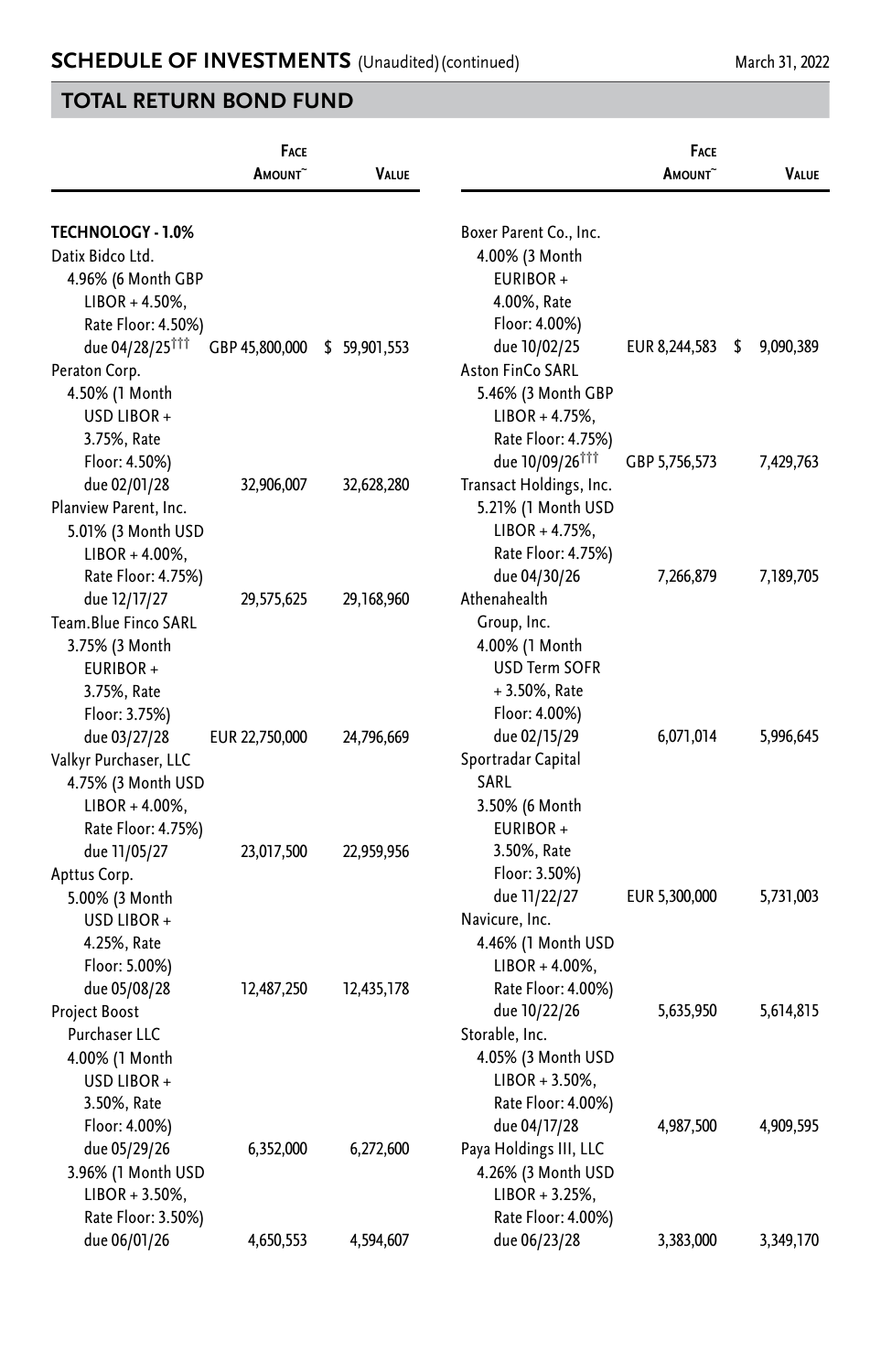|                               | FACE<br><b>A</b> MOUNT | VALUE           |                              | FACE<br><b>A</b> MOUNT | <b>VALUE</b>    |
|-------------------------------|------------------------|-----------------|------------------------------|------------------------|-----------------|
| Emerald TopCo, Inc.           |                        |                 | W.R. Grace                   |                        |                 |
| (Press Ganey)                 |                        |                 | Holdings LLC                 |                        |                 |
| 3.80% (3 Month                |                        |                 | 4.81% (1 Month USD           |                        |                 |
| USD LIBOR+                    |                        |                 | $LIBOR + 3.75%$ ,            |                        |                 |
| 3.50%, Rate                   |                        |                 | Rate Floor: 4.25%)           |                        |                 |
| Floor: 3.50%)                 |                        |                 | due 09/22/28                 | 1,246,875              | \$<br>1,234,406 |
| due 07/24/26                  | 1,208,350              | 1,190,793<br>\$ | <b>Total Basic Materials</b> |                        |                 |
| TIBCO Software, Inc.          |                        |                 |                              |                        | 84, 169, 254    |
| 4.21% (1 Month USD            |                        |                 | <b>COMMUNICATIONS - 0.3%</b> |                        |                 |
| $LIBOR + 3.75%$               |                        |                 | Syndigo LLC                  |                        |                 |
| Rate Floor: 3.75%)            |                        |                 | 5.25% (6 Month USD           |                        |                 |
| due 06/30/26                  | 884,250                | 878,723         | $LIBOR + 4.50\%$ ,           |                        |                 |
| Aston FinCo SARL              |                        |                 | Rate Floor: 5.25%)           |                        |                 |
| 4.71% (1 Month USD            |                        |                 | due 12/15/27 <sup>111</sup>  | 24,651,000             | 24,281,235      |
| $LIBOR + 4.25%$               |                        |                 | McGraw Hill LLC              |                        |                 |
| Rate Floor: 4.25%)            |                        |                 | 5.55% (3 Month USD           |                        |                 |
| due 10/09/26                  | 636,018                | 628,996         | $LIBOR + 4.75%$ ,            |                        |                 |
| <b>Total Technology</b>       |                        | 244,767,400     | Rate Floor: 5.25%)           |                        |                 |
|                               |                        |                 | due 07/28/28                 | 20,248,873             | 20,014,796      |
| <b>BASIC MATERIALS - 0.4%</b> |                        |                 | UPC Broadband                |                        |                 |
| INEOS Ltd.                    |                        |                 | Holding BV                   |                        |                 |
| 2.75% (1 Month                |                        |                 | 3.40% (1 Month               |                        |                 |
| EURIBOR+                      |                        |                 | USD LIBOR+                   |                        |                 |
| 2.75%, Rate                   |                        |                 | 3.00%, Rate                  |                        |                 |
| Floor: 2.75%)                 |                        |                 | Floor: 3.00%)                |                        |                 |
| due 01/29/26                  | EUR 31,100,000         | 33,287,703      | due 01/31/29                 | 19,200,000             | 18,920,064      |
| Illuminate Buyer LLC          |                        |                 | Xplornet                     |                        |                 |
| 3.96% (1 Month USD            |                        |                 | Communications,              |                        |                 |
| $LIBOR + 3.50\%,$             |                        |                 | Inc.                         |                        |                 |
| Rate Floor: 3.50%)            |                        |                 | 4.50% (1 Month               |                        |                 |
| due 06/30/27                  | 26,847,787             | 25,925,028      | USD LIBOR+                   |                        |                 |
| GrafTech Finance, Inc.        |                        |                 | 4.00%, Rate                  |                        |                 |
| 3.50% (1 Month                |                        |                 | Floor: 4.50%)                |                        |                 |
| USD LIBOR +                   |                        |                 | due 10/02/28                 | 9,950,000              | 9,748,910       |
| 3.00%, Rate                   |                        |                 | <b>Authentic Brands</b>      |                        |                 |
| Floor: 3.50%)                 |                        |                 | due 12/10/28                 | 2,602,985              | 2,557,433       |
| due 02/12/25                  | 13,091,945             | 12,911,931      | 4.00% (1 Month               |                        |                 |
| Trinseo Materials             |                        |                 | USD LIBOR +                  |                        |                 |
| Operating S.C.A.              |                        |                 | 3.25%, Rate                  |                        |                 |
| 2.96% (1 Month USD            |                        |                 | Floor: 4.00%)                |                        |                 |
| $LIBOR + 2.50\%,$             |                        |                 | due 09/27/24                 | 1,023,145              | 1,013,762       |
| Rate Floor: 2.50%)            |                        |                 |                              |                        |                 |
| due 05/03/28                  | 11,016,750             | 10,810,186      |                              |                        |                 |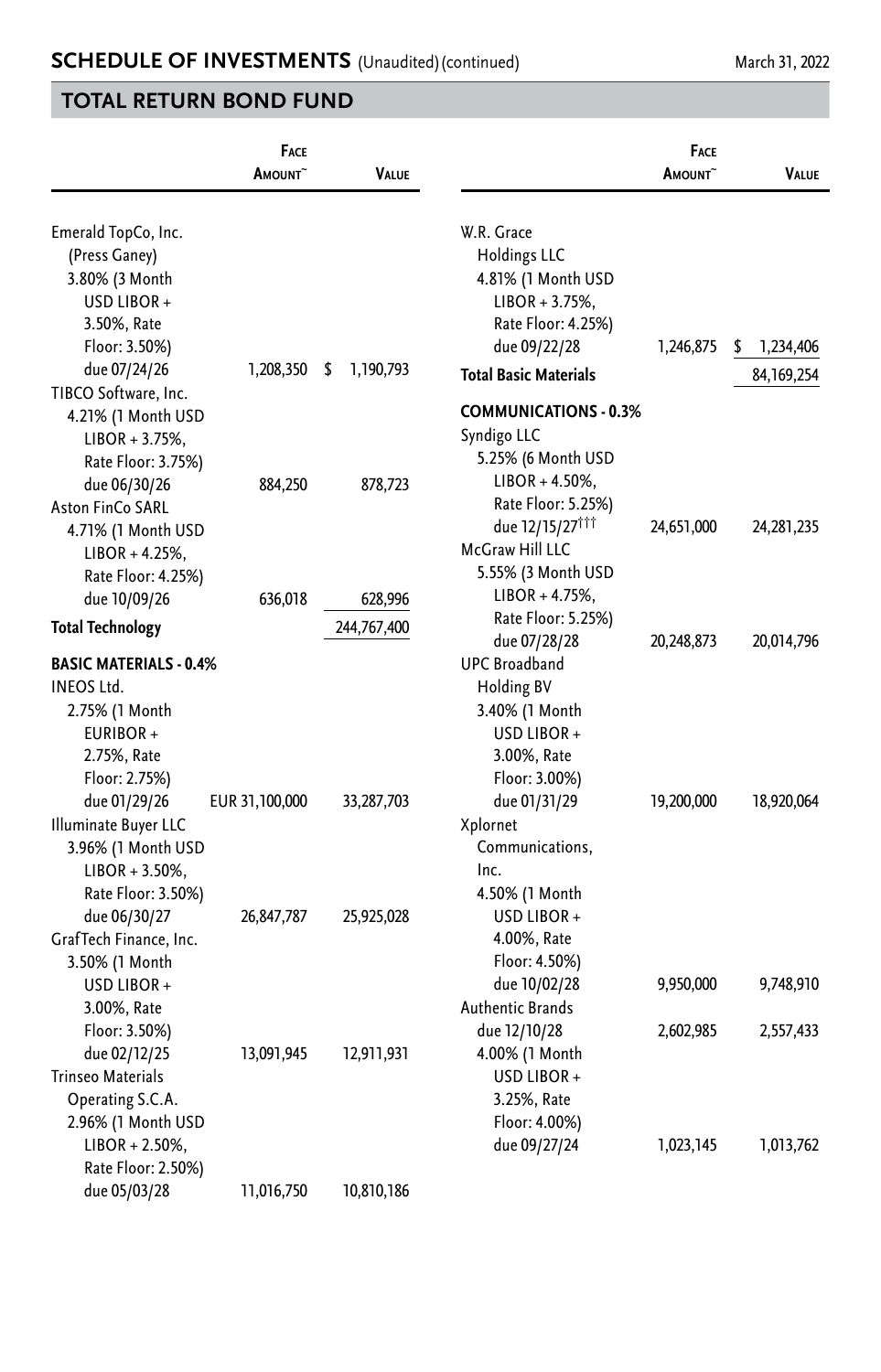|                                          | <b>FACE</b><br>AMOUNT <sup>~</sup> | <b>VALUE</b>    |                                                         | <b>FACE</b><br>AMOUNT <sup>~</sup> | VALUE         |
|------------------------------------------|------------------------------------|-----------------|---------------------------------------------------------|------------------------------------|---------------|
|                                          |                                    |                 |                                                         |                                    |               |
| Radiate Holdco LLC                       |                                    |                 | <b>ENERGY - 0.1%</b>                                    |                                    |               |
| 4.00% (3 Month                           |                                    |                 | <b>ITT Holdings LLC</b>                                 |                                    |               |
| USD LIBOR +                              |                                    |                 | 3.25% (1 Month USD                                      |                                    |               |
| 3.25%, Rate                              |                                    |                 | $LIBOR + 2.75%$                                         |                                    |               |
| Floor: 4.00%)                            |                                    |                 | Rate Floor: 3.25%)                                      |                                    |               |
| due 09/25/26                             | 2,459,578                          | \$<br>2,435,917 | due 07/10/28                                            | 13,375,785                         | \$13,175,148  |
| Zayo Group                               |                                    |                 | Venture Global                                          |                                    |               |
| Holdings, Inc.                           |                                    |                 | Calcasieu Pass LLC                                      |                                    |               |
| 3.46% (1 Month USD<br>$LIBOR + 3.00\%$ , |                                    |                 | 2.83% (1 Month USD                                      |                                    |               |
| Rate Floor: 3.00%)                       |                                    |                 | $LIBOR + 2.38%$<br>Rate Floor: 2.38%)                   |                                    |               |
| due 03/09/27                             | 1,652,094                          | 1,606,249       | due 08/19/26 <sup>†††</sup>                             | 10,726,864                         | 10,673,229    |
| Internet Brands, Inc.                    |                                    |                 | Lotus Midstream, LLC                                    |                                    |               |
| 3.96% (1 Month USD                       |                                    |                 | 3.71% (1 Month USD                                      |                                    |               |
| $LIBOR + 3.50\%,$                        |                                    |                 | $LIBOR + 3.25%$                                         |                                    |               |
| Rate Floor: 3.50%)                       |                                    |                 | Rate Floor: 3.25%)                                      |                                    |               |
| due 09/13/24                             | 754,899                            | 744,731         | due 09/29/25                                            | 543,351                            | 533,615       |
| Flight Bidco, Inc.                       |                                    |                 | <b>Total Energy</b>                                     |                                    | 24,381,992    |
| 3.96% (1 Month USD                       |                                    |                 |                                                         |                                    |               |
| $LIBOR + 3.50\%,$                        |                                    |                 | <b>Total Senior Floating Rate Interests</b>             |                                    |               |
| Rate Floor: 3.50%)                       |                                    |                 | (Cost \$2,048,529,481)                                  |                                    | 2,008,508,293 |
| due 07/23/25                             | 737,811                            | 712,298         | <b>FEDERAL AGENCY BONDS<sup>11</sup> - 1.5%</b>         |                                    |               |
| <b>Telenet Financing</b>                 |                                    |                 |                                                         |                                    |               |
| USD LLC                                  |                                    |                 | <b>Tennessee Valley Authority</b><br>4.25% due 09/15/65 | 138,205,000                        | 168,002,827   |
| 2.40% (1 Month                           |                                    |                 | 4.63% due 09/15/60                                      | 42,258,000                         | 54,619,226    |
| USD LIBOR +                              |                                    |                 | 5.38% due 04/01/56                                      | 8,960,000                          | 12,811,707    |
| 2.00%, Rate                              |                                    |                 | due 09/15/53 <sup>10,12</sup>                           | 1,612,000                          | 546,142       |
| Floor: 2.00%)                            |                                    |                 | due 09/15/55 <sup>10,12</sup>                           | 1,612,000                          | 511,501       |
| due 04/28/28                             | 620,000                            | 604,940         | due 09/15/56 <sup>10,12</sup>                           | 1,612,000                          | 490,912       |
| SFR Group S.A.                           |                                    |                 | due 03/15/57 <sup>10,12</sup>                           | 1,612,000                          | 484,175       |
| 3.93% (3 Month USD                       |                                    |                 | due 09/15/57 <sup>10,12</sup>                           | 1,612,000                          | 475,917       |
| $LIBOR + 3.69\%,$<br>Rate Floor: 3.69%)  |                                    |                 | due 09/15/58 <sup>10,12</sup>                           | 1,612,000                          | 458,176       |
| due 02/02/26                             | 617,707                            | 602,845         | due 03/15/59 <sup>10,12</sup>                           | 1,612,000                          | 450,338       |
|                                          |                                    |                 | due 09/15/59 <sup>10,12</sup>                           | 1,612,000                          | 442,634       |
| <b>Total Communications</b>              |                                    | 83,243,180      | due 09/15/60 <sup>10,12</sup>                           | 1,612,000                          | 426,814       |
| UTILITIES - 0.2%                         |                                    |                 | due 09/15/54 <sup>10,12</sup>                           | 1,020,000                          | 333,885       |
| <b>Hamilton Projects</b>                 |                                    |                 | due 03/15/61 <sup>10,12</sup>                           | 1,020,000                          | 265,442       |
| <b>Acquiror LLC</b>                      |                                    |                 | due 09/15/61 <sup>10,12</sup>                           | 1,020,000                          | 260,895       |
| 5.51% (3 Month USD                       |                                    |                 | due 09/15/62 <sup>10,12</sup>                           | 1,020,000                          | 250,037       |
| $LIBOR + 4.50\%$ ,                       |                                    |                 | due 03/15/63 <sup>10,12</sup>                           | 1,020,000                          | 245,730       |
| Rate Floor: 5.50%)                       |                                    |                 | due 09/15/63 <sup>10,12</sup>                           | 1,020,000                          | 241,497       |
| due 06/17/27                             | 53,125,259                         | 52,018,660      | due 09/15/64 <sup>10,12</sup>                           | 1,020,000                          | 233,249       |
|                                          |                                    |                 | due 03/15/65 <sup>10,12</sup>                           | 1,020,000                          | 229,231       |
|                                          |                                    |                 | due 09/15/65 <sup>10,12</sup>                           | 1,020,000                          | 224,321       |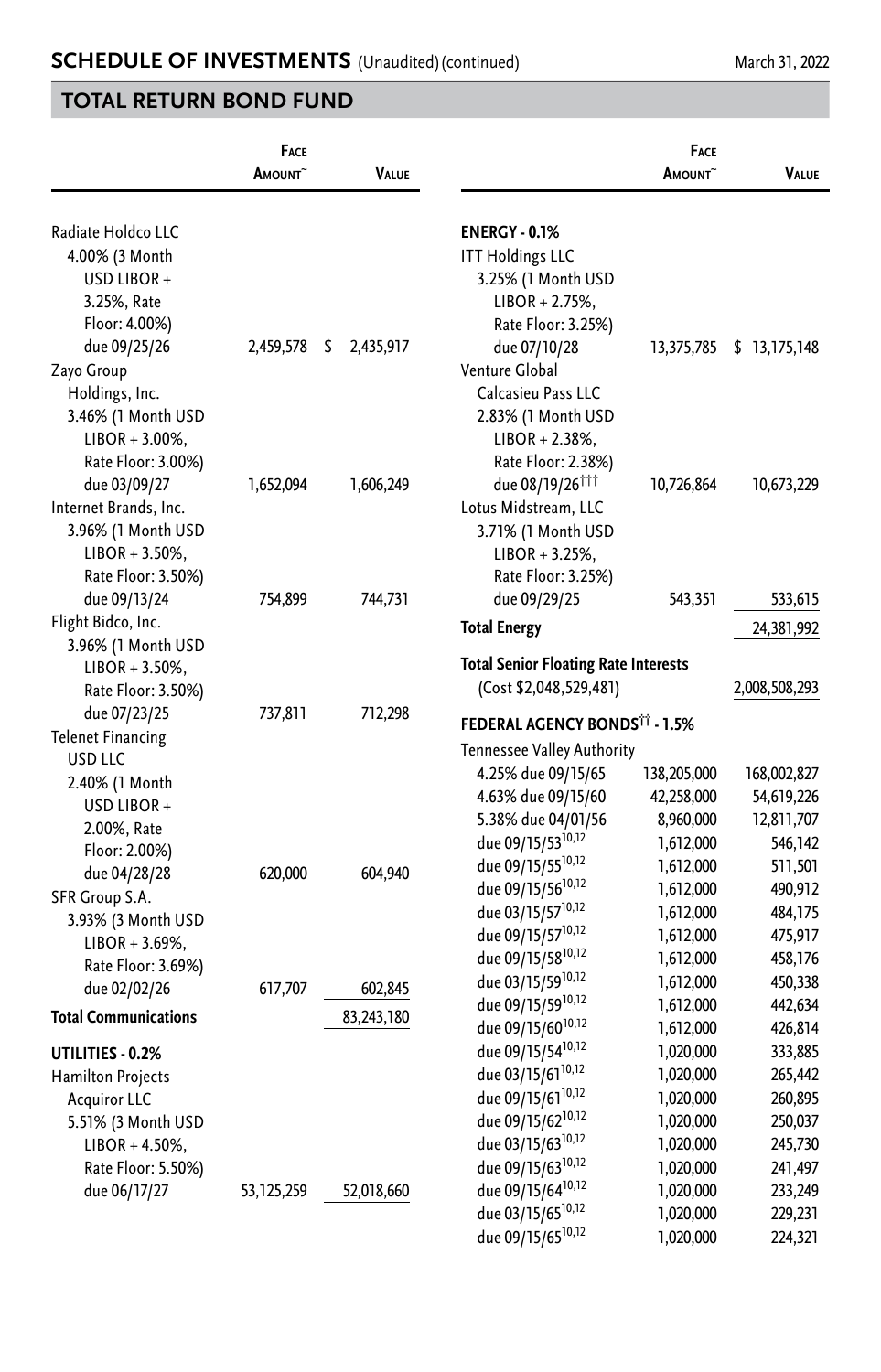|                                             | <b>FACE</b>         |              |                                                        | <b>FACE</b>     |                 |
|---------------------------------------------|---------------------|--------------|--------------------------------------------------------|-----------------|-----------------|
|                                             | AMOUNT <sup>~</sup> | VALUE        |                                                        | <b>A</b> mount~ | <b>VALUE</b>    |
|                                             |                     |              |                                                        |                 |                 |
| Tennessee Valley Authority Principal Strips |                     |              | Freddie Mac Coupon Strips                              |                 |                 |
| due 01/15/48 <sup>12,13</sup>               | 38,400,000          | \$15,931,430 | due 09/15/30 <sup>10,12</sup>                          | 2,906,000       | \$<br>2,318,535 |
| due 12/15/42 <sup>12,13</sup>               | 23,785,000          | 11,856,608   | due 03/15/31 <sup>10,12</sup>                          | 2,500,000       | 1,968,150       |
| due 01/15/38 <sup>12,13</sup>               | 15,800,000          | 9,481,469    | due 07/15/31 <sup>10,12</sup>                          | 1,800,000       | 1,396,807       |
| due 09/15/65 <sup>12,13</sup>               | 3,500,000           | 769,731      | due 01/15/30 <sup>10,12</sup>                          | 1,050,000       | 853,443         |
| due 09/15/39 <sup>12,13</sup>               | 570,000             | 320,230      | Fannie Mae Principal Strips                            |                 |                 |
| due 04/01/56 <sup>12,13</sup>               | 540,000             | 167,614      | due 08/06/38 <sup>12,13</sup>                          | 5,850,000       | 3,514,932       |
| Federal Farm Credit Bank                    |                     |              | <b>Resolution Funding Corporation Principal Strips</b> |                 |                 |
| 3.58% due 04/11/47                          | 4,900,000           | 5,227,129    | due 01/15/30 <sup>12,13</sup>                          | 1,950,000       | 1,578,837       |
| 3.00% due 03/08/32                          | 5,100,000           | 4,965,437    | due 04/15/30 <sup>12,13</sup>                          | 725,000         | 582,602         |
| 2.00% due 05/14/40                          | 3,000,000           | 2,478,618    | <b>Total Federal Agency Bonds</b>                      |                 |                 |
| 2.04% due 12/22/45                          | 2,870,000           | 2,255,639    | (Cost \$400,396,341)                                   |                 | 364,877,239     |
| 2.60% due 06/28/39                          | 2,000,000           | 1,801,296    | <b>MUNICIPAL BONDS<sup>TT</sup> - 0.7%</b>             |                 |                 |
| 1.99% due 07/30/40                          | 2,000,000           | 1,628,982    | <b>NEW YORK - 0.3%</b>                                 |                 |                 |
| 2.48% due 11/17/36                          | 1,650,000           | 1,498,946    |                                                        |                 |                 |
| 3.11% due 08/05/48                          | 1,500,000           | 1,478,509    | <b>Westchester County</b><br>Local Development         |                 |                 |
| 2.75% due 02/02/37                          | 1,580,000           | 1,473,784    | Corp. Revenue                                          |                 |                 |
| 3.79% due 05/18/44                          | 1,000,000           | 1,091,902    | <b>Bonds</b>                                           |                 |                 |
| 2.69% due 11/29/41                          | 1,080,000           | 957,327      | 3.85% due 11/01/50                                     | 40,000,000      | 37,088,300      |
| 2.43% due 01/29/37                          | 720,000             | 678,045      | Port Authority of New                                  |                 |                 |
| 2.90% due 12/09/41                          | 720,000             | 645,373      | York & New Jersey                                      |                 |                 |
| 2.84% due 06/01/46                          | 720,000             | 634,441      | Revenue Bonds                                          |                 |                 |
| 2.59% due 12/30/41                          | 180,000             | 158,250      | 3.14% due 02/15/51                                     | 23,045,000      | 20,710,834      |
| 2.59% due 08/24/46                          | 140,000             | 118,172      |                                                        |                 |                 |
| 2.88% due 10/01/40                          | 100,000             | 96,621       | <b>Total New York</b>                                  |                 | 57,799,134      |
| 3.67% due 02/26/44                          | 70,000              | 75,188       | <b>TEXAS - 0.2%</b>                                    |                 |                 |
| Freddie Mac                                 |                     |              | Dallas Fort Worth                                      |                 |                 |
| due 01/02/34 <sup>12</sup>                  | 18,000,000          | 12,834,324   | <b>International Airport</b>                           |                 |                 |
| due 11/15/38 <sup>12</sup>                  | 11,265,000          | 6,699,769    | Revenue Bonds                                          |                 |                 |
| due 09/15/36 <sup>12</sup>                  | 7,355,000           | 4,788,723    | 3.09% due 11/01/40                                     | 13,800,000      | 12,746,380      |
| 2.05% due 08/19/50                          | 2,010,000           | 1,522,641    | City of San Antonio                                    |                 |                 |
| 2.02% due 10/05/45                          | 720,000             | 559,573      | <b>Texas Electric</b>                                  |                 |                 |
| 2.25% due 09/15/50                          | 360,000             | 283,083      | & Gas Systems                                          |                 |                 |
| Federal Home Loan Bank                      |                     |              | Revenue Bonds                                          |                 |                 |
| 3.63% due 06/22/43                          | 4,850,000           | 5,175,891    | 2.91% due 02/01/48                                     | 10,500,000      | 8,927,653       |
| 3.25% due 06/10/39                          | 4,500,000           | 4,603,369    | Wylie Independent                                      |                 |                 |
| 2.69% due 09/26/34                          | 1,350,000           | 1,272,388    | <b>School District</b>                                 |                 |                 |
| 2.45% due 08/16/41                          | 540,000             | 463,928      | <b>General Obligation</b>                              |                 |                 |
| Fannie Mae                                  |                     |              | Unlimited                                              |                 |                 |
| due 07/15/32 <sup>12</sup>                  | 3,963,000           | 2,968,283    | due 08/15/46 <sup>12</sup>                             | 8,885,000       | 3,388,324       |
| due 01/15/35 <sup>12</sup>                  | 2,250,000           | 1,553,236    | Central Texas                                          |                 |                 |
| due 02/06/33 <sup>12</sup>                  | 1,456,000           | 1,072,426    | Turnpike System                                        |                 |                 |
| due 01/15/33 <sup>12</sup>                  | 1,450,000           | 1,070,902    | Revenue Bonds                                          |                 |                 |
|                                             |                     |              | 3.03% due 08/15/41                                     | 3,150,000       | 2,737,172       |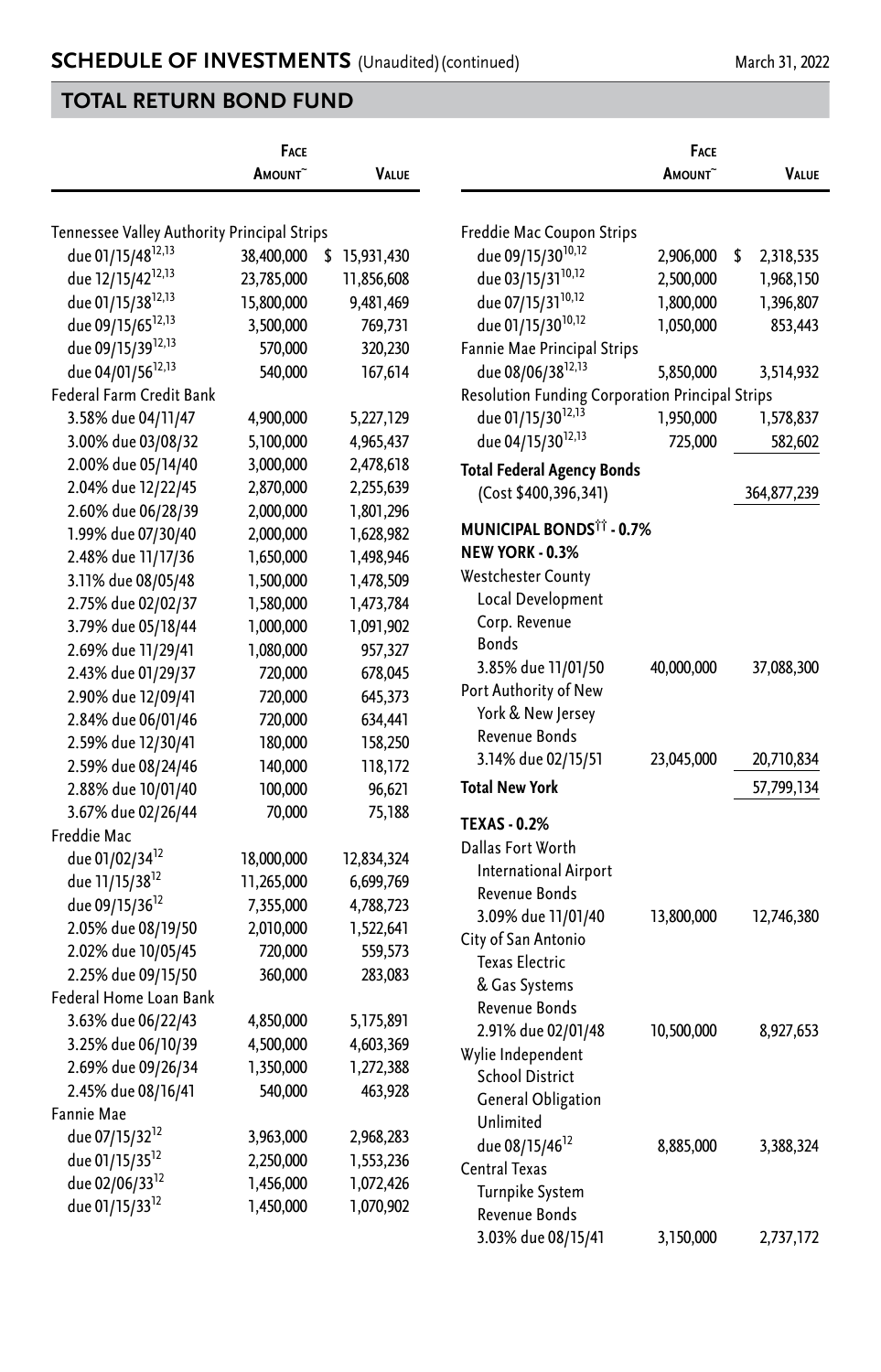|                                                                                                                       | FACE<br>AMOUNT <sup>~</sup> | <b>VALUE</b>         |                                                                                                                            | FACE<br><b>A</b> mount^ | <b>VALUE</b>    |
|-----------------------------------------------------------------------------------------------------------------------|-----------------------------|----------------------|----------------------------------------------------------------------------------------------------------------------------|-------------------------|-----------------|
| Central Texas Regional<br><b>Mobility Authority</b><br>Revenue Bonds<br>3.17% due 01/01/41                            | 3,000,000                   | 2,668,413<br>\$      | San Mateo Foster<br>City School District<br>General Obligation<br>Unlimited                                                |                         |                 |
| <b>Tarrant County Cultural</b><br><b>Education Facilities</b><br>Finance Corp.<br>Revenue Bonds                       |                             |                      | 3.06% due 08/01/44<br>California State<br>University<br>Revenue Bonds                                                      | 6,125,000               | \$<br>5,647,464 |
| 3.42% due 09/01/50<br>Harris County-Houston<br><b>Sports Authority</b><br>Revenue Bonds<br>due 11/15/45 <sup>12</sup> | 2,500,000<br>2,850,000      | 2,243,396<br>998,131 | 2.98% due 11/01/51<br>Oakland<br>Redevelopment<br><b>Agency Successor</b>                                                  | 5,000,000               | 4,460,814       |
| due 11/15/41 <sup>12</sup>                                                                                            | 1,500,000                   | 654,718              | <b>Agency Tax</b><br>Allocation                                                                                            |                         |                 |
| Harris County Cultural<br><b>Education Facilities</b><br>Finance Corp.<br>Revenue Bonds                               |                             |                      | 4.00% due 09/01/39<br>Hillsborough City<br><b>School District</b><br><b>General Obligation</b>                             | 1,100,000               | 1,120,117       |
| 3.34% due 11/15/37<br>Dallas/Fort Worth                                                                               | 1,500,000                   | 1,443,813            | Unlimited<br>due 09/01/37 <sup>12</sup>                                                                                    | 1,000,000               | 525,178         |
| <b>International Airport</b><br>Revenue Bonds                                                                         |                             |                      | due 09/01/39 <sup>12</sup>                                                                                                 | 1,000,000               | 468,234         |
| 2.92% due 11/01/50                                                                                                    | 1,300,000                   | 1,167,170            | <b>Total California</b><br><b>ILLINOIS - 0.0%</b>                                                                          |                         | 29,980,799      |
| Grand Parkway<br>Transportation Corp.<br>Revenue Bonds                                                                |                             |                      | State of Illinois General<br><b>Obligation Unlimited</b>                                                                   |                         |                 |
| 3.31% due 10/01/49                                                                                                    | 1,000,000                   | 896,208              | 5.65% due 12/01/38                                                                                                         | 5,524,999               | 6,241,522       |
| <b>Total Texas</b>                                                                                                    |                             | 37,871,378           | 6.63% due 02/01/35<br>City of Chicago Illinois                                                                             | 1,820,000               | 2,147,682       |
| <b>CALIFORNIA - 0.1%</b><br>California Public                                                                         |                             |                      | <b>General Obligation</b><br>Unlimited                                                                                     |                         |                 |
| <b>Finance Authority</b>                                                                                              |                             |                      | 6.31% due 01/01/44                                                                                                         | 4,500,000               | 5,230,046       |
| Revenue Bonds<br>3.07% due 10/15/40                                                                                   | 8,000,000                   | 7,178,465            | <b>Total Illinois</b>                                                                                                      |                         | 13,619,250      |
| 2.55% due 01/01/40<br>Oakland Unified<br>School District/<br>Alameda County<br><b>General Obligation</b><br>Unlimited | 3,600,000                   | 3,250,235            | MISSISSIPPI - 0.1%<br><b>Medical Center</b><br>Educational<br><b>Building Corp.</b><br>Revenue Bonds<br>2.92% due 06/01/41 | 11,800,000              | 10,359,100      |
| 2.87% due 08/01/35<br>3.12% due 08/01/40                                                                              | 7,405,000<br>600,000        | 6,787,145<br>543,147 | ALABAMA - 0.0%<br>Auburn University<br>Revenue Bonds<br>2.68% due 06/01/50                                                 | 6,500,000               | 5,396,495       |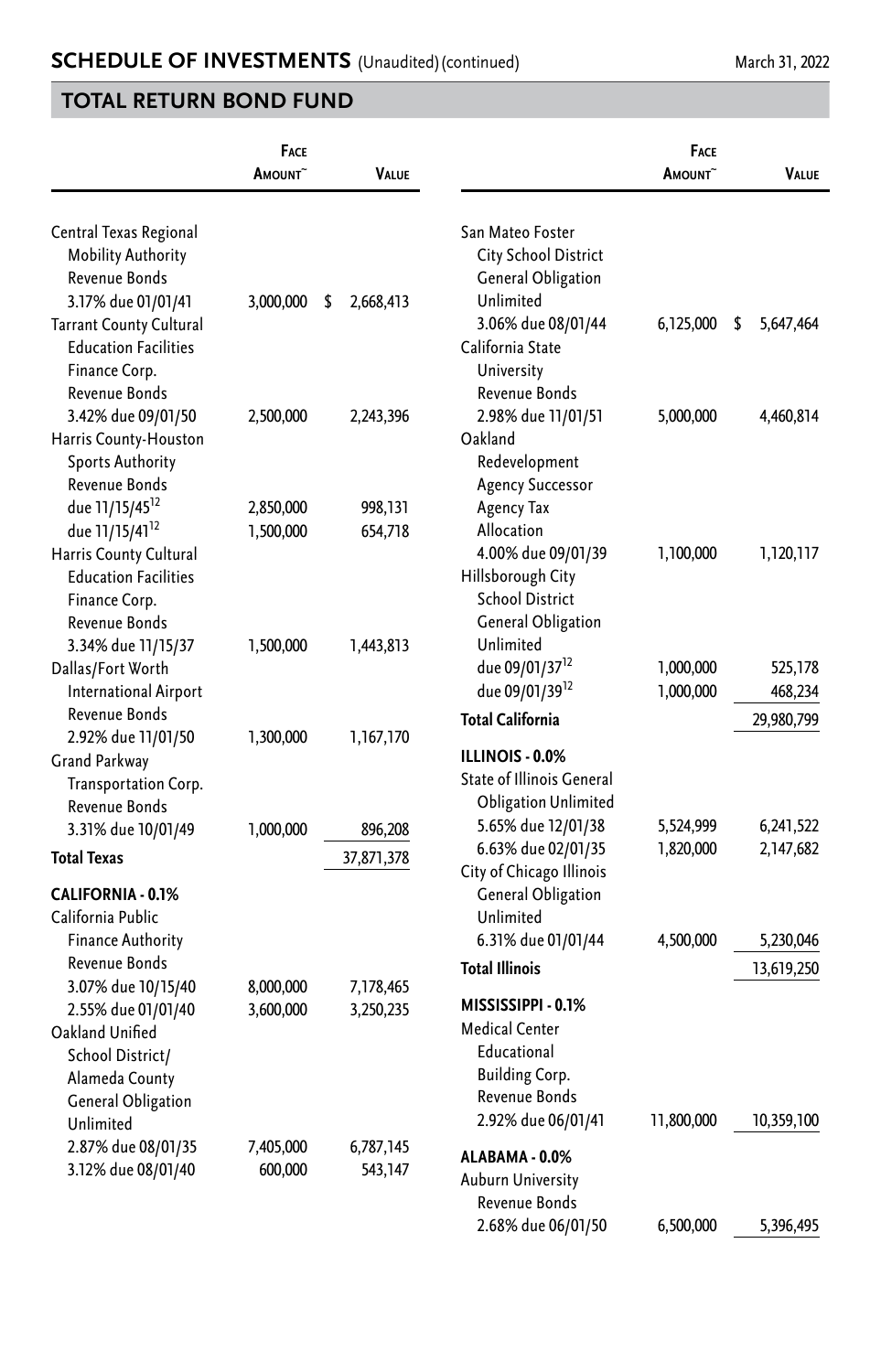|                                                                                                             | <b>FACE</b><br>Amount~ | VALUE                        | FACE<br>AMOUNT <sup>~</sup><br>VALUE                                                                                                                                                |
|-------------------------------------------------------------------------------------------------------------|------------------------|------------------------------|-------------------------------------------------------------------------------------------------------------------------------------------------------------------------------------|
| <b>NORTH CAROLINA - 0.0%</b><br>Inlivian Revenue Bonds<br>3.02% due 01/01/38<br><b>Total North Carolina</b> | 4,125,000              | 3,890,868<br>\$<br>3,890,868 | <b>IDAHO - 0.0%</b><br><b>Boise State University</b><br>Revenue Bonds<br>3.06% due 04/01/40<br>250,000<br>\$<br>232,488                                                             |
| <b>OHIO - 0.0%</b>                                                                                          |                        |                              | <b>Total Municipal Bonds</b>                                                                                                                                                        |
| County of Franklin<br>Ohio Revenue Bonds<br>2.88% due 11/01/50                                              | 4,000,000              | 3,198,044                    | (Cost \$185,915,482)<br>170,581,277<br><b>FOREIGN GOVERNMENT DEBT<sup>11</sup> - 0.1%</b><br>Panama Government International Bond<br>4.50% due 04/16/50<br>22,700,000<br>22,419,655 |
| <b>WASHINGTON - 0.0%</b><br>Central Washington<br>University                                                |                        |                              | Bermuda Government International Bond<br>3.38% due 08/20/50 <sup>4</sup><br>8,400,000<br>7,373,520<br>Chile Government International Bond                                           |
| Revenue Bonds<br>6.95% due 05/01/40                                                                         | 1,750,000              | 2,343,300                    | 4.34% due 03/07/42<br>360,000<br>369,565<br><b>Total Foreign Government Debt</b>                                                                                                    |
| ARIZONA - 0.0%                                                                                              |                        |                              | (Cost \$34,205,132)<br>30,162,740                                                                                                                                                   |
| Northern Arizona<br>University<br>Revenue Bonds                                                             | 2,350,000              | 2,145,841                    | <b>SENIOR FIXED RATE INTERESTS<sup>TTT</sup> - 0.0%</b><br><b>INDUSTRIAL - 0.0%</b><br><b>CTL</b> Logistics                                                                         |
| 3.09% due 08/01/39<br>FLORIDA - 0.0%<br>County of Miami-<br>Dade Florida                                    |                        |                              | 2.65% due 10/10/42<br>7,057,887<br>6,324,170<br><b>Total Senior Fixed Rate Interests</b><br>(Cost \$7,057,887)<br>6,324,170                                                         |
| Revenue Bonds<br>due 10/01/41 <sup>12</sup>                                                                 | 4,100,000              | 1,906,964                    | CONTRACTS/<br><b>NOTIONAL VALUE</b>                                                                                                                                                 |
| OKLAHOMA - 0.0%<br><b>Tulsa Airports</b><br><b>Improvement Trust</b><br>Revenue Bonds<br>3.10% due 06/01/45 | 1,000,000              | 880,455                      | <b>OTC OPTIONS PURCHASED<sup>11</sup> - 0.0%</b><br>Call Options on:<br><b>Interest Rate Options</b><br>Bank of America.                                                            |
| Oklahoma<br>Development<br><b>Finance Authority</b><br>Revenue Bonds                                        |                        |                              | N.A. 2Y-10 CMS<br><b>CAP Expiring July</b><br>2022 with strike<br>price of \$0.40<br>USD 6,229,100,000<br>809,783<br>Morgan Stanley                                                 |
| 4.65% due 08/15/30                                                                                          | 450,000                | 472,589                      | <b>Capital Services</b>                                                                                                                                                             |
| <b>Total Oklahoma</b>                                                                                       |                        | 1,353,044                    | LLC 2Y-10 CMS                                                                                                                                                                       |
| PENNSYLVANIA - 0.0%<br>Pennsylvania Economic<br>Development<br><b>Financing Authority</b><br>Revenue Bonds  |                        |                              | <b>CAP Expiring July</b><br>2022 with strike<br>price of \$0.40<br>182,325<br>USD 1,402,500,000                                                                                     |
| due 01/01/41 <sup>12</sup>                                                                                  | 995,000                | 484,572                      |                                                                                                                                                                                     |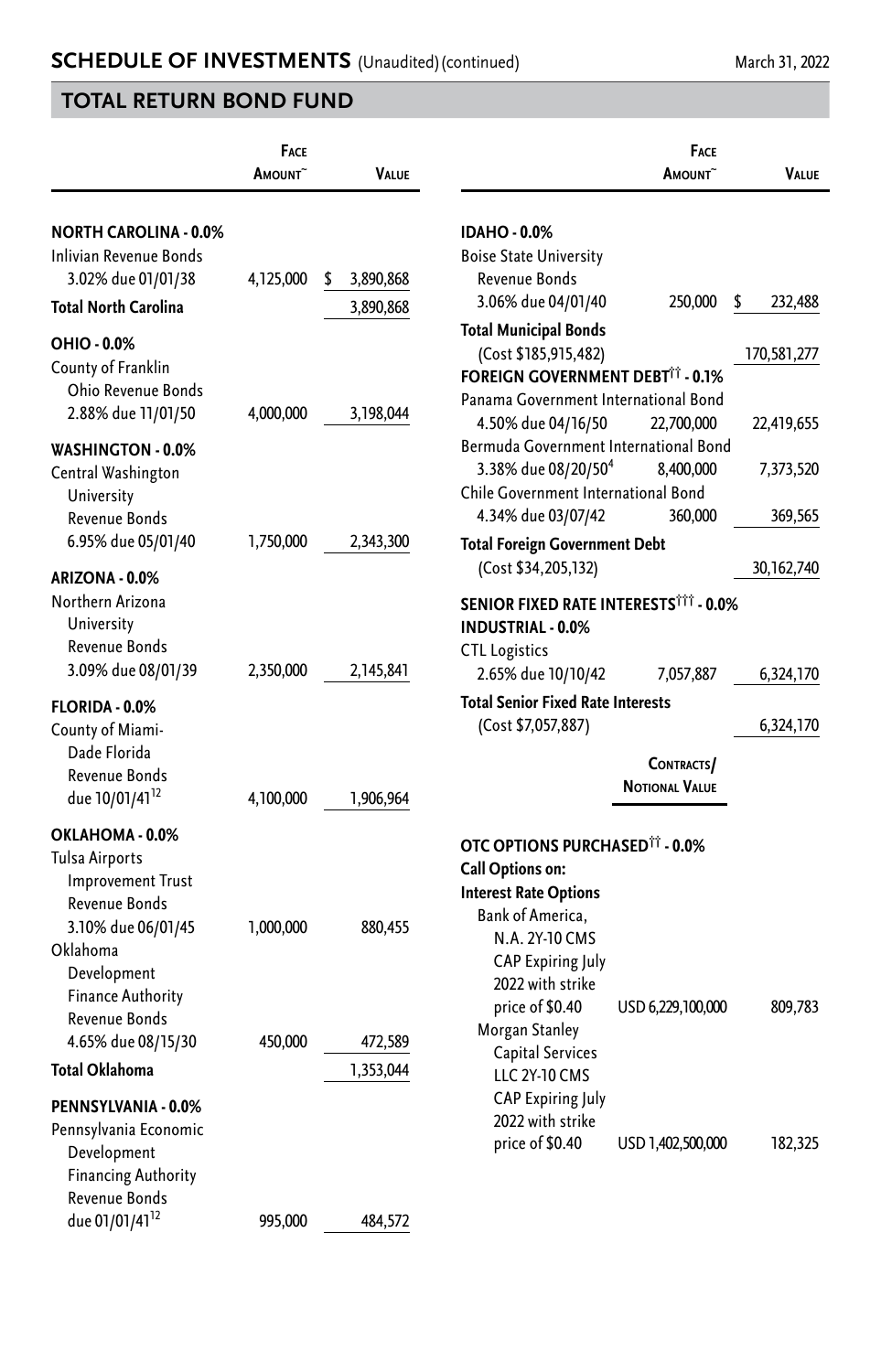|                                    | CONTRACTS/<br><b>NOTIONAL VALUE</b> | <b>VALUE</b>     | CONTRACTS/<br><b>NOTIONAL VALUE</b>        |     |    | <b>VALUE</b>       |
|------------------------------------|-------------------------------------|------------------|--------------------------------------------|-----|----|--------------------|
| Goldman Sachs                      |                                     |                  | LISTED OPTIONS WRITTEN <sup>†</sup> - 0.0% |     |    |                    |
| International                      |                                     |                  | Call Options on:                           |     |    |                    |
| 2Y-10 CMS CAP                      |                                     |                  | <b>Equity Options</b>                      |     |    |                    |
| Expiring July                      |                                     |                  | Figs, Inc. Expiring                        |     |    |                    |
| 2022 with strike                   |                                     |                  | December 2022                              |     |    |                    |
| price of \$0.61                    | USD 1,880,100,000 \$                | 94,005           | with strike price of                       |     |    |                    |
| Bank of America,                   |                                     |                  | \$55.00 (Notional                          |     |    |                    |
| N A 2Y-10 CMS                      |                                     |                  | Value \$305,584)                           | 142 | -S | (7,100)            |
| <b>CAP Expiring July</b>           |                                     |                  | Figs, Inc. Expiring                        |     |    |                    |
| 2022 with strike                   |                                     |                  | December 2022                              |     |    |                    |
| price of \$0.61                    | USD 630,100,000                     | 31,505           | with strike price of                       |     |    |                    |
| <b>Total OTC Options Purchased</b> |                                     |                  | \$50.00 (Notional                          |     |    |                    |
| (Cost \$23,214,539)                |                                     | 1,117,618        | Value \$314,192)                           | 146 |    | (9,855)            |
|                                    |                                     |                  | <b>Total Listed Options Written</b>        |     |    |                    |
| Total Investments - 105.6%         |                                     |                  | (Premiums received                         |     |    |                    |
| (Cost \$26,812,408,557)            |                                     | \$25,431,375,640 | \$304,075)                                 |     |    | (16, 955)          |
|                                    |                                     |                  | Other Assets & Liabilities, net - (5.6)%   |     |    | (1, 347, 700, 587) |
|                                    |                                     |                  | Total Net Assets - 100.0%                  |     |    | \$24,083,658,098   |

**Centrally Cleared Interest Rate Swap Agreements††**

| Counterparty          |            | <b>Floating</b><br><b>Exchange Rate Type</b> | <b>Floating</b><br>Rate Index | Fixed<br>Rate                                          | Payment<br>Frequency | Maturity<br>Date                    | Notional<br>Amount |
|-----------------------|------------|----------------------------------------------|-------------------------------|--------------------------------------------------------|----------------------|-------------------------------------|--------------------|
| BofA Securities, Inc. | <b>CME</b> | Pay                                          | <b>Federal Funds Rate</b>     | 1.34%                                                  | Annually             | 09/30/31                            | \$300,000,000      |
|                       |            |                                              |                               | <b>Upfront</b><br><b>Premiums</b><br>Value<br>Received |                      | <b>Unrealized</b><br>Depreciation** |                    |
|                       |            |                                              |                               | $$$ (19,787,766)                                       |                      | (67, 272)                           | $$$ (19,720,494)   |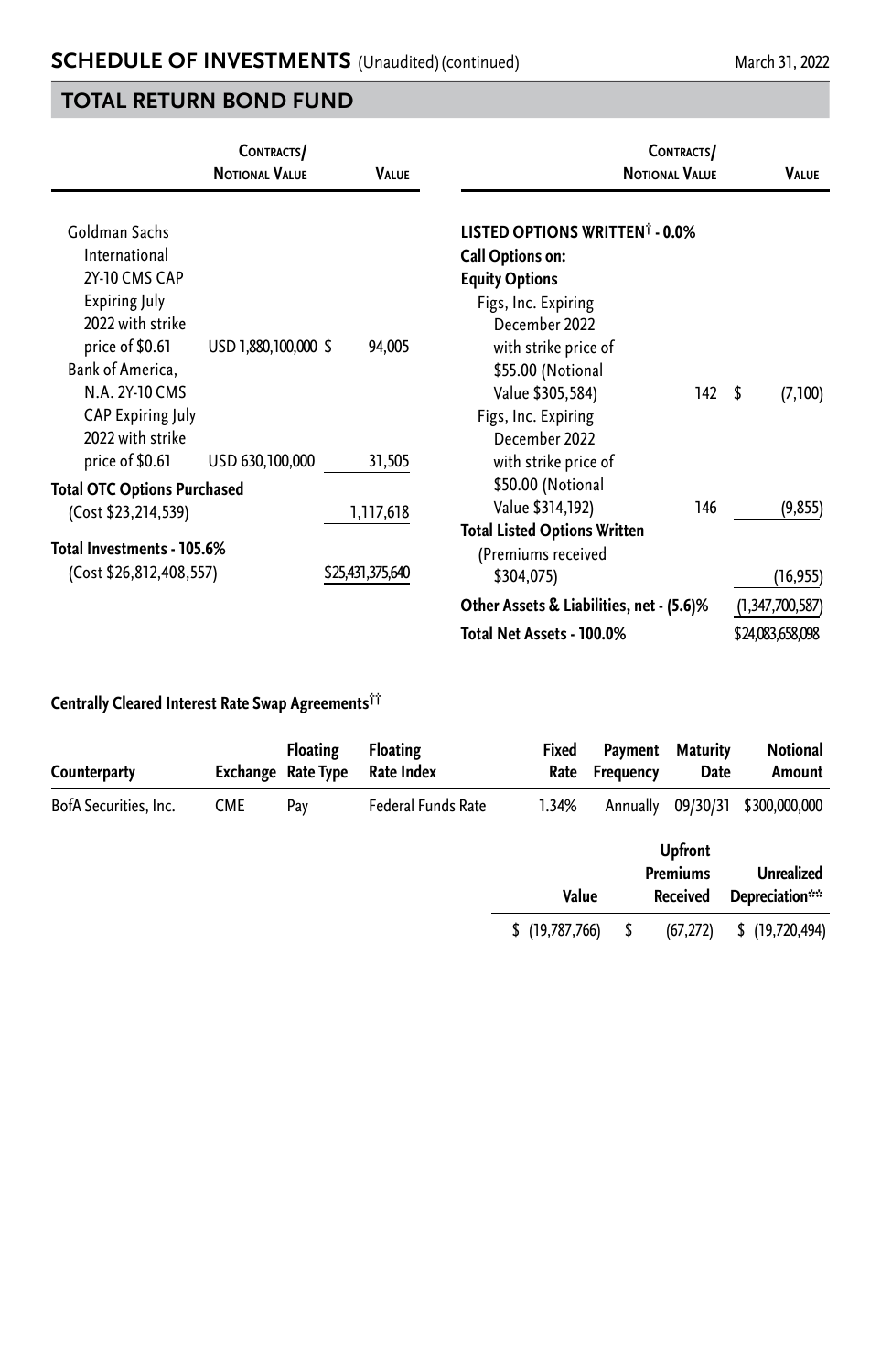#### **Total Return Swap Agreements**

| Counterparty                             | Reference<br>Obligation                                        | Type    | <b>Financing</b><br>Rate                                | Payment<br><b>Frequency</b> | <b>Maturity</b><br>Date | Units   | <b>Notional</b><br>Amount | Value and<br><b>Unrealized</b><br>Appreciation |
|------------------------------------------|----------------------------------------------------------------|---------|---------------------------------------------------------|-----------------------------|-------------------------|---------|---------------------------|------------------------------------------------|
|                                          | OTC Credit Index Swap Agreements <sup>11</sup>                 |         |                                                         |                             |                         |         |                           |                                                |
| Goldman<br><b>Sachs</b><br>International | iShares iBoxx<br>\$ High Yield<br>Corporate<br><b>Bond ETF</b> | Receive | $(0.72)$ %<br>(Federal<br><b>Funds Rate</b><br>$-1.05%$ | At Maturity                 | 06/23/22                | 636.284 | \$52,359,810 \$           | 451,762                                        |
| Bank of<br>America,<br>N.A.              | iShares iBoxx<br>\$ High Yield<br>Corporate                    | Receive | $(0.77)$ %<br>(Federal<br><b>Funds Rate</b>             |                             |                         |         |                           |                                                |
|                                          | <b>Bond ETF</b>                                                |         | $-1.10%$                                                | At Maturity                 | 06/23/22                | 252,716 | 20.796.000                | 179,428                                        |
|                                          |                                                                |         |                                                         |                             |                         |         | \$73,155,810              | 631,190                                        |

#### **Forward Foreign Currency Exchange Contracts††**

|            |      |            |                 |                         |                   | <b>Unrealized</b><br>Appreciation |
|------------|------|------------|-----------------|-------------------------|-------------------|-----------------------------------|
| Currency   | Type | Quantity   | Amount          |                         |                   | (Depreciation)                    |
|            |      |            |                 |                         |                   |                                   |
| <b>ILS</b> | Buy  | 67,282,219 | 18,074,471 USD  | 08/01/22                | \$                | 3, 151, 434                       |
|            |      |            |                 |                         |                   |                                   |
| ILS        | Buy  | 28,886,625 | 7,727,829 USD   | 11/30/22                |                   | 1,460,643                         |
|            |      |            |                 |                         |                   |                                   |
| <b>EUR</b> | Sell | 9,405,000  | 10,466,448 USD  | 06/30/22                |                   | 21,780                            |
|            |      |            |                 |                         |                   |                                   |
| <b>EUR</b> | Sell | 4,485,000  | 4,975,843 USD   | 04/14/22                |                   | 11,423                            |
|            |      |            |                 |                         |                   |                                   |
| CAD        | Buy  | 183,000    | 143,219 USD     | 04/14/22                |                   | 3,196                             |
| CAD        | Sell | 213,000    | 170,085 USD     | 04/14/22                |                   | (333)                             |
|            |      |            |                 |                         |                   |                                   |
| CAD        | Sell | 318,000    | 252,538 USD     | 04/14/22                |                   | (1,888)                           |
| CAD        | Sell | 14,780,000 | 11,599,223 USD  | 04/14/22                |                   | (226, 023)                        |
|            |      |            |                 |                         |                   |                                   |
| ILS.       | Sell | 28,886,625 | 8,761,488 USD   | 11/30/22                |                   | (426, 984)                        |
| <b>GBP</b> | Sell | 80,360,000 | 104,691,915 USD | 04/14/22                |                   | (866, 405)                        |
|            |      |            |                 |                         |                   |                                   |
| ILS        | Sell | 67,282,219 | 20,296,295 USD  | 08/01/22                |                   | (929, 610)                        |
| eur        | Sell |            | 459,605,677 USD | 04/14/22                |                   | (6, 219, 613)                     |
|            |      |            |                 |                         |                   | (4,022,380)                       |
|            |      |            |                 | Contract<br>420,840,000 | <b>Settlement</b> | Date<br>\$                        |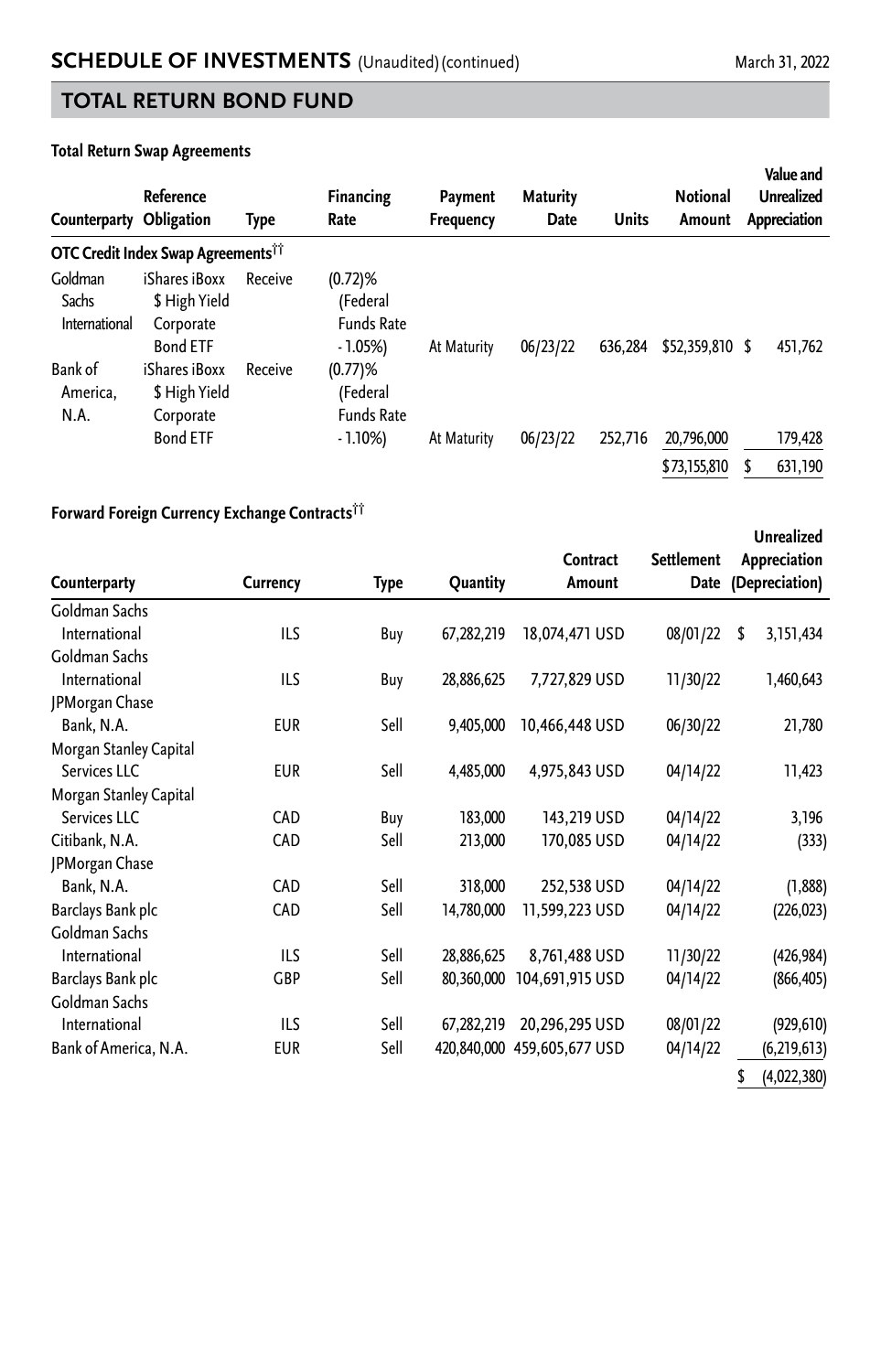- <sup>~</sup> The face amount is denominated in U.S. dollars unless otherwise indicated.
- \* Non-income producing security.
- \*\* Includes cumulative appreciation (depreciation).
- † Value determined based on Level 1 input, unless otherwise noted.
- †† Value determined based on Level 2 input, unless otherwise noted.
- ††† Value determined based on Level 3 inputs.
	- $\textdegree$  Variable rate security. Rate indicated is the rate effective at March 31, 2022. In some instances, the effective rate is limited by a minimum rate floor or a maximum rate cap established by the issuer. The settlement status of a position may also impact the effective rate indicated. In some cases, a position may be unsettled at period end and may not have a stated effective rate. In instances where multiple underlying reference rates and spread amounts are shown, the effective rate is based on a weighted average.
	- <sup>1</sup> Special Purpose Acquisition Company (SPAC).

<sup>2</sup> Affiliated issuer.

- $3$  Security has a fixed rate coupon which will convert to a floating or variable rate coupon on a future date.
- <sup>4</sup> Security is a 144A or Section 4(a)(2) security. These securities have been determined to be liquid under guidelines established by the Board of Trustees. The total market value of 144A or Section 4(a)(2) securities is \$10,507,914,752 (cost \$11,036,917,472), or 43.6% of total net assets.
- <sup>5</sup> Rate indicated is the 7-day yield as of March 31, 2022.

<sup>6</sup> Perpetual maturity.

- $<sup>7</sup>$  All or a portion of this security has been physically segregated or earmarked in connection with reverse repurchase</sup> agreements. At March 31, 2022, the total market value of segregated or earmarked securities was \$1,843,823,088.
- $8$  Security is a 144A or Section 4(a)(2) security. These securities have been determined to be illiquid and restricted under guidelines established by the Board of Trustees. The total market value of 144A or Section 4(a)(2) illiquid and restricted securities is \$535,477,610 (cost \$547,904,121), or 2.2% of total net assets.
- $9$  Security is in default of interest and/or principal obligations.
- <sup>10</sup> Security is an interest-only strip.

 $11$  Security has no stated coupon. However, it is expected to receive residual cash flow payments on defined deal dates.

- <sup>12</sup> Zero coupon rate security.
- <sup>13</sup> Security is a principal-only strip.
- <sup>14</sup> Security is a step up/down bond. The coupon increases or decreases at regular intervals until the bond reaches full maturity. Rate indicated is the rate at March 31, 2022.
- <sup>15</sup> Payment-in-kind security.

BofA — Bank of America

- CAD Canadian Dollar
- CME Chicago Mercantile Exchange
- CMS Constant Maturity Swap
- CMT Constant Maturity Treasury

EUR — Euro

EURIBOR — European Interbank Offered Rate

GBP — British Pound

ILS — Israeli New Shekel

LIBOR — London Interbank Offered Rate

plc — Public Limited Company

REMIC — Real Estate Mortgage Investment Conduit